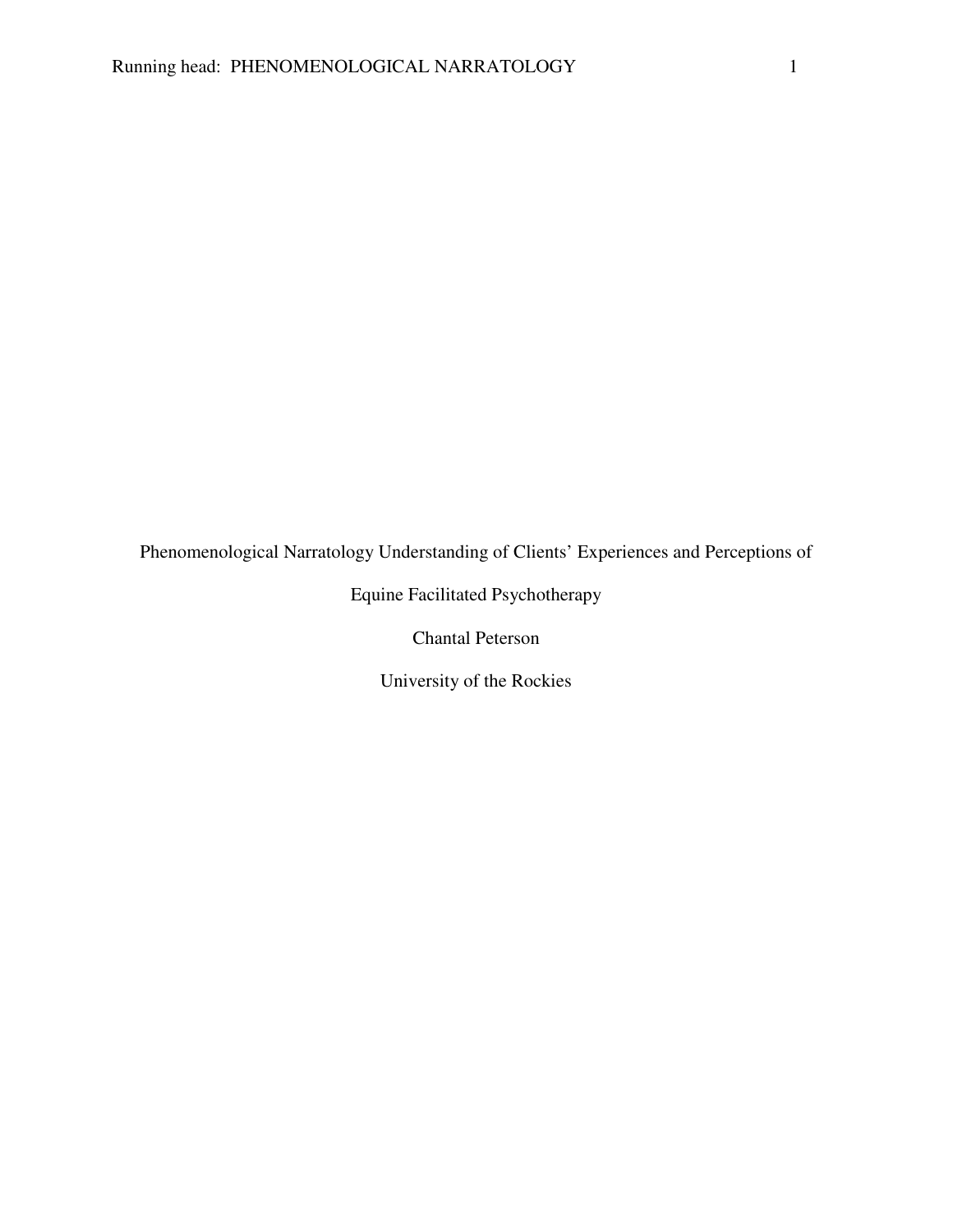UMI Number: 3412067

All rights reserved

INFORMATION TO ALL USERS The quality of this reproduction is dependent upon the quality of the copy submitted.

In the unlikely event that the author did not send a complete manuscript and there are missing pages, these will be noted. Also, if material had to be removed, a note will indicate the deletion.



UMI 3412067 Copyright 2010 by ProQuest LLC. All rights reserved. This edition of the work is protected against unauthorized copying under Title 17, United States Code.



ProQuest LLC 789 East Eisenhower Parkway P.O. Box 1346 Ann Arbor, MI 48106-1346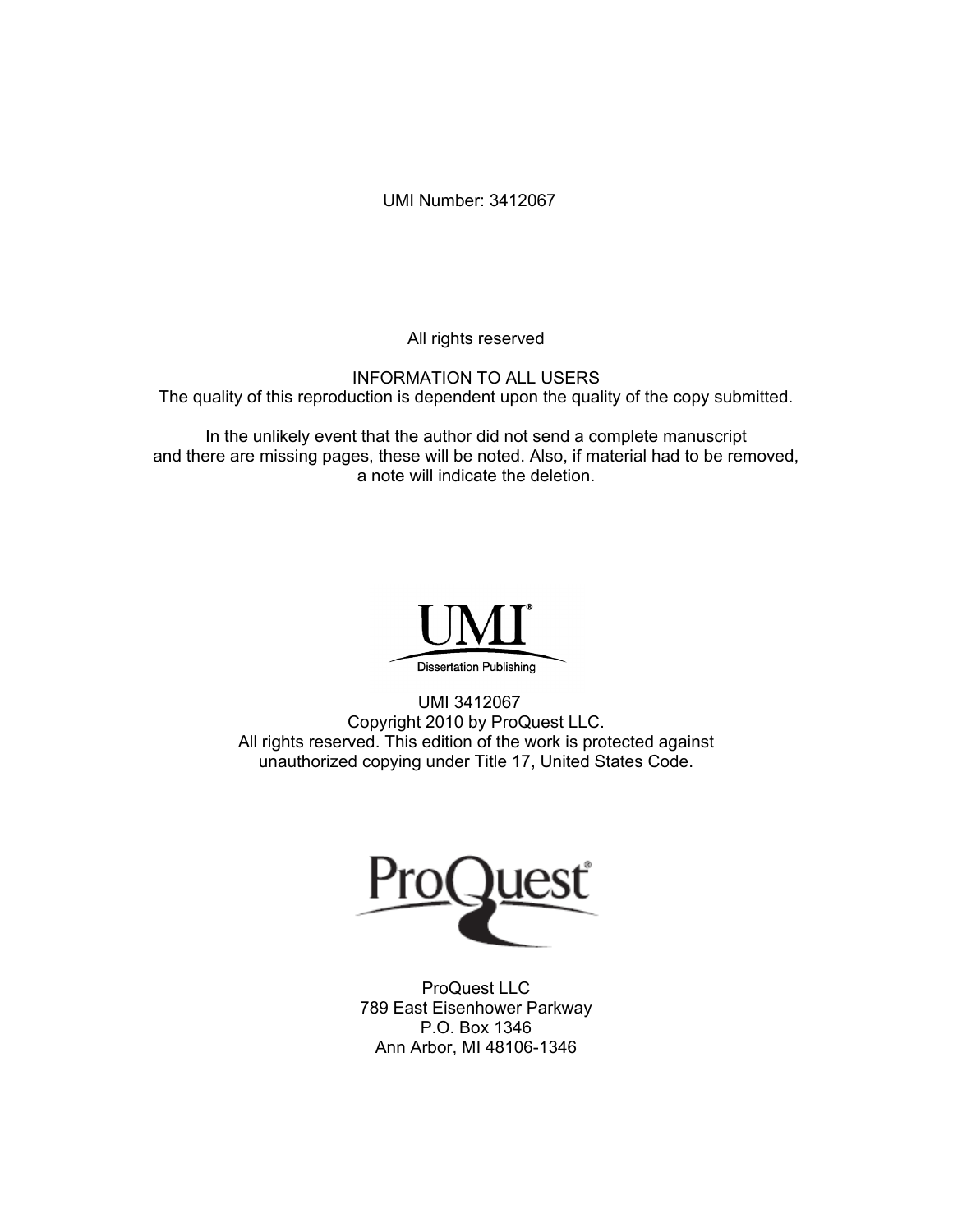Copyright © 2010 Chantal M. Peterson

"All Rights Reserved"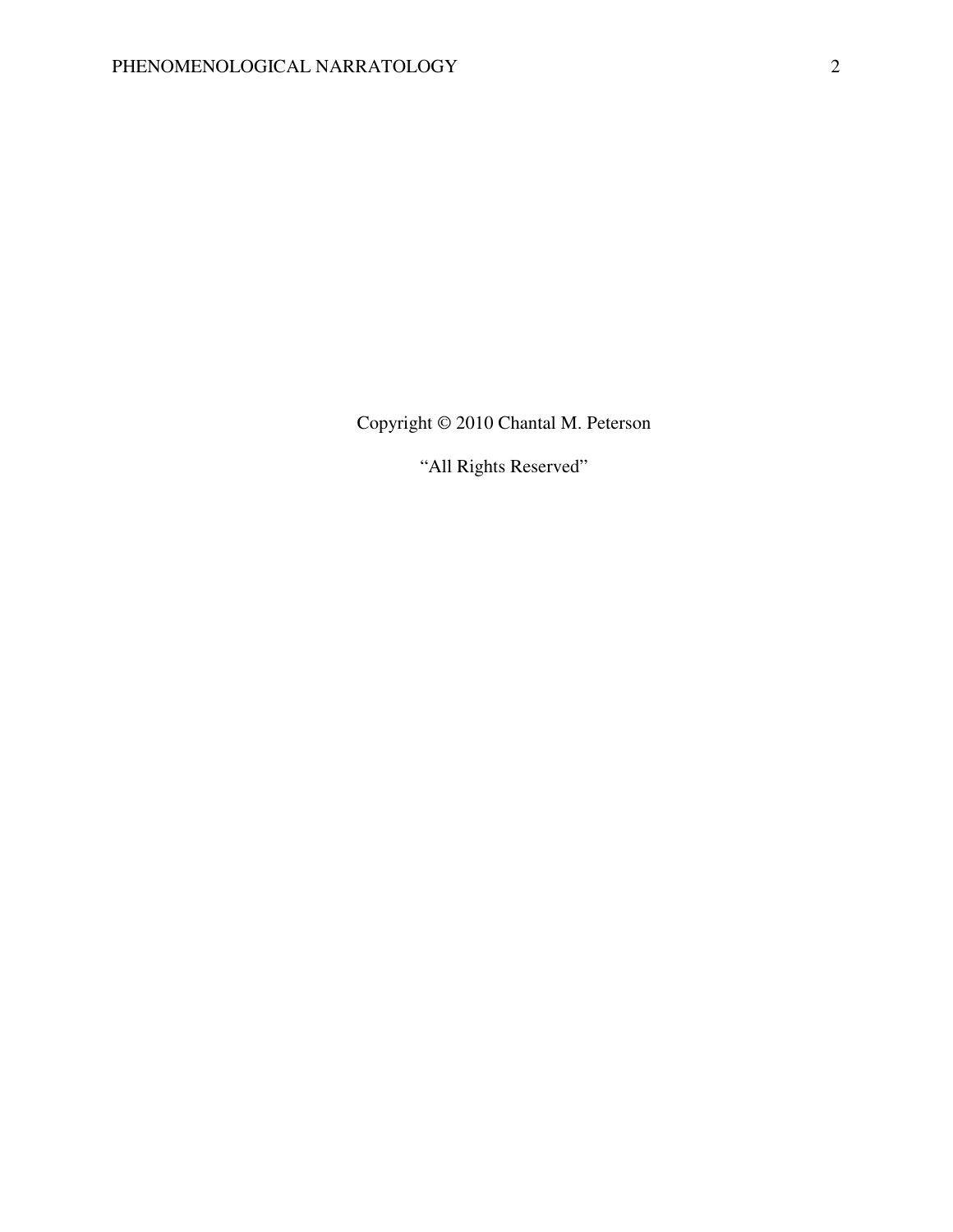# **Quote**

Norman Vincent Peale once said, "One of the greatest moments in anybody's developing experience is when he no longer tries to hide from himself but determines to get acquainted with himself as he really is" (About.com, n.d.,  $\parallel$  4). How true that statement is, for only when one establishes peace within themselves can they truly reach a state of self-actualization.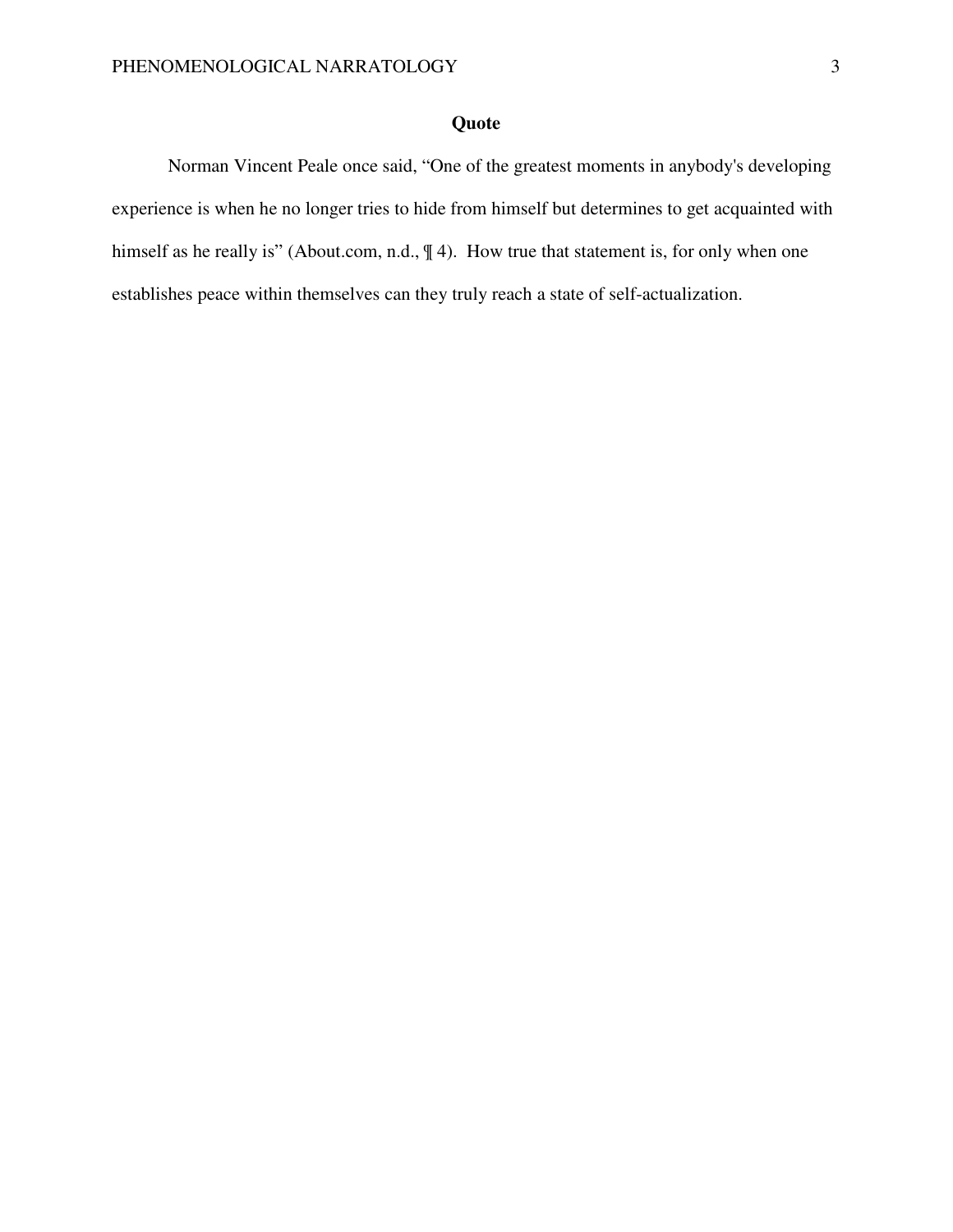# **Dedication**

I am truly grateful to everyone who stood beside me throughout the process of this work and to those who gladly stood behind me to help prevent obstacles from interfering with the completion of the work and lose my bearing. It is to you that I dedicate this work.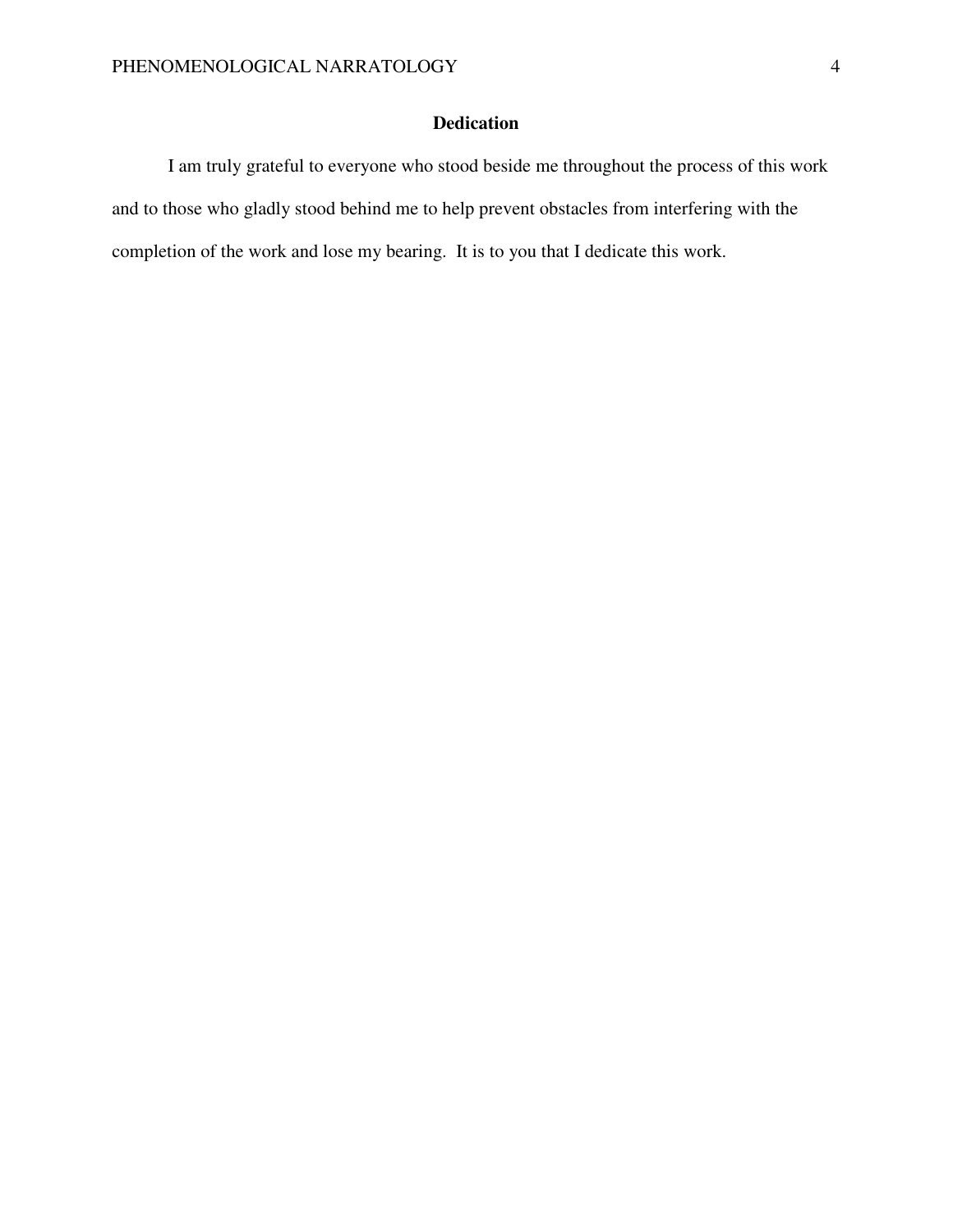#### **Acknowledgements**

To my committee whose tireless efforts and support helped this dream of mine to come true; they never faltered during this process, I thank you.

For my grandparents who allotted plentiful opportunities for me to vent frustrations, so that I would be able to move forward with a clear and sound mind. One day I will have my ranch and you can retire on it leaving your frustrations behind.

To the Lakota Elder who, perhaps unknowingly, gave me the signal that I was in the right place, thank you.

To Mike Reim whose dreams and goals only helped to fuel mine, and whose support and words of encouragement rejuvenated my efforts in this work, thank you!

To my folks who offered encouragement throughout the process, and edited with the best of them, thank you.

To the horses who have moved so many people, and reminded clients of their unlimited potential, especially Trouble who gave me new hope and a new dream to follow, so that I may positively impact others, may you rest in peace. To Captain, a horse who knows no bounds and touches children's lives in a way no human can, and his ability to carry not only the weight of the client but also the weight of their troubles, so that they found peace, may you always find green pastures.

 To the individuals who work providing Equine Assisted Psychotherapy or growth and learning, thank you for your efforts in providing clients the opportunity to reach internal states of peace and happiness; your efforts are not unrecognized.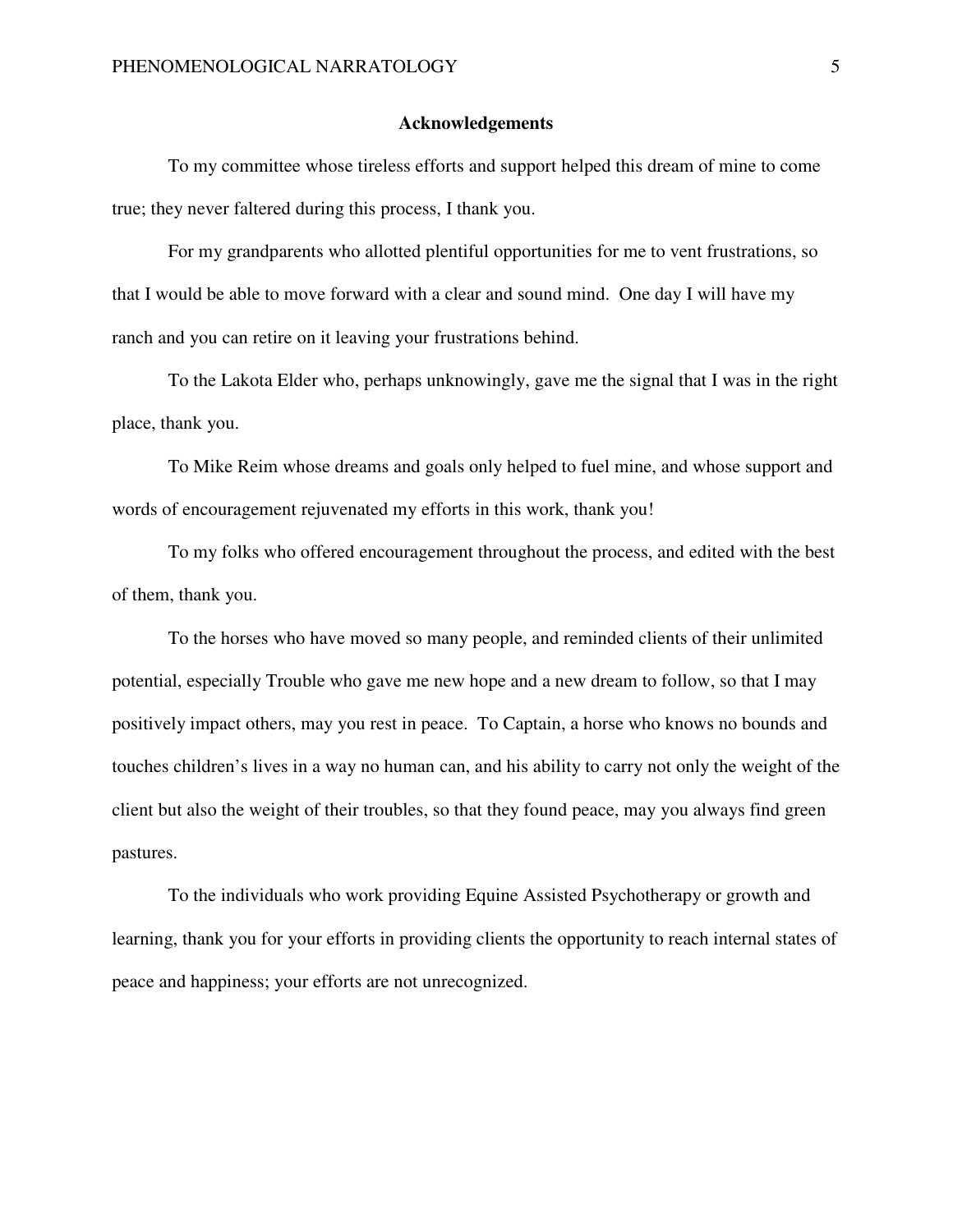|  | <b>Table of Contents</b> |
|--|--------------------------|
|  |                          |

| .21<br>Grounded |
|-----------------|
|                 |
|                 |
|                 |
|                 |
|                 |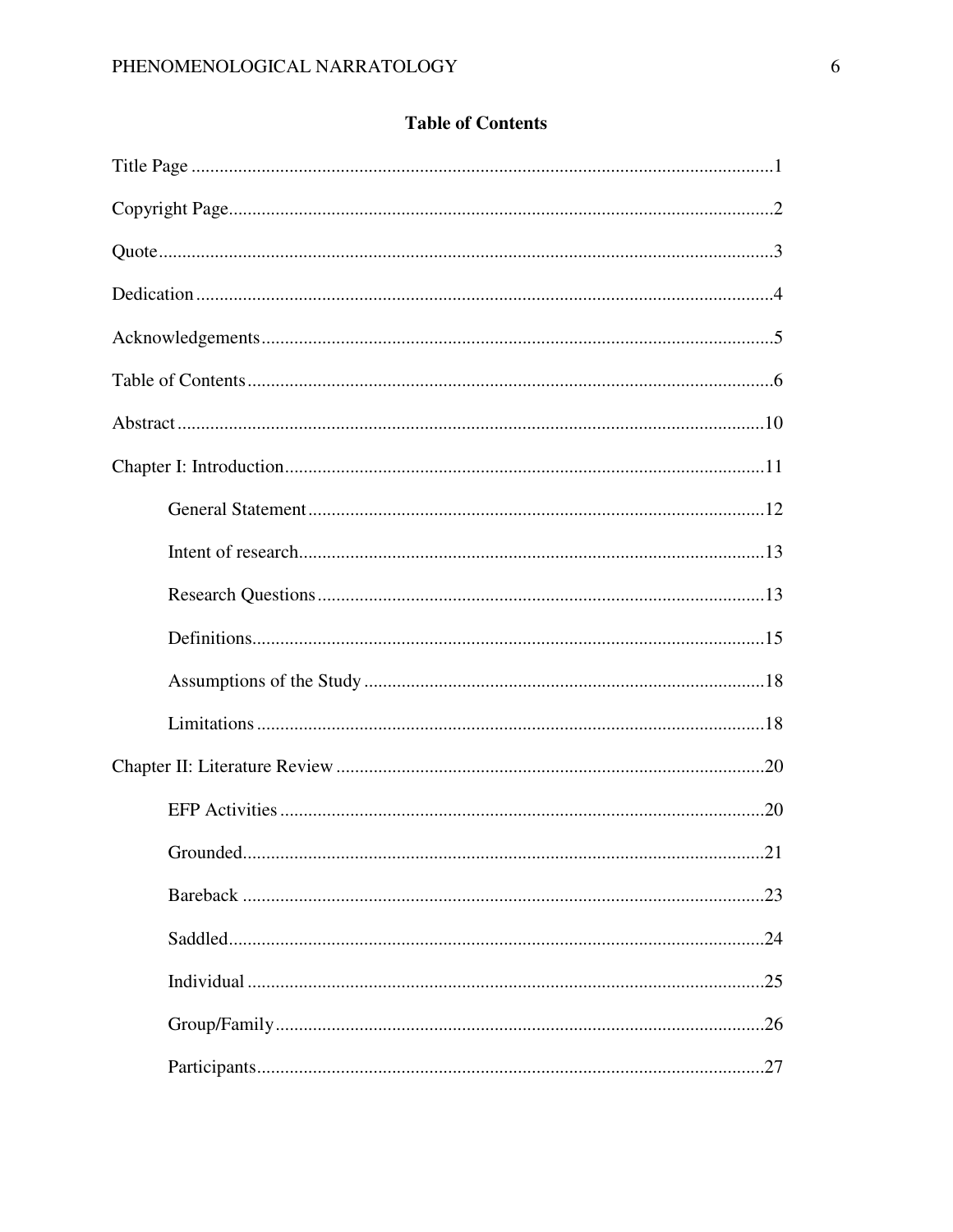|  | 38 |
|--|----|
|  |    |
|  |    |
|  |    |
|  |    |
|  |    |
|  |    |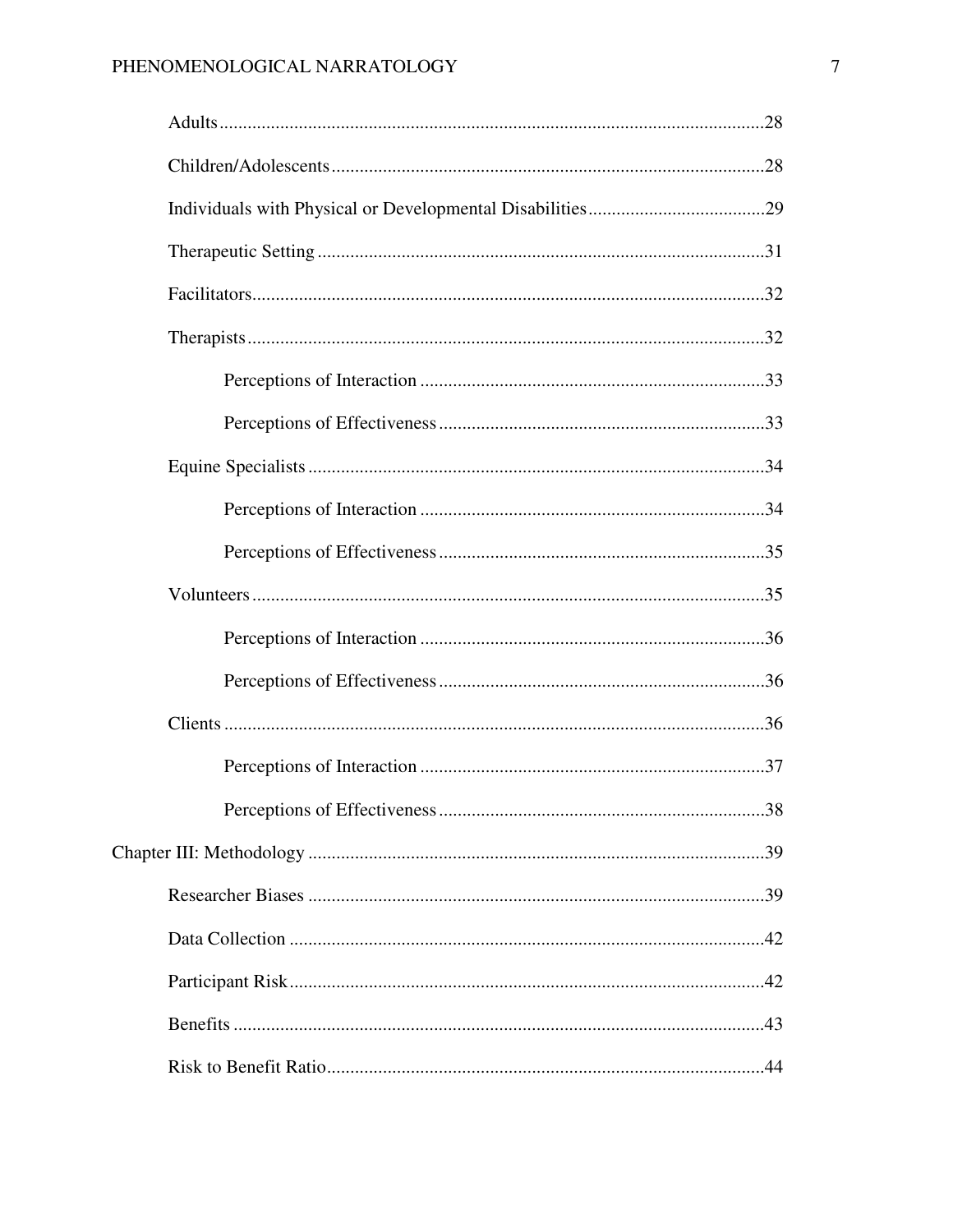# PHENOMENOLOGICAL NARRATOLOGY

| Clients Perception and Experience of The Seven Patterns in Interaction56     |
|------------------------------------------------------------------------------|
| Client's Perception and Experience of The Seven Patterns in Effectiveness 62 |
|                                                                              |
|                                                                              |
|                                                                              |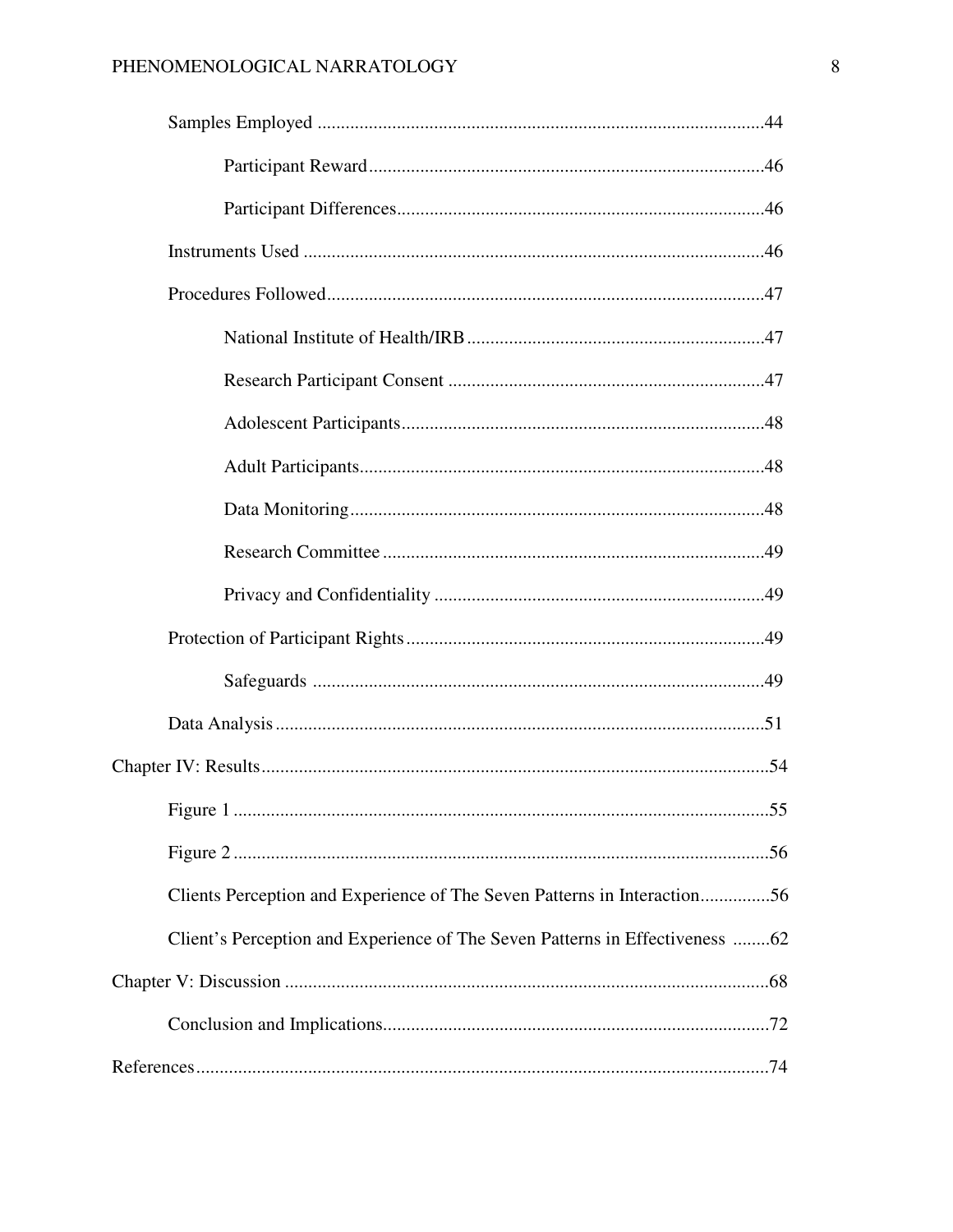# Appendices: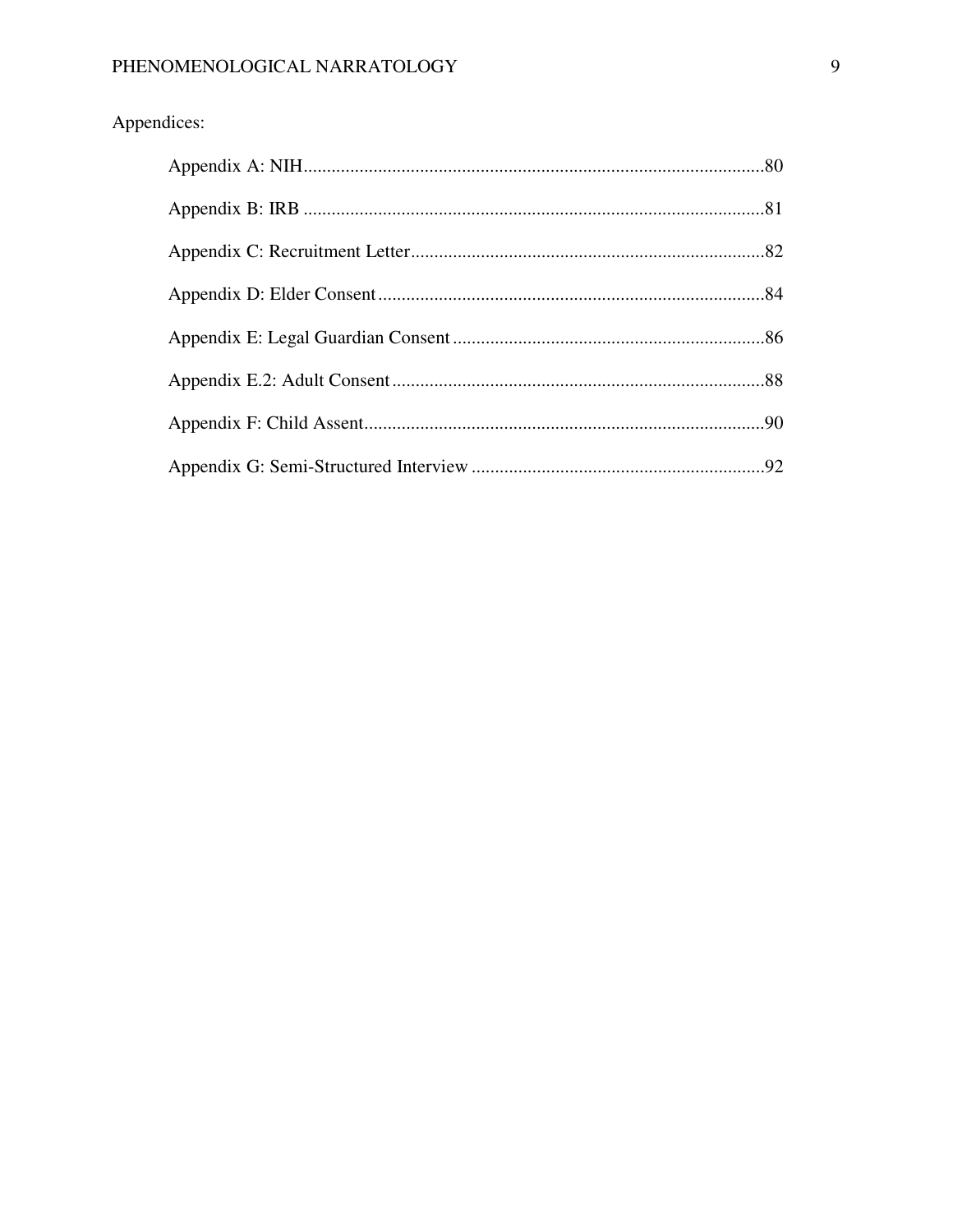# Abstract

Research focusing on Equine Facilitated Psychotherapy (EFP) is limited; the research conducted focusing specifically on clients' experiences and perceptions of effectiveness is even more limited. This study set forth to gain insight into participants' experiences during EFP and understand how they perceived the effectiveness of EFP. The results indicate seven themes that emerged in their stories of experience. These are trust, friendship, bravery, alternative fun, responsibility, confronting one's self, and peace. Five of these were supported by previous research that focused on therapists, equine specialists, and volunteers' perceptions: trust, friendship, responsibility, confronting one's self, and peace. The two themes that have not been reported previously are bravery and alternative fun.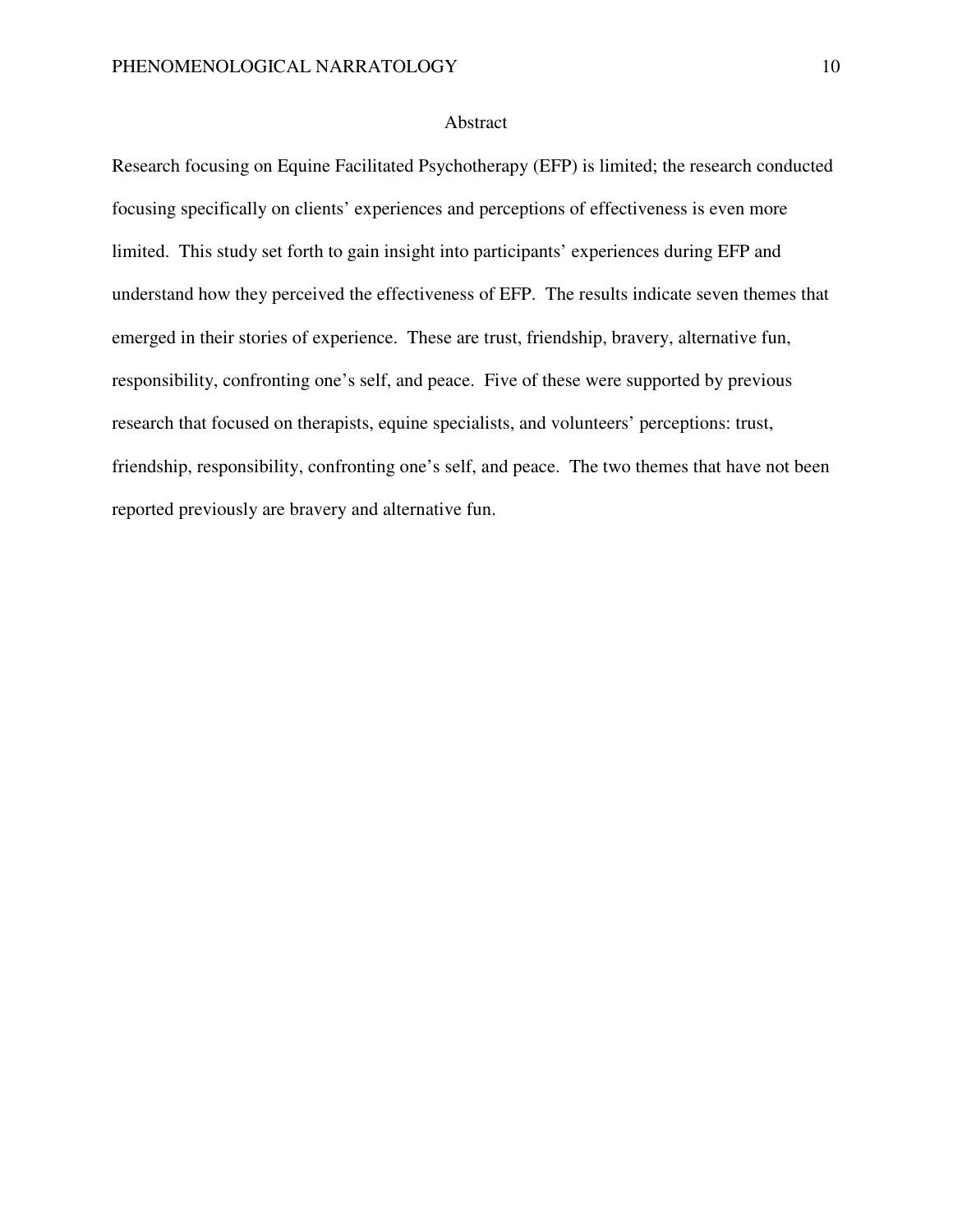Phenomenological Narratology Understanding of Clients' Experiences and Perceptions of Equine Facilitated Psychotherapy

Bonnie Lewis once said, "My horse's feet are swift as thunder, he carries me away from all my fears, and when the world threatens to fall asunder, his mane is there to wipe my tears" (Unknown, n.d., para 2). What great wisdom she carried with those words, while capturing the power of the horse.

Interconnectedness postulates that everyone and everything in existence is connected. To not be connected is to not exist. Animals and humans are united together just as they are both bonded to the land. This definition of existence is alien to most Western cultures and religions, as, in these cultures, individuals strive for an individuality, "which is not only an ontological impossibility, but the well-spring of all human suffering" (Hawkins, 2003, p.81).

Thus stated, there is a certain intrigue that develops when one thinks of all the ways the physical world influences our own lives. Ponder for a moment, if you will, the last time you found serenity; was it as you watched the sun set behind the mountains or the sight and sound of the waves crashing upon the shore? Perhaps it was hiking trips that led you to a secluded area. That feeling of serenity, that moment of complete peace, is a taste of that interconnectedness when everything exists in perfect harmony. Equine Facilitated Psychotherapy (EFP) is a technique designed to promote just that, the connectedness of the horse and the client.

This connectedness allows clients to work on their symptoms, feelings, and cognitions as their symptoms manifest through the horse. As symptoms, feelings, and thoughts, such as fear, anger, sadness, doubt, and joy, emerge, they are able to confront them, process them, and move forward (Roberts, Bradberry, & Williams, 2004). When the symptoms begin to subside, the bonds between horses and clients grow stronger.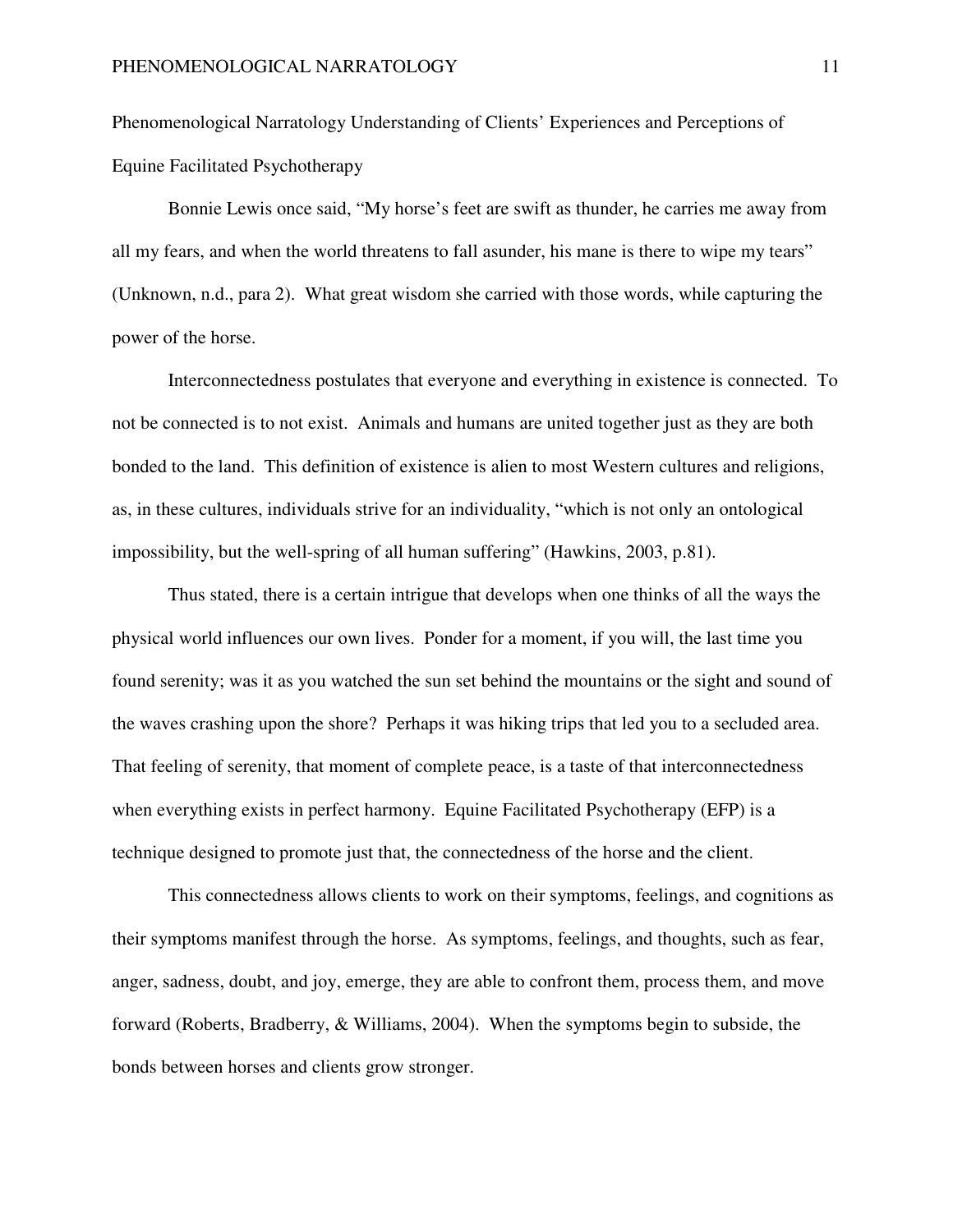The power of the horse to heal is then revealed as clients develop self-awareness. This power is revealed while clients address their feelings, develop self-love, and take ownership and responsibility of their actions and their ability to make what they want of life. Pam Brown (n.d.) described this when she defined a horse as "the projection of peoples' dreams about themselves strong, powerful, beautiful, graceful, and spirited" (Unknown, n.d., expression 11). That we may all see some of those traits and qualities in our lives is a goal that is near impossible. However, with the aid of a horse and its incredible ability to heal, slowly, one client at a time, the process of healing occurs.

Clients who begin the process of healing become able to process their feelings and thoughts, thus preparing for future endeavors while finding serenity (Ewing, Fletcher & Scanlan, 2005; MacDonald, Taylor, & Bowers, 2007; Nilson, 2004) in the world around them. Gerald Raferty described this process when he said, "In riding a horse, we borrow his freedom. Horses love freedom. The weariest old work horse will roll on the ground or break into a lumbering gallop when he is turned loose into the open" (Unknown, n.d., para 8). For a horse to give up their freedom temporarily means that there is a bond between human and horse that has been created where trust and faith have been formed both in themselves and in each other.

#### **General Statement**

 While there are many cultures that prefer to use what some Western cultures and religions may refer to as "holistic" or "natural" healing such as EFP, there is little to no research on the clients' perceptions and processes of the treatment. This is particularly true within the specialized field of EFP; there is little to no research defining clients' perceptions of what experiences they are introduced to as a result of treatment, their experiences during treatment, and perceptions of the outcome of treatment. There are articles and reports focusing their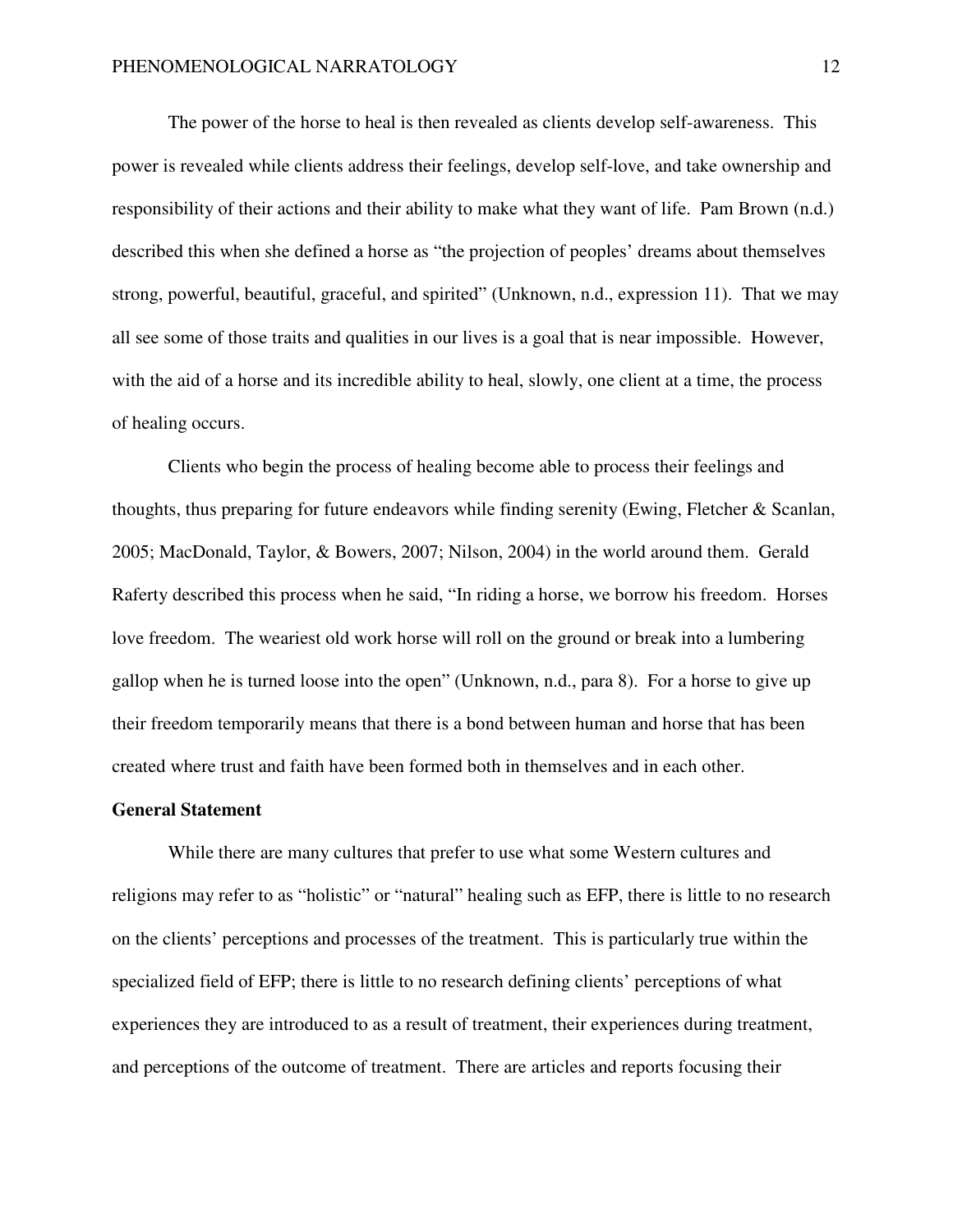attention on the facilitator, but to focus attention solely on the clients' perceptions is a virtually untouched database of information waiting to be tapped.

# **Statement of the Problem**

Without a foundation for understanding the process of EFP, there is no foundation for evidence-based practice, and thus no measureable validity. Thus, the process of treatment from clients' perspectives needs to be researched, and an understanding of what clients are experiencing and their perceptions of the outcome must be documented to aid in further research.

#### **Intent of Research**

The purpose of this study is to illuminate what clients experience when receiving EFP, to gain insight into their perceptions of EFP, to develop a better understanding of what occurs for clients, and to describe the areas in which the clients perceive change to have occurred. This study seeks to gather naturally generalized data, rather than collecting data designed to be generalized to a large population, as there is no way to measure the transferability of one's experiences to another individual.

Just as a movie is capable of reaching many individuals and influencing them in some manner, the deep and true story of an individual's experiences and perceptions of EFP may be capable of reaching and influencing numerous individuals. It will also expand the understanding of EFP for the specialized area practicing such intervention, as well as the field of psychology as a whole.

# **Research Questions**

Through the semi-structured, open-ended interview process, this study is intended to address the following questions and establish a foundation of insight so that future research may be built upon it: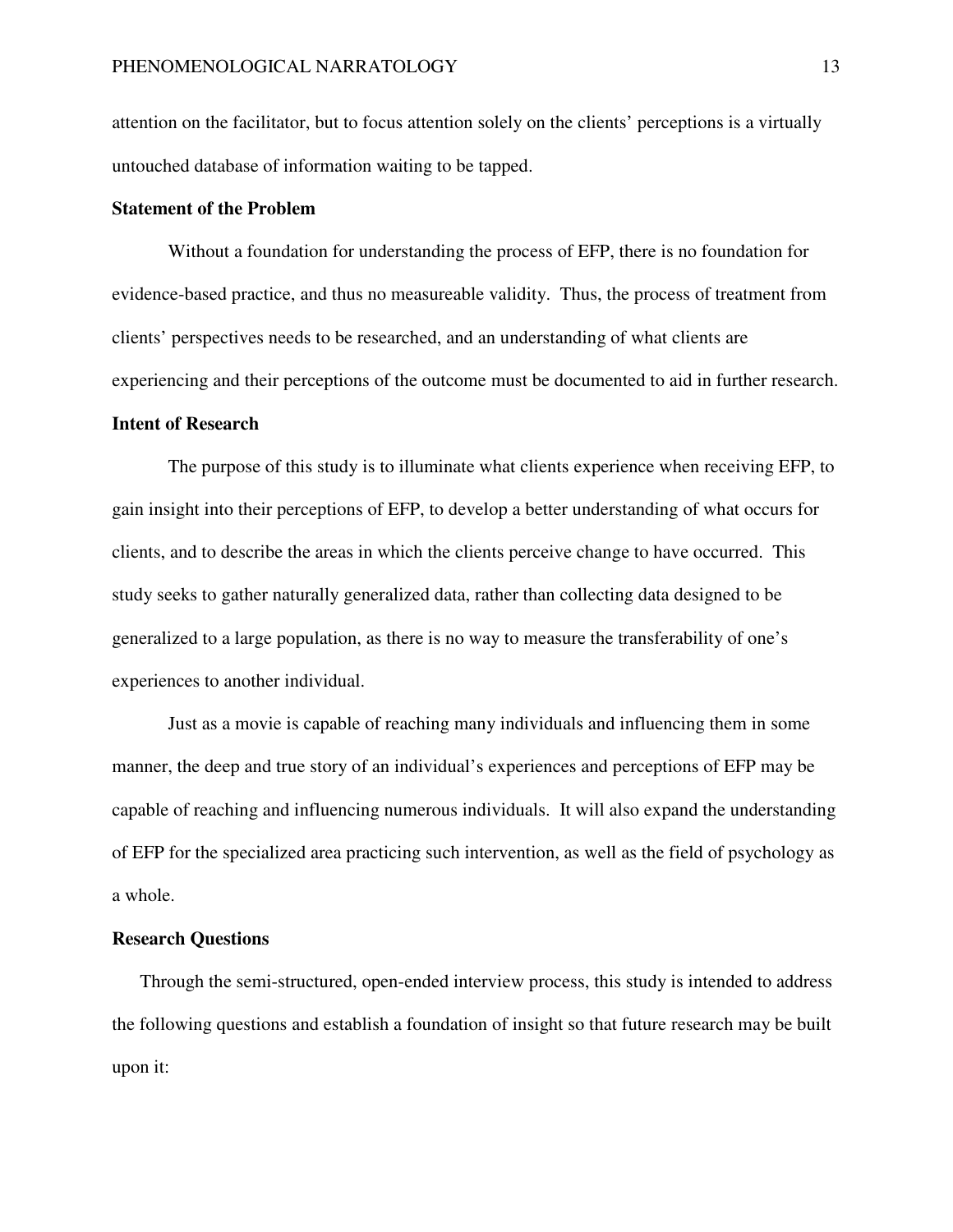1. What led the client to EFP?

(Why did you start EFP?)

2. How does the client describe EFP?

(Can you please describe EFP to me in your own words?)

- 3. What did/does the client experience during the EFP process? (What did you experience when you first started the EFP Process? What do you experience now?)
- 4. How did/does the client interpret their relationship with their horse? (Have you and your horse built a relationship? Would you please tell me about that relationship? What is it like?)
- 5. What aspects of EFP most influenced the client?

(What areas of EFP would you say most influenced you? What areas of EFP will you remember?)

6. What aspects of EFP did the client least like?

(Were there any parts of EFP that you did not like? Would you please tell me about those?)

- 7. What changes does the client perceive to have occurred during EFP? (Did you notice any changes during EFP, anything you felt, thought, and saw, heard differently? Have you noticed any changes from the first time you participated in EFP and now?)
- 8. What effects, if any, do you perceive that EFP has had on \_\_\_\_ (the reason they began  $EFP$ ) \_\_\_\_\_\_\_\_\_?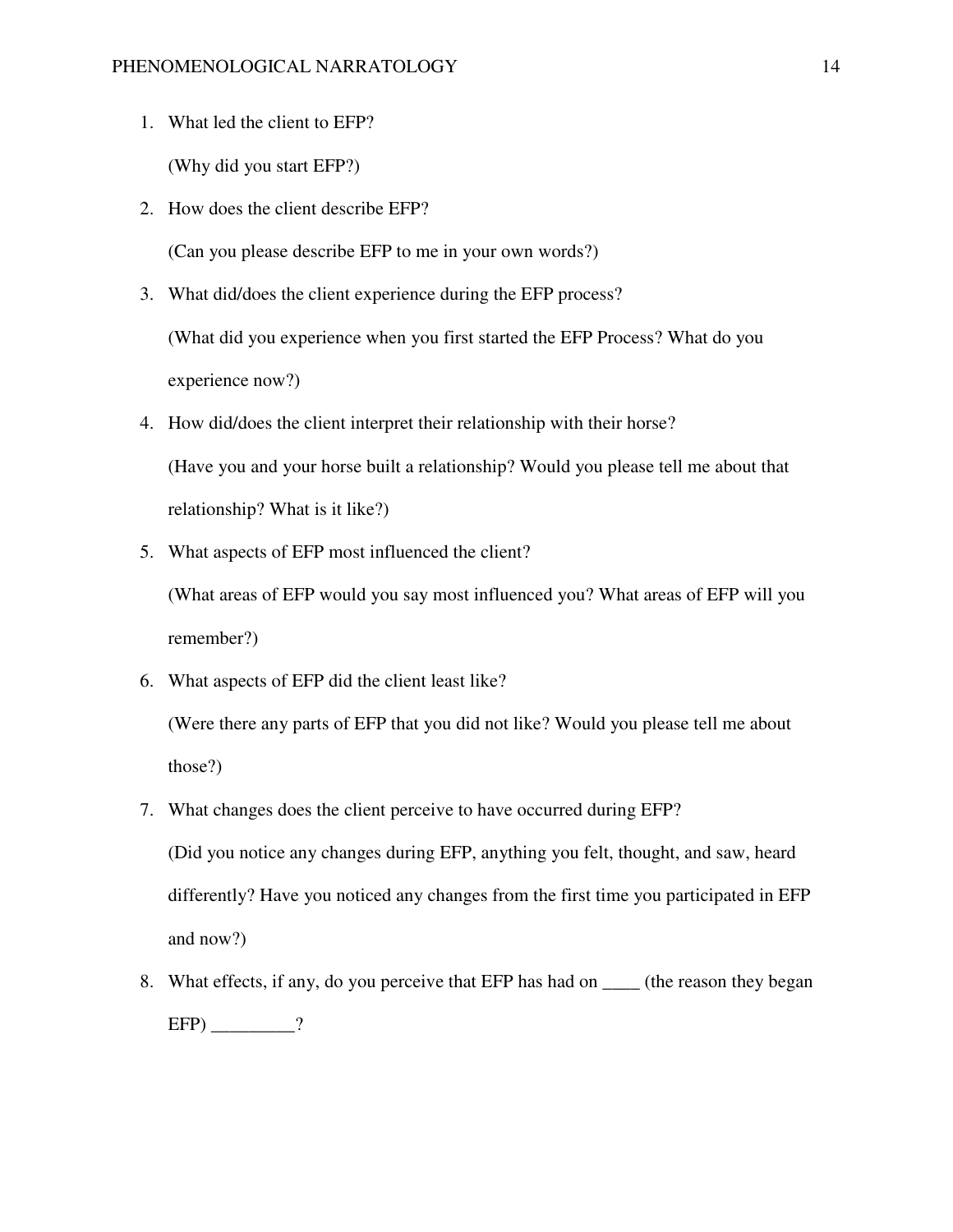The end goal of this study is to gain insight into the experiences and perceptions of clients undergoing EFP.

#### **Definitions**

The following are terms that are used throughout the text to describe methods of treatment, therapy goals, and the practice of EFP.

**Facilitator***.* The facilitator is the party responsible for conducting treatment for individuals. In this instance, the "facilitator" is the psychologist who is conducting treatment of an adolescent with the aid of horses to help the adolescent process and grow.

**Equine assisted psychotherapy (EAP).**Equine assisted psychotherapy is a broad term for any therapeutic measure and activity involving horses (Schultz, Remick-Barlow, & Robbins 2007). Treatment using EAP is conducted using any measure of activity with horses. This includes activities such as grooming, monitoring play, lunging, muscle movement focus, and mounted activities.

**Equine assisted psychotherapist.** An Equine Assisted Psychotherapist is a psychotherapist who is assisted by a horse or horses while engaging in the therapeutic process with clients.

**Equine specialist.** An Equine Specialist (ES) is an individual with extensive knowledge about horses, their behaviors and attitudes, as well as extensive horsemanship skills. This individual may aid in conducting EFP sessions.

**Equine facilitated psychotherapy (EFP).** Equine Facilitated Psychotherapy is therapy in which the horse is the secondary facilitator of psychotherapy. The horse is also the primary tool used to create avenues of change for the client through grooming, riding, story telling,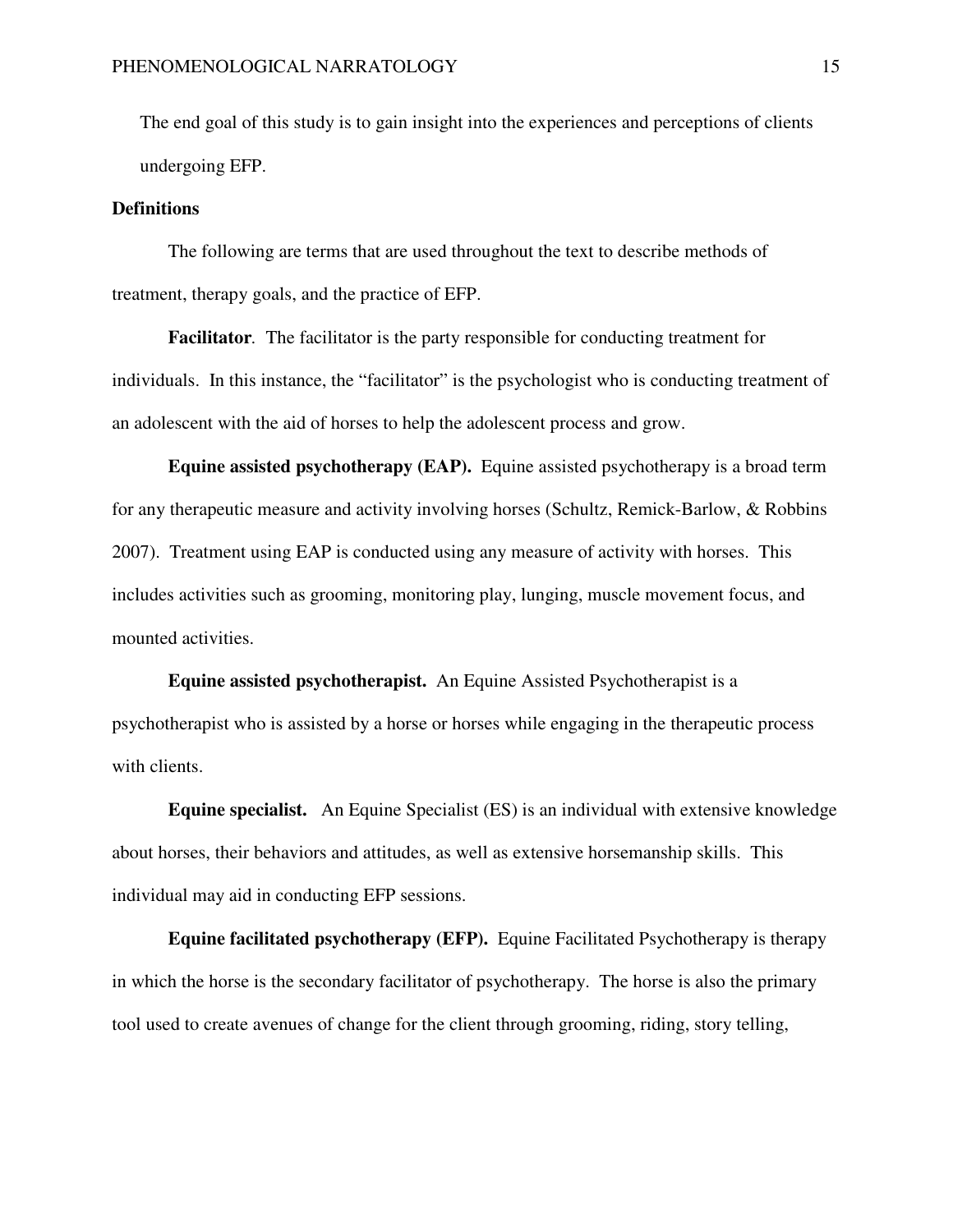observation, projection, trust activities, relationship/bonding activities, movement, obstacle work, tactile therapy, and hippotherapy.

**Hippotherapy.** Hippotherapy is therapy that uses the movement of horses to achieve clients' goals (Gasalberti, 2006). This is an "area of specialization" within EFP (Sullivan, 2007, p. 9). The horse's movements, such as the rolling wave created by a bobbing head or the back and forth rock of the back as the horse meanders throughout the field, can be used to work with mental health illnesses as well as physiological illnesses or injuries. It is through this movement that the body relaxes, as it must for a rider to maintain proper posture and balance. This relaxation can work to manage pain and loosen the body while exercising the core muscles (Gasalberti, 2006), as well as treating anxiety and agitation through its soothing repetitive motion.

**Physiotherapy***.* Physiotherapy is a science that focuses on movement to facilitate treatment (Gasalberti, 2006). Similar to hippotherapy, physiotherapy focuses on using movement to create treatment for clients. Physiotherapy also incorporates touch therapy into treatment, such as the stroking of a horse's mane or the tactile sense of brushing the tail of a horse.

**Practicing activities.** Practicing activities are activities that are participated in, such as lunging a horse, and that assist in developing more advanced skills while allowing the client an opportunity to process and reflect (Gasalberti, 2006). Practicing activities are a progressive treatment form that allows clients to advance in their activities as they advance in treatment. These activities can include groundwork, bareback mounted work, and saddled work. These activities may be done individually or in a group.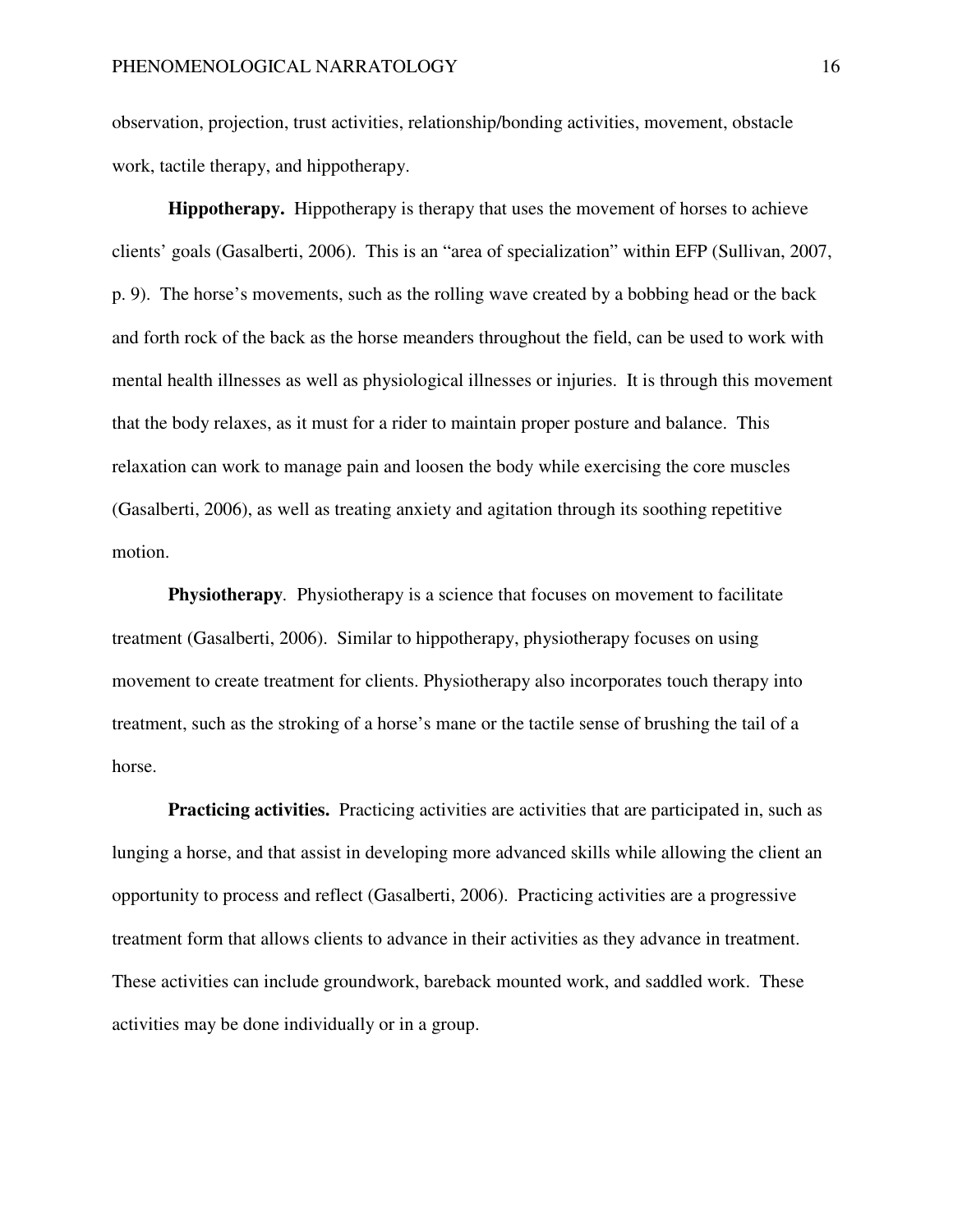**Grooming.** Grooming is a method of treatment, which emphasizes tactile sensations, relationships, and the ability of clients to accept their responsibility for their actions. This treatment is executed in such a manner that the clients care for the horse by doing things such as brushing, washing, feeding it, or completing other care activities (Gasalberti, 2006).

**Lunging.**Lunging occurs when a horse is connected to a client by a line, usually nylon or rope, the client's goal is to make the horse walk, or trot around them in a steady circle (Gasalberti, 2006). This form of treatment falls under the category of practicing activities where the individual advances in activity as they advance in treatment.

**Activity scheduling.** Activity scheduling is a method of treatment used to teach caring and personal responsibility. Activity scheduling teaches patients understanding through the act of caring for a horse for the day. This occurs when clients will take care of all of the horse's needs throughout the day regardless of how the day unfolds (Gasalberti, 2006).

**Play therapy.**Play therapy is a form of equine therapy that encourages clients to understand different characteristics of horses and their similarities to humans, such as the instinct to play, the curiosity of new experiences, the idea of freedom, and motivations of behavior (Gasalberti, 2006). For younger children this may be conducted in a play therapy room.

**Story telling.** Story telling is a technique of play therapy where the client is asked to tell a story using horses and sometimes objects used for equine care (such as buckets of feed) (Gasalberti, 2006). This may be done by giving names or traits to things that are seen as part of the problem, or a solution to a person's problem, with objects and different horses. Individuals are then able to work through their obstacle, identifying the different characteristics and traits that may increase or lessen difficulty in attaining the result.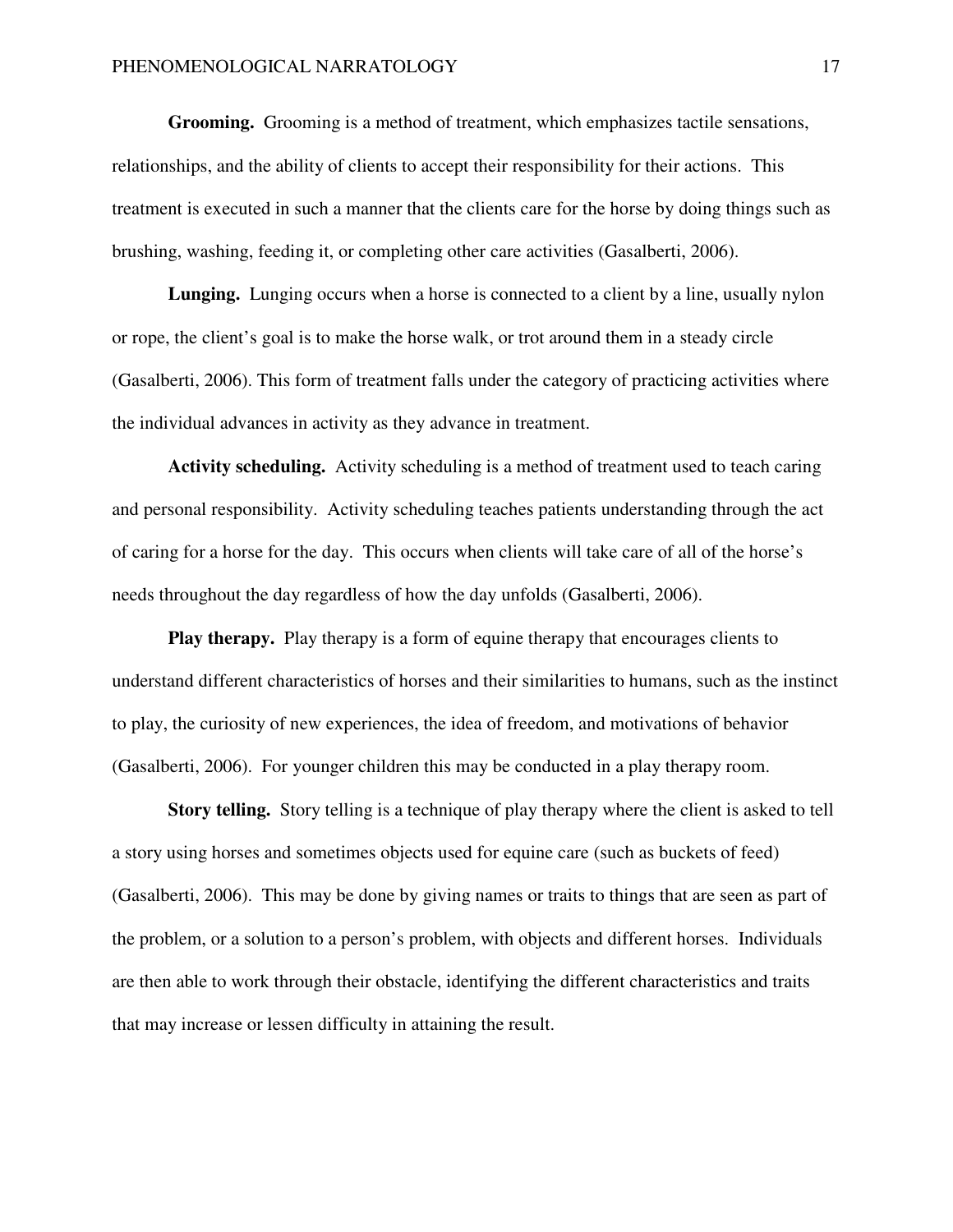# **Assumptions of the Study**

This study assumes that the participants who have been selected by their Equine Assisted Psychotherapist have met the required one-month-or-more, previous experience in receiving EFP prior to being selected to participating in the study.

It is assumed that each participant understands and uses the English language enough to knowingly and willingly sign the consent and assent forms and answer the semi-structured questions. The identity of the individual participants will be protected at all times. It is to be assumed that each participant understood that they could withdraw from participating at any time without penalty or impact to their treatment.

Due to the nature of a semi-structured interview process, this study runs under the assumption that all willing participants are truthful and open when speaking of their experiences and perceptions, thus providing data that is reliable and therefore can be naturally generalizable. **Limitations** 

The very assumptions that are made are limitations to the study. This study relied on participants being truthful about their experiences and perceptions. It should be kept in mind when using the data that it is to be used as a starting point of research and not the definitive answer.

Due to the limited research that is available on EFP in particular and animal assisted therapies in general, there is little information about the process. Thus, the study itself begins with a limited understanding of the treatment of EFP and its effectiveness even from the facilitators' understandings, experiences, and perceptions. There is little to no previous research on the understanding of the treatment of EFP from clients' experiences and perceptions.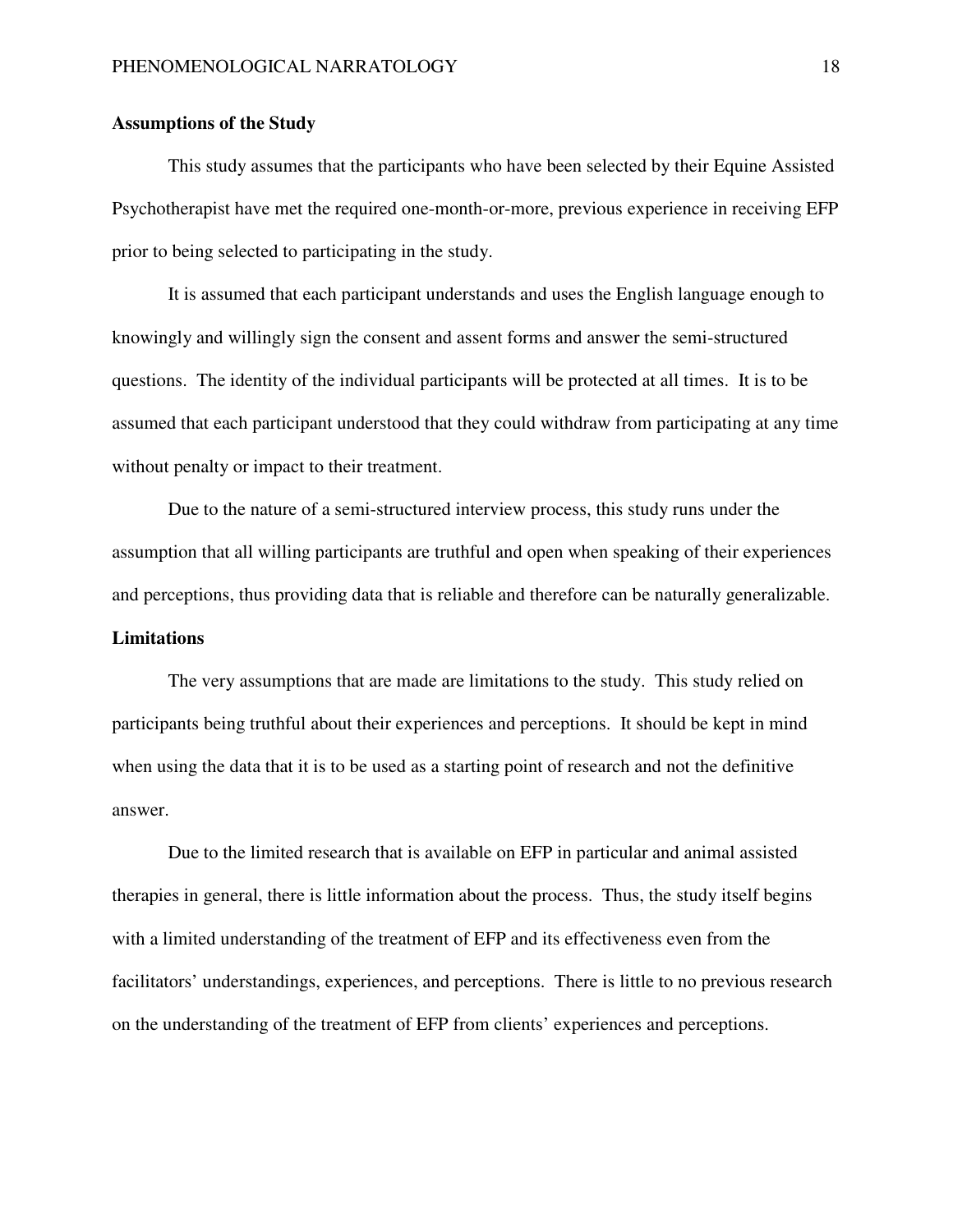Being phenomenological in nature, this study does not provide a random sample of clients, as it is instead based on five EFP clients, who volunteered to participate in the study and who fell between 13 years to 30 years of age. They were willing to participate in a semistructured, open-ended interview about their experiences in EFP. These individuals were people that an Equine Assisted Psychotherapist believed had excelled in treatment and who had been undergoing or completed EFP treatments for at least a month.

The study is not generalizable to specific ethnicities or specific populations such as age groups or groups based on geographical residency, as there is not enough data collected to make such generalizations. However, the stories of individuals' experiences and perceptions of EFP may be capable of reaching and influencing numerous others while expanding the understanding of EFP for the specialized field of EFP, as well as the field of psychology as a whole. The study is naturally generalizable to society, meaning some individuals will find similarities to that which they or their clients may have experienced, though there is no definite way to tell just how many individuals of future studies the collection of such data may benefit or influence. Such impact will not be able to be studied.

Despite these limitations, the foundation that this study may provide for further research to take place in the specialized field of Equine Facilitated Psychotherapy and the field of psychology as a whole is unprecedented. The research conducted is some of the first of its kind. It will provide the field with a deeper, truer, and unparalleled knowledge of clients' perceptions and experiences in EFP.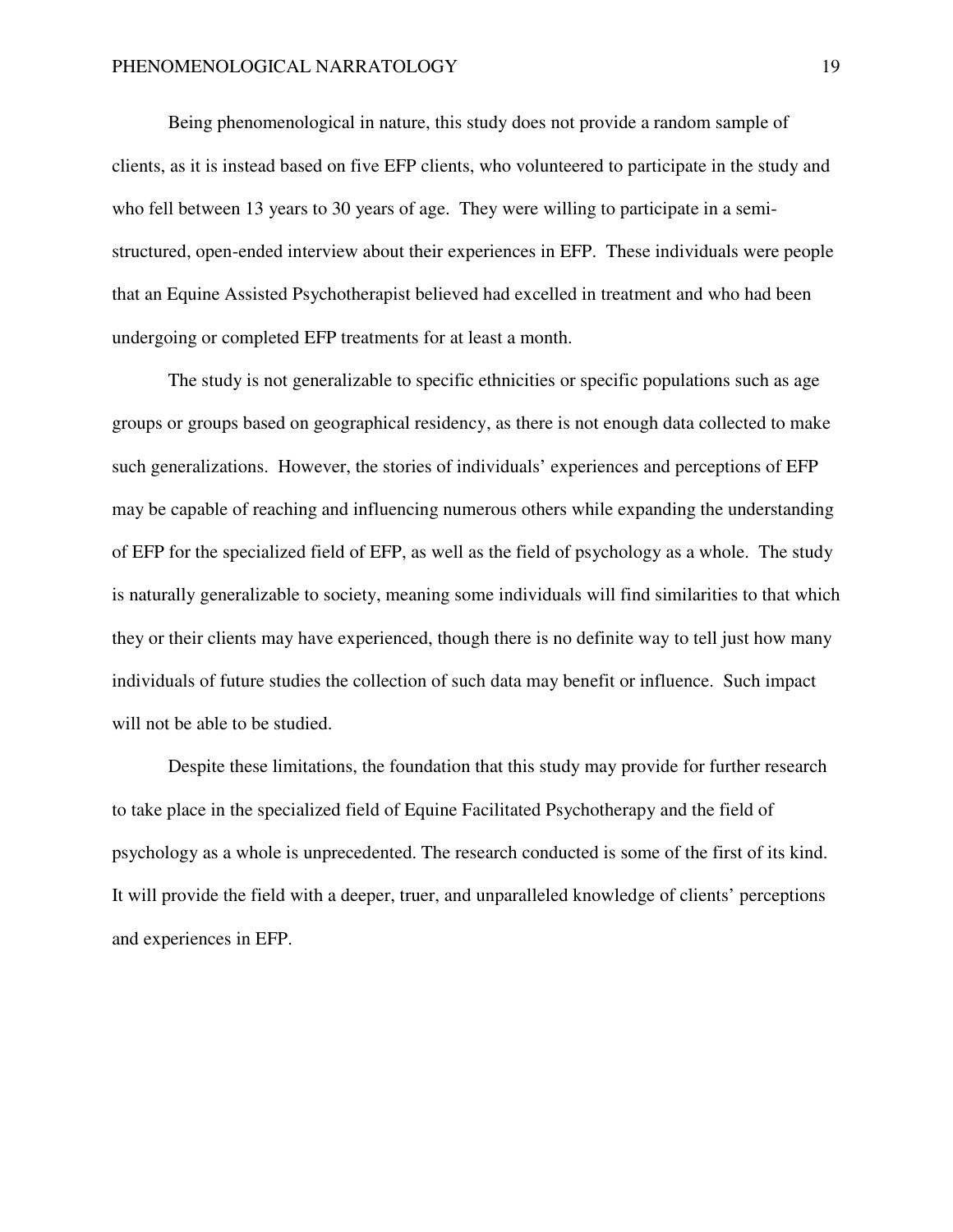#### **Literature Review**

Just as Mozart's passion for music led him to compose beautiful pieces of art, so, too, does the passion for horses and psychotherapy lead researchers to compose studies. The sounds of different instruments paint brilliant pictures in our minds as we hear the notes played; these studies begin to form vast and various hues of color which when put together, emerge on canvas as the brilliant picture of beauty that is EFP.

This picture, a masterpiece constructed from research and literature, has yet to be unveiled as it is far from completed. However, the current colors depict intrigue and excitement while the texture yields vast and rich information. Previous literature depicts EFP as follows:

#### **EFP Activities**

EFP is an alternative and complementary treatment for working with individuals with a variety of problems (All & Loving, 1999; Bates, 2002; Bizub & Davidson, 2003; Christian, 2005; Esbjorn, 2006; Fleck, 1997; Gasalberti, 2006; Gonzalez & Hudson, 2003; Graham, 2007; Iannone, 2003; Sullivan, 2007). EFP has been conducted with individuals suffering from severe psychiatric disabilities, physical disabilities, developmental disabilities, substance abuse and dependence problems, problems stemming from exposure to trauma, family systems problems, and many other concerns. EFP is capable of reaching individuals from a variety of different activities that create the "existential action-oriented, experientially based, psychotherapeutic method" (Karol, 2007, p. 80). This utilizes the "client's actual experiences with the horse as the foundation for therapeutic exploration" (Karol, 2007, p. 80).

Individuals' connections to the horse then become the tool and motivator for change. Rothe, Vega, Torres, Campos Soler, & Molina Pazos' research in 2005 revealed that the "horse acts as a mirror for the human and his/her deep inner experience. [That] human-horse interaction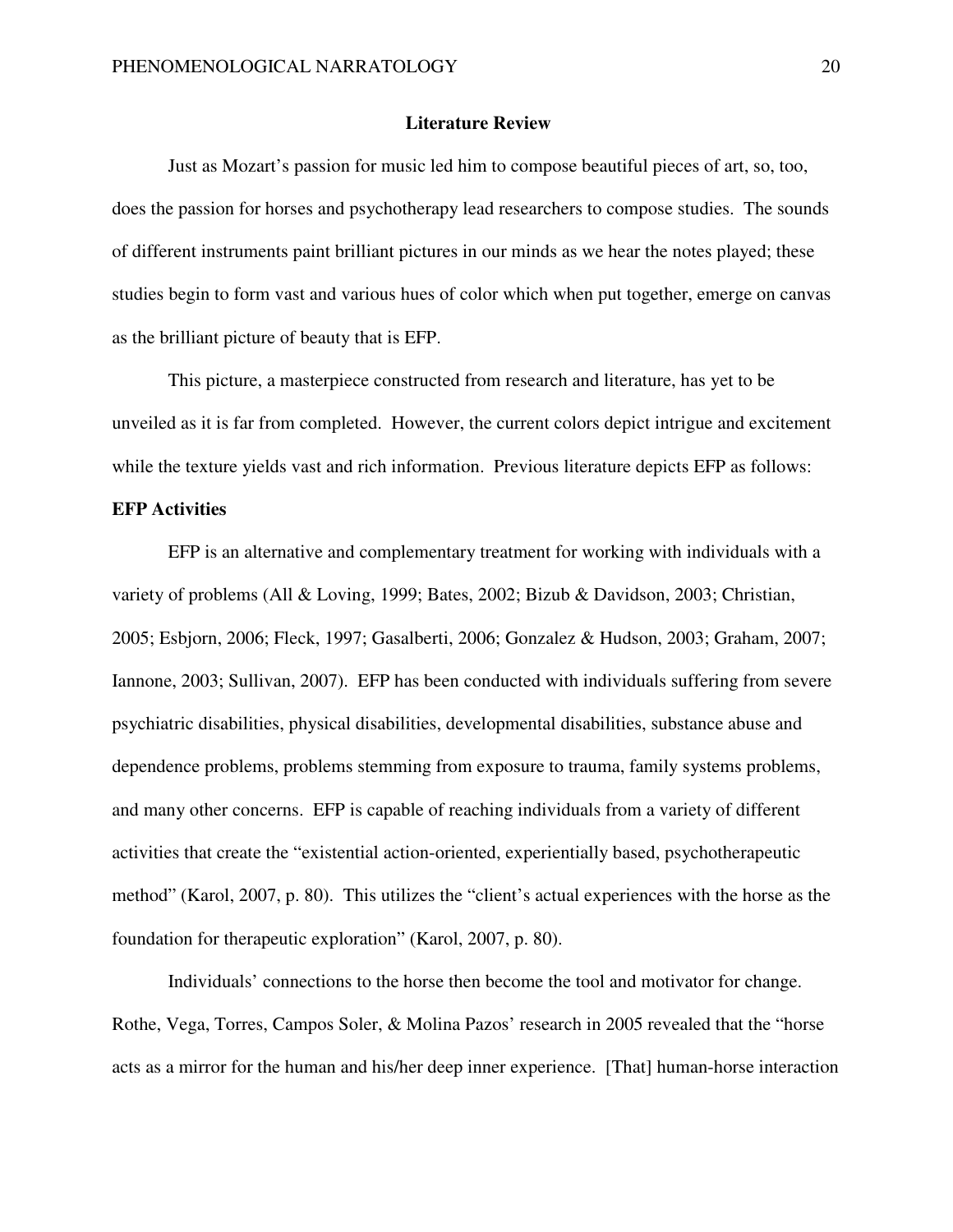can facilitate personal exploration of feelings, powers of intuition and energy, understandings of self, nature, relationships and communication" (p. 375). In doing this, the horse is capable of becoming the catalyst in the development of rapport between clients and equine assisted psychotherapists (Karol, 2007).

By utilizing EFP activities in sessions, one can develop a greater knowledge and work on their overall well-being, while tending to many different needs and overall improving one's quality of life (Carpenter, 1997; Bizub & Davidson, 2003). EFP activities provide not only a physical aspect of psychotherapy, which is unmet in traditional therapy practice, but also the social aspects of therapeutic healing (Fine, 2000). Remarkably, oftentimes participating in EFP activities may lead to treating not just the psyche, but the body and spirit as well, ending in a more Gestalt-based method of healing. Perhaps that is why one site describes the process as *Reality Gestalt* (Karol, 2007) for its ability to focus on the entirety of the individual in a hereand-now manner. Thus stated, there are many activities that allow this to occur.

**Grounded.** Most facilities utilizing EFP to treat patients begin with activities that involve the person and horse on the ground. These activities may include such things as becoming "comfortable around such large animals [which] can build confidence" (Roberts et al., 2004, p. 34). The magnificent supremacy of a horse may lead individuals to question and perhaps reassess their conceptualization of their own power and ability (Roberts et al., 2004).

Grounded activities may often lead to catching and haltering their horse $(s)$ , an activity that teaches respect, control, communication, and boundaries. Once the horse is haltered, individuals may begin to groom their horse(s). By providing for the basic needs of their horse's maintenance, a relationship begins to form (Yorke, Adams, & Coady, 2008). The relationship is due to the understanding that the horse's survival and comfort is dependent on the individual.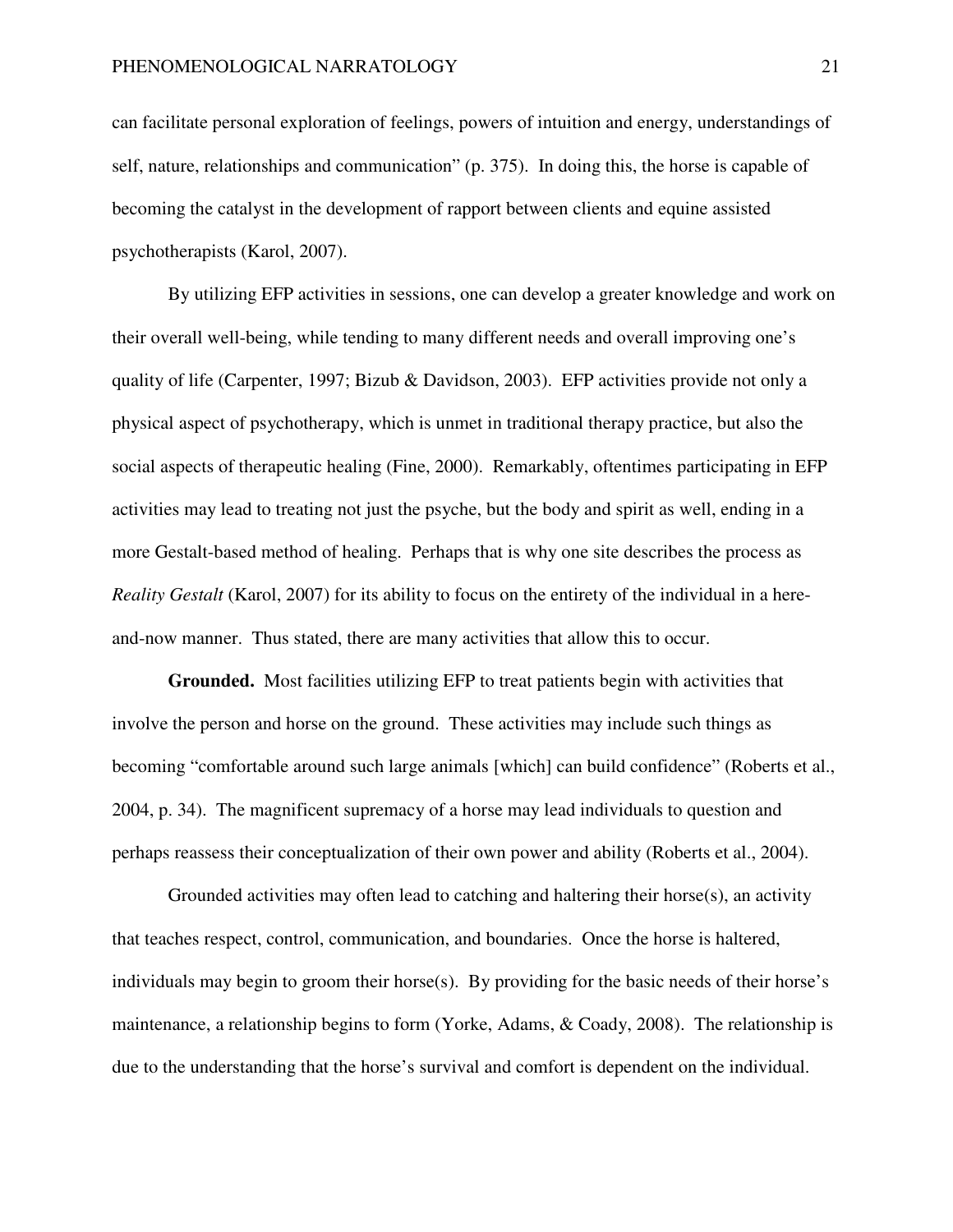The individuals must then be accountable, for, if they want the horse to care for them, the individuals must first provide care for the horse.

In essence, individuals are nurturing the horse while nurturing their internal state depicted by the horse. The horse, representing the internal state of the individual in their external behaviors, is then able to find a connection with the individual. When individuals are ready to find empathy in the horse's state of being, they are able to begin to process their internal state of being. Respect, control, communication, and boundaries can all be processed during this time. The process of grooming a horse may become a form of meditation for clients as "between man and environment there is a rhythmic flow of energy waves" (Roberts et al., 2004, p. 33).

Karol (2007) best described this process when speaking of grooming and grounded activities as:

The foundation of a sense of self, and often when an adult or child is suffering from trauma or an extremely stressful situation, he or she will look for tactile and rhythmical comfort so as to keep from feeling further disorganized… patting or brushing the horse, are comforting to many EFP clients. (p.85)

Through this connection to another being, an individual can develop "a sense of responsibility, autonomy, and awareness of his or her potential importance to another" (Karol, 2007, p. 82). Other grounded activities such as breath exchange, practice activities, scheduling, story telling, and lunging also focus on building strong relationships with the horse $(s)$ , which build selfesteem, self-confidence, a sense of self, respect, boundaries, autonomy, and effective communication skills.

**Bareback.** Once individuals have begun to build effective relationships with the horse(s) on the ground and are working to master their skills, the relationship can be challenged by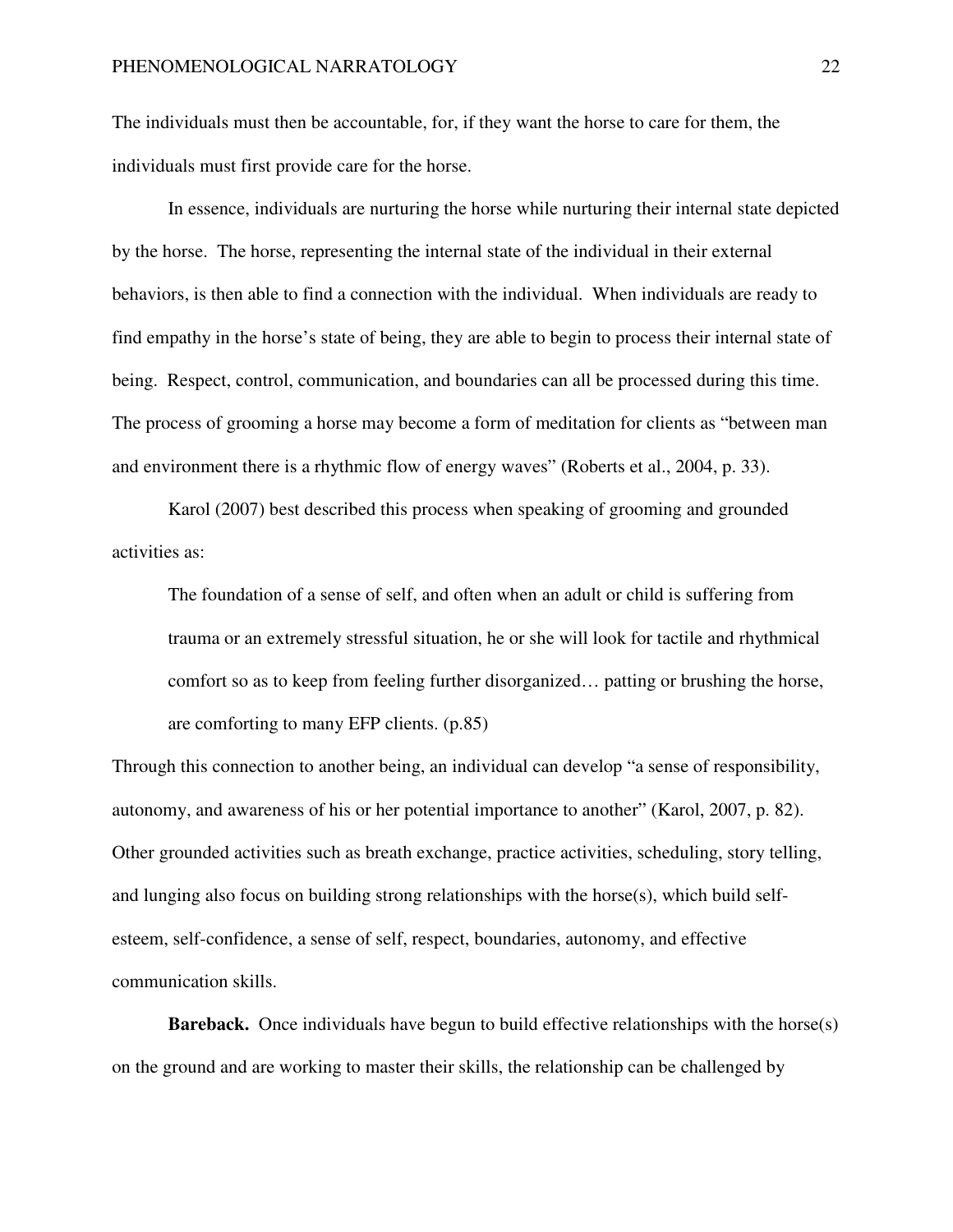changing dynamics and introducing bareback activities into sessions. This new dynamic in the relationship creates situations of dependency and reliability between clients and their horse(s). Where it was once easy to be friends on the ground, bareback riding requires a new level of trust and the ability to allow something to hold you and the problems you carry with you. "There is a unique opportunity to experience the deeper dimension of the human-animal relationship" (Vidrine, 2002, p. 590).

Gonzalez and Hudson (2003) believed one could experience the therapeutic impact by merely sitting upon the horse. "The sense of freedom, trust, and pleasure the child [or adult] experiences while riding seem impossible to duplicate with other treatment modalities" (Gasalberti, 2006, p. 134). This new dynamic allows for growth between individuals and horse(s), as the persons' internal world is reflected back to them during sessions, allowing the opportunity to process the struggles they are facing in their lives. This idea is supported by other researchers such as Fletcher & Scanlan, 2005; Gonzalez & Hudson, 2003; Hakanson, Moller, Lindstrom, & Mattsson, 2009; Karol, 2007; Lawrence, 1992; and Rothe et al., 2005.

During the sessions, metaphors that are created through bareback work may then be used to help individuals gain deeper insight into their lives, trials, and tribulations. They may begin to develop a stronger sense of being, and a focus on well being. They may learn about their communication styles and techniques and address them as necessary to establish more effective communication styles and techniques based on the situations they face. In EFP, individuals can be challenged in their ability to form strong and safe bonds while respecting boundaries, and learn the different ways to build those connections. Once individuals are progressing through bareback work, another dynamic becomes available to them.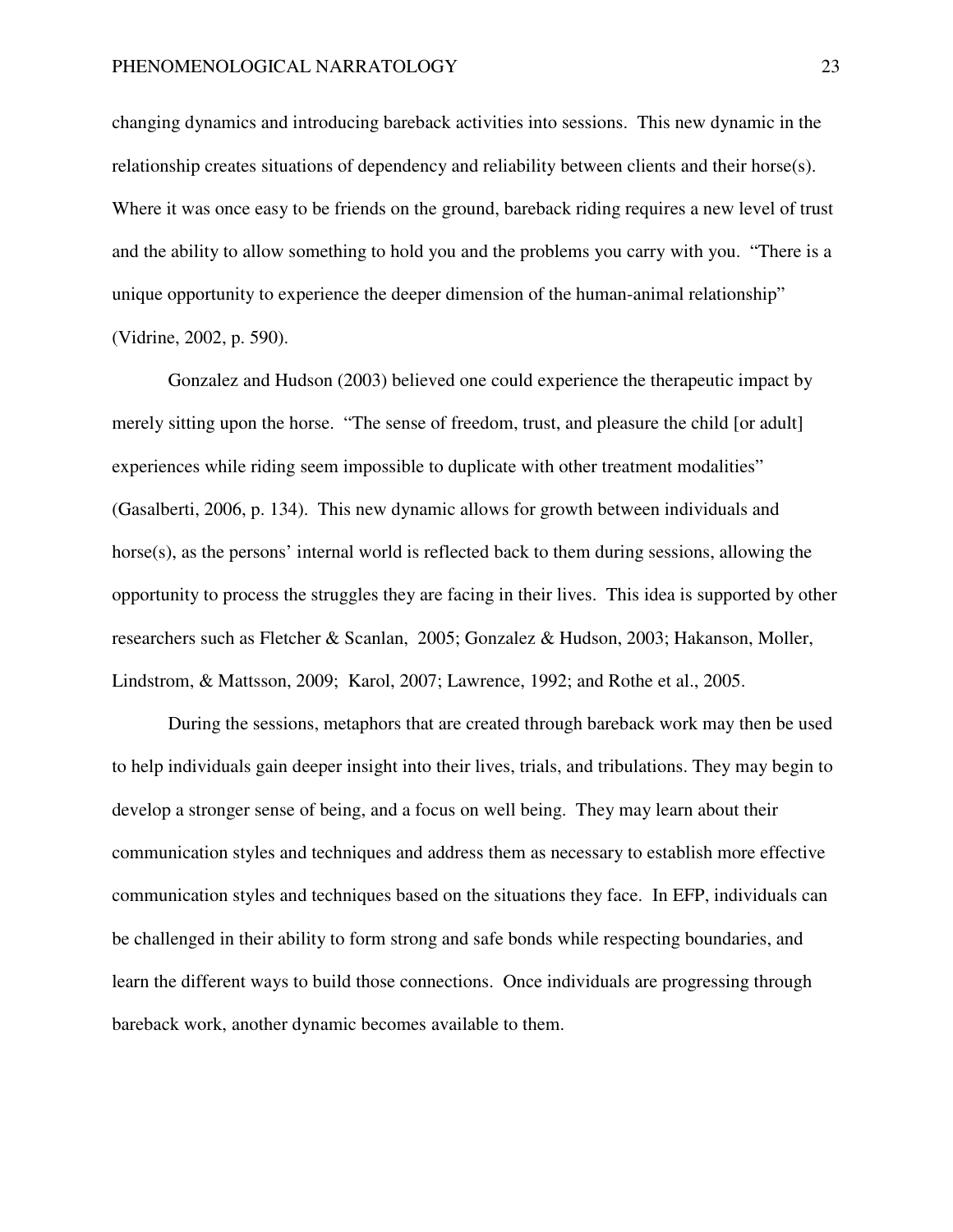**Saddled.** The saddle was an instrument created for armies. It is a weapon of power in the sense that it allows an individual to have more control and movement while riding a horse. It is what allows one to stay upon the horse when moving at high speeds or remain seated upon the horse when struck (G. Kersten, personal communication, September 15, 2009). It is for this reason that a saddle may give individuals a false sense of security, thus the importance of building one's relationship with their horse through some bareback techniques, if they are physically able, prior to beginning this next phase.

 Once accomplishing the task of saddling one's horse, individuals may participate in several mounted activities, leading up to Western pleasure courses, and driving or gaming activities (G. Kersten, personal communication, September 15, 2009). These activities strive to teach individuals to work with their horse as a team member, or sacred companion, to accomplish tasks.

 Lawrence (1992) described this working relationship stating, "because of the physical as well as psychological unity that can be evoked by sharing the rhythm and motion of riding, [the human-horse bonds] have the potential for what may exemplify the closest fine-tuned, intercommunication between two species" (p. 148). The ability for individuals to communicate with their horse(s) at this level may lead to more effective communication tactics in dealing with individuals of their own species as well. Karol (2007) also addressed this phenomenon in her research saying, "[The] client joins the horse in its movement and so through rhythm and contact experiences, may recapture and repair a deteriorating sense of self" (p. 86). This bond in essence may allow individuals to overcome great tragedy, to learn to cope and process conflicts that arise, and amount to great new heights of accomplishment. Hakanson et al. (2009) described this process when revealing that: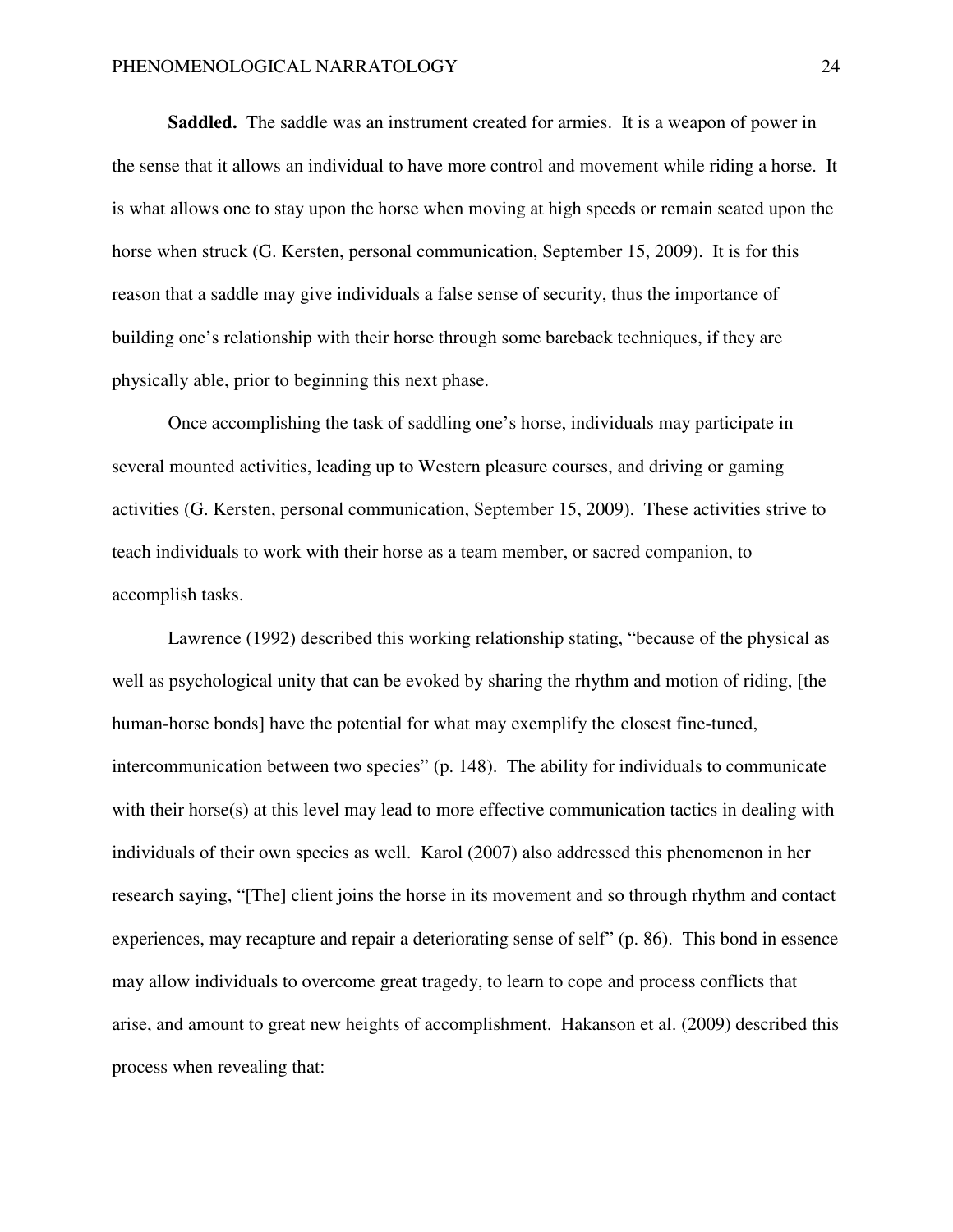New knowledge paved the way for increasing competence in dealing with daily life. Helplessness was replaced by virtually taking the reins and steering in the direction of one's own choice, thus replacing powerlessness with a feeling of ability to steer. Better skills in managing the body are gained as well as a feeling for its limitations. (p. 50) Thus, individuals become able to understand themselves better physically, emotionally, and spiritually through their interactions with their horse.

**Individual.** As with other psychotherapy methods, the number of individuals taking part in the activities differs. Previous research yields the following information regarding the processes. Individuals may attend sessions where they receive one-on-one treatment. Commonly referred to as individual sessions, these are made up of the patient, the equine assisted psychotherapist, an equine specialist, and the horse(s). Depending on the activity to be worked on during the session, other equipment may also be used.

When individuals work alone with this treatment team, the focus is purely on the metaphors being created that mirror their internal state of being.

When a rider attempts to communicate physically with a horse, he [or she] gets immediate feedback as the horse expresses anger, fear, or forgiveness. The therapy can examine the quality and idiosyncrasies of this communication and can compare it with the client's relationships to humans. (Karol, 2007, p. 80)

This allows individuals to see how others perceive them, and learn how to address the way others behave towards them.

Yorke (2008) illustrated that "recovery from trauma as well as other socio-emotional problems, requires a close personal connection that is caring, consistent, trusting and safe" (p.19). Through individual sessions, one receives just this, an environment in which they can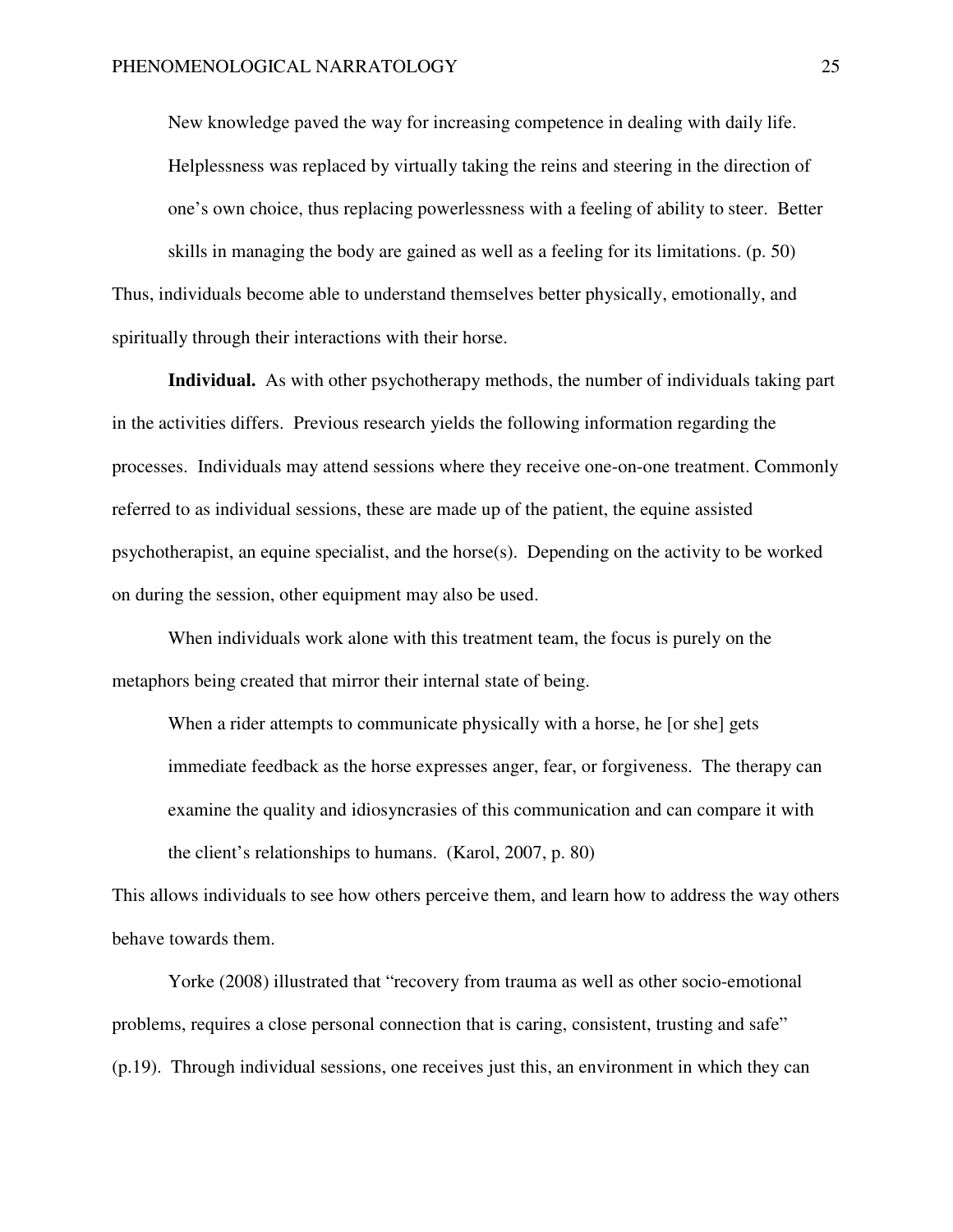thrive while addressing personal needs, behaviors, cognitions, and struggles. Individuals may learn to interact and exist around horses in new ways, inherently allowing them to interact and exist in the world in new ways (Barker, 1999; Graham, 2007; Karol, 2007; and Mallon, 1992). Persons may remain in individual treatment throughout the duration of their sessions, or they may invite their family to participate in sessions, or join a group EFP setting.

**Group/family.** Just as individuals may move into a group or family session from individual sessions, some individuals participate only in group or family EFP sessions. The main difference is that not only will the individuals deal with their own inner being, they will see how their inner being affects and is affected by others through the group or family dynamics of the session.

There are many different group/family activities that may be used during sessions including groundwork, bareback work, bareback and groundwork, bareback and saddled mounted work, saddled and ground work, and saddled mounted work. The different dynamics all allow for different focuses during the sessions. "The success of overcoming any fear or anxiety associated with riding [or horses] is also rewarding. In addition, the social benefits of a group activity are an additional plus" (Gasalberti, 2006, p. 134). Through participating in group/family sessions, "Participants are able to address developmental, personal, and social needs in the context of somatically engaging, challenging, and enjoyable activity" (Vidrine et al., 2002, p. 589). Consequently, group/family work can have a positive effect on the individuals receiving treatment. These individuals can be of all ages and abilities leading to a very diverse and ever-changing approach to treatment.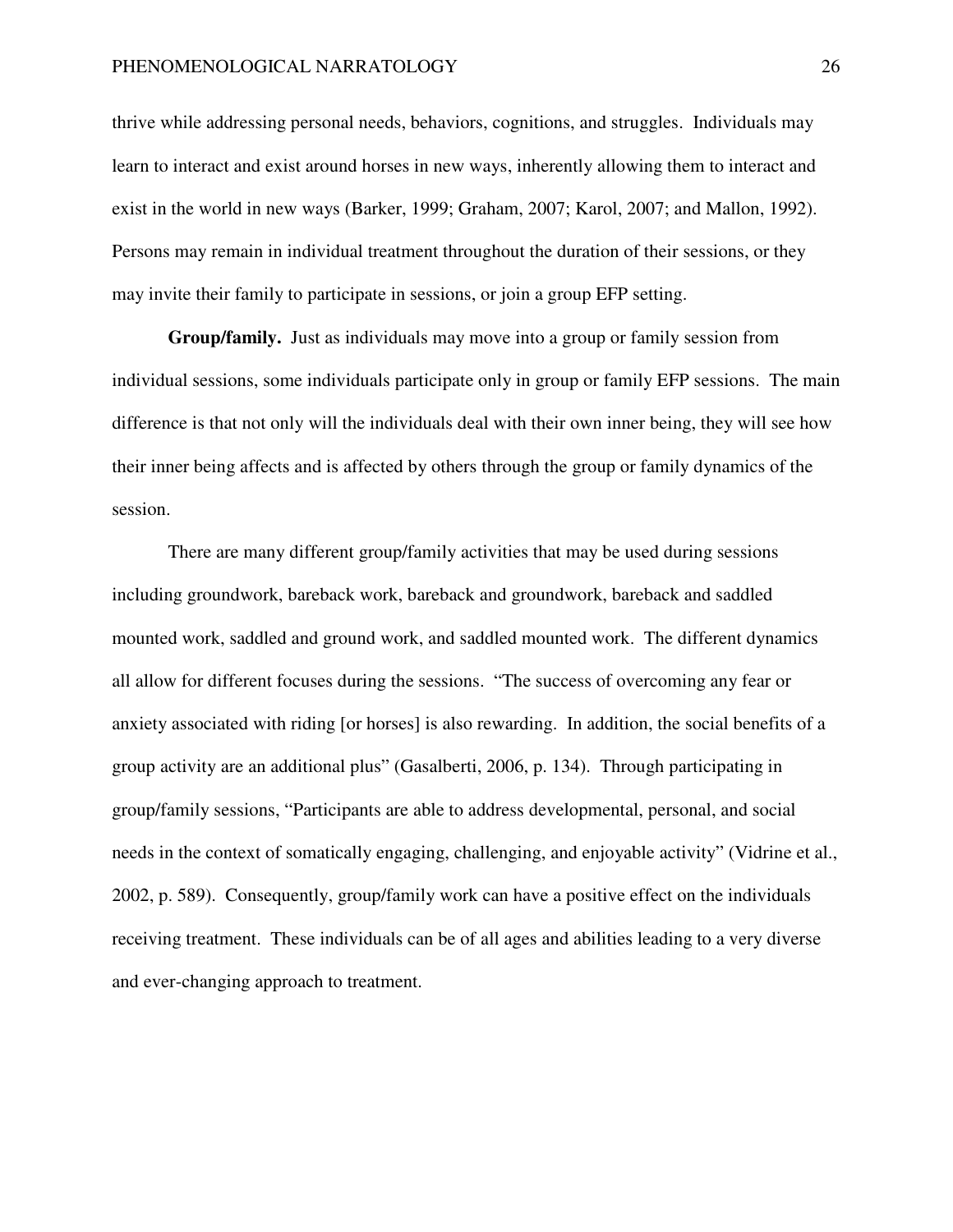## **Participants**

EFP is effective with children, adults, families, groups of adolescents, groups of coworkers, soldiers, individuals and groups with physical disabilities or developmental disabilities, and those suffering from psychiatric disorders or illness, from all walks of life (Bates, 2002; Nilson, 2004). It is effective for so many individuals because "horses are wonderful at discerning people's moods…Horses seem to know what people really need. They ignore the outward form and respond, instead to the person's inner substance" (McCormick, 1997; as quoted in Roberts, 2004; p. 34).

EFP's effectiveness with populations that struggle in traditional therapy is partly due to the animal's natural instinct as a prey animal (Kohanov, 2001). This is what makes it an inherently wonderful tool for working with soldiers returning home, young children, and with individuals who have been incarcerated. Due to the horse's acute nature, they are able to notice subtle hints that humans may miss. For instance, individuals may respond to something that they heard in a startled fashion; most likely the horse responded in a similar manner, and while they are struggling to associate the sound with their current situation, the horse has already done so. In this instance, the horse is grounded while the individuals are searching for comfortable ground. The horse then becomes able to provide the stability and reassurance that the individuals need.

While individuals engage with the horse $(s)$  in treatment, the horse will display individuals' internal states to them. This then allows individuals to confront their internal state and develop methods for dealing with their inner self. An adult male who is uncomfortable speaking about his fears may be more likely to work with a horse that appears skittish and afraid. Thus, individuals are afforded the opportunity to externalize their internal state and work with it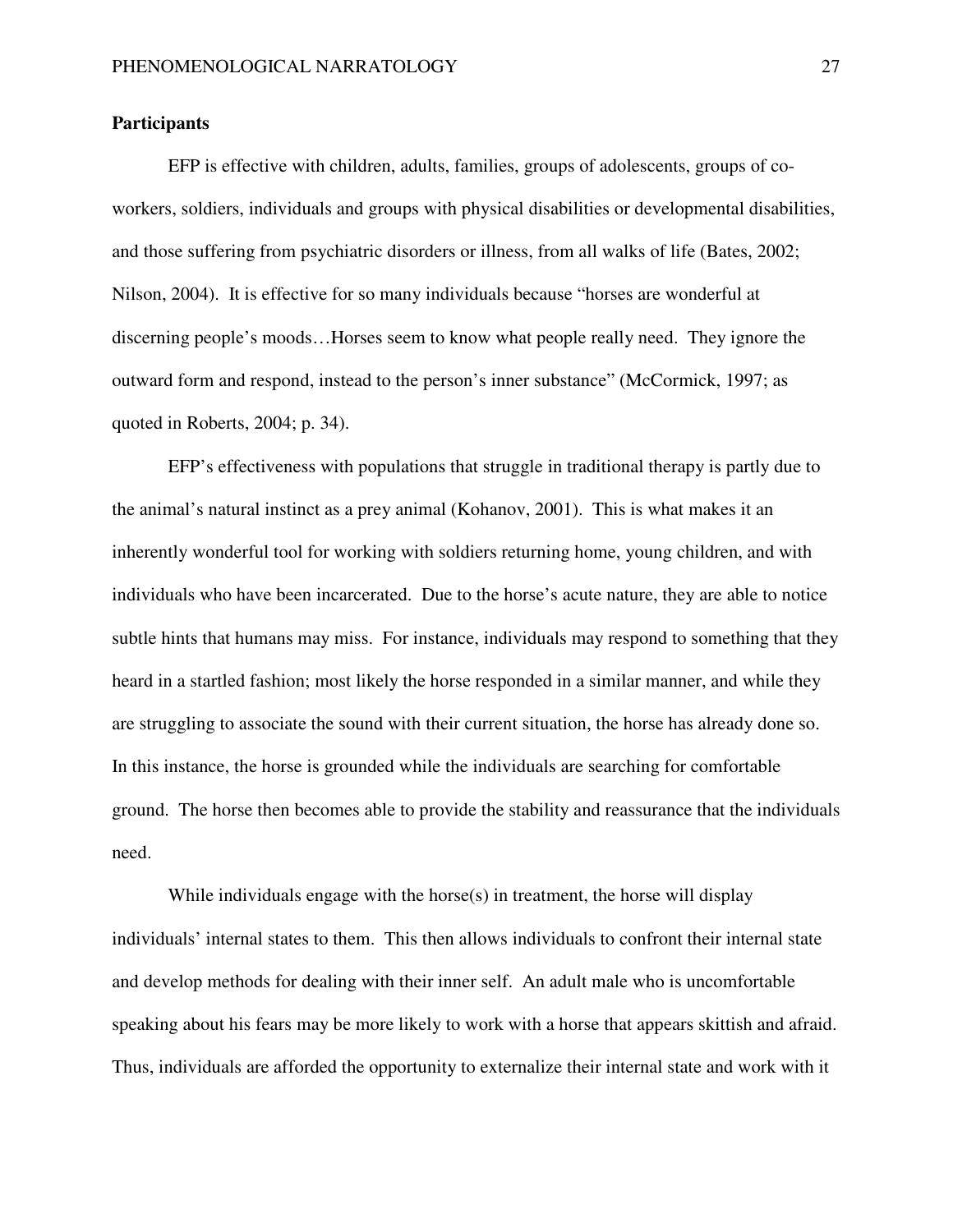outside of them. That state then becomes its own entity, and the individuals may work on it without having to identify themselves as "afraid". Consequently, this provides the individuals the opportunity and power to overcome their behaviors and emotional states by first addressing the horse's emotional and behavioral state.

**Adults.** Through the essence of horses, people can attain a deeper understanding of themselves. This deeper understanding can lead to increased insight in behaviors, cognitions, and the overall well being of individuals. The horse's ability to channel this change through acknowledging only the inner self of a being is something that is hard to ignore, even for a grown adult who may feel as if the treatment will not yield them any results. Roberts et al. (2004) said:

Their size and sheer presence makes them impossible to ignore. A client may be able to tune out a counselor droning on about taking charge of his [or her] life, but he [or she] can't tune out a 1200-lb horse in the arena with them. (p. 34)

Aside from the horse being in the arena with the adults, what they receive is a 1200-lb reflection of their inner self. Regardless of their attempts to hide it, the horses acting as "mirrors" reveal all to the beholder (Rothe et al., 2005). Thus, EFP is a very effective technique for working with adults as they are given the opportunity to utilize the dynamics of their relationship with the horse(s), and the metaphors for their life that are exposed before them, to make changes, gain insight, and develop a sense of self. It is through EFP that individuals can become who they are searching to become.

**Children/adolescents.** Roberts et al. (2004) reported that due to the level of sensitivity horses have and their ability to discern the "internal thoughts of their riders, children must own their feelings and learn to deal with them" (p. 33). Essentially this biofeedback provided by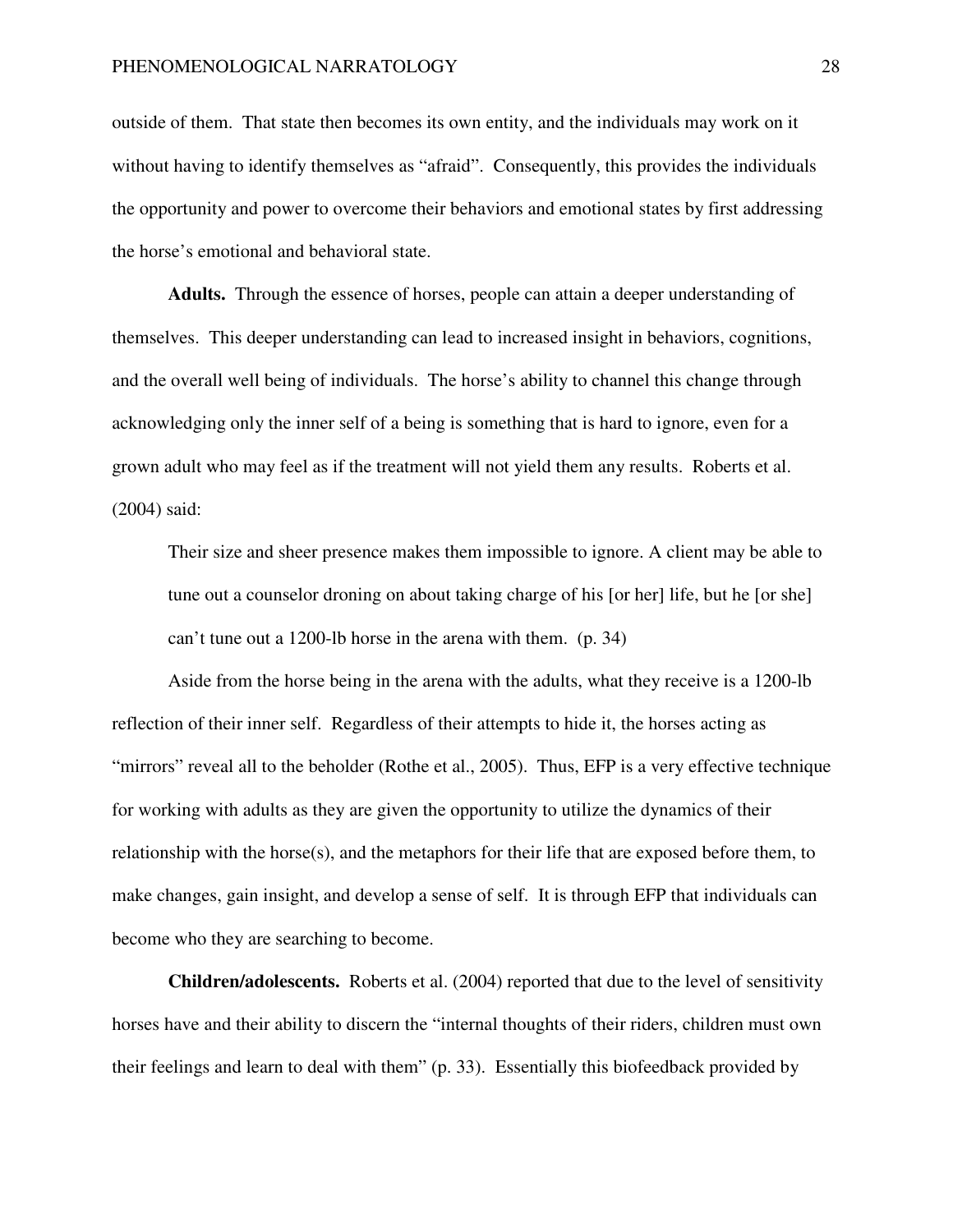horses allows children or adolescents to process what is occurring internally, as suddenly their internal processes are revealed in the horse's external behaviors. Consequently, when working with children or adolescents, the horse can be used as a conduit between the individuals' inner process and their recognition and management of those processes.

Using EFP with children and adolescents utilizes the premise that children will see something in the horse that they want to learn from. "The horse is a figure of grace, vulnerability, power, and compassionate patience. The young client… feels that it is this figure that knows something he or she wants to learn" (Karol, 2007, p. 82). With EFP, children are afforded the opportunity to test and challenge, while improving their self-management physically, emotionally, cognitively, and spiritually (Levinson, 1997). Schultz et al. (2007) found that "children demonstrate a quick response" to EFP (p. 270).

When a child is on top of a horse, sometimes for the first time in a child's life, they are looking down onto an adult. He or she can experience the body of the horse as the horse moves under him or her and so is given an enhanced sense of his or her own sense of vulnerability and imperfections. (Karol, 2007, p. 81)

Consequently, EFP provides the opportunity to explore with a child or adolescent this enhanced view, as it is a moment that will be unparalleled in traditional therapeutic settings and may yield an opportunity for great growth and learning.

**Individuals with physical or developmental disabilities.** Karol (2007) found that "The horse is also a vulnerable creature and so serves as an apt companion for a child [or adult] overwhelmed by his or her own sense of vulnerability and imperfections" (p. 81). This makes the horse a perfect therapeutic tool to elicit growth and learning in individuals with physical or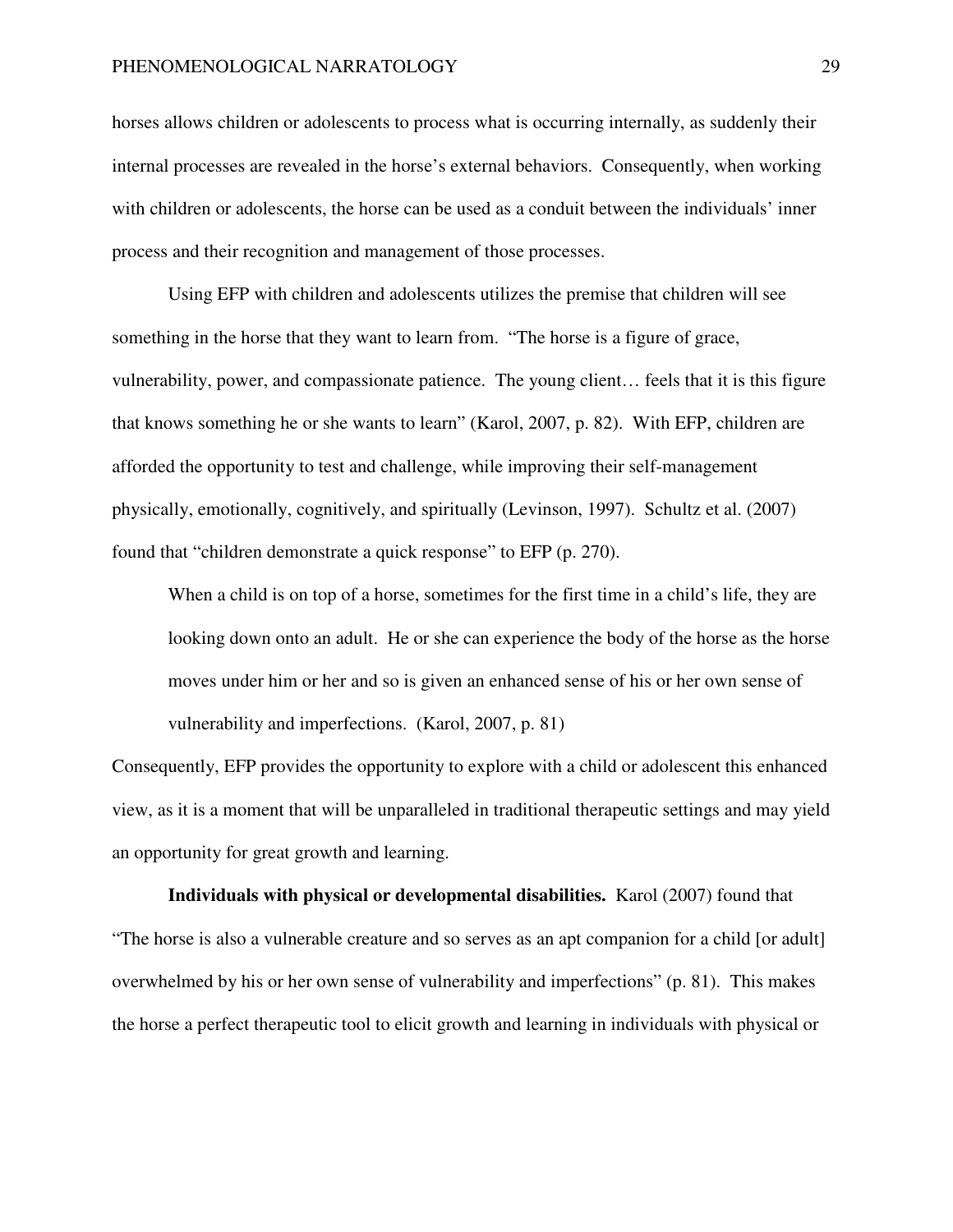developmental disabilities. The previous literature on people with disabilities working with horses is indicative of strong and positive results.

In the area of autism, Mallon (1992, as quoted in Rothe et al., 2005) found that EFP has "been effective particularly in the areas of speech and fine gross motor skills" (p. 381). Individuals showed improved speech patterns and an increase in talking when there was limited verbal communication earlier (Mallon, 1992).

For individuals suffering with cerebral palsy, McGibbon, Andrade, Widener, and Cintas (1998) found that EFP, specifically focusing on hippotherapy, allowed for individuals to have improved energy expenditure during activities such as walking. Their data also yielded an improvement in individuals' gross motor functioning. Consequently, this study yields positive results for the use of horses with such individuals.

All and Loving (1999), along with Hakanson et al. (2009), support the understanding that mounted work has assisted many individuals of all ages undergoing treatment for neurological functioning disorders. The ability to move with a horse and to communicate through rhythm and energy changes not only peoples' perceptions of being disabled, but their ability to control their motor capacity (All and Loving, 1999).

EFP is effective in these instances as it changes the way individuals look at their own body, their own existence. Hakanson et al. (2009) wrote:

If the body is seen as an object, the experience of pain is intensified and it is more difficult to dissociate from the role of the pain patient. Recognizing the living, feeling subjective body can become a road to health and improved function… [the experience becomes about focusing] on the experience of the body and could create new experiences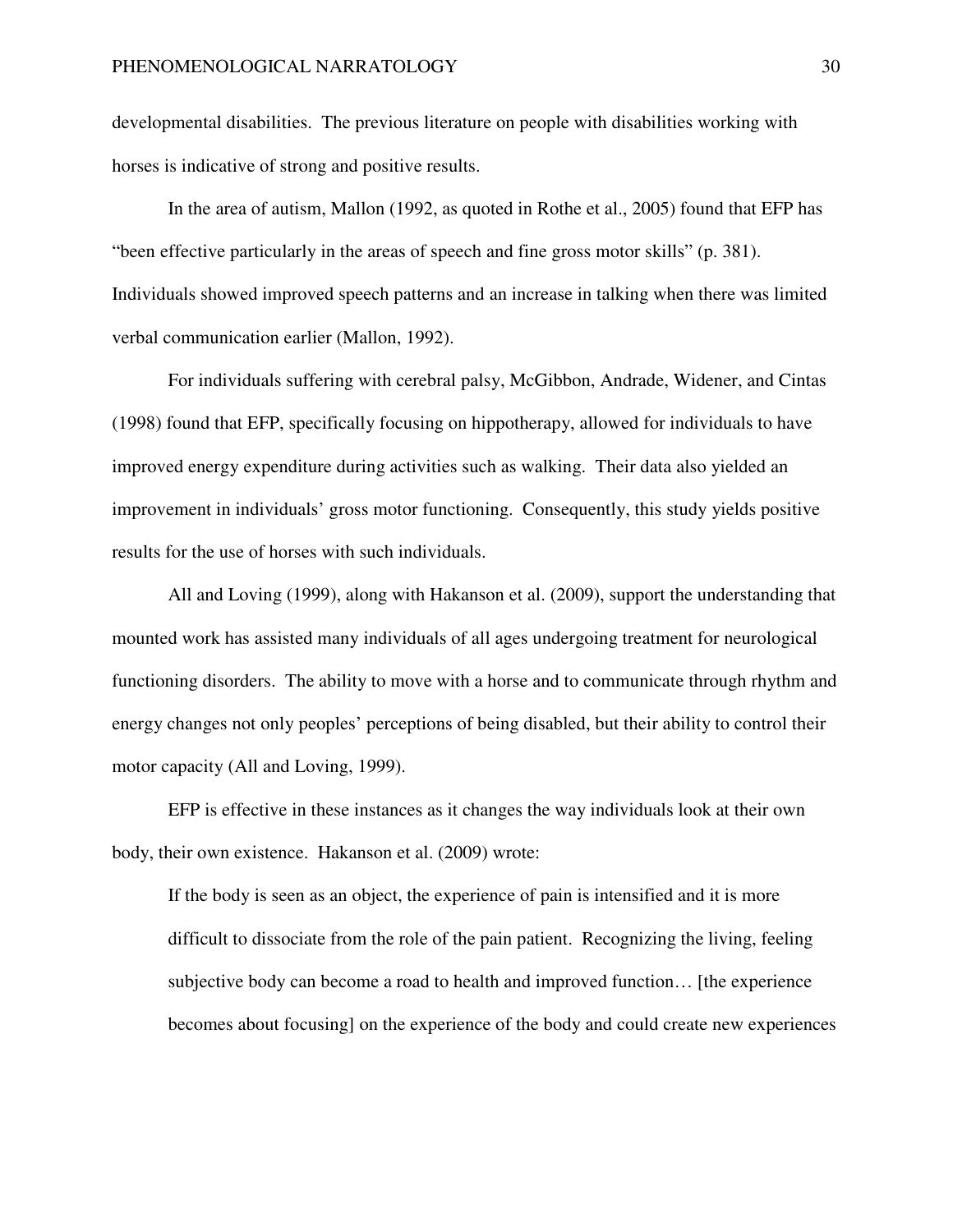of sensory and motor activity, and emotions, thereby inciting an altered experience of one's self and ability. (p. 44)

Thus, just as Hawkins (2003) speaks of peoples' ability to create their own reality, EFP allows individuals to understand and create purpose and meaning in their life, therefore altering their reality. In doing this, individuals may allow themselves to exist in a manner that they deem more enjoyable.

### **Therapeutic Setting**

As one can imagine, the setting in which EFP occurs is far from that of traditional therapies that take place in an office. EFP can occur in numerous places including out in a pasture, in an outdoor arena, in an indoor arena, or in the stables. It is these different settings that allow for different experiences. For instance, if individuals were to attend EFP sessions in an outdoor arena, the surroundings would be in continuous change--the amount of light during the session and perhaps the feeling and temperature of the air. The ground, as it is ever changing throughout the seasons, would be another area of change.

If the session takes place in an indoor arena, individuals would need to be alert to the different sounds, for instance the sound of rain pitter-pattering on the roof, or the neighs from other horses that are safely tucked into their stable, or perhaps the sounds of the heaters or air conditioner kicking on. All of these would have an impact on the rider and the horse. All of these can be used as metaphors for addressing the individuals' internal states.

Hakanson et al. (2009) discuss some of these differences when speaking about the closeness to nature that individuals experience during EFP, as there is a change in the sounds and smells that they would be used to in a traditional therapy setting. There is also an overall different feeling of existence versus what individuals would feel in a clinic or hospital, as well as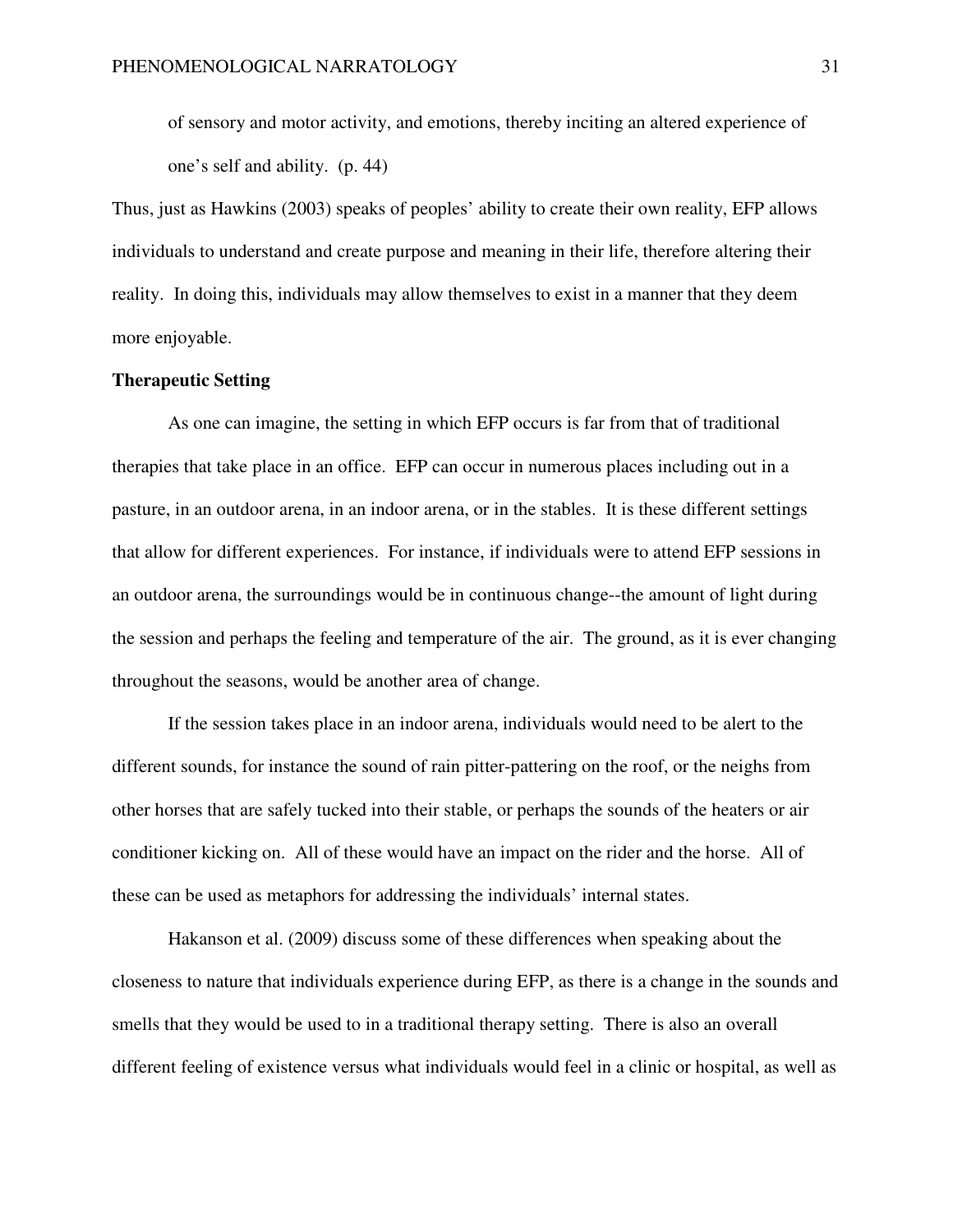the opportunity to experience different tactile sensations that they would not experience during traditional therapy sessions. In addition, there is an added portion to the session, "leisure time", and a time during EFP when individuals are allowed to spend time with their horse before ending the session (Hakanson et al., 2009). All of these changes are often positive and effective when treating individuals.

# **Facilitators**

The facilitators of EFP consist of the certified equine assisted psychotherapist, an equine specialist, and the horse $(s)$ . Oftentimes, there may be trained volunteers who help during the sessions. All of them make up the EFP team, and all of them play a very important role in the therapeutic relationship with each client. Previous research has been gathered on the experiences and perceptions of these individuals. Though it is limited, it begins to create the hues, which in turn create the masterpiece of EFP.

**Therapists.** Psychotherapists are required to obtain their degrees through a university specializing in psychology, or a therapy-oriented degree, such as counseling or counseling social work. Once they have these degrees, or while attaining the final requirements for their degree in psychology, they may begin the process of becoming a certified equine assisted professional. To complete this certification, the psychologist needs to have knowledge of horses and at least a "basic knowledge of horsemanship is necessary to gain certification" (Bates, 2002, p. 19).

Most psychologists complete several hours of training, specifically in EFP, as it differs from traditional methods of psychotherapy. The therapists must remain attentive to the rapport between the clients and themselves, as well as remaining attentive to interaction between the clients and the horse(s), the horse(s) and themselves, the clients and the equine specialist, the equine specialist and the horse(s). The therapist must also take into account the environmental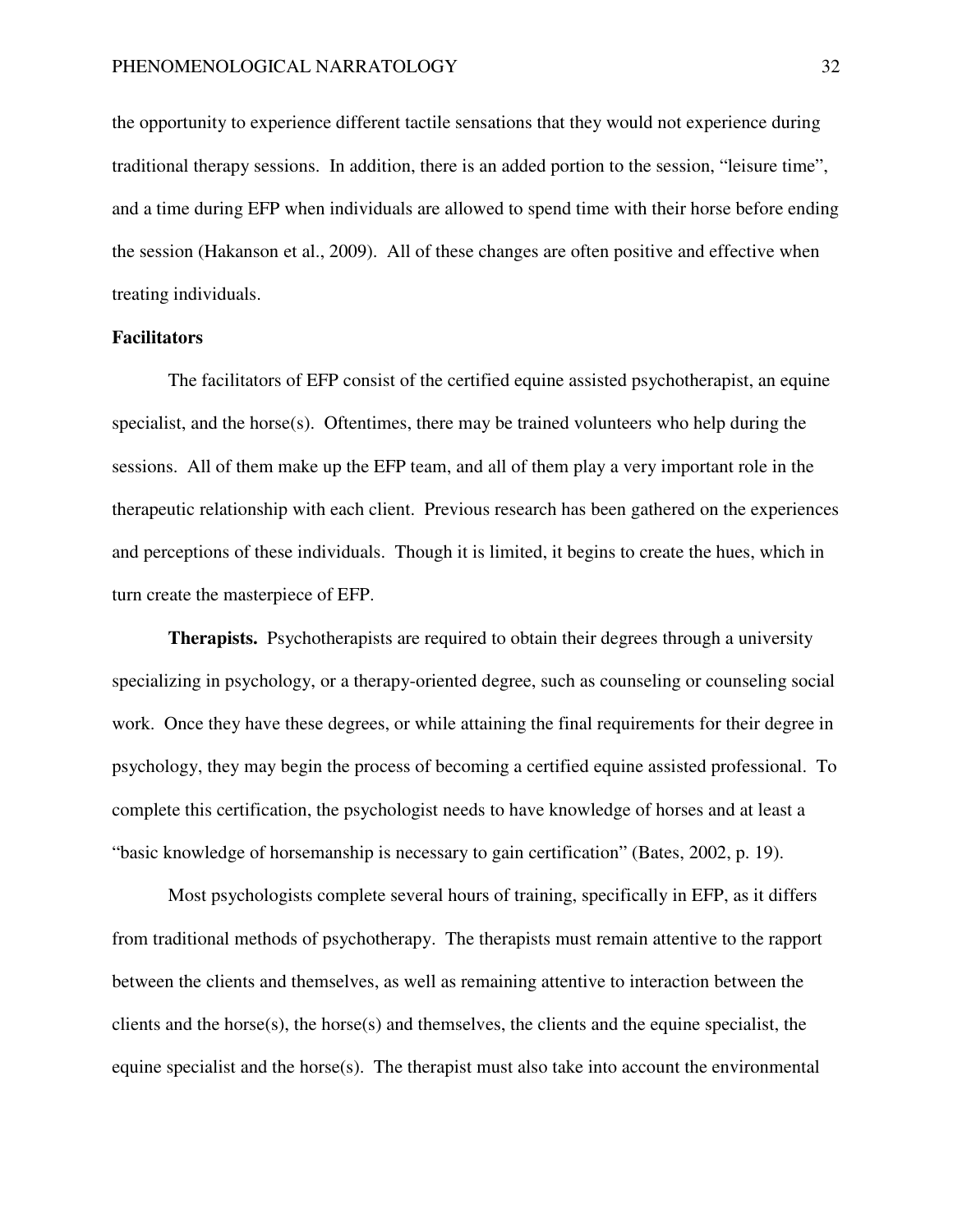factors from the setting of the session, all while analyzing what is taking place and recognizing metaphors that should be remembered, so that they may be processed later in the session. Through theoretical study and interviews, the therapists' perceptions of interaction between horses and humans and the overall effectiveness of EFP have started to unfold.

**Perceptions of interaction***.* Much of the previous research is focused on the theoretical and therapists' perceptions of interaction between the horse(s) and the clients. During Bates' (2002) research, it was stated, "Physical contact with such a large, warm animal and the experience of being carried greatly influenced these women" (p. 18). Many researchers believe that individuals learn to have an emotional relationship with the horse(s) and that this relationship then influences their relationships with other humans (Barker, 1999; Bates, 2002; Christian, 2005; Ewing et al., 2007; Foley, 2001; Karol, 2007; Kohanov, 2001; Sullivan, 2007).

Rothe (2005) found that it is believed the "bond [between human and horse] can develop the following qualities: mutual trust, respect, affection, empathy, unconditional acceptance, confidence, personal success, responsibility, assertiveness, communication skills, and self control" (p. 376). This belief is shared by many equine assisted psychotherapists and is the reason they choose to utilize this particular treatment method. Through these developments, one is able to grow in unlimited ways, all through the interaction with horses.

**Perceptions of effectiveness***.* The therapists' perceptions of effectiveness of treatment have also been recognized in previous research. Studies reveal that it is believed EFP decreases levels of anger and aggression in individuals of all ages (Kaiser, Spence, Lavergne, & Vanden Bosch, 2004; Hakanson et al., 2009). These decreased levels of anger and aggression have been seen in as little as five days of working with horses (Kaiser et al., 2004), revealing how quickly and effective EFP is at affecting individuals focusing on anger and aggression.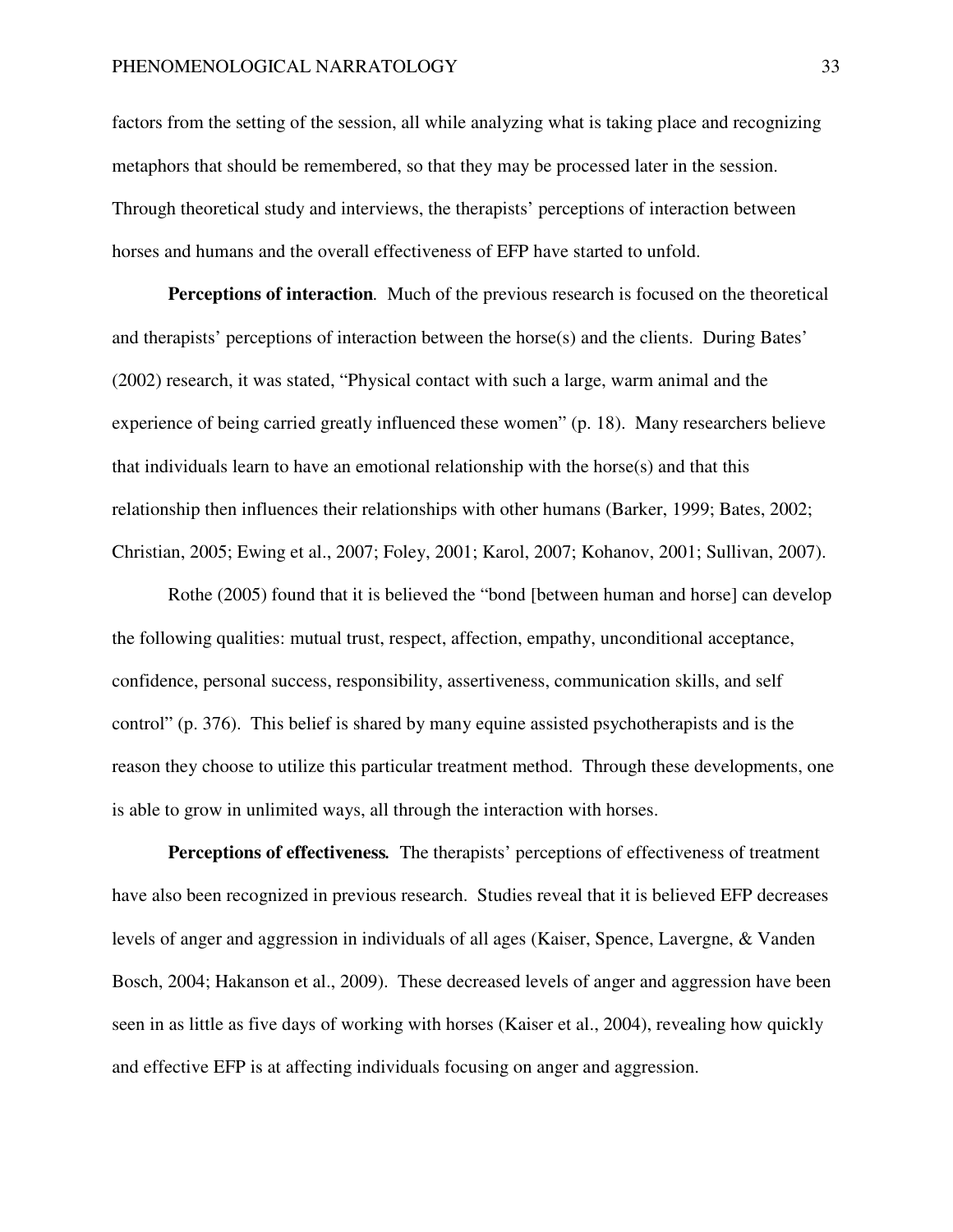Williams (2004) indicated that therapists believe EFP is effective in teaching children self-care and increasing their self-esteem. EFP has also been shown to reduce impulsivity, improve self-concept, increase communication and appropriate creation of relationships (Hakanson et al., 2009). Overall, previous research suggests that equine assisted psychotherapists believe EFP to be an effective treatment model for individuals of all ages with many different reasons for entering treatment.

**Equine specialists.** A valuable asset to the treatment team is an equine specialist. An equine specialist is an individual who specializes in understanding horse behavior and has excellent horsemanship skills. These individuals focus their attention on the horses that are in the therapeutic process to ensure safety of the client. Through report of personal experience and interviews, some light has been shed on the perceptions of interaction and effectiveness held by equine specialists.

*Perceptions of interaction.* Nilson (2004) wrote of his own experiences as an equine assisted professional when he wrote, "Through my experiences in the program I realized that horses were healing people who had never been exposed to them" (p. 42). It is this example of healing through interaction that one sees the unlimited potential of EFP. One need not know much about horses, or have been around them to benefit from the beautiful process that is EFP. They merely need to be willing to participate.

 Scheidhacker (1997) addressed the interaction of clients and horses, revealing the clients' transference, which influences a horse's behaviors. Thus, it is the clients' internal state and that which they project upon the horse that causes the different interactions that occur between horse and human.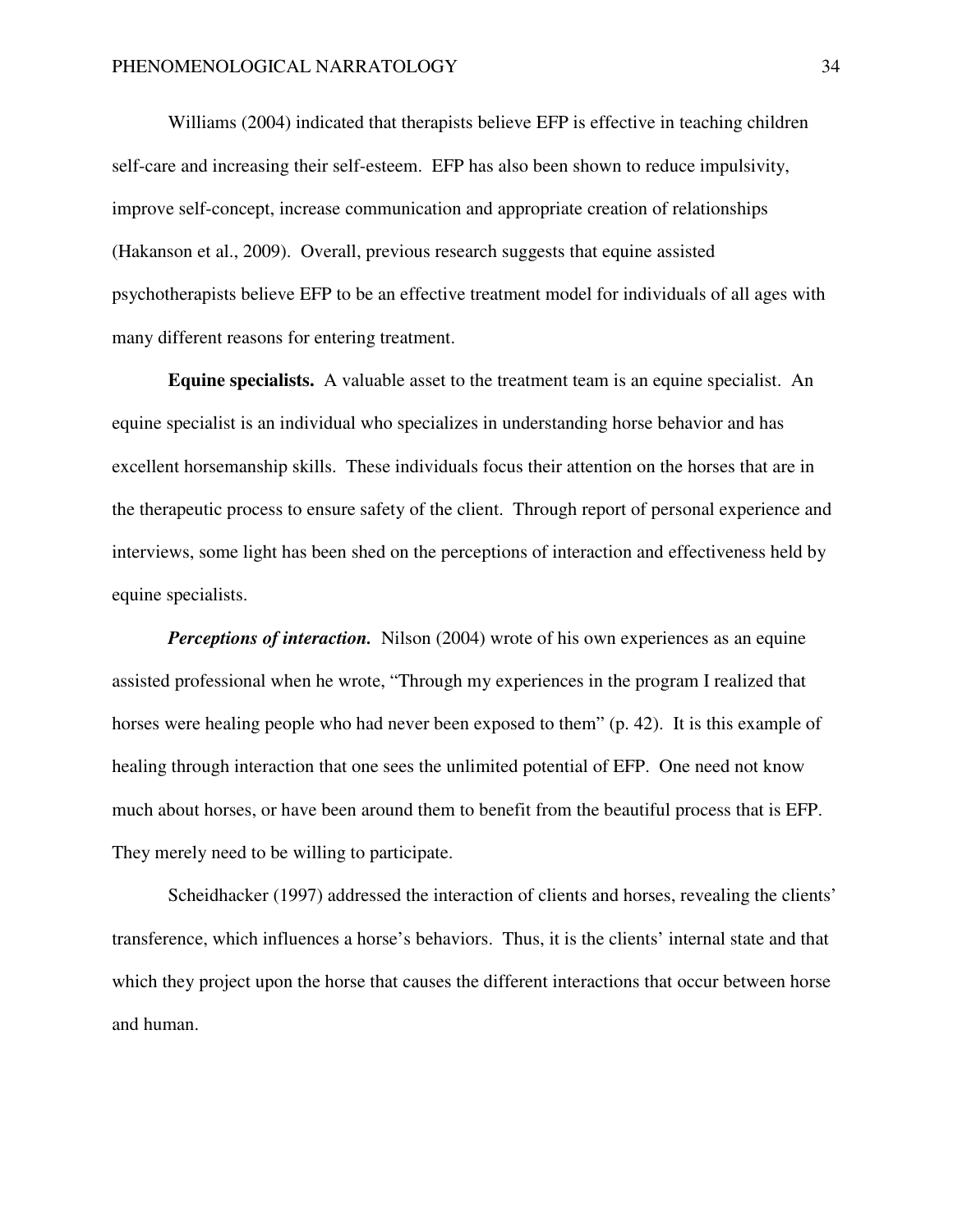*Perceptions of effectiveness.* Nilson (2004) stated, "Come to them [the horses] tired, discouraged, ill and confused. They send us home refreshed, renewed and full of life and hope for tomorrow" (p. 42). With that simple eloquence, Nilson summed up EFP and how he perceived EFP as effective.

 Christian (2005) depicted the equine specialists' perceptions of effectiveness of EFP in stating, "Issues of boundaries (or lack thereof) surrender, and spirituality are uncovered while attempting exercises. Sometimes successfully completing the exercise affords increased selfconfidence" (p. 65). EFP yet again yields a positive outcome for those who undergo treatment and an increase in positive regard towards themselves.

**Volunteers.** Though often unrecognized, volunteers are essential to the successful implementation of an EFP program. Bates (2002) reported:

Most equine facilitated therapy programs depend on volunteers for supporting staffing. Volunteers care for the horses, often grooming and [sometimes] saddling them before sessions. Trained volunteers may spot riders during exercises or control the horse's head from the ground, while the therapist works with the patient. (p.19)

Consequently, volunteers are a very valuable asset to EFP treatment teams. During their time as volunteers, they may be taught how to read horses' body language and how to ensure safety for themselves, the clients, the therapists, and the horses themselves. Volunteers who were interviewed, or who wrote about their experiences, helped to create a better understanding of the interactions and effectiveness of EFP.

*Perceptions of interaction.* A nurse who was volunteering at an EFP center stated, "The most important thing I learned was that therapy doesn't have to be conventional to work. This was subtle therapy and it was working" (Roberts et al., 2004, p. 34). Roberts (2004)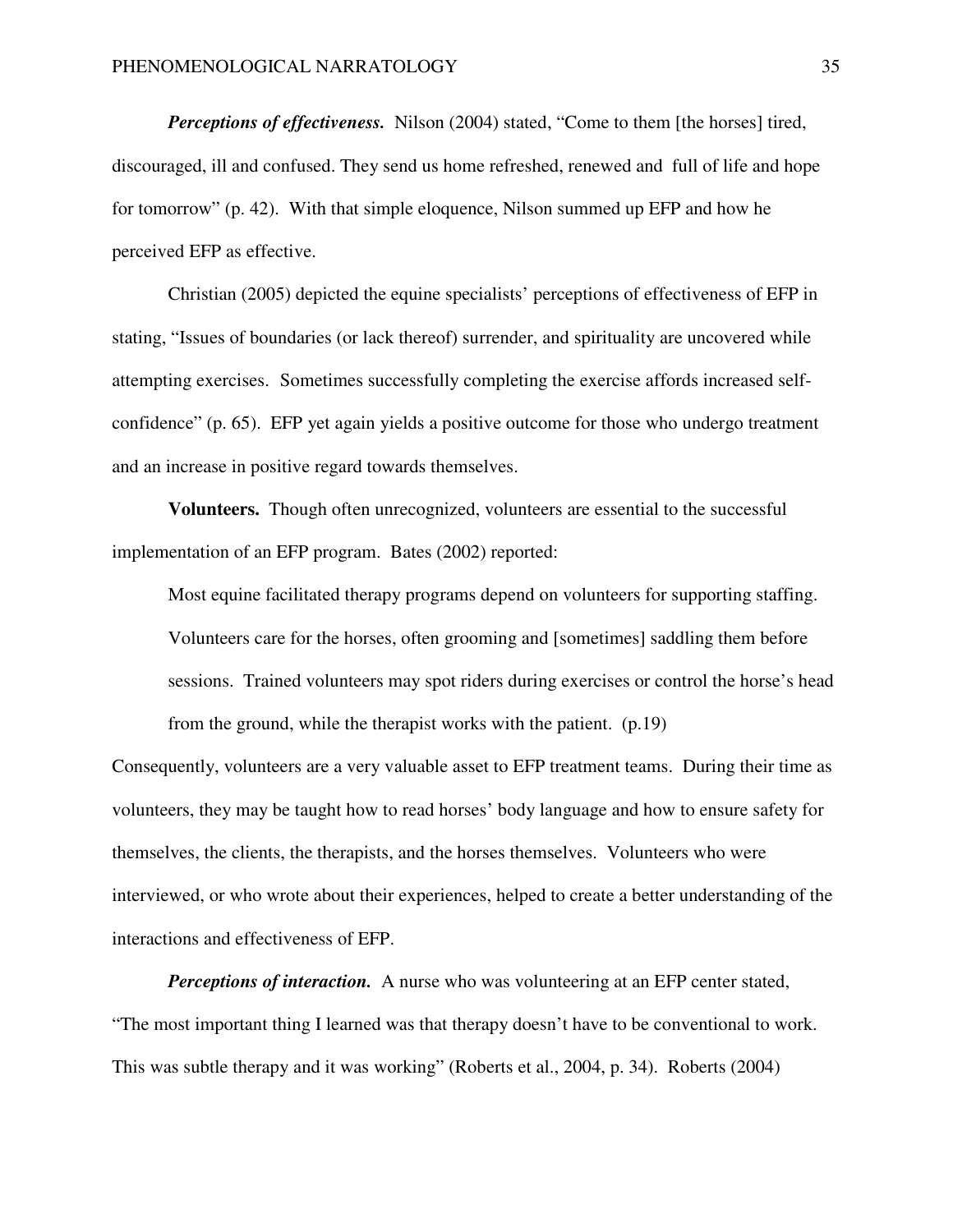gathered information from nursing students who volunteered at a center providing EFP. Through this, new hues of color were added to the painting of EFP. These colors depicted interaction. "I don't think I've ever seen anything as wonderful as a horse and a human hooking up, and the human allowing the horse to create a miracle. Horses can heal you from the inside out" (Roberts et al., 2004, p. 34). This shows another hue of the positive perception of interaction per a volunteer's report, indicative of volunteers recognizing the benefits of EFP for the individuals undergoing treatment.

*Perceptions of effectiveness.* Through the study conducted by Roberts (2004), we are able to see the effectiveness of EFP as reported by volunteers*.* "At first I thought it was silly, but once I got there I saw that it did help the children" (Roberts et al., 2004, p. 34). This is perhaps the best depiction of EFP being effective, as this was reported from an individual who was skeptical of EFP, therefore, containing little if any bias in favor of EFP's effectiveness. "It [EFP] also helps them to follow directions and work on motor development. This type of therapy can be helpful, no matter what culture the child comes from" (Roberts et al., 2004 p. 34).

These volunteers reported positive affects from EFP based on what they saw occurring before them. While this is the only study to report the volunteers' perceptions of effectiveness and interaction between human and horses, its information helps to complete the masterpiece of EFP.

**Clients.** Clients are the most important aspect of EFP. This is because they are the cause of change. Therapists may walk alongside the clients through their journey, assisting them as they learn and develop, and helping them when necessary. The horse is the clients' catalyst for change, ever guiding, ever revealing. It is the clients who must be willing to accept what needs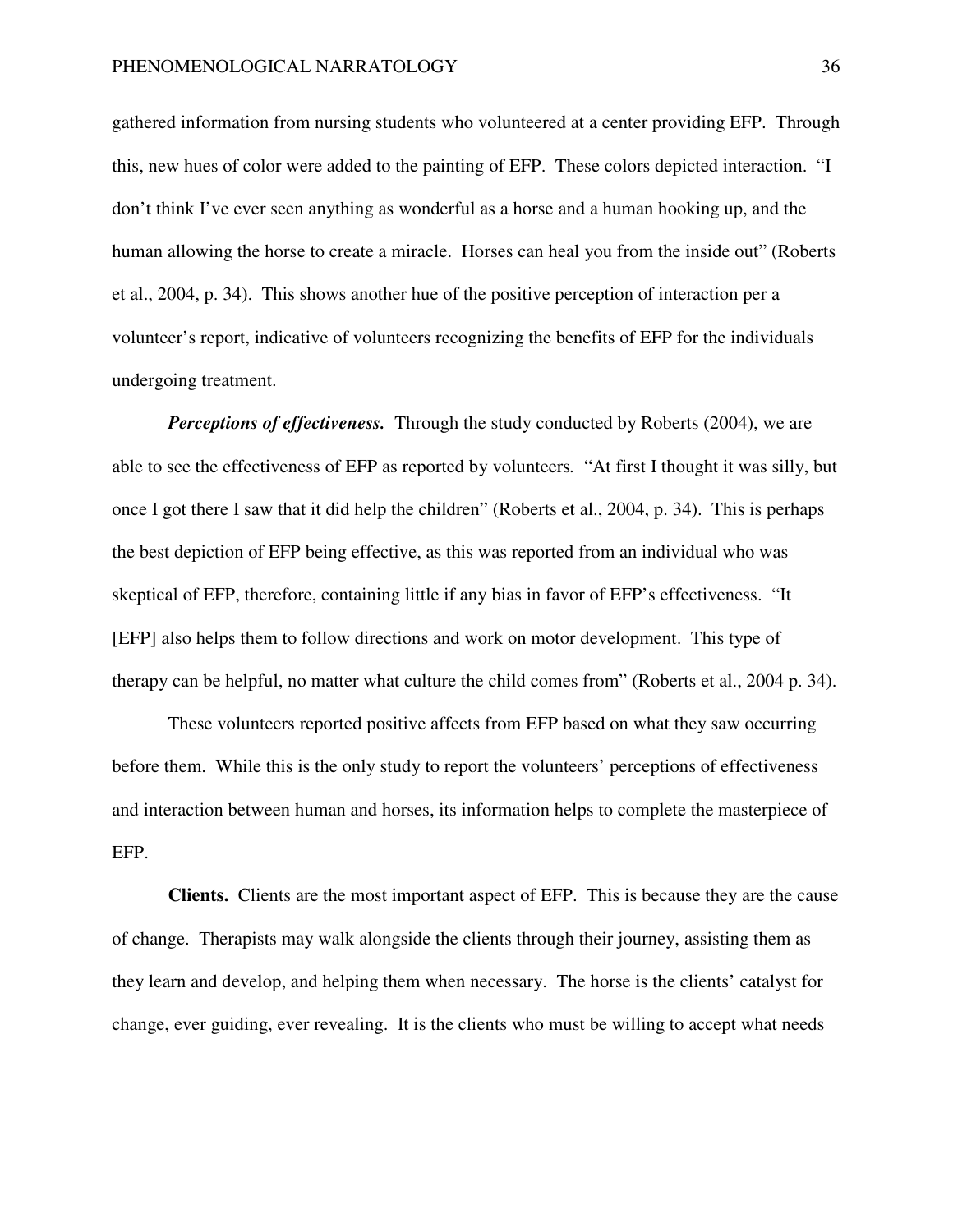to be changed and work towards effectively changing it; thus, they are the most important part of the team.

 However, much research still needs to be done to establish what it is that clients experience during the process of EFP and what they perceive to be beneficial and effective. Very little research has been completed focusing solely on the clients' experiences and perceptions of effectiveness. Previous literature sheds little light to this area of EFP through autobiographies and few interviews.

*Perceptions of interaction.* Fletcher and Scanlan (2005) completed a biography on Fletcher's experiences in EFP. Fletcher focused on overcoming the disfiguring burns she had suffered and found relief from constant scrutiny. "Horses do not stare," she reported (Fletcher  $\&$ Scanlan, 2005, p. 97). What she learned from understanding this was that "Appearance is superficial, just a veneer… beauty is wisdom, what we do, how we treat others. It is the love we give. Horses know this… I never met a horse with a face-lift yet, or a horse impressed by one" (Fletcher & Scanlan, 2005, p. 141). Through her interactions with her horse, she gained the strength to overcome her situation. The interactions with a horse may afford individuals the ability to find a new self-concept, an increased sense of self, and an insight and wisdom that is often lost to most individuals.

 Meinersmann, Bradberry, and Roberts (2008) spoke with women who had suffered abuse and undergone EFP. They reported that clients found a new sense of control and respect for their boundaries and the boundaries of others. The women reported a profound sense of unconditional love and acceptance from their horses.

 Yorke (2008) touched on the nature of the equine-human bond enlightening us to the intensity of intimacy and nurturing that stems from interaction with a horse. While relating with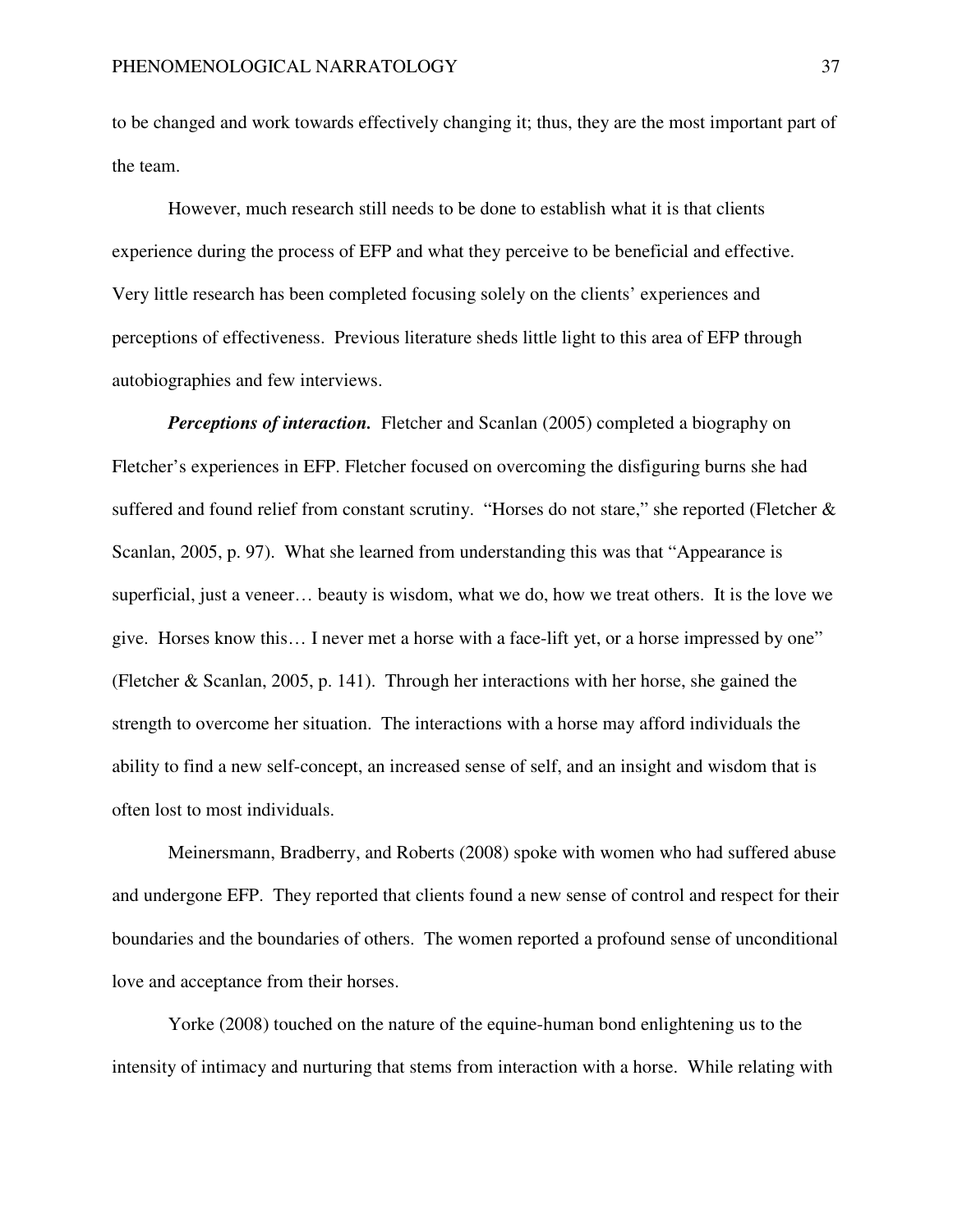a horse, individuals may develop an identity with their horse, a partnership with their horse, and a bond with their horse while completing tasks and obstacles together.

*Perceptions of effectiveness.* Fletcher and Scanlan (2005) depicted Fletcher's work with her horse as her sanctuary, a state of being that was unattainable to her through human bonds. She spoke freely of her growth and learning that were triggered through her interactions with her horse. She reported a new depth of insight, and the strength of perseverance that emerged through the interactions with her horse.

 Meinersmann et al. (2008) reported that clients' overall perceptions of the effectiveness of EFP are positive ones. "The horses are the key. They are the thing that turned my life around" (Meinersmann et al., 2008, p. 42). The overall findings revealed that clients perceive there to be an improvement in their self-concept, awareness, ability to create relationships, and ability to move forward with lowered depression and anxiety (Meinersmann et al., 2008).

 Since research based solely on clients' experiences of their interaction with horses and the effectiveness of EFP is limited, the previous literature search led to searching biographies of clients. The willingness of clients to write about their experiences shows that some are willing to reveal the information being sought, so that the magic and mystery of EFP may be unveiled.

 As each bar of music connects to the next to convey a message between the musician and the audience, so too do the hues of color from previous research fit together to compose a message of outstanding proportions of the art which is EFP. Just as the previous brush strokes of rich color come together, this study becomes the next piece of the puzzle, the next color in the painting, to assist in placing another stone in the foundation of the framework that holds the conceptualization that is EFP.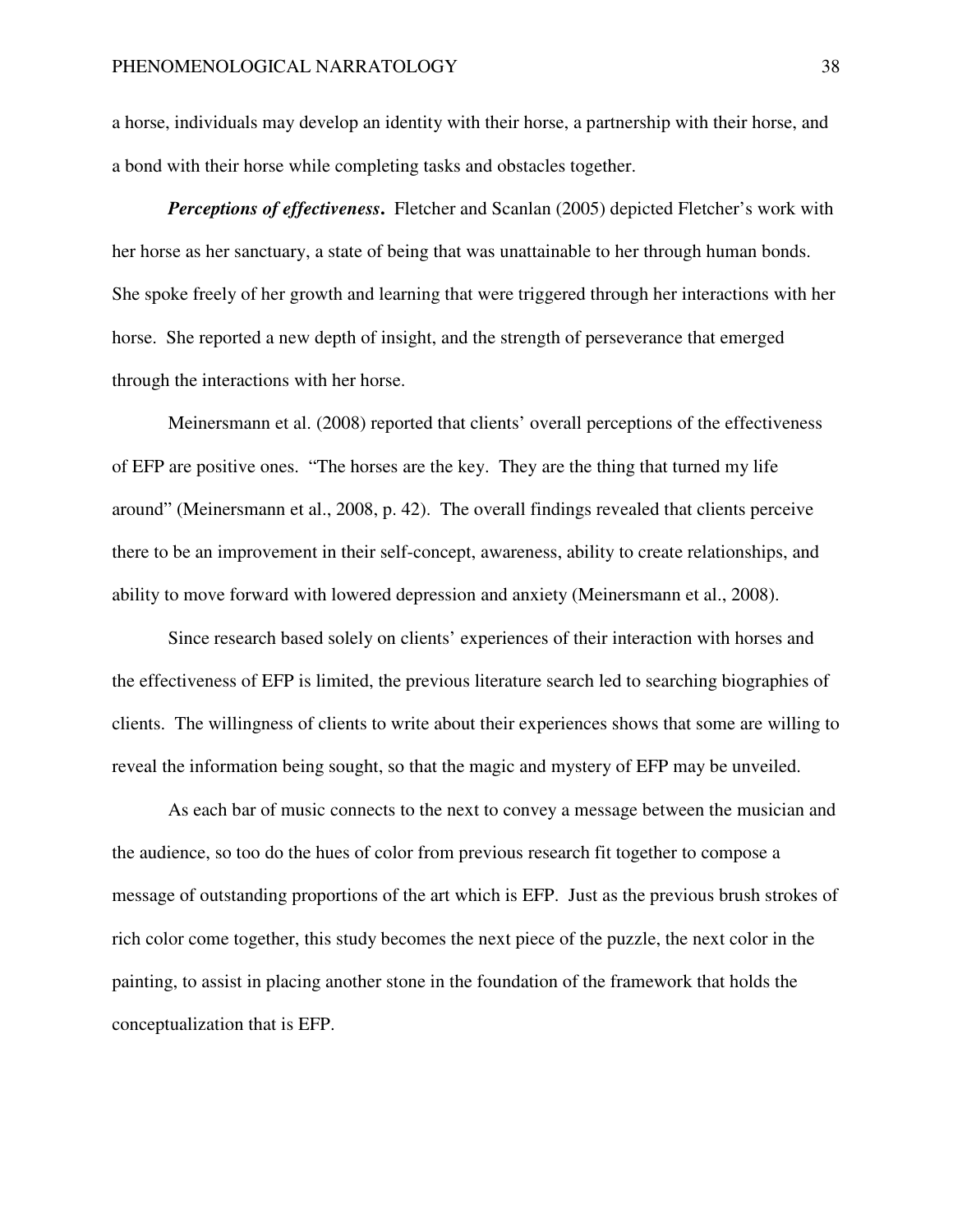## **Methodology**

To gain true insight is to live through experience and, in the process, to utilize all of one's senses. In an attempt to gain insight into clients' experiences and understand how they view the process of EFP, one must be prepared to walk in the shoes of another. If an understanding of experiences and perception of effectiveness is to be gained, then one needs to listen to the stories of the individuals in depth to gain details pertinent to understanding the individuals' perceptions and experiences.

To gain this pertinent insight into the field of EFP, a qualitative study was done combining phenomenological and narratological approaches. Studying five individuals who received EFP, or are receiving EFP, in great depth will allow the field of EFP to gain insight into the essence of participants' lived experience. After all, Albert Einstein said it best when he said, "the only source of knowledge is experience" (Unknown, n.d., expression 7). Therefore, what better place to gain knowledge than from those who have experienced and are willing to share their new knowledge?

The purpose of conducting research within a qualitative framework is to provide a level of depth and revelation that is unparalleled by quantitative research. Rather than focusing on generalizing the information gathered, it is through qualitative research that true meaning and understanding of the participants' experiences can be revealed and shared. As a result, this research provides a foundation of clients' experiences and perception-focused research, which benefits the practice of EFP and the field of psychology as a whole.

## **Researcher Biases**

As the researcher of this dissertation, I will be the first to tell you that I did not come to this topic of study as a neutral party, as that would truly be an ontological impossibility. For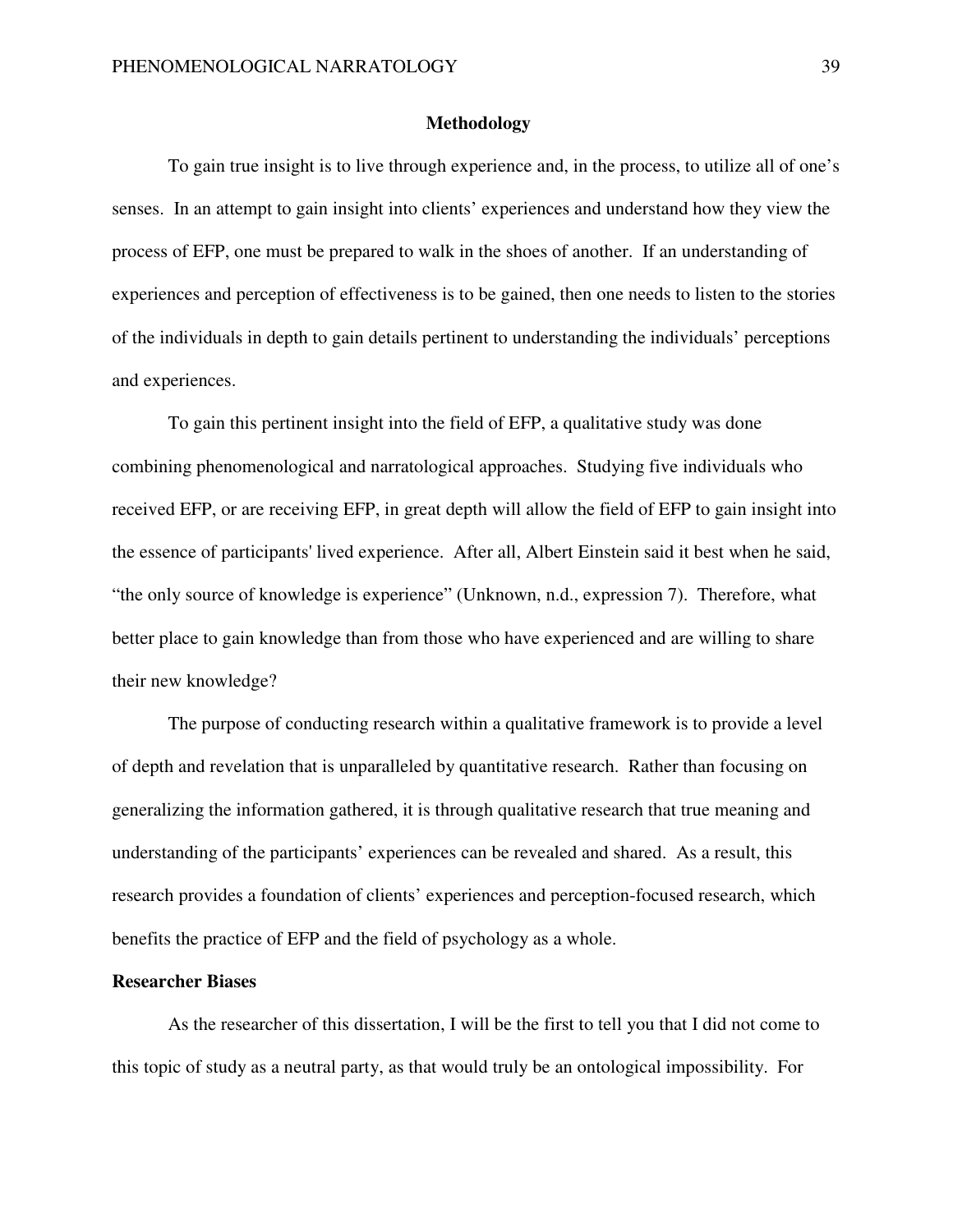individuals to have an interest in a subject that they would be willing to dedicate great amounts of their time to, they must have some sort of bias. This could be to shed either a negative or positive light on the subject that they are engaging in research on, or a curiosity that can only be diminished with raw data. Given my immense interest in EFP, it stands to reason that I am definitely vulnerable to possible researcher-bias.

For me, I come to this subject out of personal experience and because of my future goals and dreams. It was a horse and natural EFP, the kind you receive just by being out with your horse, that inspired me to set forth on a new dream. Having just had one dream shattered, this horse gave me new insight. With that insight came the dream to one day own a ranch where I would work with at-risk youth and soldiers, helping them to reestablish their self-concepts, develop and strive for future goals, while overcoming obstacles that have been placed before them.

Through my own experience, I saw the power that working with horses had on me. This power was one that I was blind to for a long time. My great-grandfather had horses and I used to ride with either him or my grandfather. I did not notice at that time what a substantial impact being with horses had on me. That is until I was faced with the obstacle of developing a new dream. Out of nowhere I received the connection I needed, the time away from my obstacles and setbacks that I needed, and lo and behold, a new dream emerged with such prominence that this goal is the one I strive for today.

My experiences sparked a desire to understand this connection between human and horse. As I began my research, my new goals were even more inspired than before, as I found individuals who shared the same passion and believed in the ability of horses to heal. As I continued my research, I was led to take some volunteer positions working with clients in EFP. I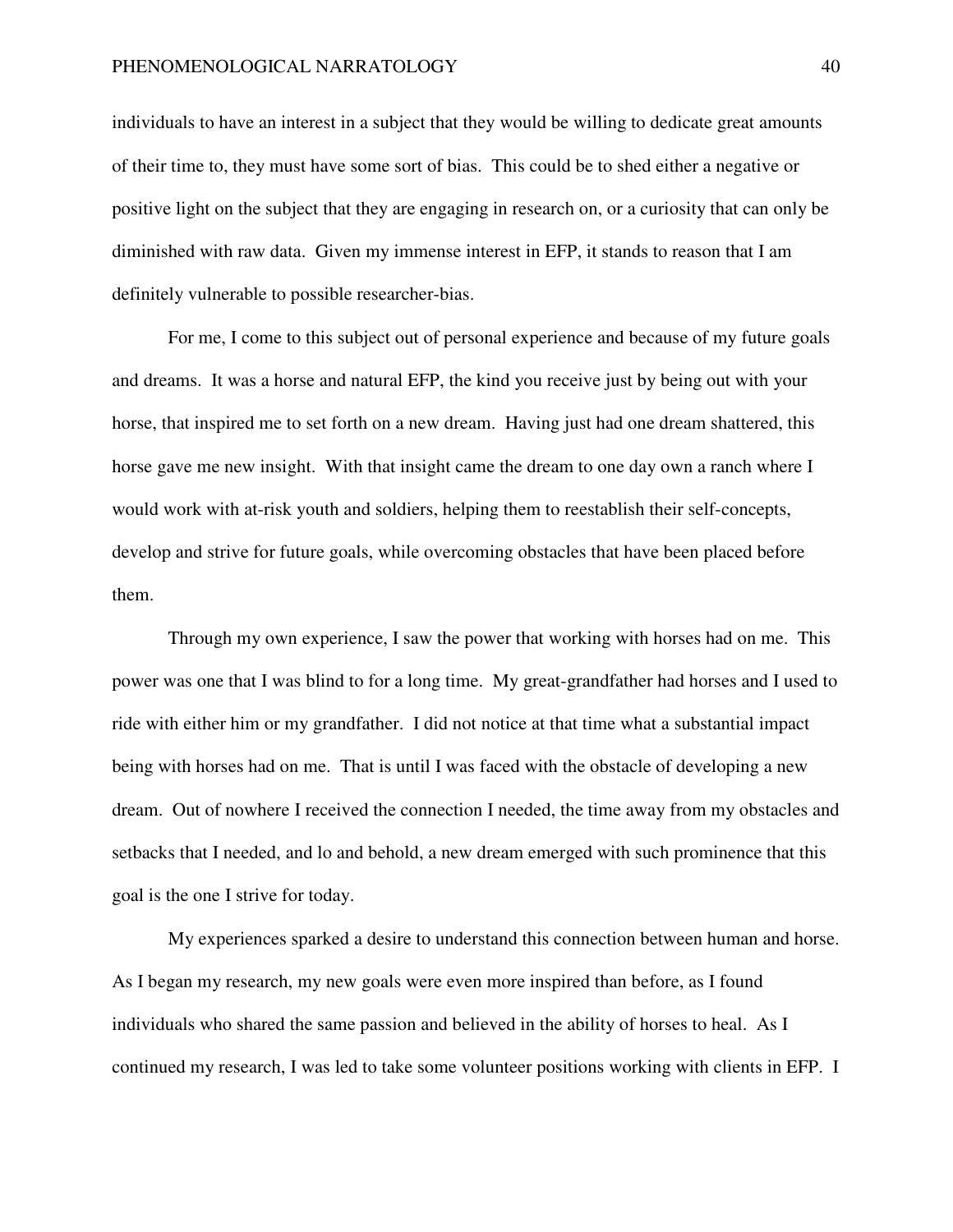listened to the clients' experiences and became more and more baffled at the lack of research available to people who desire to understand this field.

During the summer of 2009, I had enough faith in myself and the experiences I had been privileged enough to go through to complete my certification and become an Equine Assisted Professional who specializes in equine assisted psychotherapy and equine assisted learning. That September, I finally did just that. The certification process was completed, and it re-instilled in me the faith in my ability to work with people using horses.

However, my curiosity to understand client perceptions of EFP only grew. There was very little new data emerging, and, as my dissertation topic had become focused on EFP, I wanted to ensure that I provided something that could be beneficial to both the field of EFP and psychology as a whole.

Driven to understand the clients' perceptions of EFP, I set off to collect my data. I can honestly say that I was not sure what to expect in data collection. I was aware that I perceived EFP to be effective, but what would other clients say? The research that had been conducted previously weighs oppressively in favor of questioning the professionals, while making what appeared to me to be assumptions of the effectiveness of EFP and what the clients truly gain from EFP.

My hope was that, regardless of whether the data were in favor of EFP or against it, I would gain insight into what made it that way. If the data showed that clients found EFP to be ineffective, I would ask why it is that they perceive it to be ineffective. If the data found EFP to be effective, I would ask what it is that makes it that way and what are clients receiving from EFP sessions. This is what I set out to answer.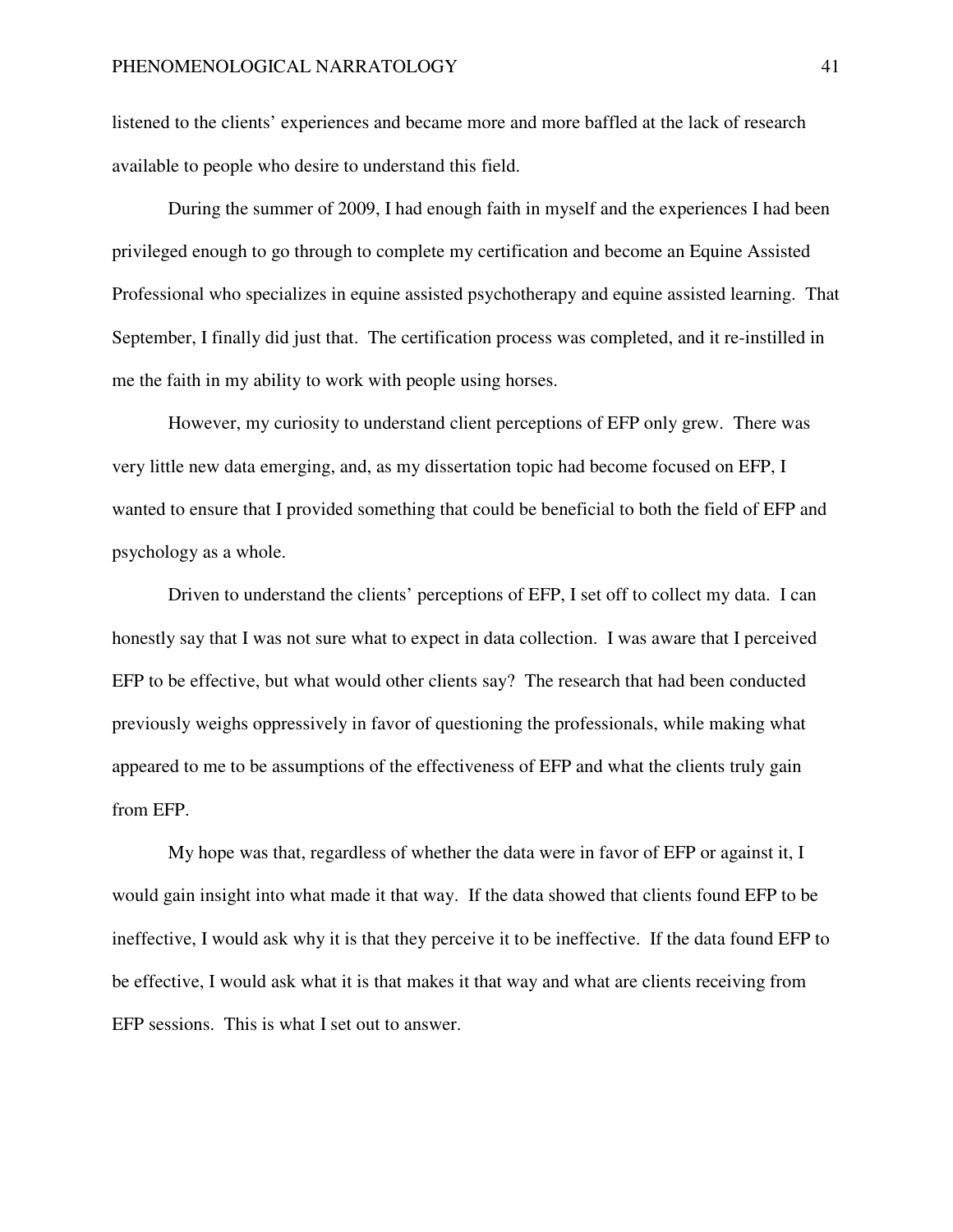I can admit that my research motivations are partially selfish, as I fully intend on using my research to help me better understand EFP and what clients receive from it so that I may be more effective in treatment. Regardless of the outcome, I believe that this research will be significantly beneficial as it will help to structure at least my ranch (as I will know what aspects I would like to focus on minimizing or increasing) and shed light and provide insight into EFP helping to further the research available to those interested in the field.

## **Data Collection**

After informed consent had been gathered from the legal guardians and participants, and assent from the adolescent participants, a semi-structured, open-ended format was used to interview the participants (see Appendix G). Questions focused on why the participants entered EFP, duration of treatment, their memories of interaction with their horse; therapists were discussed as the clients' narratives were told.

To ensure the accuracy of quotes from the participants, the interview process was audio recorded and transcribed, which will be destroyed seven years after the completion of the dissertation process. To ensure that the participants' stories and perceptions are accurately being interpreted, the interpretations were shared and discussed with the participant. Verifying interpretations helped to verify accuracy, enhance authenticity, and provide information as to any differences that arose so that they could be documented and reported. All identifying information remains confidential, and will be destroyed seven years after the completion of the dissertation process to protect the participants' identities.

**Participant risks***.* This study was designed in such a manner as to limit the risk experienced by the participants. The participants underwent interviewing, which may have been uncomfortable at times, such as when they were answering questions that were emotionally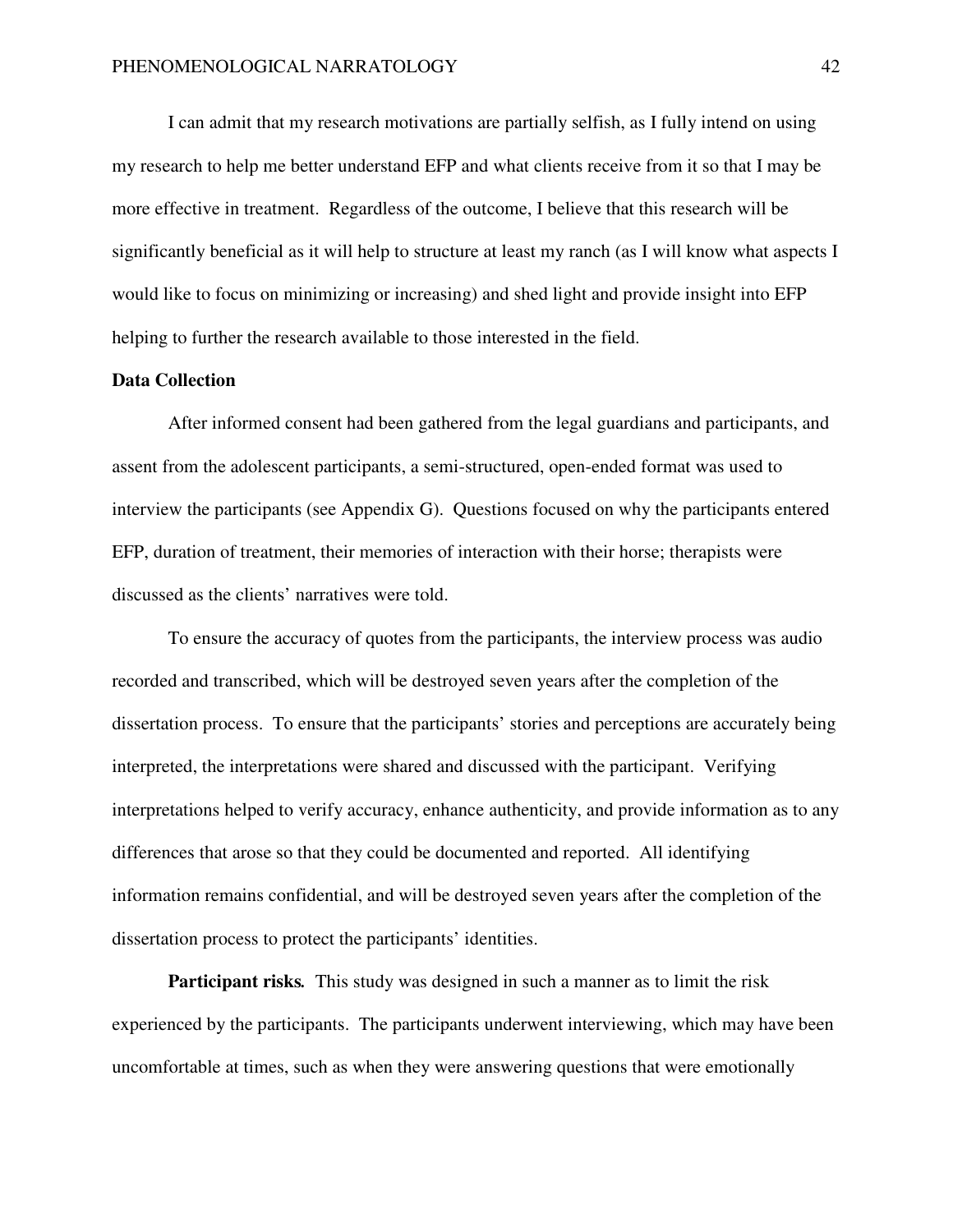close. A question that may have caused discomfort was, "Why did you start EFP?" In an attempt to ease any discomfort that arose from questions, the participants were able to refuse to answer any question without penalty or negative outcome.

As this study required that individuals reflect on their treatment, there may have been times that individuals felt distressed. To minimize the impact of this risk, all questions were designed in such a way as to be non-specific to the event. Therefore, this allowed the participants to share their stories as they wished to tell it, giving them the ability to control the depth in which they shared their stories.

The participants were free at any time to stop answering or refuse to reflect on a deeper level if there was any discomfort associated in their revelations. Thus, consent to participate was an ongoing process in which the participants' rights and ability to withdraw from the study, or refrain from discussing distressing issues, were brought up regularly to protect the participant. If at any time the participants asked to omit a portion of their story to prevent distress, their request was honored. Their requests were documented, and the research process continued down a different avenue, allowing them to share the rest of their story without addressing the requested omission, or causing any undue distress to participants.

**Benefits.**The participants may have benefited from this study by gaining further insight into their results of EFP, and the level to which it may have influenced their lives, possibly resulting in their experiences holding deeper meaning for them. Another benefit that the participants may have experienced was the positive feelings associated with participating in research, the feeling of their stories holding meaning to something larger than just themselves.

This research may have benefited the participants by providing them someone to talk to, with whom to share experiences and new insights. As this study required the participants to take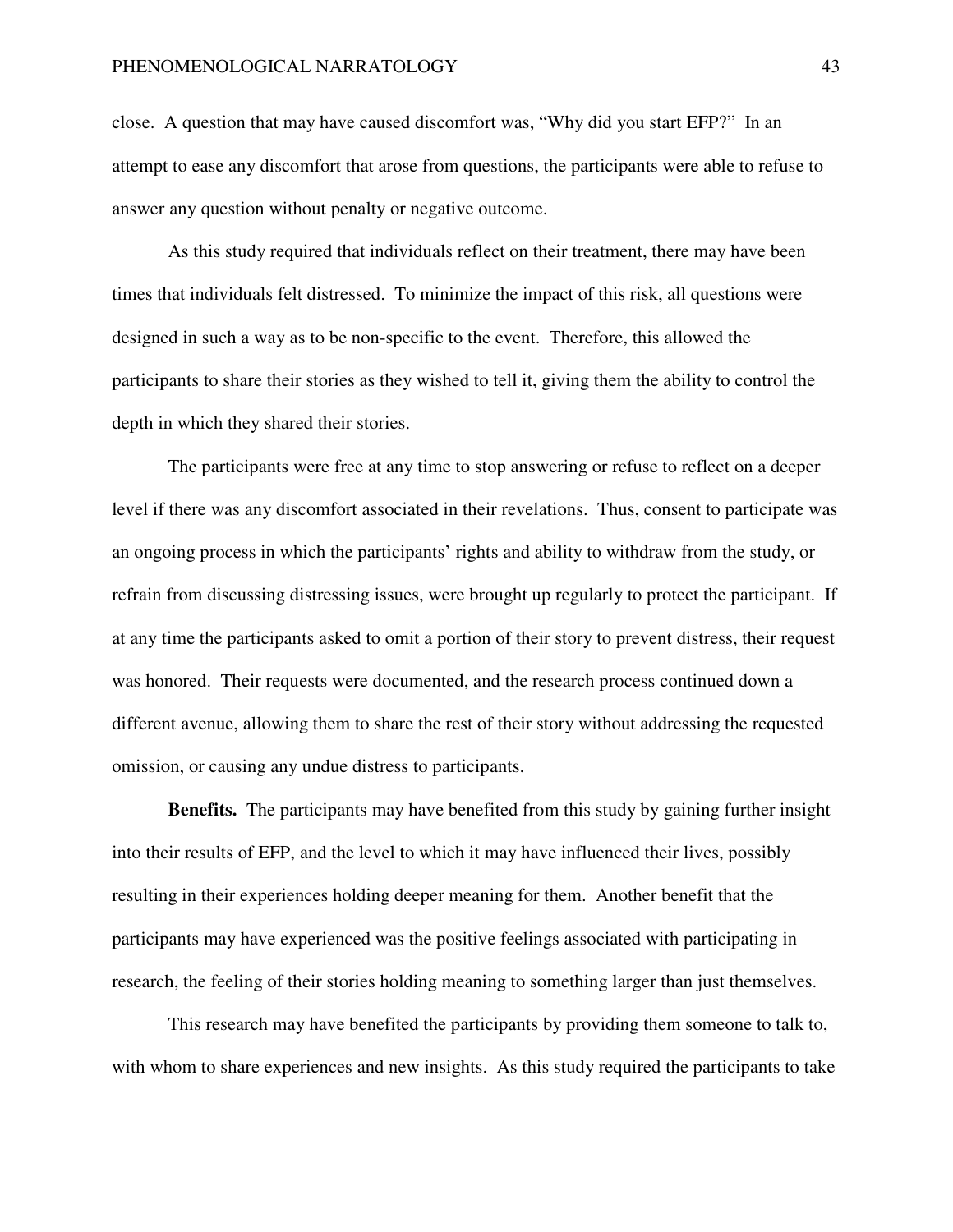time and reflect on their experiences, this reflection time may have led to personal growth, as well as a deeper understanding of themselves.

The participants did not receive any monetary gain for participation, nor did they receive any gift for participation. All of the benefits that they received were internal rewards.

**Risk-to-benefit ratio***.* It is believed that the benefits from this study far outweighed the risks associated with conducting such research. As this study focused on the essence of individuals' lived experiences and perceptions, there was little risk of anything more than discomfort from a question, which the participants were able to refuse to answer leading to the dissolution of the discomfort felt.

The only other distinguished possible risk was of physical harm, which would not have been caused by or have been the result of the study being conducted. Rather, it was a possible risk associated with the participants' engagement in EFP. Since this researcher did not conduct the EFP session, and the participants were already undergoing EFP, there is nothing in the research study that caused such harm to come to the participants.

This study aimed to provide a stone in the foundation of EFP research. Upon completion of this research, there will be another stone in the framework of the foundation, upon which further research in EFP may develop with the insights from this study illuminating possible experiences and perceptions that clients may be having. This foundation is much needed in the field of EFP, as well as in the field of psychology as a whole as currently, there is little to no research on EFP, its process, or the clients' perceptions of the treatment.

#### **Samples Employed**

Certain criteria were set for the selection of participants. This form of sampling, referred to as criterion-based purposeful sampling (Patton, 1990) is used in qualitative studies to provide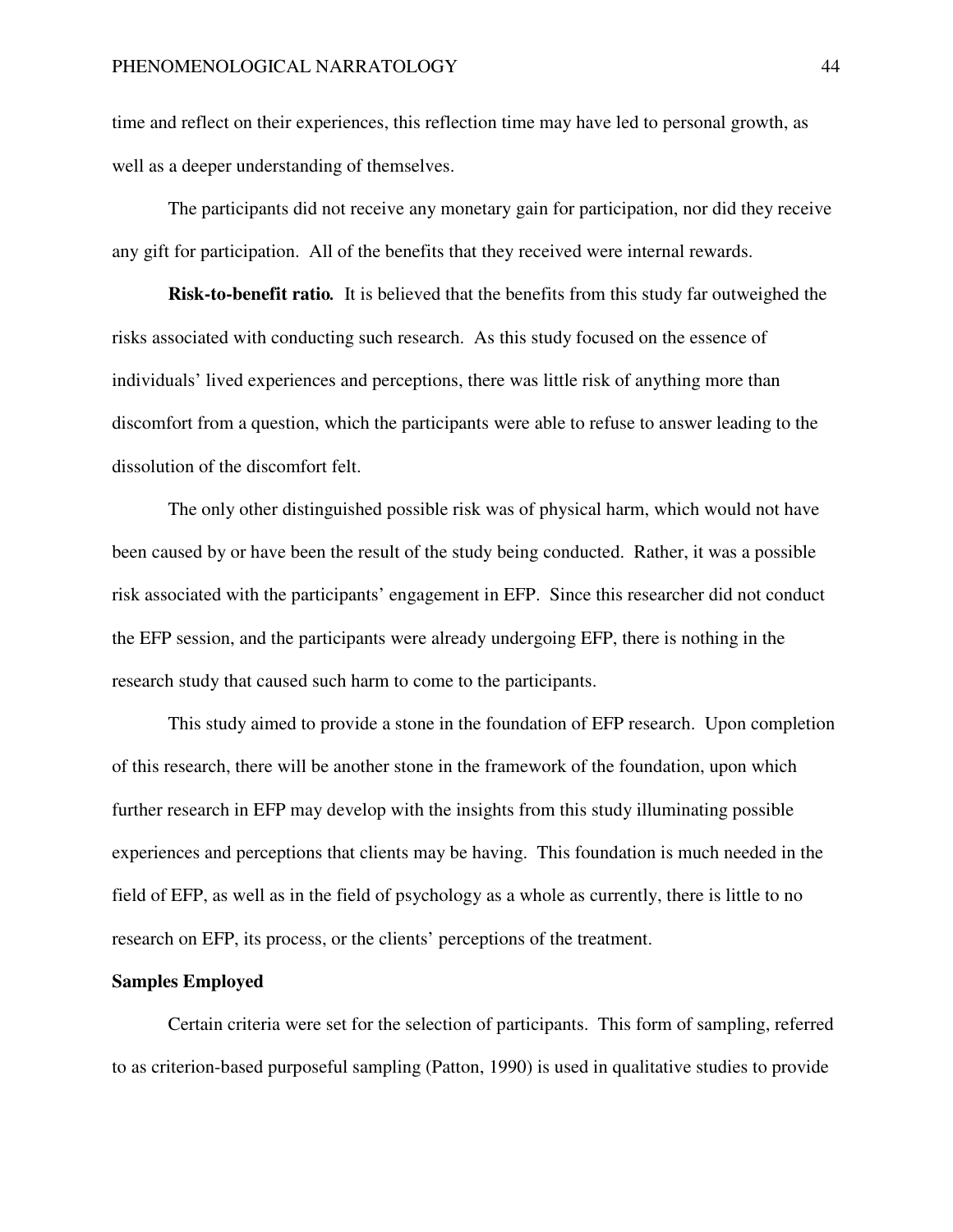a plethora of information with relatively small samples. Gathering such data out of these samples is possible because the sample criteria sets forth the goal of finding participants who can provide in-depth information on what the focus of research is. By selecting participants who met the criterion of having undergone EFP, but also were able to meet further criteria, this provided the opportunity to collect in-depth information based on their experiences and perceptions, ensuring a level of quality that could have been unmet by other sampling techniques (Patton, 1990).

Five individuals were selected to participate in the research process: two females and three males. These individuals were adolescents or young adults, ages (13-30) who were, or had recently been, participating in EFP. These individuals were people that an EFP certified psychologist believed had excelled in treatment and who had been undergoing or completed EFP treatments for a minimum of 12 weeks.

Upon selection by the psychologist, the legal guardians of the adolescents were contacted, and permission to speak with them was requested. The individuals then reviewed the assent form to ensure that they were aware of their rights, what the study's purpose was, as well as any perceived risks and benefits from the study. The purpose of the study was shared, as well as what would be required of the participants in the study. If the adolescents assented to participate, the research moved forward. In the event that a participant or their family did not consent to participate in the study, another adolescent or young adult meeting the same criteria was selected by the psychologist on site.

The participants were not randomly selected, as predetermined criteria for individual participation had been set. These criteria were established to ensure that the participants sharing their perceptions and experiences had undergone enough time in EFP to be able to speak of the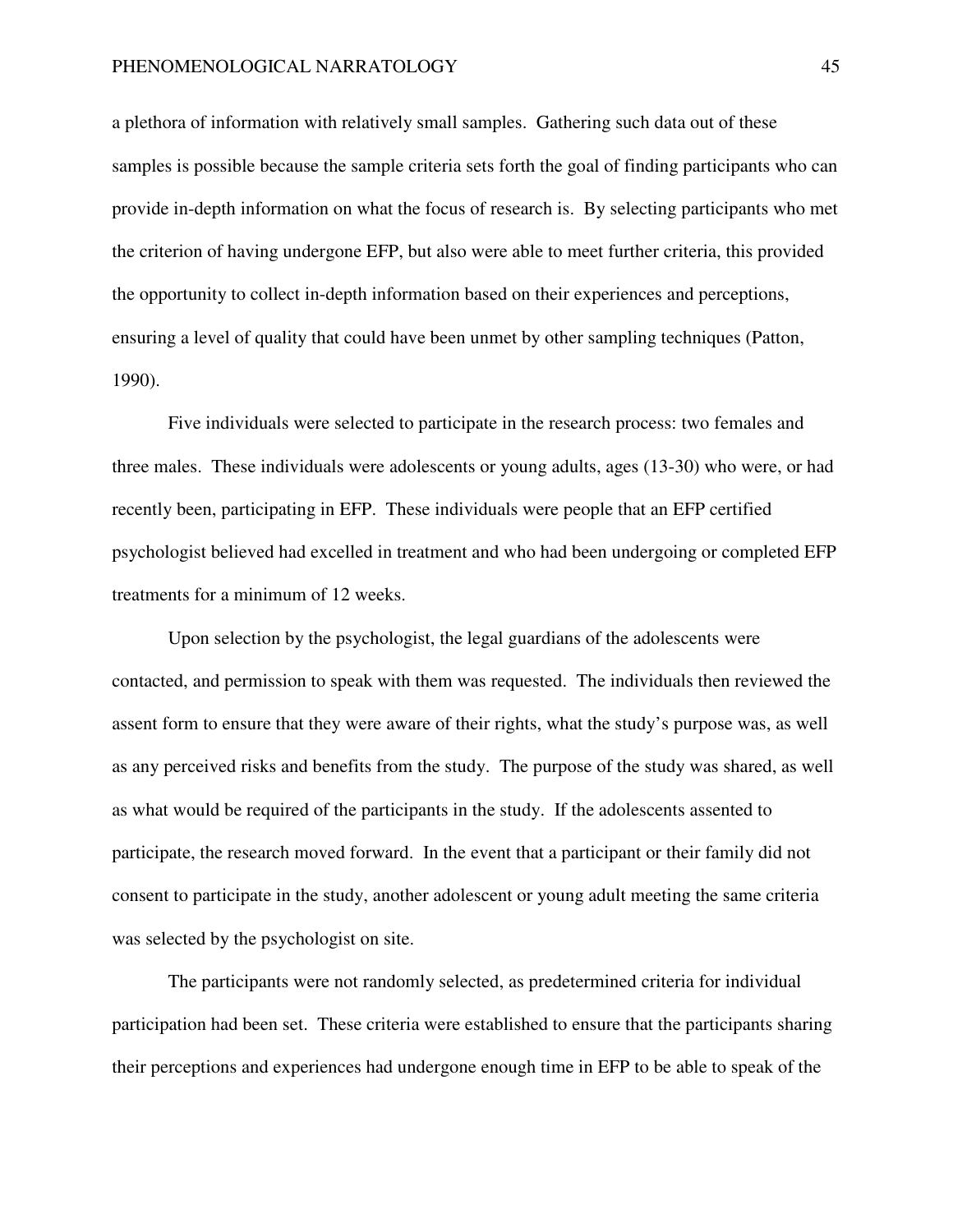changes that occurred since the beginning of their treatment. Consequently, this study is not generalizable in a statistical sense, nor does it seek to be. Rather, it is naturally generalizable; this was perhaps best described by Yorke (2000), "Transferability is considered to be the parallel to the positivistic concept of generalizability, except that the reader not the researcher decides if the results can be applied to a second situation (p. 22)." The use of these individuals in the study, rather than a mass of participants being used, was due to the study being designed to illuminate what each participant has experienced. Therefore, this allowed some insight into experiences that other EFP participants may go through during the EFP process.

**Participant reward.** The participants did not receive any monetary fees or gifts as a reward for participation. Similarly, there was no penalty for withdrawing from the study at any time or requesting to omit certain topics. The participants may have benefited from the study personally through reflection leading to personal insight on their relationship with their horse(s), their experiences, the effectiveness of the treatment, and their personal growth and development.

**Participant differences***.* As these participants were of different heritage, special attention was paid to the way the participants defined information, the differences in language, and the impact that culture had on the individual's perceptions.

#### **Instruments Used**

Individuals completed a semi-structured interview process as administered by the researcher, approximately an hour in length depending on the depth with which experiences and perceptions where shared. The purpose of the interview was to gather the clients' stories as well as their perceptions and experiences in EFP. Therefore, if individuals decided to share more details about their experiences, they were allotted the time to do so. The semi-structured interview consisted of eight questions that each participant was asked (see Appendix G).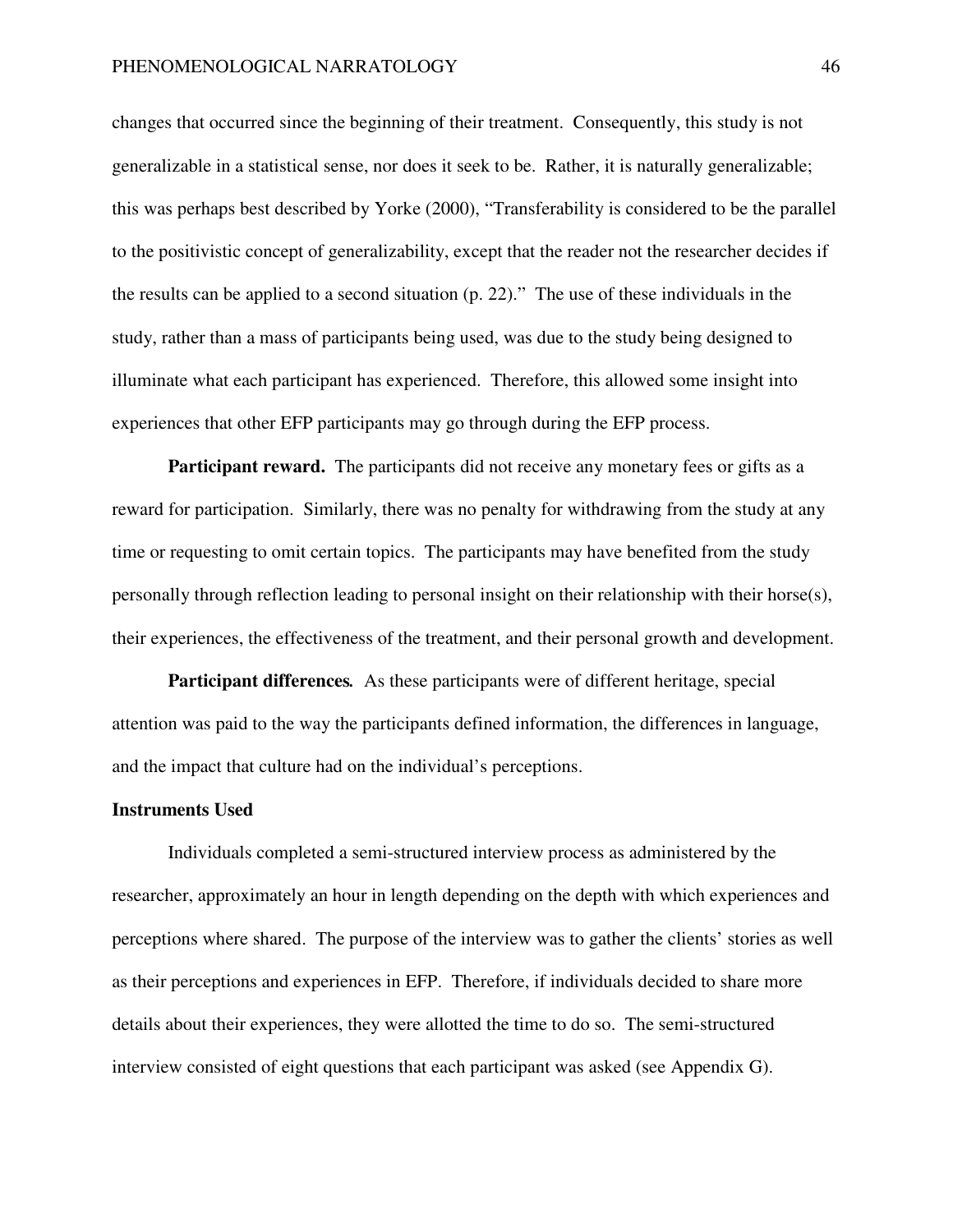Follow-up questioning was used to gain further insight and/or clarification into the participants' stories and to ensure that their story's integrity and validity remained. This type of questioning is commonly referred to as member checks (Patton, 1990).

Participants' interviews were recorded on a Sony audio recorder so that the data could be immediately placed on the computer and be ready for transcription. Once placed on the computer, the data was entered into NVivo transcription software, so that the interviews were transcribed word-for-word. Upon completion of the transcription, the data analysis phase was conducted by the researcher, who sought patterns in the data. As the patterns began to emerge and the pieces of the puzzle became clearer, the researcher was able to paint a picture of what some clients experience while undergoing EFP, how they perceive the process of EFP, and its impact. This process is described in greater detail below.

## **Procedures Followed**

The following research procedures were implemented to provide conclusive research, thus providing a stone in the framework of the foundation of EFP research while protecting the rights of individuals, and providing justice to their stories:

**National Institute of Health/institutional review board.**In beginning, the researcher completed the National Institutes of Health Office of Extramural Research training on "Protecting Human Research Participants" (see Appendix A) as a necessary step to conduct research with human participants. Upon completion of this training, the proposal for dissertation research was submitted to the IRB, complete with the eight semi-structured questions for the interview, and consent forms (see Appendix B).

**Research participant consent***.* The research was conducted at an EFP site in the Northern states that has been providing EFP services for over a decade. To recruit participants, a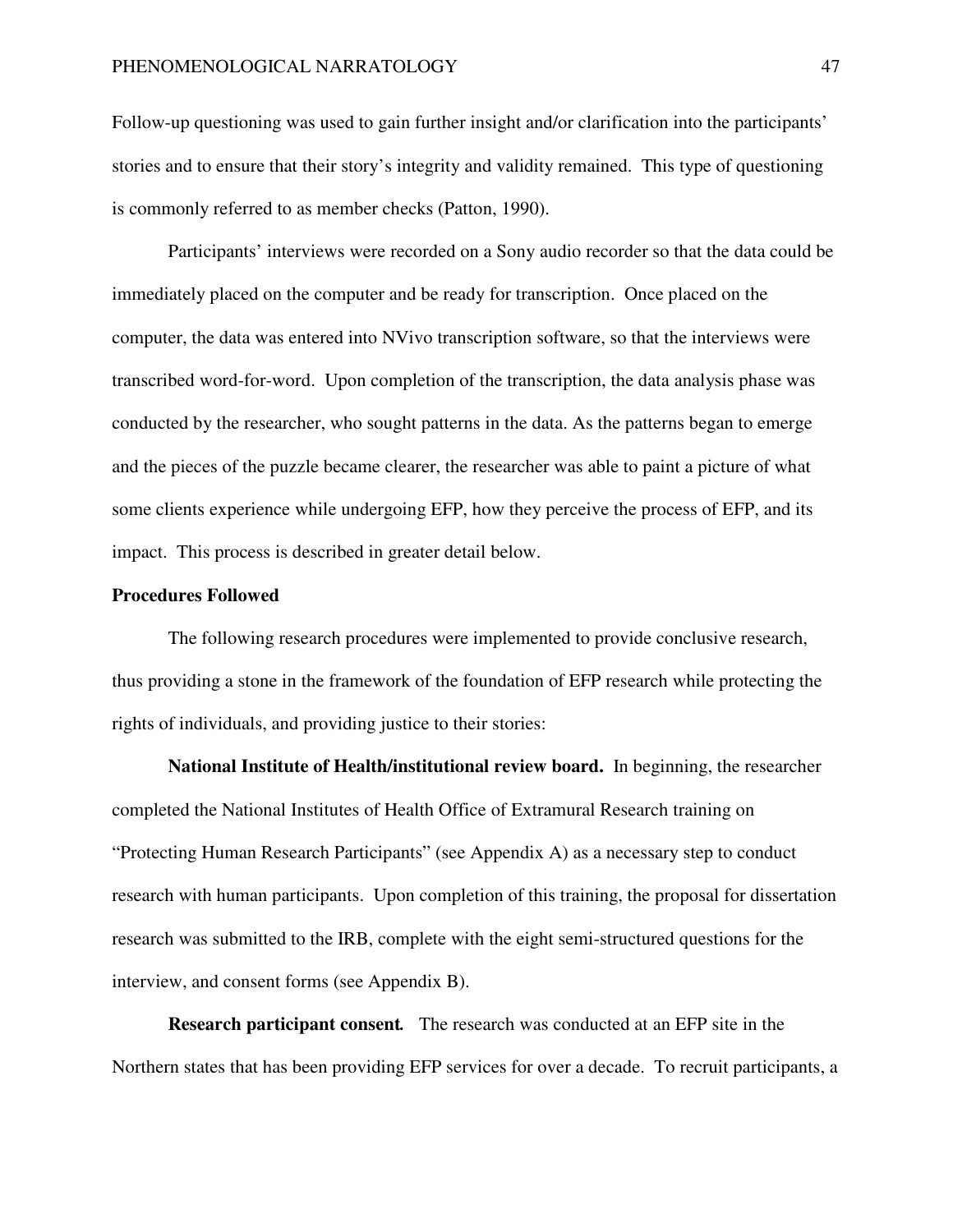formal recruitment letter was sent to the site (see Appendix C). An elder consent form was designed should it have been required or requested by a site working with individuals affiliated with a reservation or working with Native American adolescents; an elder may have been asked to grant their blessing on the study, and a consent form (see Appendix D) would have been signed by that individual. The elder would have been asked in that consent to promise to keep the participants' information confidential, thus, allowing the researcher to speak with the family intended for the study.

**Adolescent participants.** As the study involved working with minors to attain deeper insight into the experiences and perceptions of clients receiving EFP, the consents of the legal guardians or state appointed representatives (see Appendix E) were gathered after the nature of the research had been disclosed. Following the signed consent of the legal guardians or stateappointed representative, the adolescent participants sat down, and the nature of the research was explained. During this time, the participants' roles were explained so that the adolescents were aware of what was being asked of them. Upon completion of the discussion, to ensure that the participants understood what was going to take place, an assent form (see Appendix F) was signed.

**Adult participants.** For those 18 years of age or older (see Appendix E.2), an adult consent form was designed for them to sign, after discussion of the study and explanation of their role in the study had they chosen to participate. After all informed consent/assent forms were gathered, filed and locked away, as to protect the participants, the research began.

**Data monitoring.**To ensure the safety of the participants' information, their name was only on the consent/assent form. All notes taken during the interview were locked in a safe to protect the participants' shared information. All audio recordings from the interview processes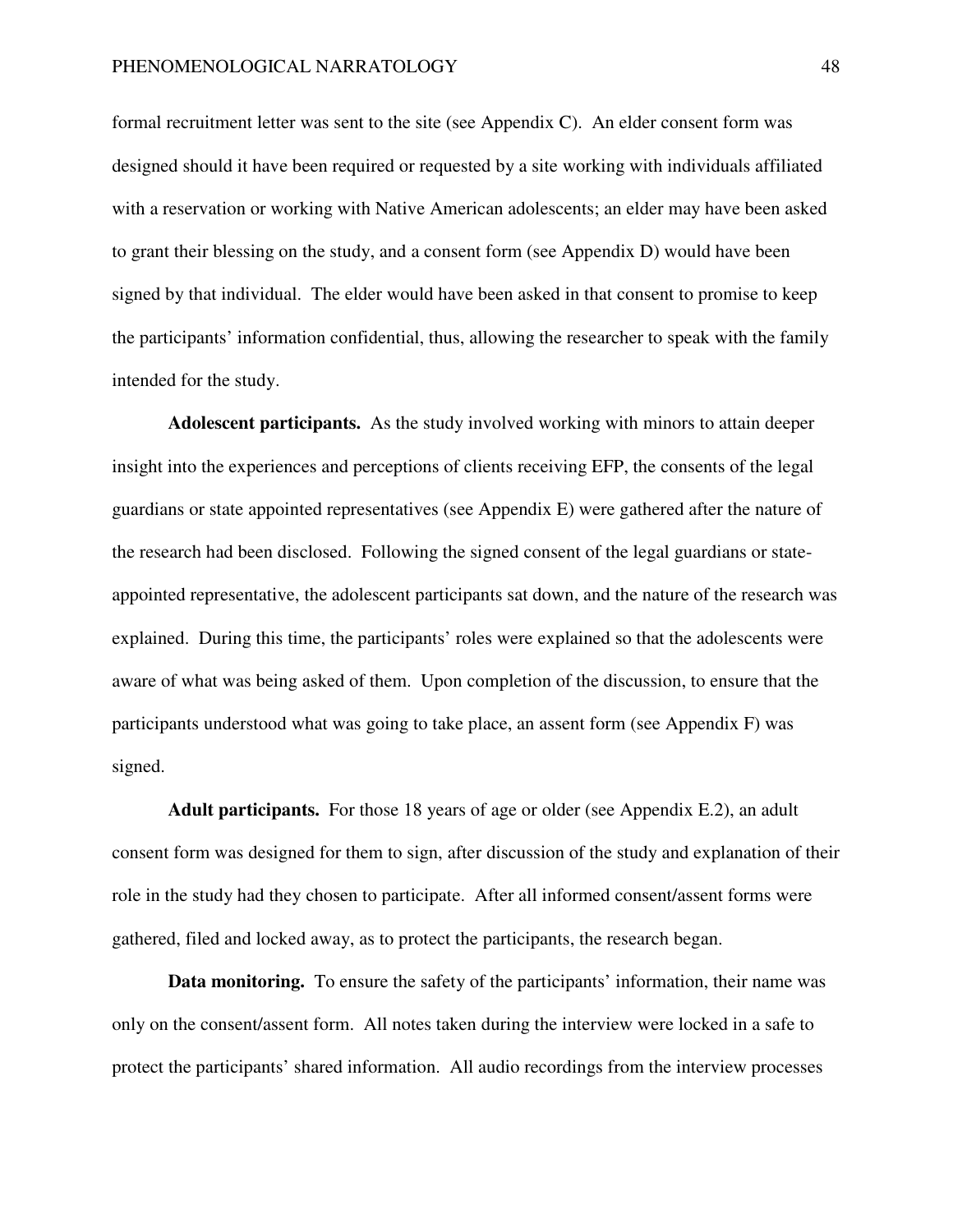were also stored in the safe throughout the dissertation process. Upon completion of the dissertation process, all data that can identify the clients, including the audio recordings and transcriptions will be burned, after seven years of being locked in a safe, to ensure destruction, consequently, protecting the participants' identities from being exposed.

**Research committee***.* To ensure that the information provided by the clients was used for its intended purpose, a research committee was put together consisting of three psychologists. While committee members did not view the raw data, their guidance through the dissertation process ensured that the manner in which the dissertation was written provided justice to the information shared from the participants.

**Privacy and confidentiality.** As this research was not funded, there were no legal obligations to share any identifying information with anyone. Therefore, all information gathered was and will be held in the strictest of confidence with recordings and notes remaining locked in a safe for seven years, at which point they will be destroyed. In the event that the participants verbalized intent to harm themselves or others, confidentiality would have been broken to their therapists who would then assess the situation and follow protocol and procedure for further treatment of the participants and law-mandated disclosure.

**Protection of participant rights.** This study's focus was on the experiences and perceptions of individuals receiving EFP; as the research was being conducted, special attention was paid to the participants' identified and cultural ways of living, so that these concepts and traditions aided in the understanding of the participants' perceived experiences. With this in mind, the study was developed in such a way as to protect the participants' rights through multiple safeguards.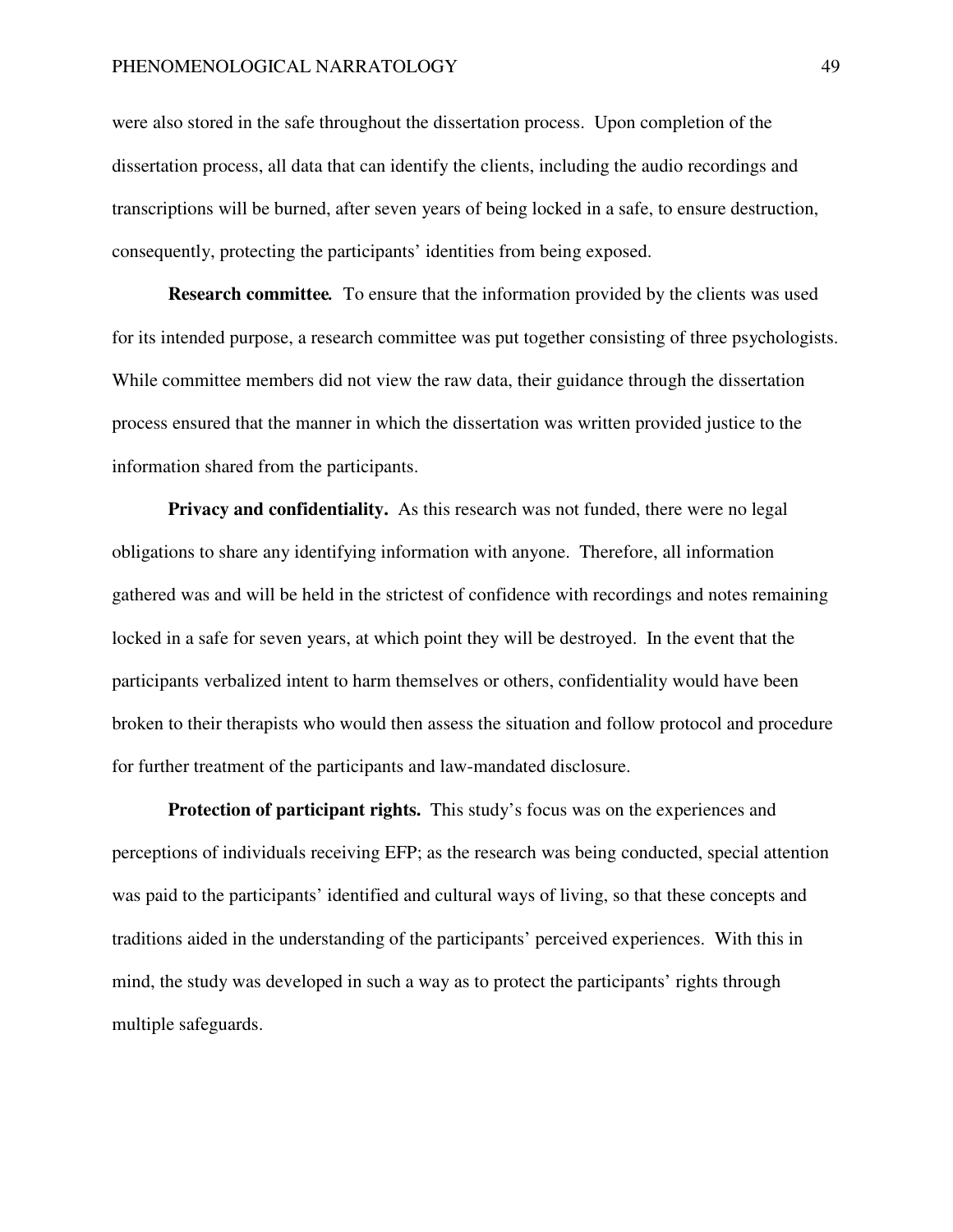*Safeguards.* The first of these safeguards was in regard to the participants' age. As the participants may have been minors, special interest was paid to ensuring the safety and understanding of their rights. To aid in this, the investigator completed testing and has a certification of completion of the Human Subject Research Participants course offered by the National Institute of Health (NIH) to make sure that she had an understanding of the rights of her participants.

To ensure that the participants had an understanding of their rights, the rights of the participants were discussed at every encounter. This allowed the participants the chance to withdraw from the research at any point in time should they chose to, as well as serve as a reminder of their right to stop divulging information at any time, or to share information in less depth.

The second safeguard was in regard to the participants' cultural background. As the participants hail from different backgrounds, special attention was paid to understanding the participants' cultures. Thus, the research was gathered in a respectful manner, which takes into account the cultural aspects of the information gathered. This researcher sought to further understand the cultural aspects, as to allow for true illumination of the participants' experiences and perceptions.

The third safeguard was set in place to ensure that the participants' socioeconomic standing was not compromised. No report of the participants' socioeconomic standing was focused on, nor did the research infringe upon the families' monetary standings, as participation did not cost the participants or their families anything more than time. Interviews were arranged at the participants' convenience to ensure that data collection for the research was as noninfringing upon their schedules as possible.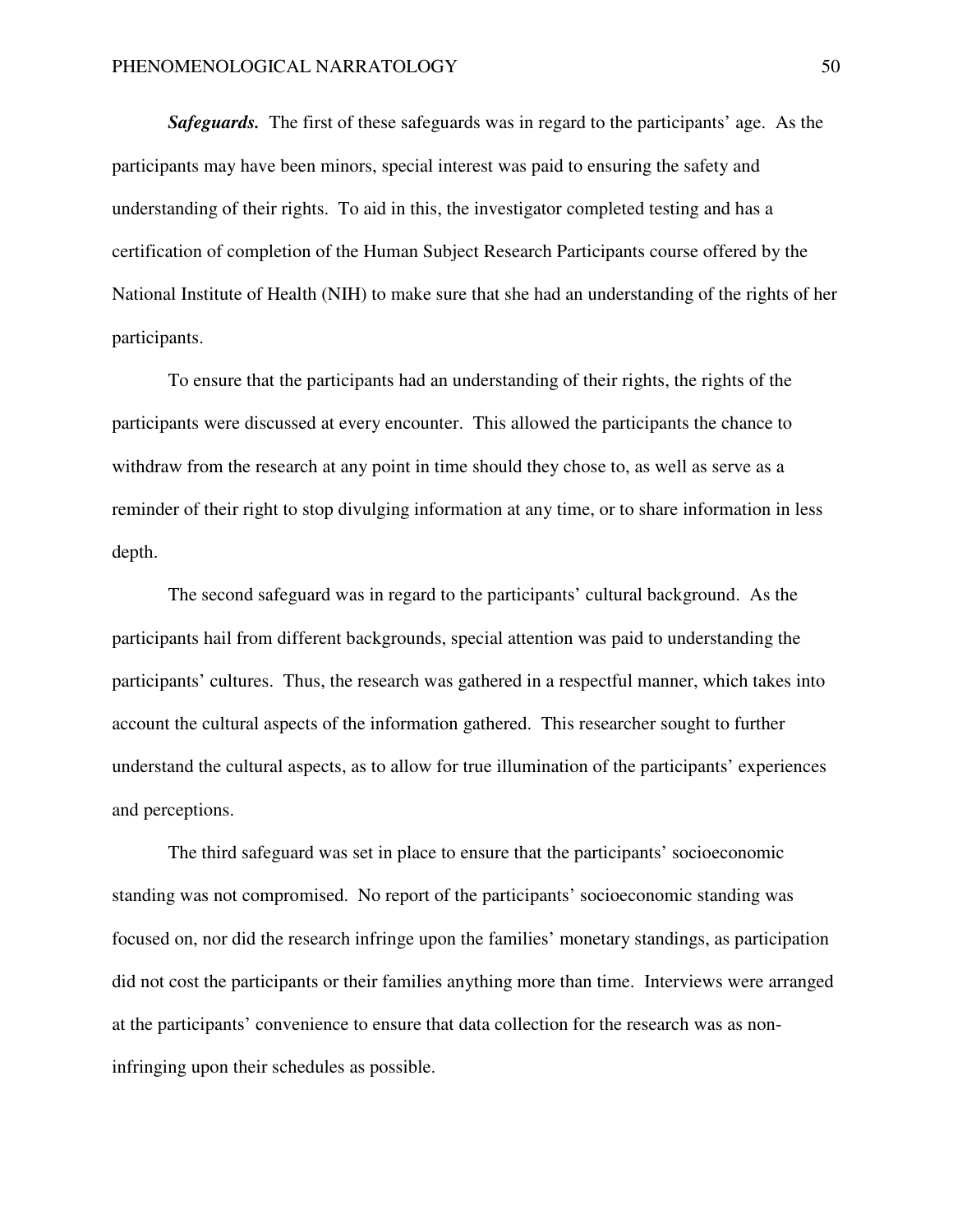As adolescents are viewed as vulnerable participants, susceptible to coercion and undue influence, the following safeguard was designed to minimize any possible coercion or undue influence. To aid in minimization of undue influence and coercion, a validity check known as a "member check" was used to ensure that the interpretation of the experiences and perceptions shared by the participants were truly the participants' views of EFP. Thus, the information would not be construed to match the researcher's beliefs rather than those of the participants.

#### **Data Analysis**

Each interview was conducted by the researcher who met with participants alone in the afternoon. Participants were introduced briefly to the researcher by the clinical director of their site, and then they sat down to speak with the researcher. Information regarding who the researcher was, what university she was with, and why she was conducting research was disclosed. All participants were informed of the study's purpose and the nature in which the study would be conducted. The participants' rights were discussed, as well as their right to choose not to participate.

Individuals who chose to participate in the study signed an assent or consent form and then confirmed their assent verbally on the audio recording, omitting their name for the purpose of confidentiality. This began the semi-structured interview process. Throughout the interview process, the researcher queried about the interpretation of what was being shared. All five individuals confirmed or elaborated on the interpretation.

The recorded interviews were then taken home with the researcher to be transcribed in the NVivo transcription process. A software program was used that allows the recording to be played back as it is being transcribed, so that the researcher may hear the interview while reviewing the transcription. The interviews holding the participants' stories were then analyzed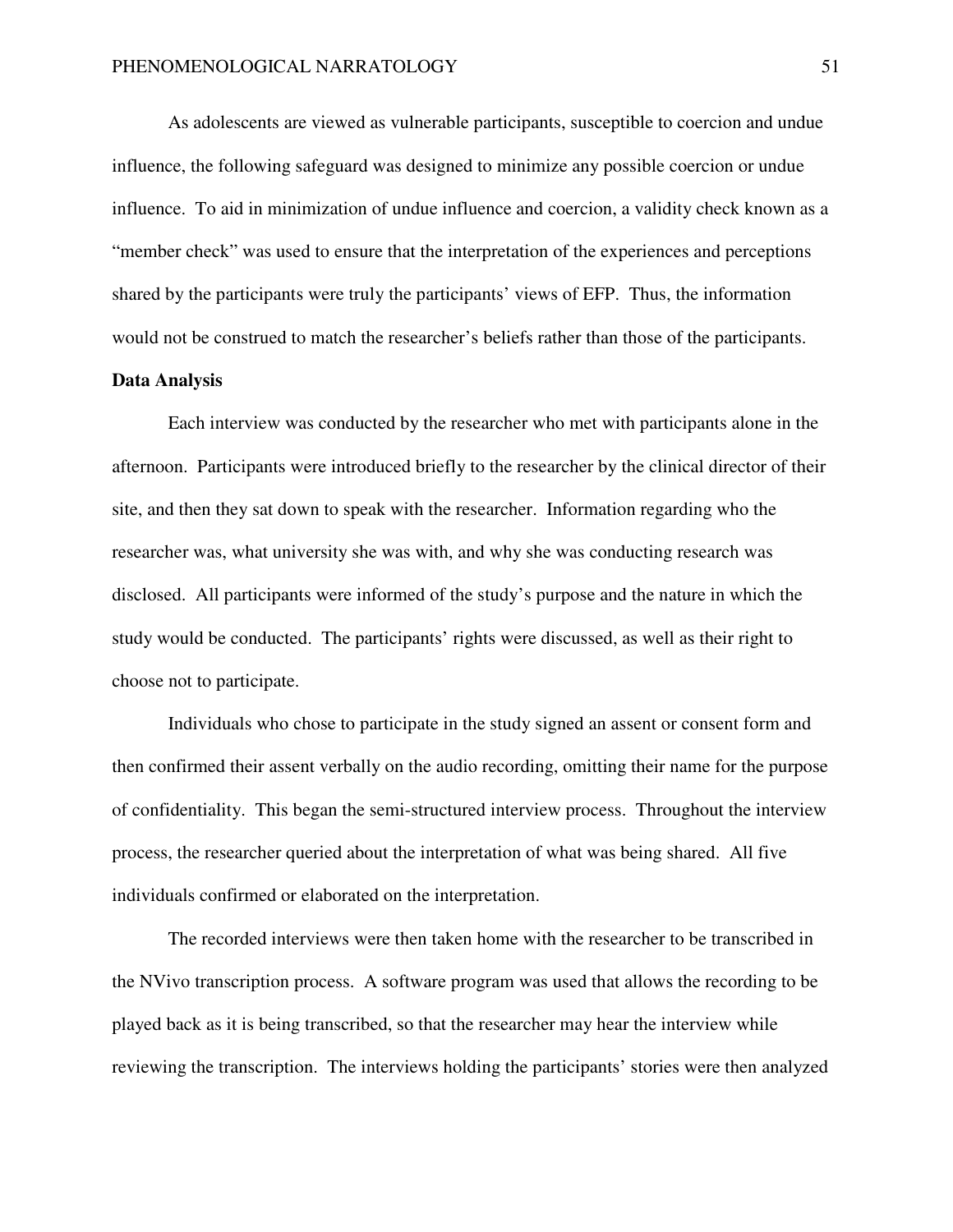by the researcher, who searched for common threads of themes, weaved amidst the participants' perceptions and experiences of EFP. These common threads were broken down into seven themed patterns.

When all of the interviews were completed, they were each transcribed. The sound clips from the interviews were played through NVivo, which allowed the researcher to start and stop the clip as needed to transcribe the data. The audio clip was then listened to again by the researcher to ensure that everything had been transcribed and no words had been missed. Once the transcription was completed, they were printed and placed into folders. NVivo was no longer used at this point.

Each folder was reviewed repeatedly over several days, and different patterns were highlighted by the researcher. These patterns were determined based on whether or not the subject of the pattern emerged in multiple participants' narratives. Each pattern received a certain highlighting color, and that color was then used on all of the folders when identifying sections of the data where the pattern emerged. Seven patterns began to emerge in the data that had been collected.

The themes were common themes that came out in multiple transcripts. They were given a titled based on how the clients referred to them. The number of participants substantiating these patterns was entered into an Excel spreadsheet to depict the total number of participants identifying these patterns and themes in their story. Graphs were created to illustrate the number of participants by gender that identified these patterns and themes. It was these patterns that have been used to paint a picture as to what clients were reporting about their perceptions and experiences of EFP. Through the collection and revelation of these patterns, the individuals'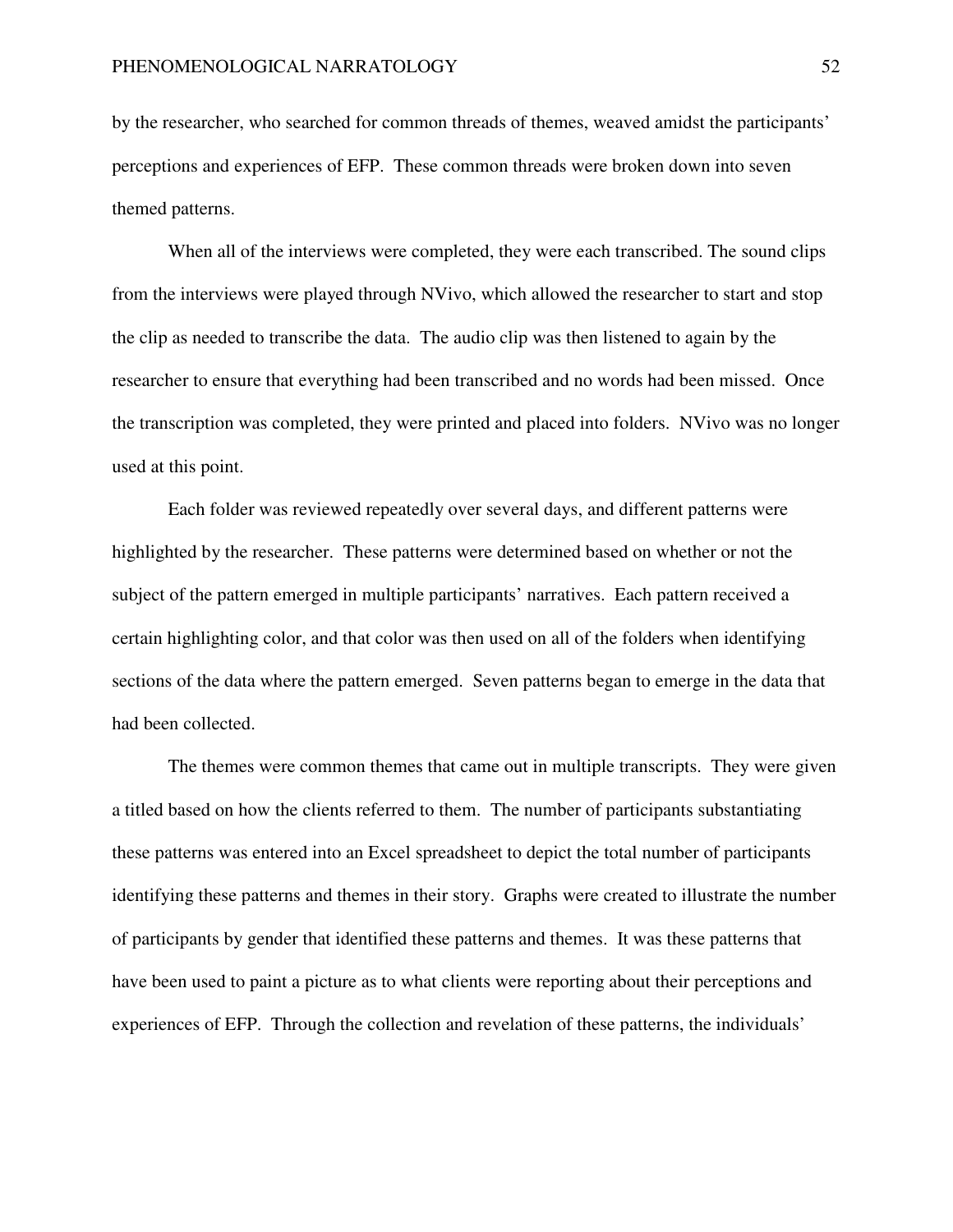stories were told, shedding light onto the field of EFP and its perceived impact on the individual psyche, spirituality, and wellness.

This illumination was much needed in the field of EFP, as the amount of research completed based on the facilitators' perceptions weighs oppressively on the untapped data from the clients.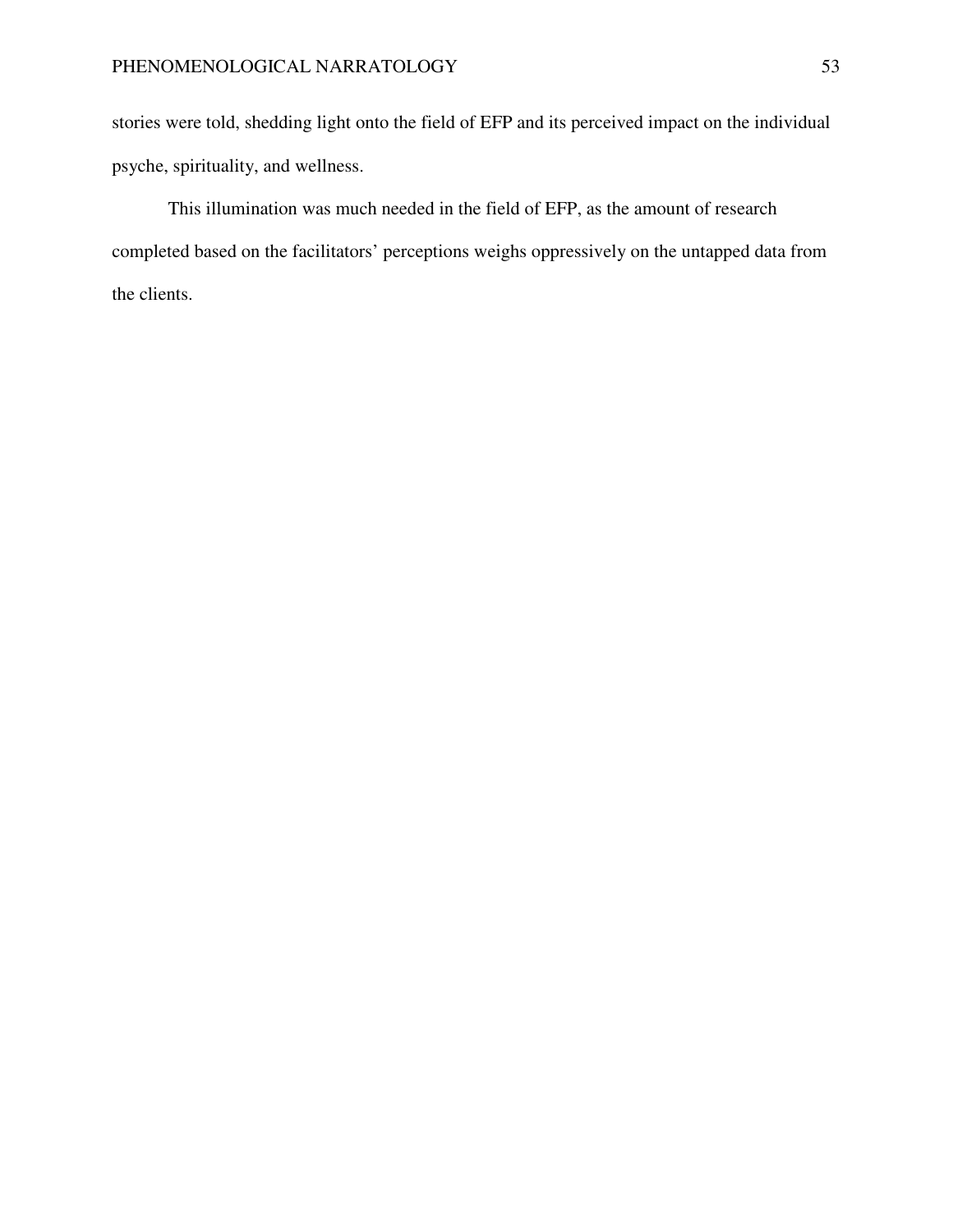#### **Results**

As stated above, five participants took part in the study--two females and three males. The interpretations emerging from the participants' stories were shared with each participant, who confirmed and, in three cases, elaborated on the interpretation, thus helping to ensure that the identified themes were in fact what the clients were reporting.

All five participants were residing in a residential placement program and had received EFP services through their placement setting. All of the participants had previous legal encounters that played a role in their respective placements. Each participant revealed a history of illegal substance use and conduct problems.

While information regarding previous efforts to address these situations was not sought, one participant shared that this was her second time in an EFP program. None of the other participants disclosed such information during the interview process. The participants were not asked about previous equine knowledge or experiences, although two participants, one male and one female, revealed prior knowledge about horses and riding experiences. One male participant shared that prior to EFP he believed, "They were just stupid animals that people broke down and made them do their stuff; like farm, and work."

Seven patterns emerged from within the stories of the individual participants as they spoke about their experiences and perceptions of EFP. These patterns appeared weaved amidst their different stories and emerged in different areas of the participants' experiences.

The patterns that emerged were titled after the participants' descriptions. The following categories comprise the seven patterns:

o Trust

o Friendship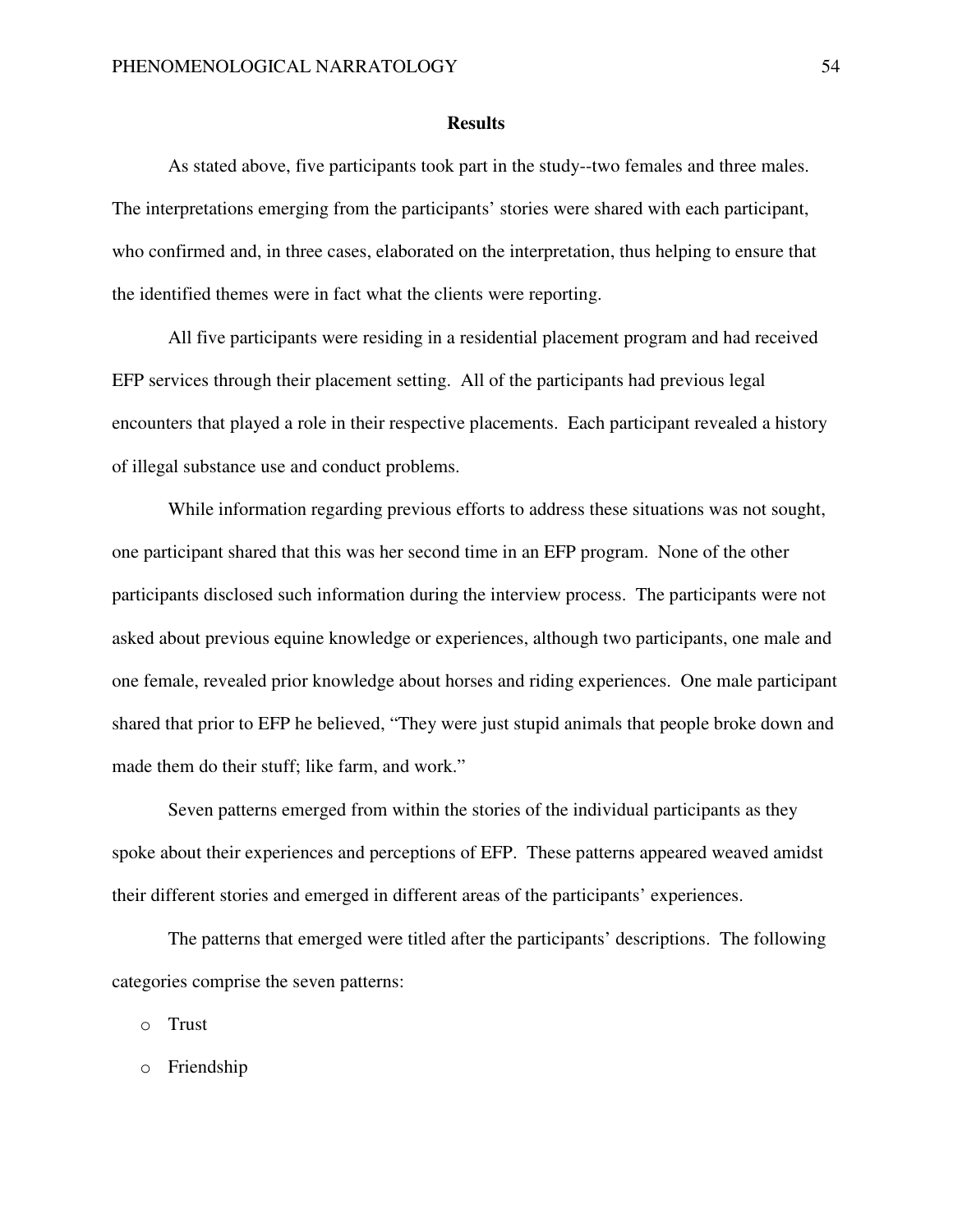- o Bravery
- o Alternative Fun
- o Responsibility
- o Confronting One's Self
- o Peace

These seven patterns emerged in several of the participants' interviews when discussing both experiences and perceptions of interaction. Experiences and perceptions of effective aspects of EFP, are demonstrated in the graphs below.

Figure 1. Display of the Emerging Patterns



# **Number of Participant Stories Depicting Pattern**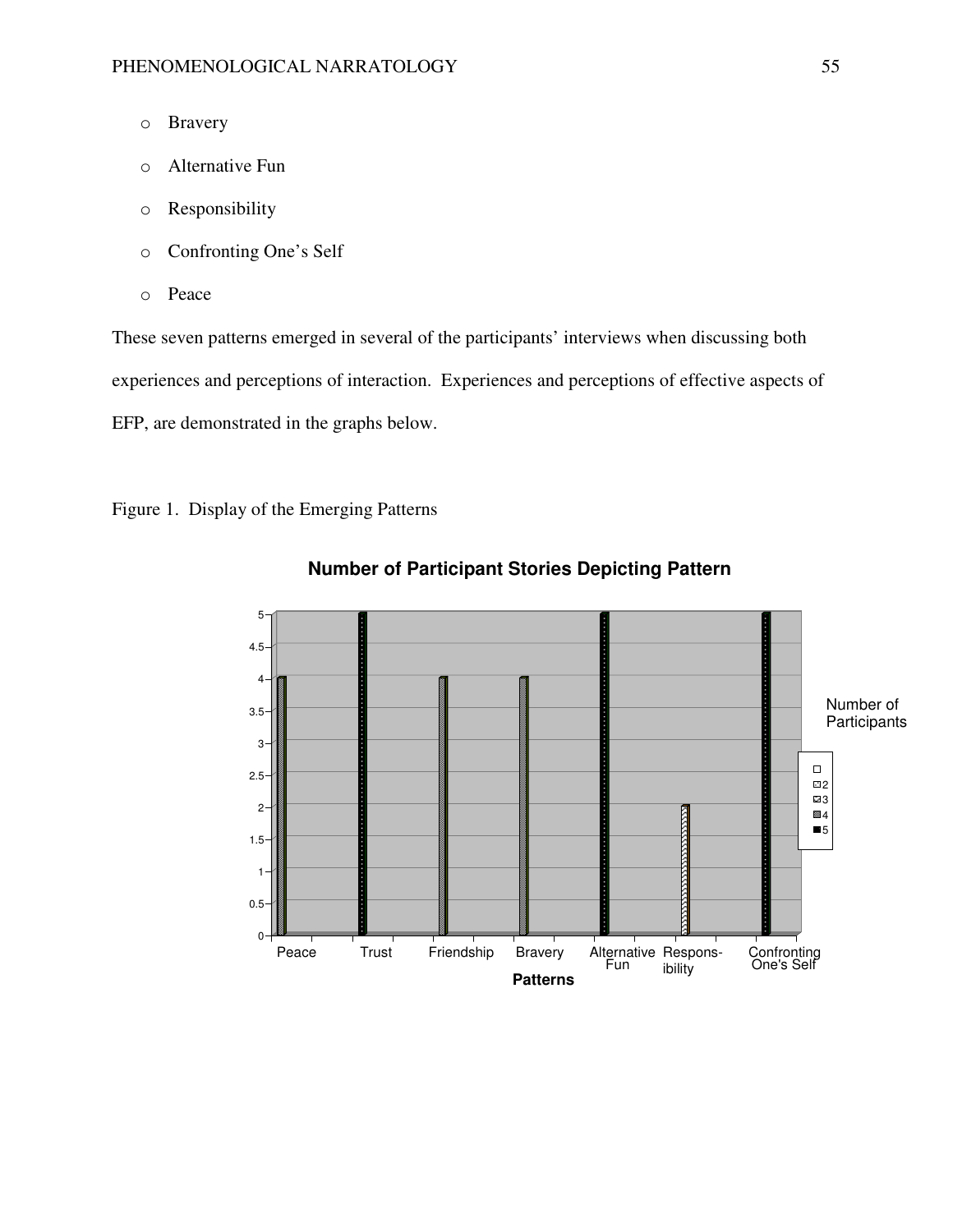



## **Number of Participant Stories Depicting Pattern**

## **Client's Perception of the Seven Patterns in Interaction:**

The process of interviewing participants revealed their perceptions and experiences of the seven patterns while interacting with their horse in EFP. These seven different patterns create seven new hues to be incorporated into the overall conception of EFP, where some of these hues serve to confirm previous research, and others lead to new areas in the depiction of EFP.

**Trust.** Trust was a pattern that was found in all five participants. It is the most recognized aspect of interaction in EFP for all participants. All five participants stated at least once that they trusted their horse and that their horse trusted them. "Building her trust in me was the biggest [thing that impacted me,]" reported one participant.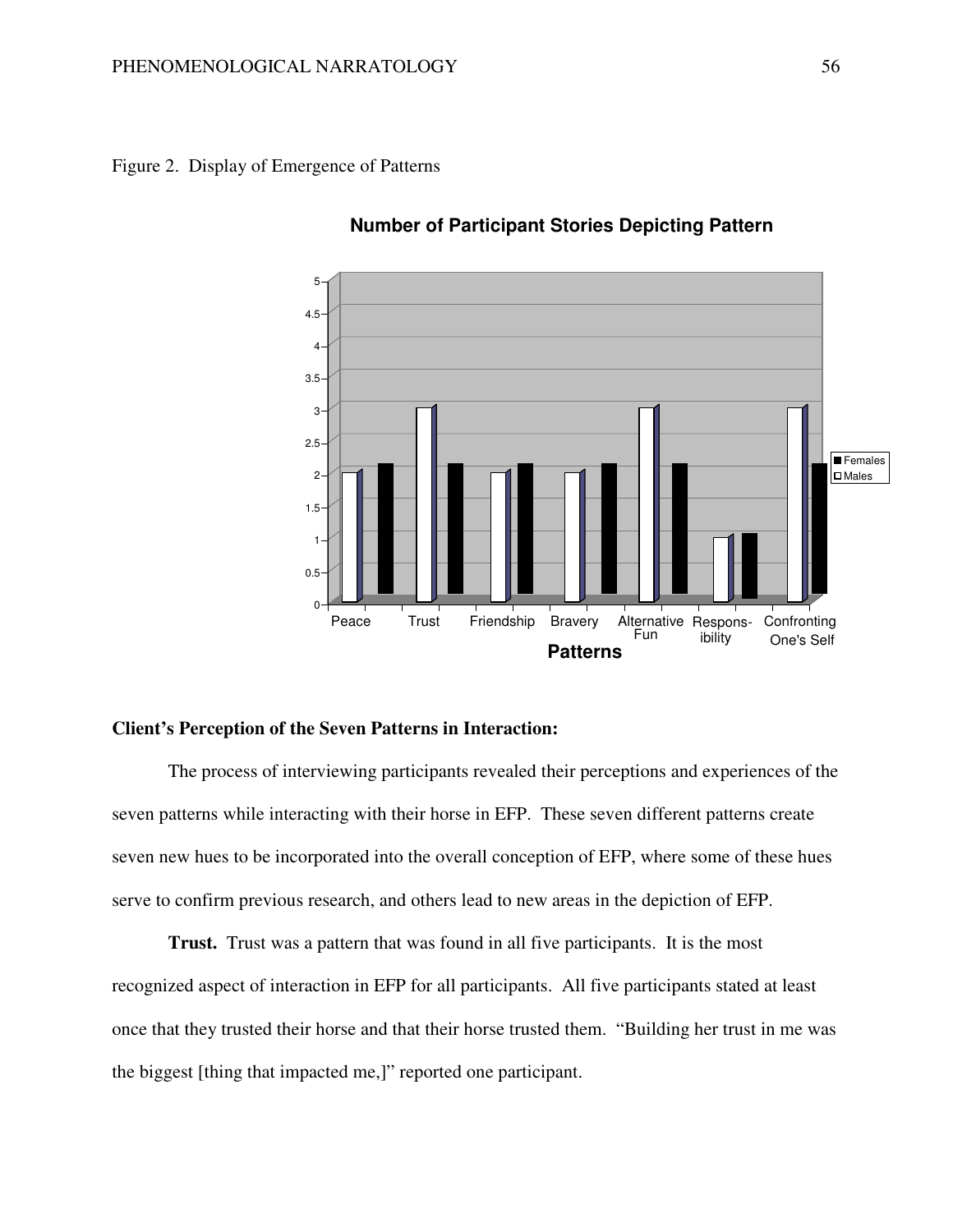When asked to describe the relationship between himself and his horse, one participant said:

Trust! … Like the first time… like my first thought when I started working with my horse, and [then again] when I first tried running with him... I started slipping off and I was like 'oh my god am I going to like fall off, and is he going to trample all over me and

He depicted a time when he was dependent upon the trust that he and his horse had been working on establishing to help him through his activity. This was one of the ways trust influenced him.

stuff'… I had to trust him and in order for me to trust him, he had to trust me too.

All five individuals stated that they learned how to trust and be trusted while engaging in the process of EFP. "I trusted her and she was a good, she was a good horse! I felt comfortable with her," another participant stated. Yet, another individual spoke of an activity where trust influenced both her and her horse: "They had us lay the horse down; that was really awesome. It was very hard but it was very awesome after I got to do it," she said. This experience, then, helped the participants develop a new understanding of trust.

 Trust, a concept that creates conflict for so many, is an essential part of the treatment process as reported by the participants. It was this newfound ability to trust, and accountability to ensure that you could be trusted, that changed the process of treatment. This was no longer about one's ability to simply overcome an obstacle, but to grow and transform while overcoming that obstacle.

**Friendship.** The theme of friendship was evident in participants' stories when they spoke about their interactions with their horse. This common bond was alternatively described as love for their horse, liking their horse, and the shared emotions with their horse that were realized when they learned "just how they are exactly like humans" as stated by one participant.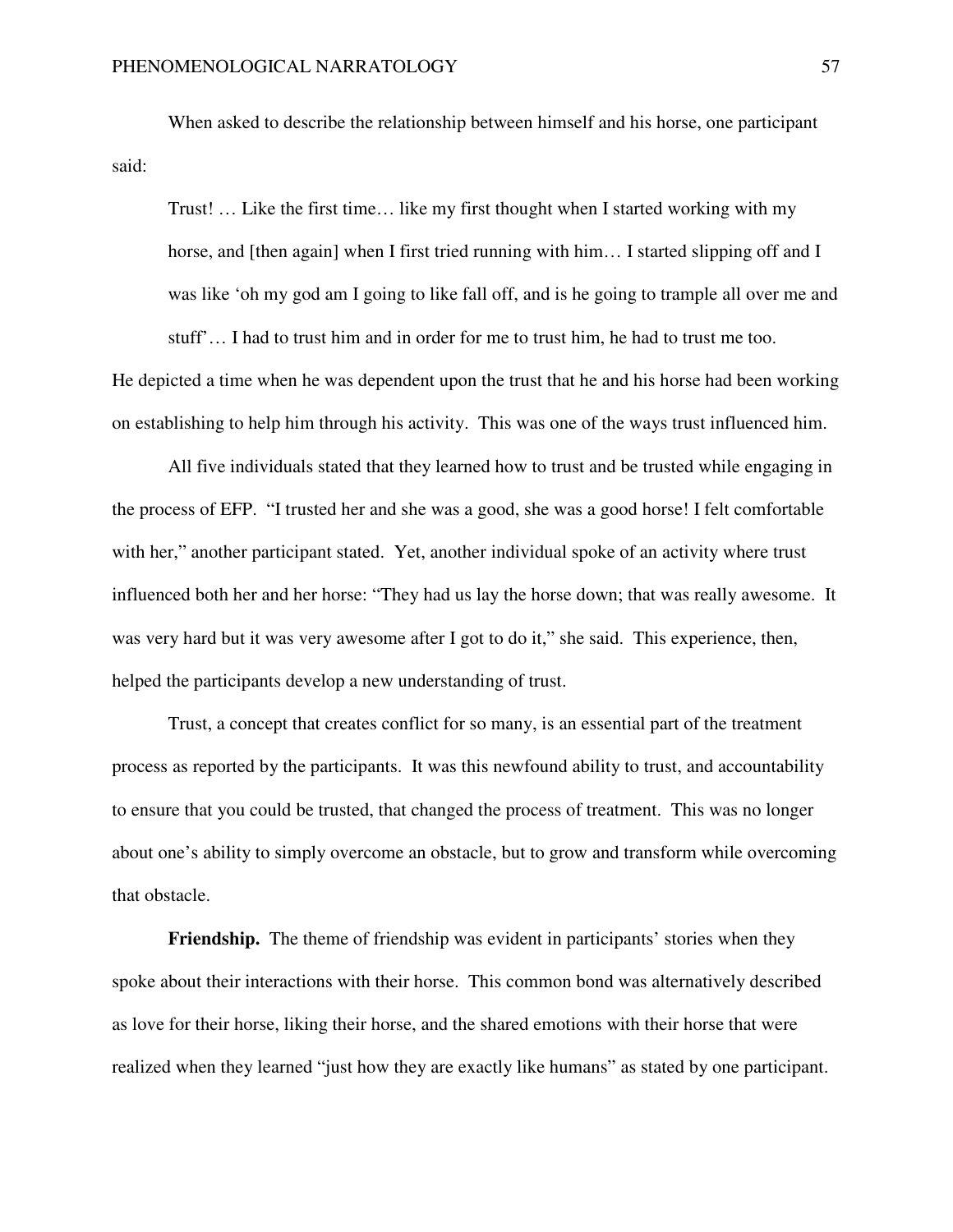When asked about their relationship with their horse, participants stated that they either loved their horse, or liked their horse, and had a close connection with the animal. One participant described a time when he realized it was mutual:

One time I fell off… he felt me like start to fall off and stopped. I hit the ground and he turned and started licking me (he smiled and laughed) so it's like I never thought horses were that smart and they really knew what was going on. [I think he licked me] so I wouldn't get mad or something, like letting me know it was an accident… but you can build this friendship, almost like man and his dog.

A female participant shared her story of friendship reporting how it has grown:

The first time I rode him, he took off on me. I didn't like him and I said I would never ride him again…. I worked with him, and now I think he is the best horse ever (she smiled). We're both comfortable with each other now. I wouldn't go back and choose a different horse if I had the chance.

Her experience demonstrates just how the relationship between clients and their horse(s) may blossom over time. Her story sheds light on the valuable experiences that are granted even if an outsider may not perceive certain incidents as beneficial. For instance, an individual may have seen her horse taking off on her as a dangerous experience. However, for her, that experience taught her how to adapt and manage situations when things did not turn out as she had preconceived. It also afforded her the opportunity to grow and experience a relationship that would challenge her and prove to be rewarding. More importantly, it illustrates how the client is able to see the benefit behind every interaction as this participant also described now having the ability to create "real friends."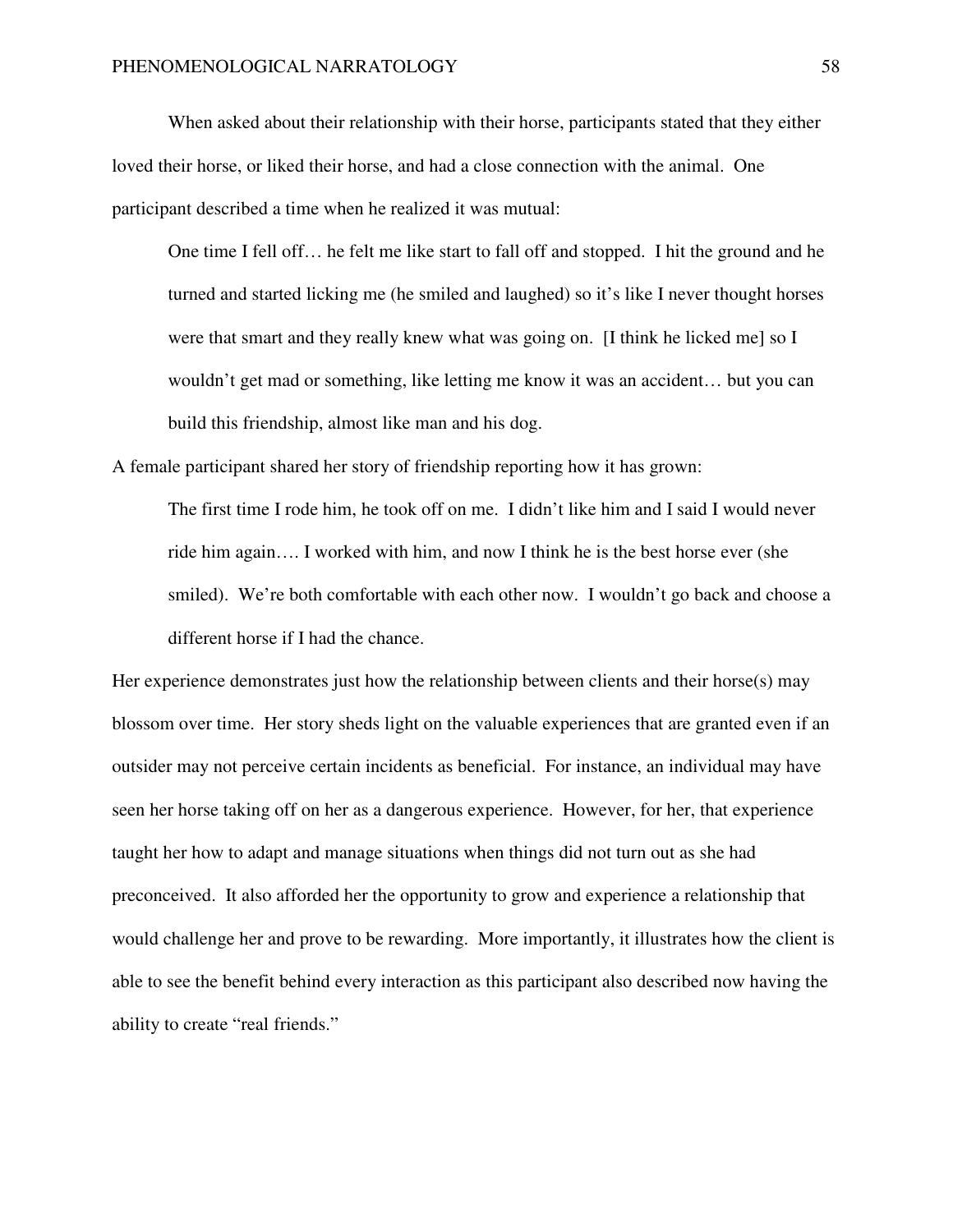**Bravery.** Bravery was an aspect of EFP that emerged in participants' interviews as an area that was developed through interaction with their horse. One participant said, for example, "I was scared at first 'cause they're a lot bigger than me… and [I had to] work through stuff." Another participant also spoke about finding herself to be braver: "[I] thought, 'oh I can't do this,' but it went well…[And then] I was like, 'no, I can do this'." Yet another participant reported, "I feel like I got a little braver with riding my horse." These statements illustrate how bravery played a part in their interactions with horses, and, in some cases, how their interaction with horses created the sense of being braver.

 When individuals look at the different obstacles they have had to overcome, bravery is often something that comes to mind. For individuals to overcome an obstacle, they must be brave enough to accept the challenge the obstacle presents, and have faith that they will be able to overcome the obstacle. Once having overcome the obstacle, bravery takes the form of individuals being able to use what they have learned to move onward in their journey through life. Thus, all aspects of bravery acquired in EFP are beneficial.

**Alternative fun.** A common theme that emerged as a reason for completing EFP was that the participants had a history of substance use and conduct problems. All five participants declared interaction with their horse as an activity that yielded the same feelings of using substances, or breaking rules or laws. "It was fun, and entertaining…. I used to love riding, like it was fun," declared one participant. Similar experiences were articulated in all five participants' stories. "You don't have to do drugs in order to do something fun. Like, there is something to do other than drugs and being with horses really was fun," stated another participant.This understanding of interaction with their horse(s) fueled participants to look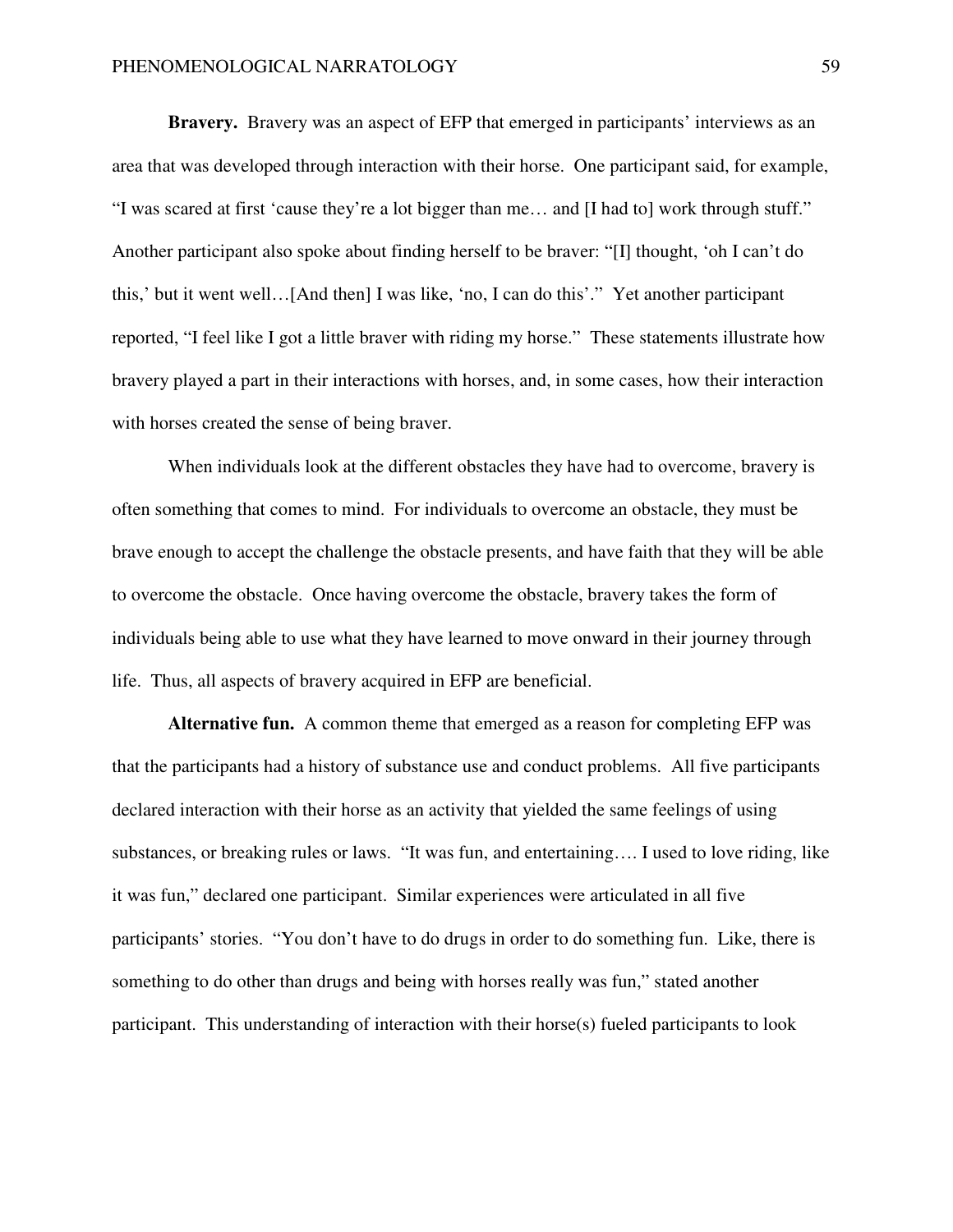forward to their time with their horses, leading to a more effective therapeutic nature created by the client's desire to partake in session activities.

 This desire, then, fostered a positive arena for participants to work on their obstacles while working with their horse. Without this positive motivation to work with their horse, participants' treatment experiences may have been limited.

**Responsibility.** Responsibility was an identified pattern in participants' stories as an important part of interacting with their horse during EFP sessions. One participant reported, "They teach you, like, parts of the horse. The emotions [and how they are expressing them], how to saddle [a horse]. Basically everything you need to know in order to ride, and take care of a horse."In gaining this education, participants were able to work with their horses and take full responsibility for their interactions with their horses. The other participant who recognized this stated, "We learned how to tie 'em, learned how to clean underneath their hooves, and stuff like that. Like how to back them away without like hitting them [by] using points."

This knowledge prompted clients to be able to help explain what their horse was feeling when queried by the equine assisted psychotherapist and search internally for what they were experiencing that likely made the horse respond this way. Consequently, this led to the clients taking responsibility of their own emotions as well as taking responsibility for the well-being of their horse(s).

**Confronting one's self.** Confronting one's self was a pattern that had all five participants reporting its occurrence during their interaction with their horses. This was depicted through stories of interaction in all five participants' interviews. One participant reported that what he put forth, he received back. He reported: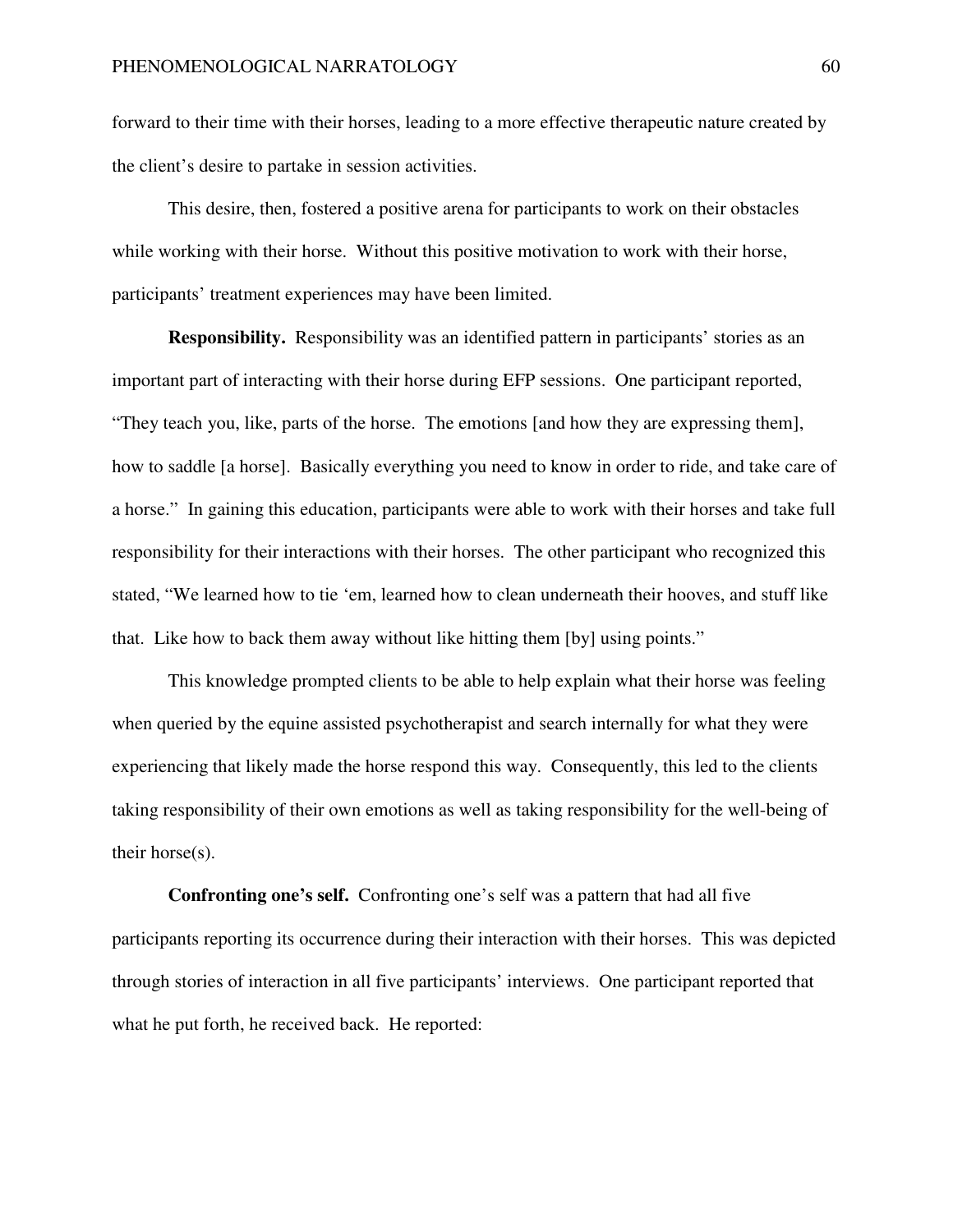With another horse, I probably shouldn't have lost my temper. I got kicked and that horse didn't like me that much. ... I was working with him in the round pen and uh, I got up behind him and gave him a tap on the back and he just came back and gave me a tap back.

While he stated he suffered no real injuries, he recognized the error in his way of dealing with that horse. This experience has led the participant to interact with others differently.

 Facing ourselves can be a bit of a struggle, but is something that happens every time individuals interact with a horse. Another participant reported:

There was a day where I was not having a good day, I did not want to ride, I was crabby, I was just… you know… and like the horse was stubborn as all that day. Like, it would not do anything I tried to get it to do.

She spoke about her frustrations:

"I was frustrated a lot 'cause its like I wanted my horse to do something and it, it wouldn't do it, and then that's when we [the equine assisted psychotherapist and the client] got into how like they can feel what we're feeling and stuff."

This realization forced her to address what she was feeling inside, so that she could work with what the horse was expressing outwardly towards her.

 Another participant shared his story on an activity where he experienced frustration in having to face his own internal urges. He reported:

There was this bucket, like a game, and like he'd [his horse] always try to go over for the treats and stuff, and I'd be like 'no' and keep pulling him and pulling him, and I'd get him to stop and then he'd just start walking over there, and I'd like keep yanking and yanking and stuff and he keeps pulling. Sometimes it would just annoy me.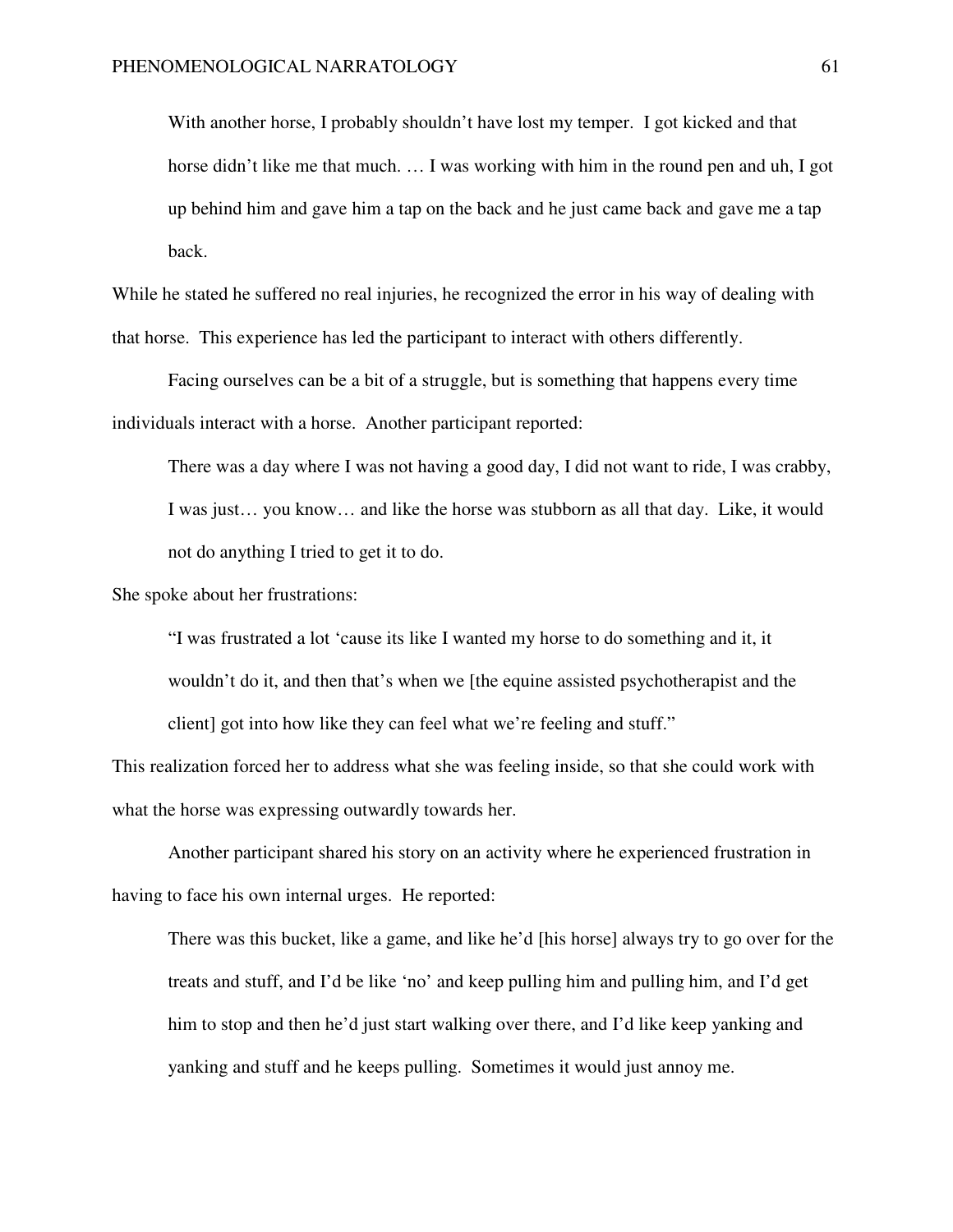This client had to address his internal struggle to recognize what was occurring with his horse.

**Peace.** Peace was a pattern that emerged in the accounts of participants' stories, as what they experienced while interacting with their horse. "It's like I have no worries [when I'm with my horse], it's almost like I'm in a different world. 'Cause it's with him, it's pretty peaceful" one participant described."Whenever I rode and stuff it was like I had no worries; it was just like me and my horse. Nothing could really get in the way," he elaborated. This feeling was shared by another participant who elaborated on the feeling of peace while interacting with her horse. She reported, "To me it's like very independent. Like, I like to go off by myself with my horse... they can give you the best time ever." This understanding of finding tranquility while riding a horse depicts the power of the horse to help people work through internal feelings and reach a state of harmony and in some instances serenity. This is possible when the body, mind, and spirit are one and can be attained through EFP while engaging with their horse(s), per the participants' reports.

 Overall, these seven patterns came through in the discussion about the experiences and perceptions of interacting with their horses. Not surprising was that the results of these seven patterns also emerged in the participants' reported perception of effective aspects of EFP.

## **Client's Perception and Experiences of the Seven Patterns in Effectiveness of EFP**

Through studying the participants' experiences and understanding their story, the seven patterns identified as threads weaving their way through the stories of the participants were also identified as reemerging when discussing the facets of EFP that the participants believed were most effective.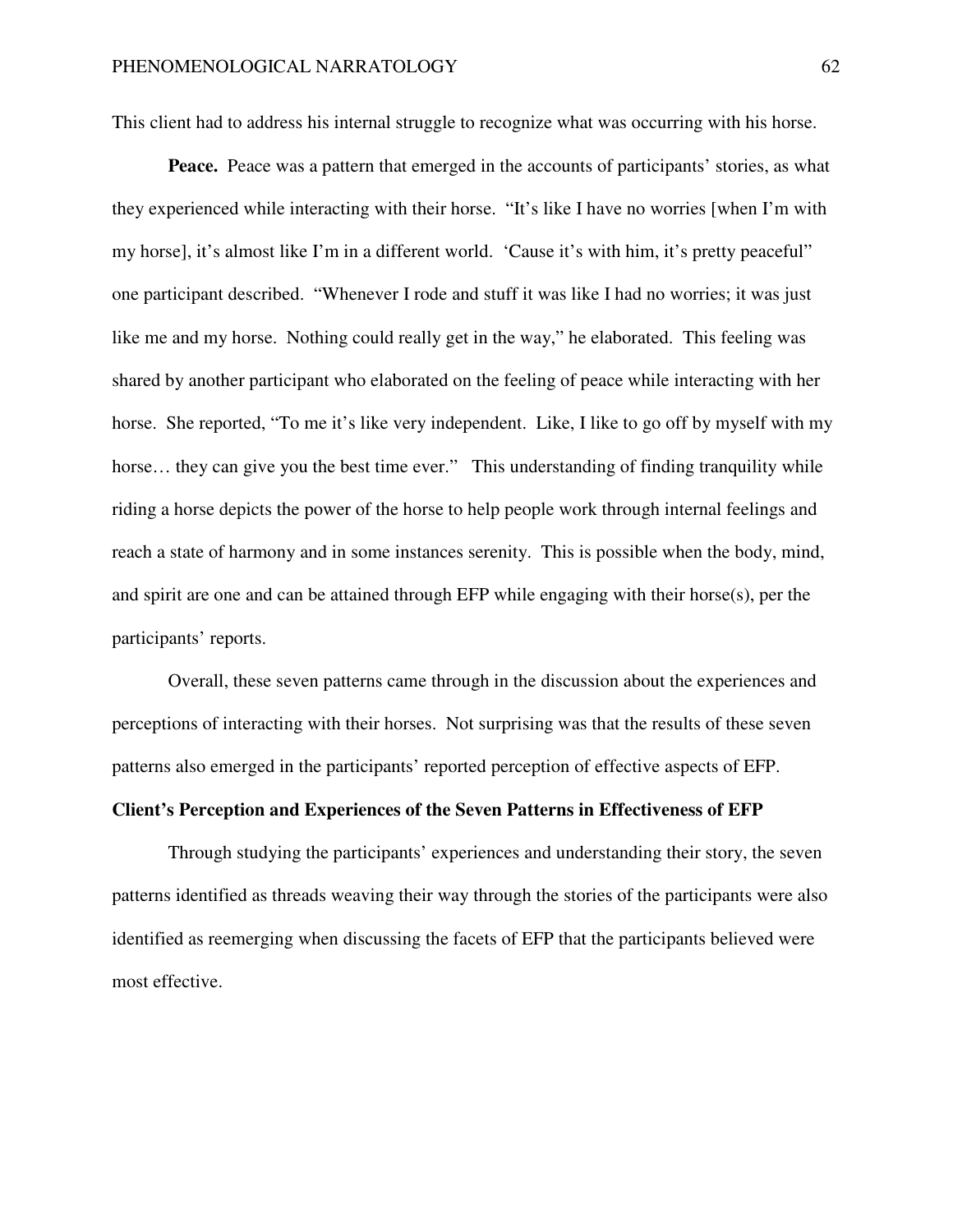**Trust.** A participant described overcoming a general sense of fear and relying on his trust to accomplish a mounted task and how this has changed him and will affect him in the long run:

I had to learn how to ride with no hands. So, I had to like really trust my horse not to make a quick maneuver and throw me off. And that kinda helps me with everyday life because you don't know who you can trust. You have to build a relationship with people and hope it goes through the best.

A female participant shared how trust has affected her for the rest of her life when talking about an experience with her horse:

I had to trust my horse in order to be able to get on him, because if I didn't, then he probably would have taken off on me again. I walked with him a lot, and brushed him, and in the beginning I would not walk behind my horse's butt at all, and like I wouldn't even if I was touching him, and now I do, and I can. I know I can build that [trust] and that's big for me because I don't trust anybody really. So, that trust is huge, I did benefit from that.

When asked about what has most influenced them and what aspects of EFP have had an effect on their lives, trust was the answer that all five individuals brought up repeatedly throughout the interviews. This newfound ability to trust and be trusted can be used elsewhere throughout participants' lives, helping them to establish relationships, increase their self-concept, and overcome obstacles.

**Friendship.** Friendship as an aspect of effective EFP treatment was demonstrated when participants spoke of how the horse is "exactly like us," thus allowing for the bridge and connection between two species to be made. Four out of five participants shared the perception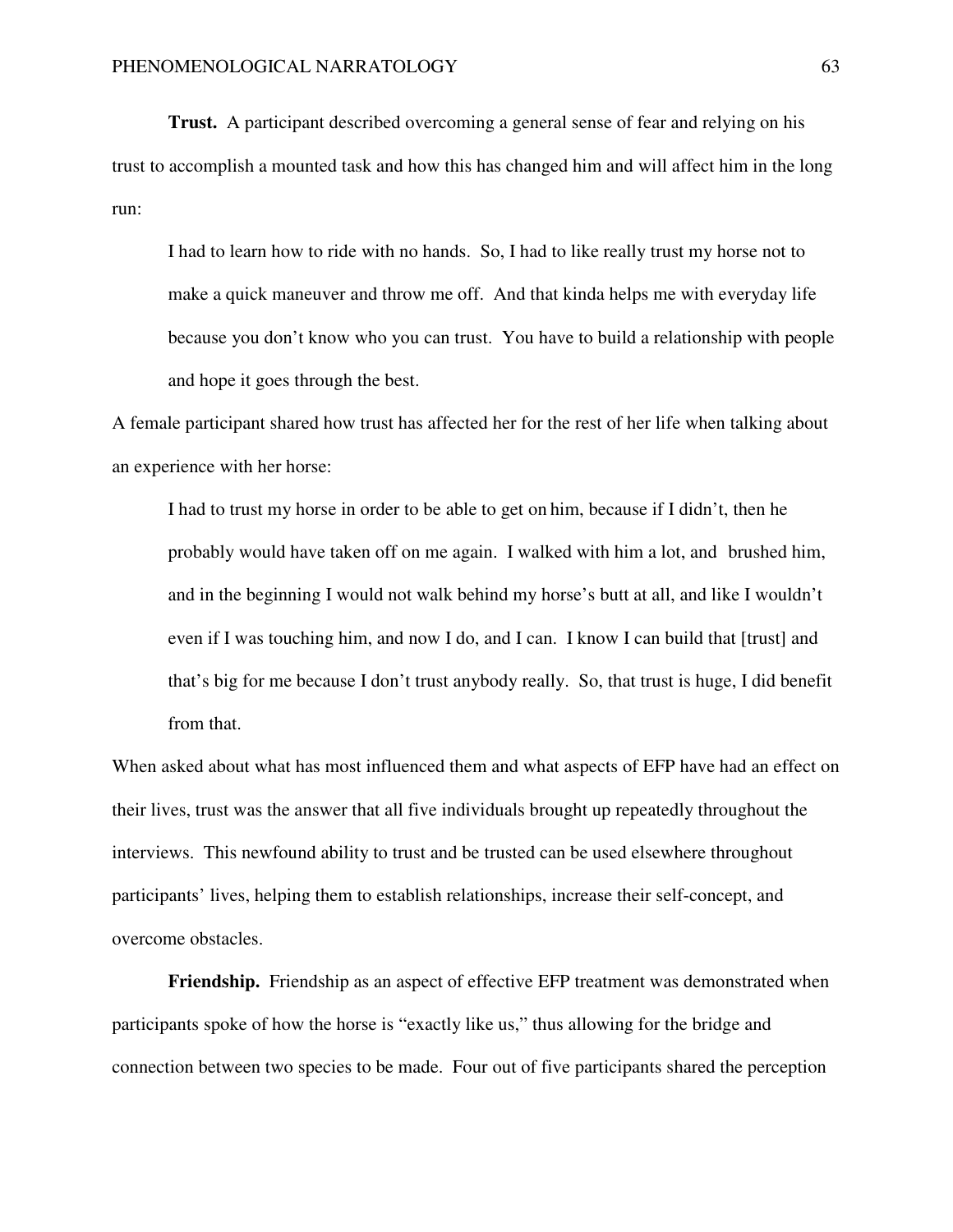that their friendship with their horse(s) is what helped them to grow and learn from their experiences. "How we feel, they feel," replied one participant.

For some, the ability to trust and have friendships are challenges enmeshed within each other. This is due to the nature of developing meaningful relationships, which requires a level of trust. In the participants' attainment of trust and establishment of friendships, they begin to grow; their social support network expands, helping them to dissolve feelings of isolation. These abilities can then be used to help them grow and develop throughout their years of existence.

**Bravery.** The concept of bravery emerged when participants were speaking about their interactions. It also emerged in the perception of participants as having been an effective component in their treatment. One participant shared her experience stating:

They had us take our horses through some obstacles and everything like that, and we had to get them past feeding buckets without talking or anything; and they said like if we're ready to give up our addictions and stuff, our horse will just walk right by it [the feeding buckets] and if we're not then they're going to stop and eat it so… things like that, that really gets you to thinking… like are you really ready for all that kind of stuff.

This participant found her bravery as a tool for overcoming her substance use. Her experience reflects a time when she had to face a tough decision. Therefore, if she had not been able to overcome her desire for substances internally, her horse would always remain finding his way back to the bucket to graze.

 Bravery is what helps to move individuals forward. It allows individuals to overcome challenges, adapt to new environmental situations, and excel along life's journey. The ability to gain a newfound sense of bravery in EFP essentially enables participants to leave treatment with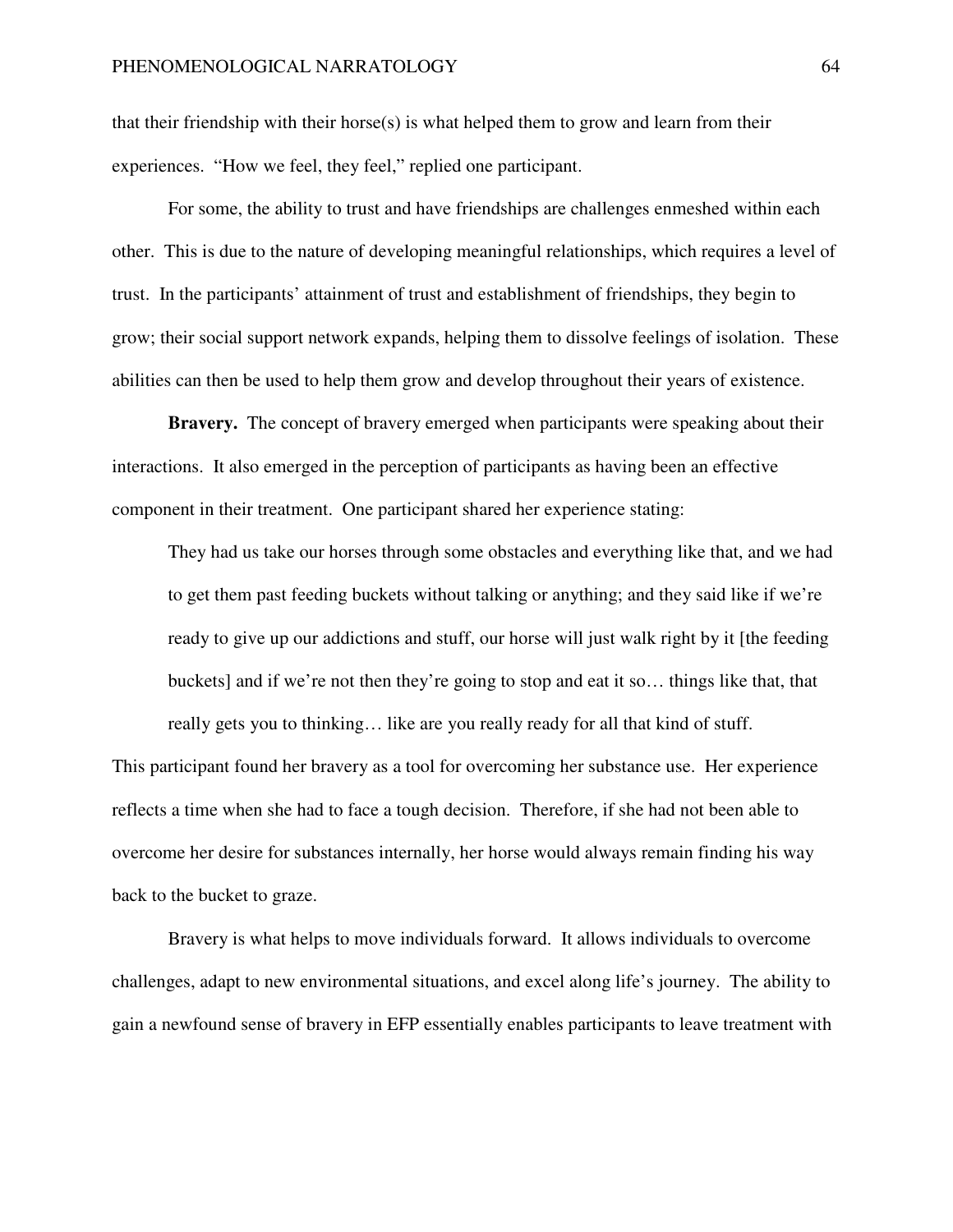a new sense of hope for what the future may hold, and it gives them the ability to meet and exceed through the challenges that their journey through life may bring them.

**Alternative fun.** Participants reported gaining the understanding that activities, such as working with horses, could elicit a natural bodily response that clients find to be enjoyable or pleasurable, rather than participating in illegal activities and other inappropriate behaviors. The knowledge was determined by the participants to constitute a way in which EFP had changed their lives. "When you ride a horse, it is fun and it's like you're doing something fun without having to be on the alcohol or like other things [breaking the law]," stated one participant. Each participant brought up this new understanding of fun, as a reason why individuals believe EFP to have a lasting effect. With this new insight, participants are more likely to seek alternative activities to meet their internal needs of pleasure and enjoyment.

**Responsibility.** Responsibility was recognized as being a facet of EFP that was effective for participants. One participant declared this in saying, "It [EFP] showed me that I have to be more responsible [about] things…. Like [I know] I can be more responsible now."While "responsibility" was not as prominent as the other six patterns, it was a thread that two participants felt had played a significant role in EFP having a lasting effect on them.

**Confronting one's self.** The inner self, even when being hidden, cannot stay hidden for all time. Not surprisingly, "Confronting one's self" was a pattern that emerged among participants' reports of effective facets of EFP. All five participants shared stories related to their frustrations and annoyance in dealing with their horses at times, and all five participants were able to recognize that their horses' outward behavior was a response to them. Thus, in having to face themselves, they established a therapeutic dynamic that changed them each in different ways.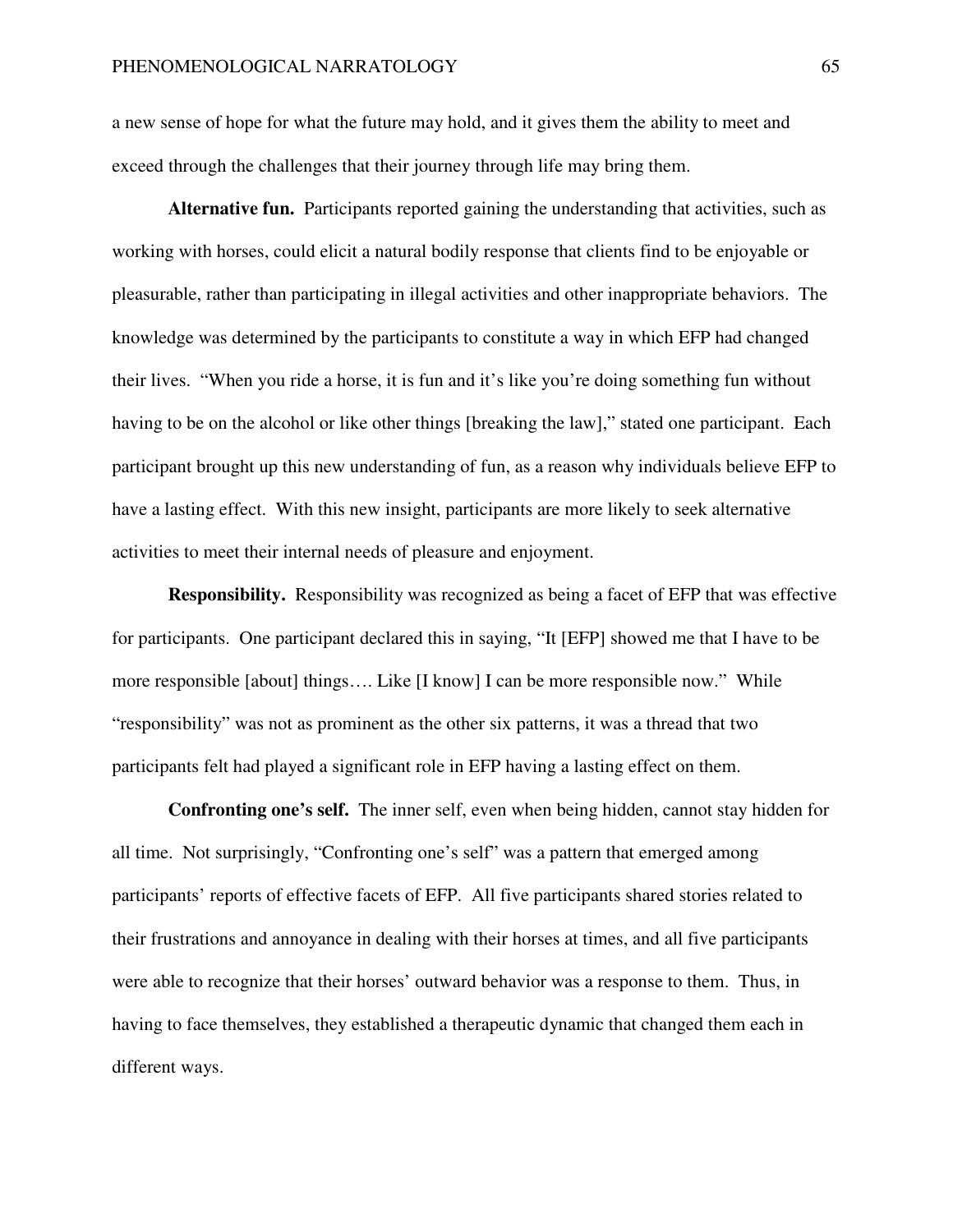William Shirer, n.d, once said, "Most true happiness comes from one's inner life, from the disposition of the mind and soul. Admittedly, a good inner life is difficult to achieve, especially in these trying times. It takes reflection and contemplation and self-discipline" (About.com, n.d., expression 3). With the ability to confront themselves, address their internal states, and develop ways to manage or change those internal states, individuals can work on becoming happier. In confronting themselves through EFP, individuals may begin to see a change in their mood and/or internal state to a more desired disposition. The ability to confront themselves in an arena allows them to develop the ability to confront and challenge themselves in other life situations.

**Peace.** Peace was recognized as being an experience following engagement with the horse, revealing its lasting effect on the participants. One participant stated that when interacting with his horse he:

Didn't really have to worry about anything here anymore. I just wanted to spend time with her, and work her, and try to get her to come around. … After I was done riding, I was more mellow... I got a lot off of my mind when I was working with her... and it helped me to build up patience [and] tolerance.

This was an example of this peacefulness carrying over into his other activities.

Through their reported triumphs in working with their horse, what emerged was the overall belief that EFP had been effective for them. They experienced changes in their activities, their ability to form friendships, to "be more responsible", to have a "big change in my attitude", to develop patience and tolerance, and develop the capability of trusting another being, and being trusted.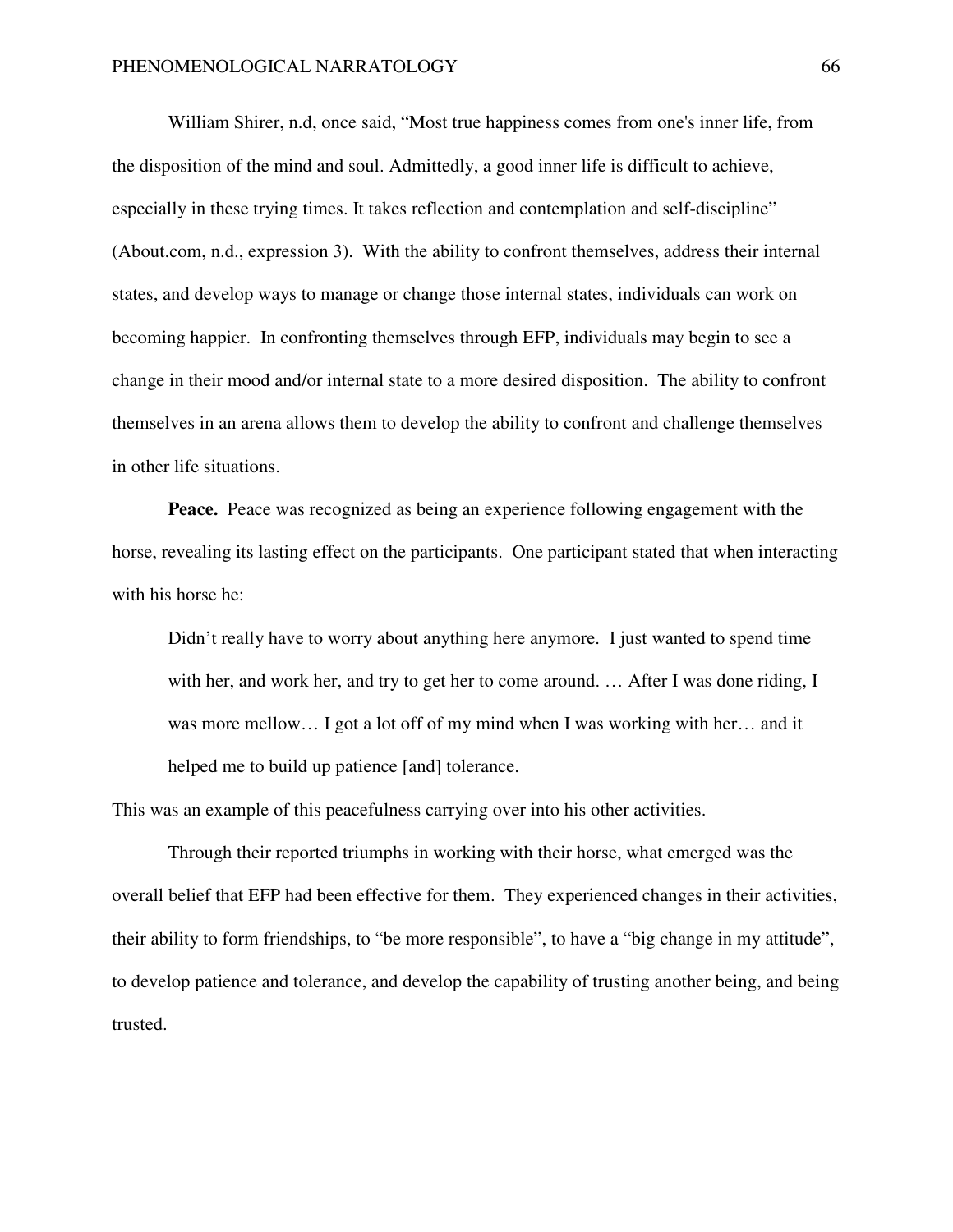When asked if there was anything else that they would like to share about their experiences, thoughts, feelings, or their horse, all five participants responded with "I think it's a good program", "the program itself is pretty good", or "I think it's a pretty good idea to do therapy with them." These statements are indicative of a generally positive response towards the use of EFP from all participants. Thus, per the participants, EFP is found to be an effective treatment method, which affords them the ability to overcome obstacles while experiencing seven important themes: trust, friendship, bravery, alternative fun, responsibility, confronting one's self, and peace.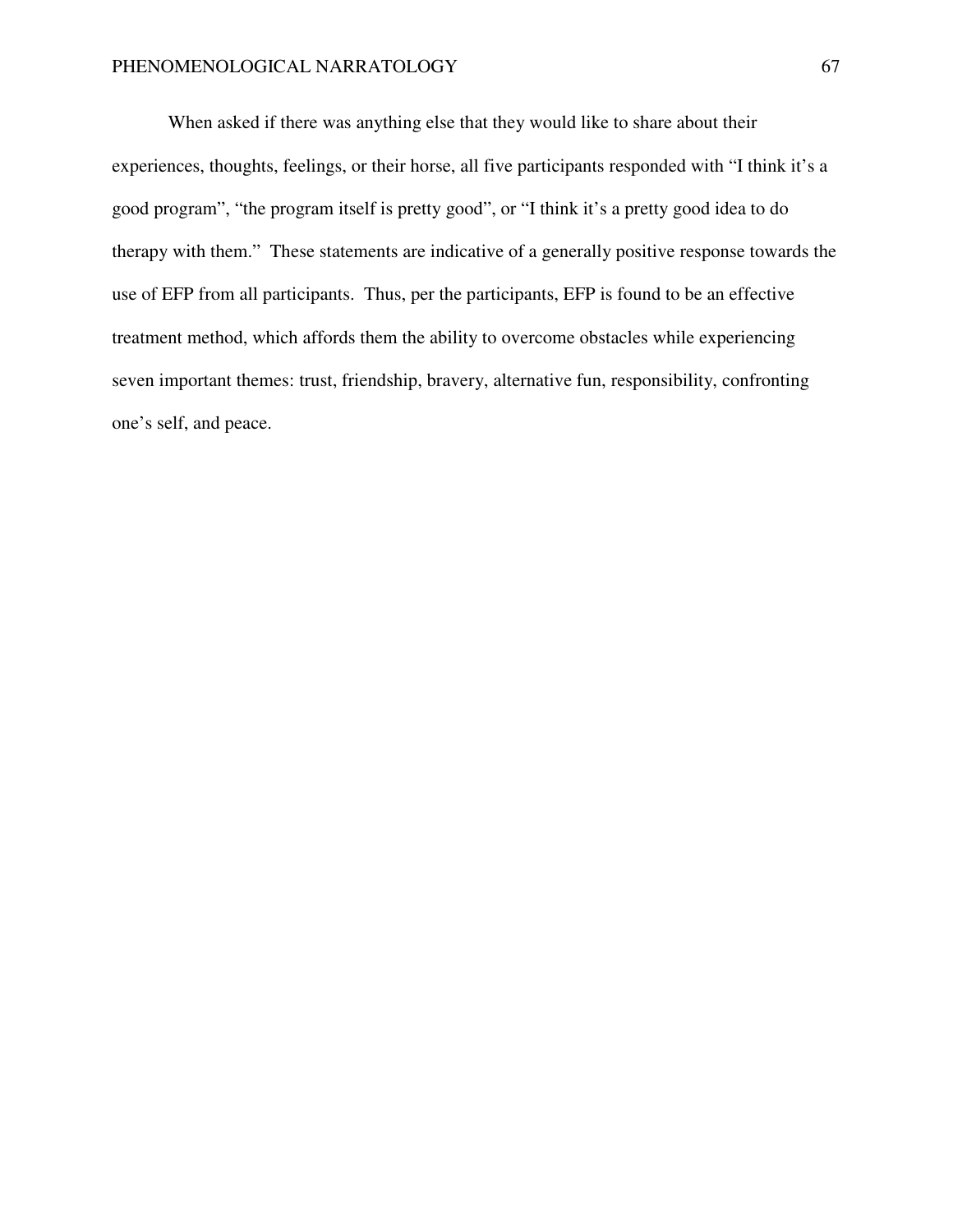#### **Discussion**

The implications of this study augment what has already been identified as the positive results from the use of EFP. This study indicates that clients perceive EFP interactions to hold great meaning for them. The data collected also indicate that clients perceive EFP to be an effective treatment model, though some of their reasons differ from those of the therapists as reported in previous research.

Through the participants' stories, it became clear that seven distinct patterns characterized their experiences. These patterns necessarily shaped their perception of effective facets of EFP. These seven patterns were: trust, friendship, bravery, alternative fun, responsibility, confronting one's self, and peace.

Previous data suggest that therapists perceive the following areas to be effective: tactile sensations (Bates, 2002) and relationships (Barker, 1999; Bates, 2002; Christian, 2005; Ewing et al., 2007; Foley, 2001; Karol, 2007; Kohanov, 2001; Rothe, 2005; Sullivan, 2007). Previous research identifies these facets of EFP as able to influence individuals' perceptions of self, ability to communicate, respect, and behaviors. The previous data support the themes of friendship, trust, peace, and responsibility that emerged from the participants involved in this study.

Previous research details equine specialists as identifying clients' transference (Nilson, 2004; Scheidhacker, 1997) and boundary work (Christian, 2005) as the most effective aspects of EFP. This previous research supports the themes identified by participants as confronting one's self, responsibility, trust, and friendship.

Research on clients' reports is limited. However, what existed prior to this study indicated that clients found relationships (Fletcher & Scanlan, 2005; Meinersmann, Bradberry, & Roberts, 2008; York, 2008), and sense of self (York, 2008) to be the previously identified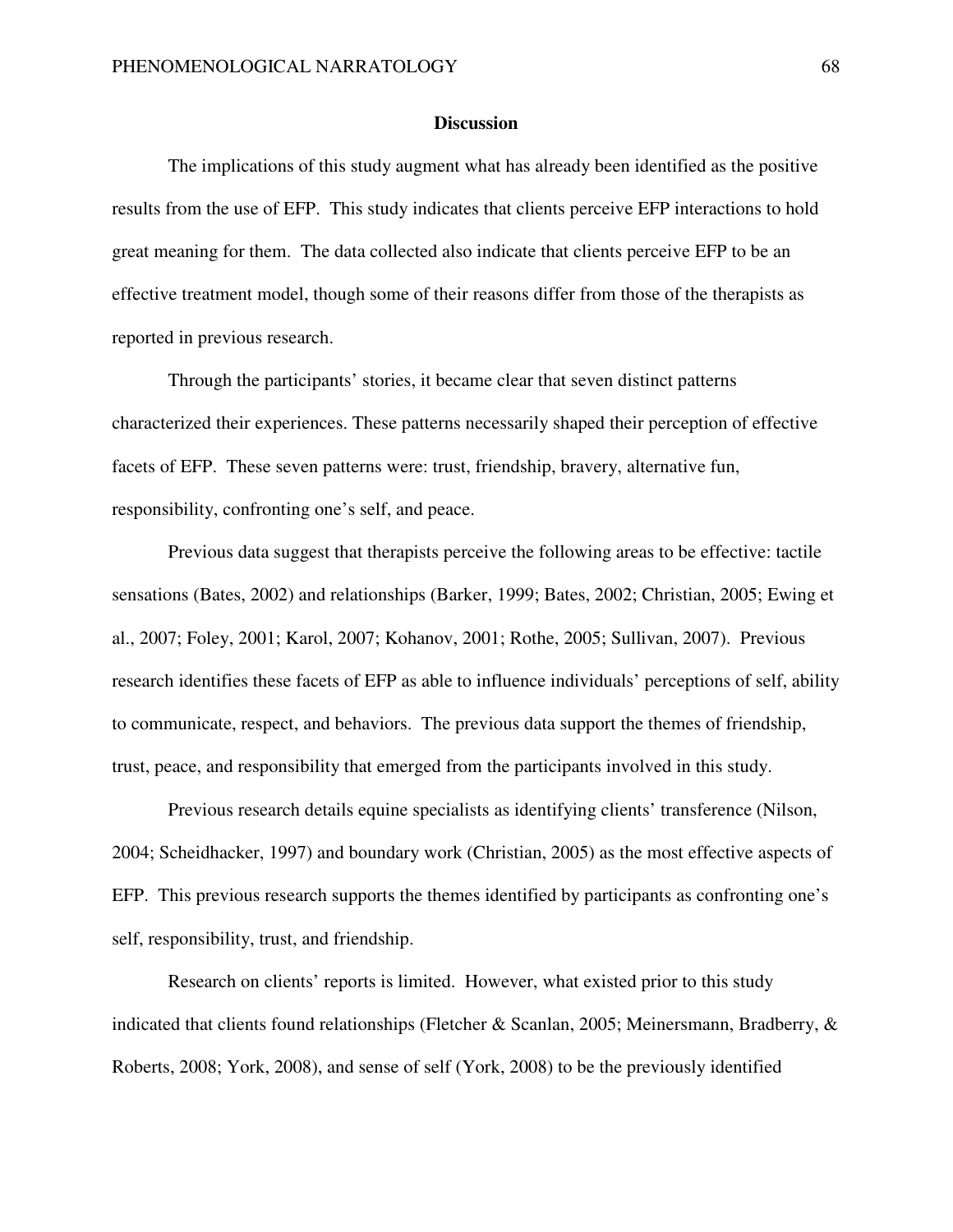effective themes of EFP. This data is also supportive of participants' reported themes of friendship, trust, and confronting one's self.

Thus stated, the previous qualitative findings focusing primarily on therapists', specialists', and volunteers' perceptions is supportive of four out of the seven themes identified specifically by participants. These four supported themes are trust, friendship, responsibility, and confronting one's self.

The identified pattern trust developed as the core necessity in the participants' lives. Trust was essential in EFP sessions for participants to work through different experiences, while learning and growing. This is supported by Gasalberti (2006), Held (2006), and Yorke et al. (2008), who also mentioned trust as a key aspect in the effectiveness of EFP.

The second supported identified pattern was friendship. This pattern depicted the ability of clients to develop meaningful relationships through the process of EFP. The importance of relationships in EFP has been discussed previously by Karol (2007). However, the idea of a friendship similar to the one that "man has with his dog", as stated by a participant, is different from that of just a relationship. Relationships can be so many different things; it could be a friendship, it could be an acquaintance, or it could be a therapeutic rapport built between the horses and the clients.

A friendship is much deeper--a kindred spirit of sorts, to help one when help is needed, to listen when listening is needed and to encourage when encouragement is needed. A friend is there to guide when the path becomes dark and winding, to support when one becomes weary and to share in both the good and bad times. To select friendship is to select a deep relationship, an ongoing relationship, where the kindred hearts of two remain connected even after parting.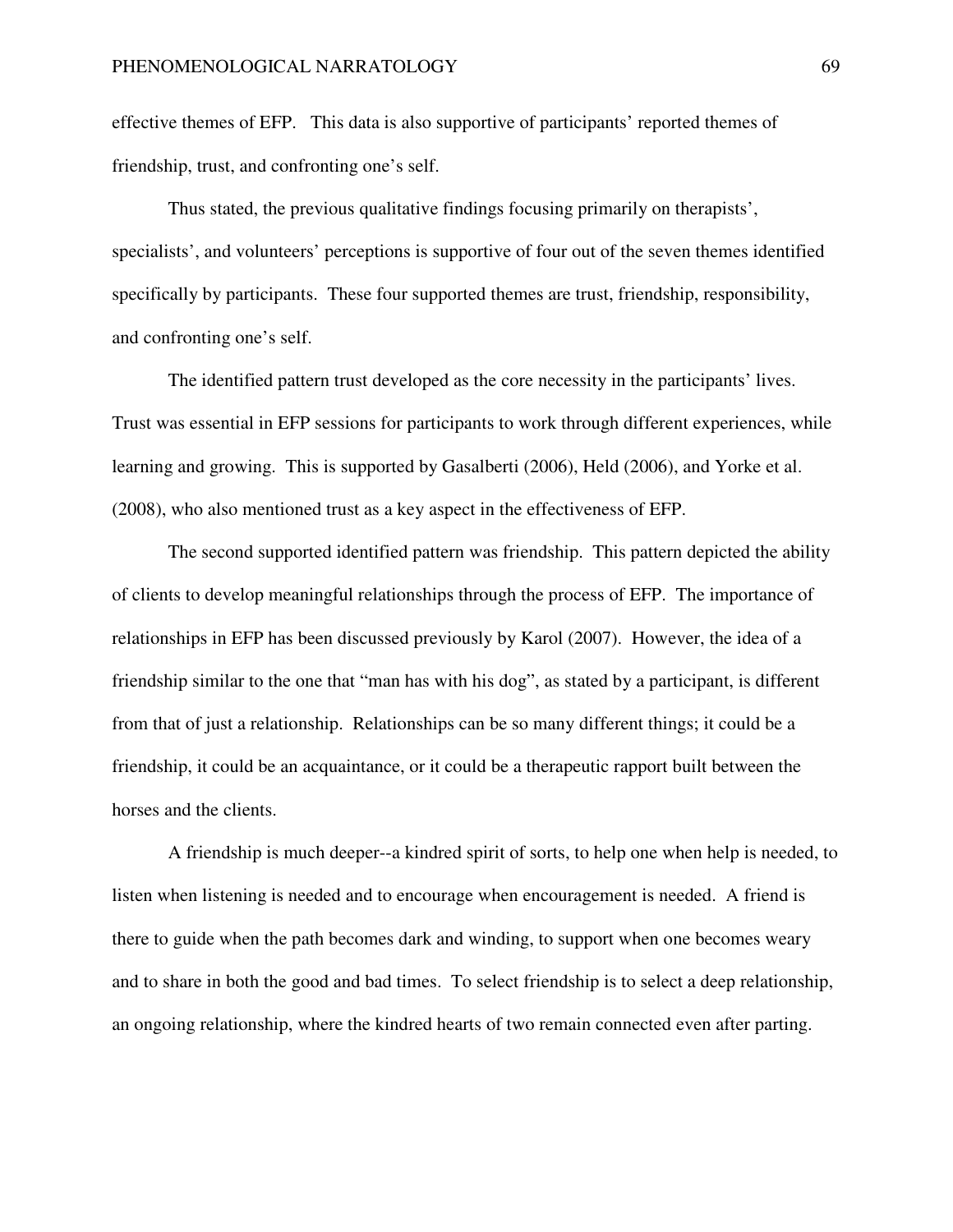The fact that participants identified this friendship, and even referred to it at times as love, shows how truly connected clients may become to their horses.

The third supported pattern was responsibility. While this was not nearly as prevalent among the participants as the other patterns, it was held in high regard for two participants. These two participants shared that their new knowledge helped them to take responsibility not only for themselves, their feelings, and their actions, but also for their horses. This is supported by previous research depicting therapists' perceptions of effectiveness conducted by Carpenter (1997).

The pattern confronting one's self emerged as participants disclosed their stories of frustration, annoyance, and anger, while understanding that their internal states were being reflected back to them by the horse. This pattern matched therapists' perceptions of effectiveness from previous research by Fletcher and Scanlan (2005), Gonzales and Hudson (2003), Rothe et al. (2005), Hakanson et al. (2009), Karol (2007), and Lawrence (1992). This new insight helped participants to deal with the different aspects of their internal state that needed to be dealt with or confronted. Once participants had confronted themselves and addressed their internal states, participants disclosed the different changes that they saw within themselves.

In the final supported-identified pattern peace, the ability for clients to find a sense of tranquility through interacting with their horse was expressed. This tranquility led to altered mood and behavior in the participants. This supports the research by Roberts et al. (2004).

Despite previous research, there were themes that emerged from participants' reports in the current study that were not supported by previous research. This could be due to a couple of reasons. The first reason could simply be that there has only been one other study conducted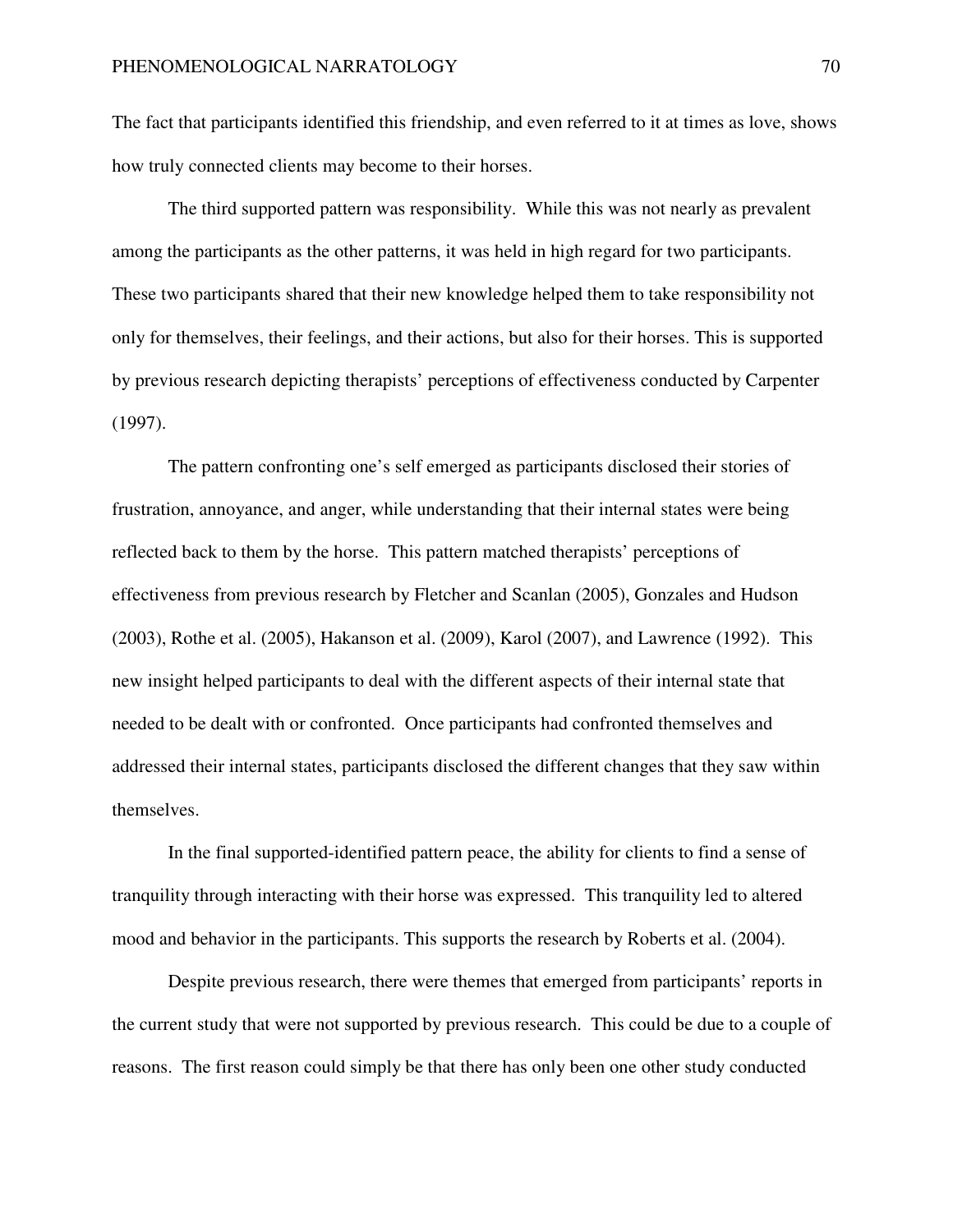focusing only on participants (Meinersmann, Bradberry, & Roberts, 2008), therefore supporting the cognition that more research should be conducted in the field of EFP. The second reason that the data were not supported could be due to the type of data that currently exists; it stands to reason that clients would perceive the areas of effectiveness of EFP to be different than the areas that a therapist, equine specialist, or volunteer would.

The areas that have not yet been supported, but may garner support in future research, are "bravery" and "alternative fun". These were key themes that emerged in participants' reports, identifying areas of EFP that were effective for them.

The next prevalent pattern was Bravery. It was in this pattern that the bravery to overcome obstacles was addressed. This newfound ability reportedly gave individuals a sense of accomplishment and faith within themselves to overcome new obstacles. Orison Swett (n.d) said, "Most of our obstacles would melt away if, instead of cowering before them, we should make up our minds to walk boldly through them" (About.com, n.d., expression 8). How true Orison Sweet's statement is. With bravery comes the ability to overcome, with the ability to overcome comes the responsibility to continue on, and with the responsibility of continuing on, one has a sense of purpose; with a sense of purpose nothing can stand in the way. Oftentimes I find that, with this sense of purpose, a new meaning develops and, when individuals have meaning in their life, they often become driven and motivated to overcome and to impact others, one hopes in a positive way.

 If this is true, then EFP in a way not only impacts individuals' feelings and sense of bravery, but it impacts the obstacles and challenges they will face. It also lends its impact to the participants' sense of meaning and purpose, creating an impact on individuals that is exponential and unlimited.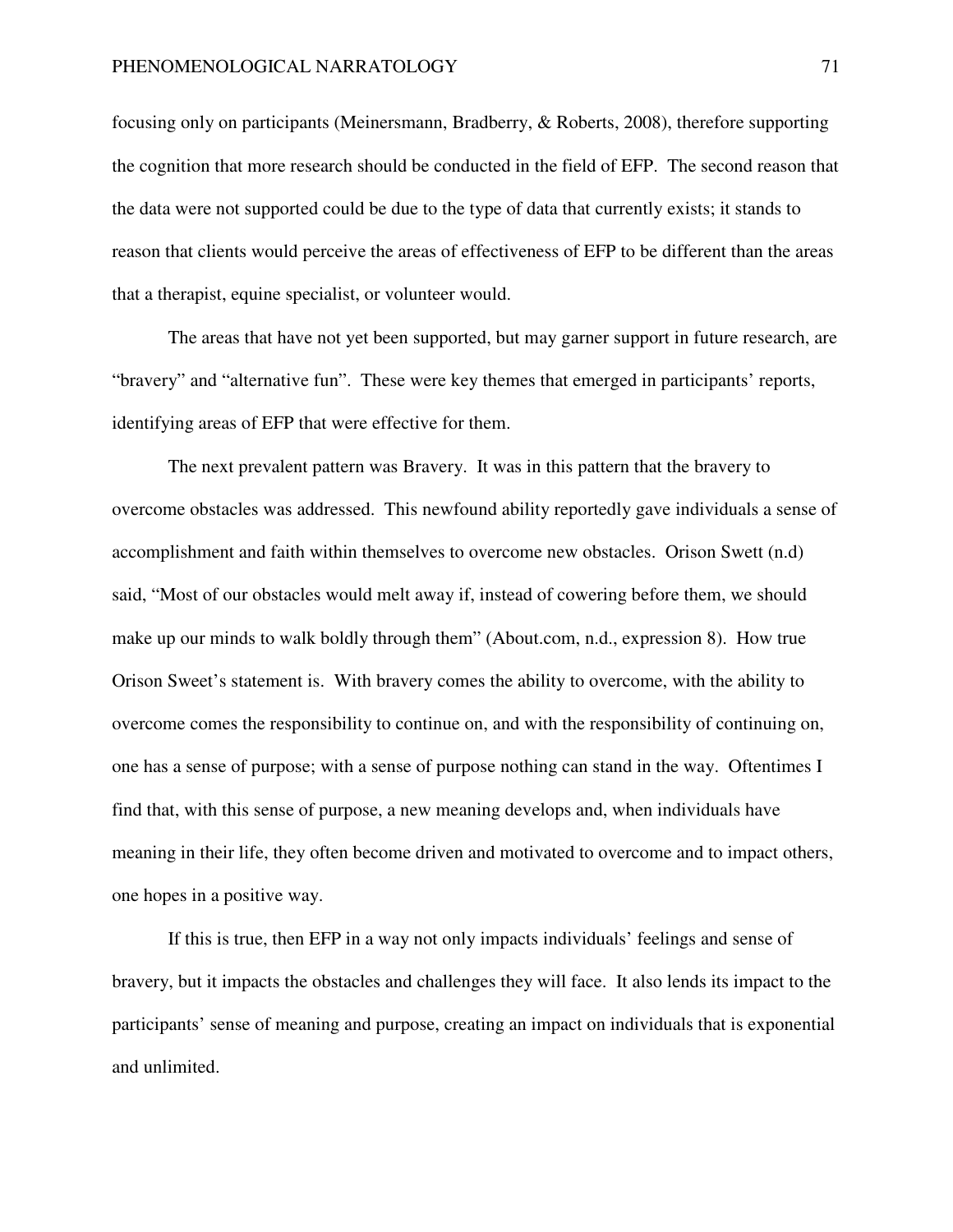"Alternative fun" was another new pattern identified. This theme demonstrated that new insight into the benefits and possibilities of legal and appropriate activities was illustrated. This pattern has not been discussed in any prior research, and, therefore, lends itself to be further researched as a way to attain behavioral modification.

As individual participants who have a history of maladaptive behaviors, illegal behaviors, and participation in inappropriate age-related activities report this, it could be hypothesized that EFP may help lower recidivism rates in adolescents and young adults. The implications of this finding may prove to be essential in EFP programs working to divert adolescent misconduct charges prior to more severe methods of behavioral modification becoming necessary. Further research would afford the opportunity to gather more evidence either for or against the use of EFP as a diversion model of treatment to help lower recidivism rates of young offenders. Through establishing further research focusing on this area, one may be able to identify patterns which would yield support to that hypothesis.

#### **Conclusion and Implications**

This data gives the specific field of Equine Assisted Professionals, as well as psychology in general, a glimpse of possible patterns that may characterize clients' experiences and perceptions of EFP and its effectiveness. Consequently, these findings provide a stone in the foundation of the framework for the masterpiece that is EFP.

This data is ground- breaking, as it focuses purely on the clients' perceptions and experiences of EFP and the effectiveness of EFP. Only one previous study by Meinersmann et al. (2008) has been done to collect data focusing on clients' perceptions and its focus was only on females with abuse histories. Therefore, this data can be used to extend insight into EFP and provide different avenues for exploration in the field of research.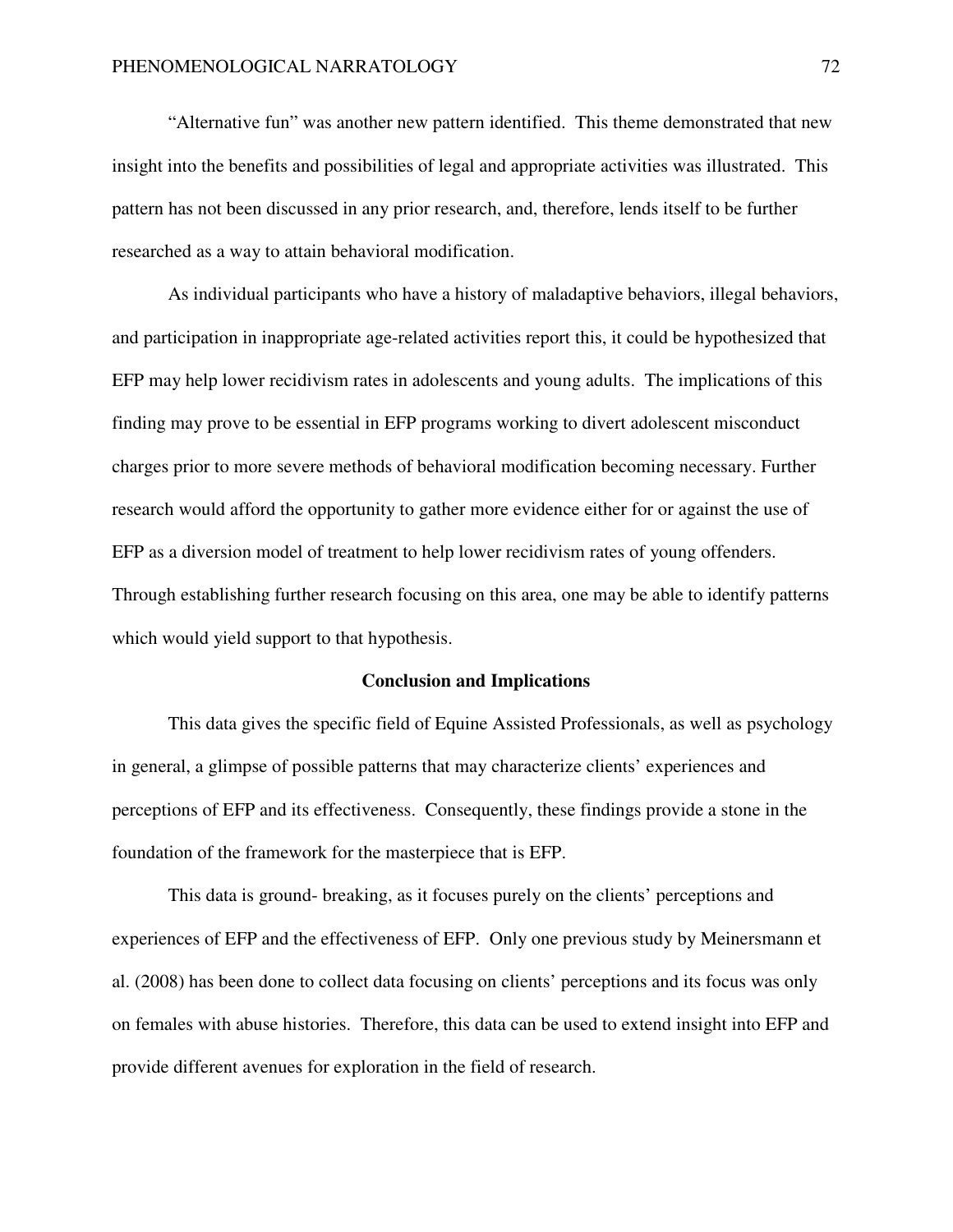This analysis can be used to generate further data collection regarding clients' perceptions of experiences and the effectiveness of EFP. Further research would aid in creating the masterpiece of EFP, and secure a firm understanding of what clients experience while undergoing such processes. As this subfield of psychology is under researched, the importance of continuing such research cannot be stressed enough.

The sample collected is minimal, so it should be noted that the data leave much room for further research. However, it is significant to the field of psychology and its subfield, equine facilitated psychotherapy.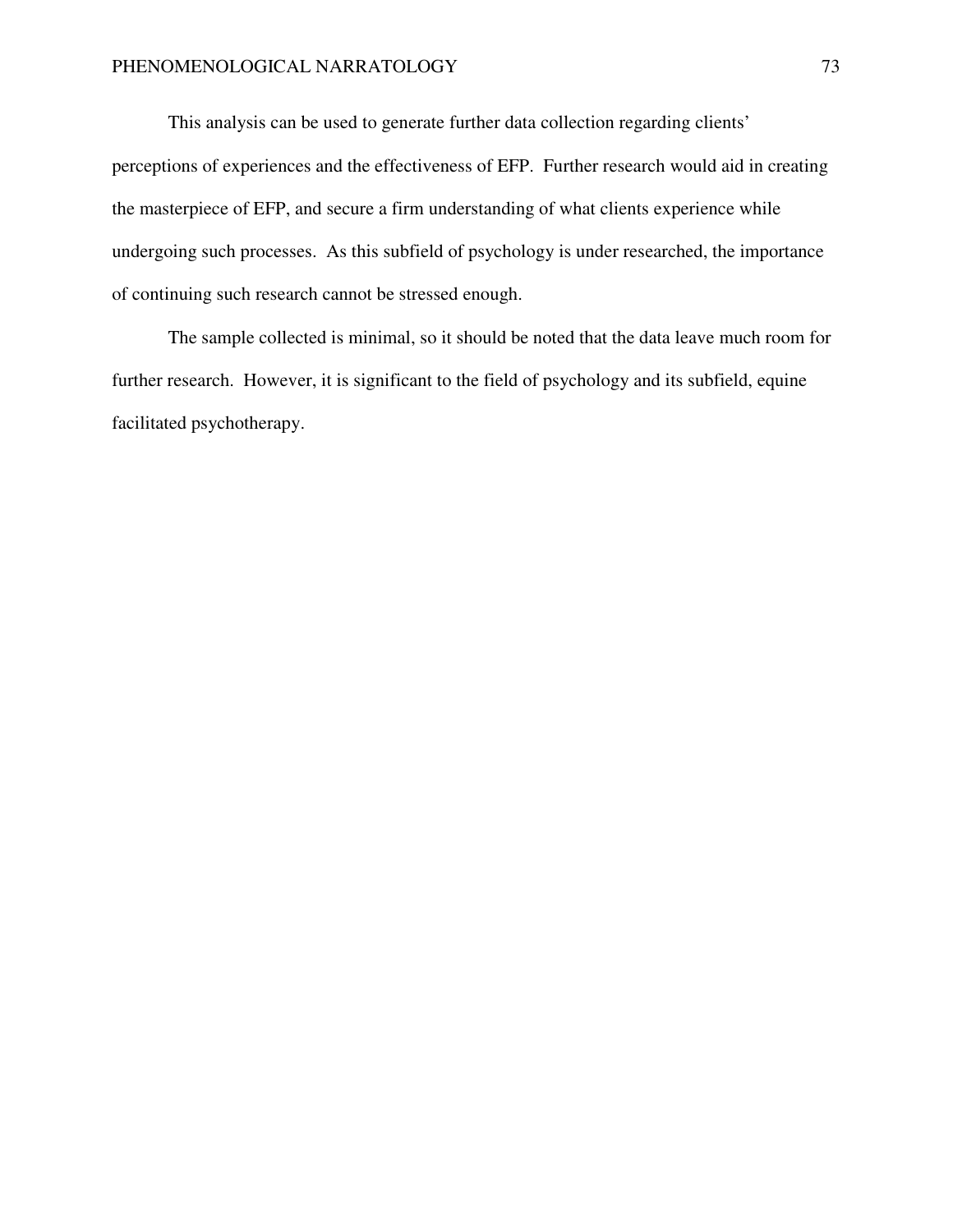#### References

About.com, a part of The New York Times Company (n.d.). *Quotes on reflection: A select collection of quotes on reflection*. Retrieved from

http://quotations.about.com/cs/inspirationquotes/a/Reflection1.htm

- Alexander, L., & Solomon, P. (2006). *The research process in human services*. Belmont, CA: Thomson, Brooks, Cole.
- All, A., & Loving, G. (1999). Animals, horseback riding and implications for therapy. *Journal of Rehabilitation*, *65*(3), 49-58.
- Barker, S. B. (1999). Therapeutic aspects of the human-companion animal interaction. *Psychiatric Times*, 1, 45-46. Retrieved from PsychARTICLES.
- Bates, A. (2002). Of patients & horses: Equine-facilitated psychotherapy. *Journal of Psychological Nursing & Mental Health Services*, *40*(5), 16-19. Retrieved from PsychARTICLES.
- Bizub, A. L., & Davidson, L. (2003). "It's like being in another world": Demonstrating the benefits of therapeutic horseback riding for individuals with psychiatric disability. *Psychiatric Rehabilitation Journal*, *26*, 377-384. Retrieved from PsychARTICLES.
- Carpenter, S. (1997). Therapeutic roles of animals. *Journal of the American Veterinary Medical Association*, *211*, 154-155.
- Christian, J. (2005). All creatures great and small: Utilizing equine-assisted therapy to treat eating disorders. *Journal of Psychology and Christianity*, *24*(1), 65-67. Retrieved from PsychARTICLES.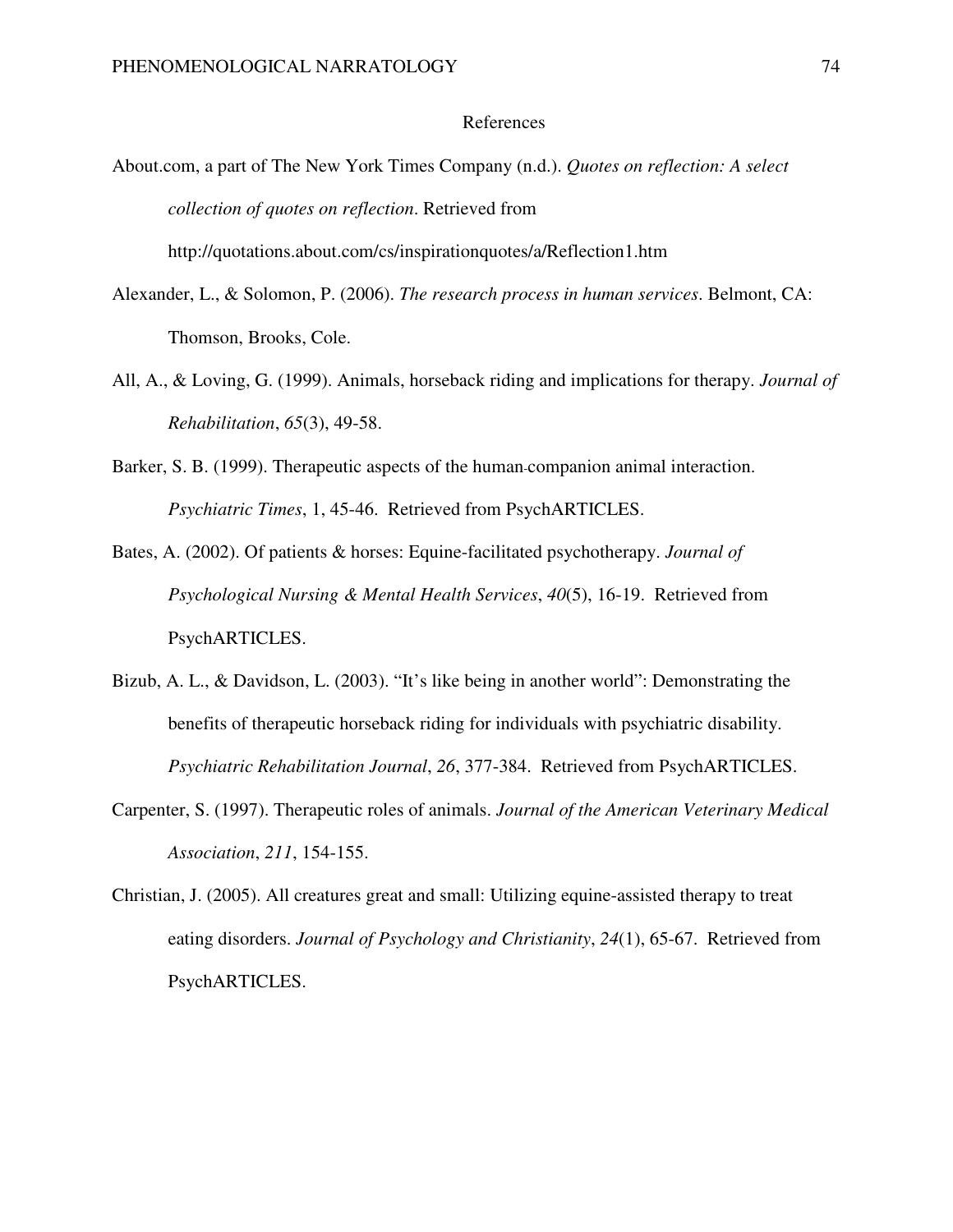- Esbjorn, R. J. (2006). When horses heal: A qualitative inquiry into equine facilitated psychotherapy. *Dissertations Abstracts International*, 3213087 , 1-178. (UMI No. 3213087).
- Ewing, C. A., MacDonald, P. M., Taylor, M., & Bowers, M. J. (2007). Equine-facilitated learning for youths with severe emotional disorders: A quantitative and qualitative study. *Child Youth Care Forum*, *36*, 57-72.

Fine, A. (2000). *Handbook on animal-assisted therapy*. San Diego, CA: Academic Press.

Fleck, C. (1997). Hippotherapy: Mechanics of human walking and horseback riding. In *Rehabilitation with the aid of a horse: A collection of studies*. Durango, CO: Barbara Engel Therapy Services.

Fletcher, C., & Scanlan, L. (2005). *Healed by horses: A memoir*. New York: Atria Books.

- Foley, A. J. (2001). Conflict and connection: A theoretical and evaluative study of an equineassisted psychotherapy program for at-risk and delinquent girls. *Masters Abstracts International*, *3315784*, 1-258. (UMI No. 3315784).
- Garrity, T. F., & Stallones, L. (1998). Effects of pet contact on human well-being: A review of recent research. *In Companion Animals in Human Health.* (3-22 ed.). Thousand Oaks, CA: Sage.
- Gasalberti, D. (2006). Alternative therapies for children and youth with special health care needs. *Journal of Pediatric Health Care*, *20,* 133-136.
- Gonzalez, R., & Hudson, S. (2003). Hippotherapy offers tremendous benefits to kids with special needs. *Cerebral Palsy Magazine*, *1*, 20.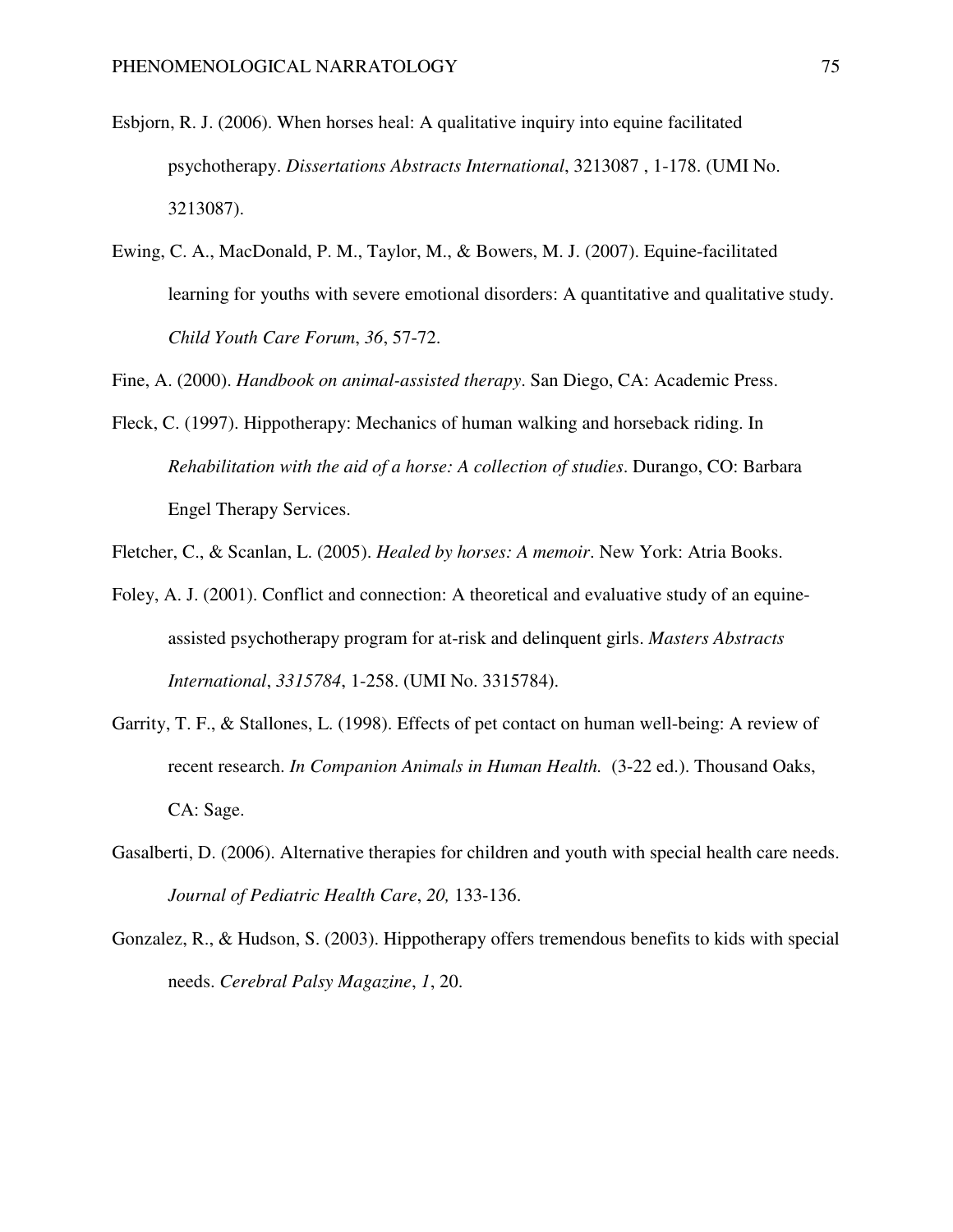- Graham, J. R. (2007). An evaluation of equine-assisted wellness in those suffering from catastrophic loss and emotional fluctuations. *Dissertations Abstracts International*, *3255567*, 1-175. (UMI No. 3255567).
- Hakanson, M., Moller, M., Lindstrom, I., & Mattsson, B. (2009). The horse as the healer—A study of riding in patients with back pain. *Journal of Bodywork and Movement Therapies*, *13*, 43-52.

Hawkins, D. (2003). *Power vs. force*. New York, NY: Penguin Publishing.

- Held, C. A. (2006). *Horse girl: An archetypal study of women, horses, and trauma healing*. Unpublished doctoral dissertation, Pacifica Graduate Institute, Santa Barbara, CA, USA.
- Helm, K. (2009). The effects of equine assisted psychotherapy on women with eating disorders: A multiple case study. *Dissertations Abstracts International*, *3344785*, 1-106. (UMI No. 3344785).
- Iannone, V. N. (2003). Evaluation of a vocational and therapeutic riding program for severely emotionally disturbed adolescents. *Dissertations Abstracts International*, *3084421*, 1- 160. (UMI No. 3084421).
- Kachelmeier, P. A. (2008). Starting an equine-assisted program: An investigative study into the creation of an equine assisted psychotherapy or learning business. *Dissertations Abstracts International*, *1462067*, 1-167. (UMI No. 1462067).
- Kaiser, L., Spence, L. J., Lavergne, A. G., & Vanden Bosch, K. L. (2004). Can a week of therapeutic riding make a difference?—A pilot study. *Anthrozoos*, *17*(1), 63-72.
- Karol, J. (2007). Applying a traditional individual psychotherapy model to equine-facilitated psychotherapy (efp): Theory and method. *Clinical Child Psychology and Psychiatry*, *12*(1), 77-90. Retrieved from PsychARTICLES.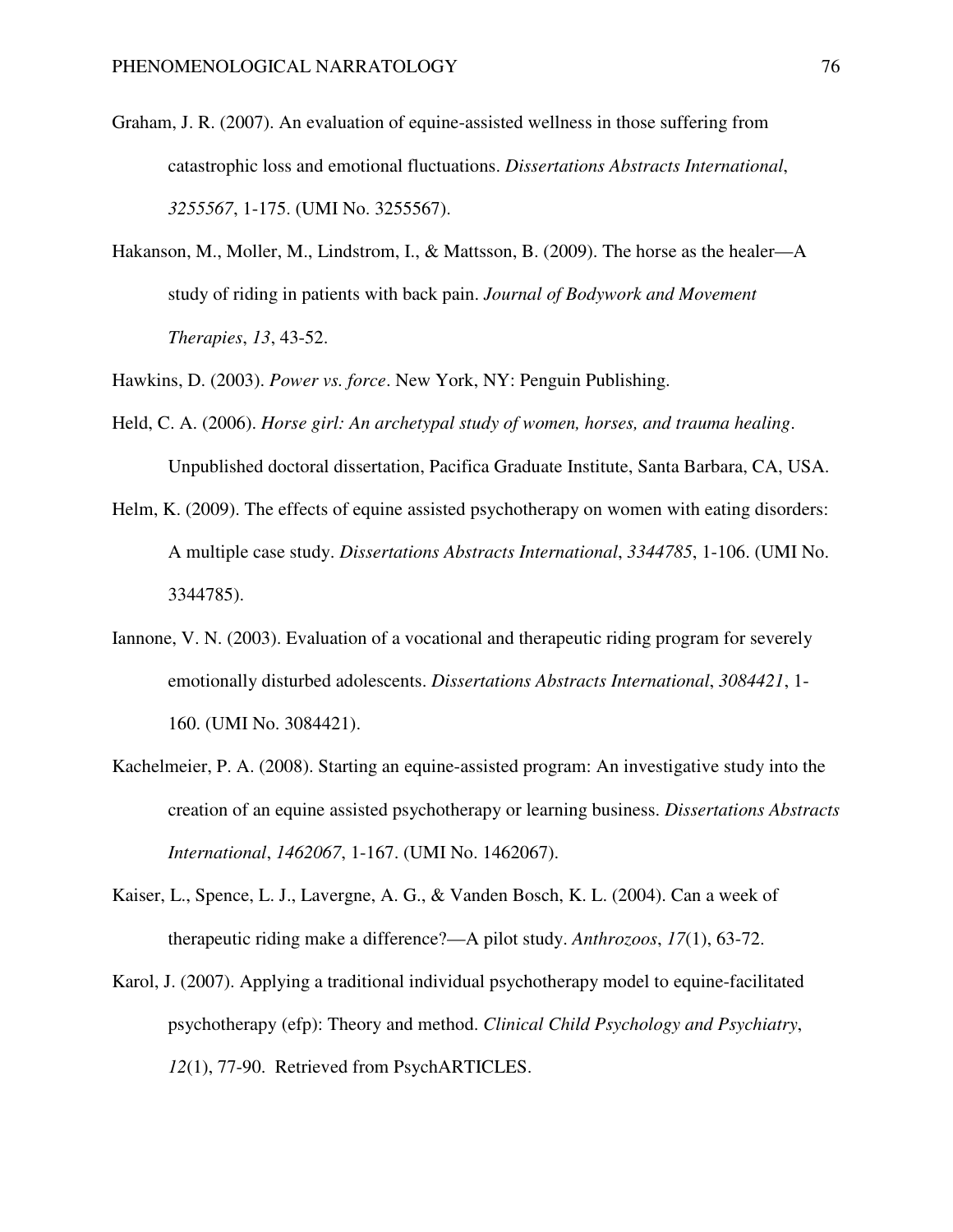- Kohanov, L. (2001). *The tao of equis: A woman's journey of healing and transformation through the way of the horse*. Novato, CA: New World Library.
- Lawrence, E. A. (1992). Human-horse bond. In *Therapeutic riding programs: Instruction and rehabilitation* (pp. 1-2). Durango, CO: Barbara Engel Therapy Services.
- Levinson, B. (1997). *Pet-oriented child psychotherapy*. Springfield, IL: Charles C. Thomas Publishers, Ltd.
- Mallon, G. P. (1992). Utilization of animals as therapeutic adjuncts with children and youth: A review of literature. *Child & Youth Care Forum*, *21*, 53-67. *As quoted in*: Rothe, E. Q., Vega, B. J., Torres, R. M., Campos Soler, S. M., & Molina Pazos, R. M. (2005). From kids and horses: Equine facilitated psychotherapy for children. *International Journal of Clinical and Health Psychology*, *5(*2), 373-383. Retrieved from PsychARTICLES.
- McGibbon, B. W., & Grant, K. L. (2003). Improvements in muscle symmetry in children with cerebral palsy after equine-assisted therapy. *Journal of Alternative and Complementary Medicine*, *9*(6), 817-825.
- McGibbon, N. H., Andrade, C. K., Widener, G., & Cintas, H. L. (1998). Effect of equinemovement therapy programs on gait, energy expenditure and motor function in children with spastic cerebral palsy: A pilot study. *Developmental Medicine and Child Neurology*, *40*(11), 754-762.
- Meinersmann, K. M., Bradberry, J., & Roberts, F. B. (2008). Equine-facilitated psychotherapy with adult female survivors of abuse. *Journal of Psychological Nursing and Mental Health Services*, *46*(12), 36-42. Retrieved from PsychARTICLES.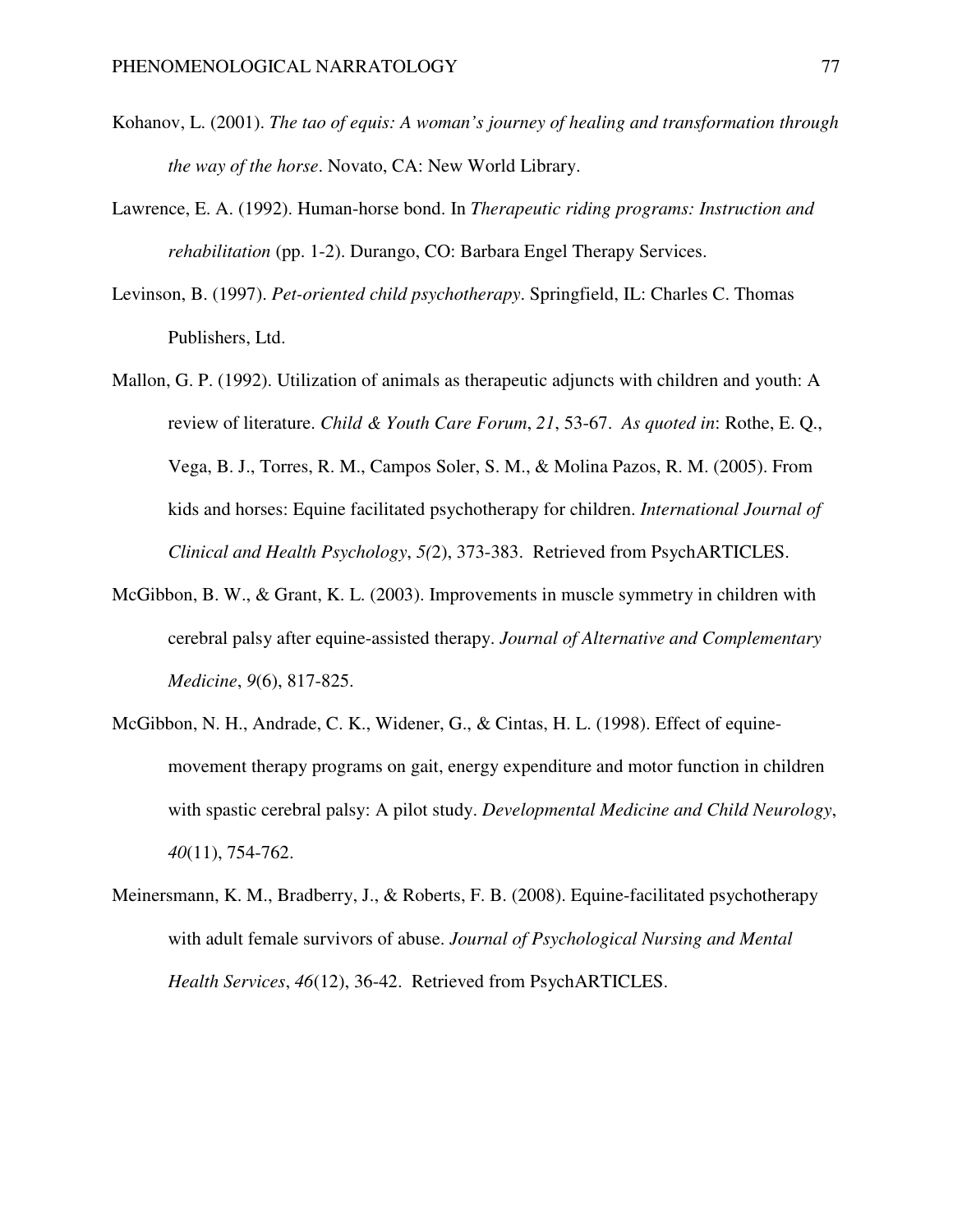- Nilson, R. (2004). Equine-facilitated psychotherapy [Review of the motion picture *Perspectives in psychiatric care: Equine-facilitated psychotherapy*]. *Perspectives in Psychiatric Care*, *40*(2), 42.
- Ogden, T. H. (1989). On the concept of an autistic-contiguous position. *International Journal of Psychoanalysis*, *70*, 127-140. Retrieved from PsychARTICLES.
- Patton, M. Q. (1990). *Qualitative evaluation and research methods* (2nd ed.). Newbury Park, CA: Sage Publications.
- Roberts, F., Bradberry, J., & Williams, C. (2004). Equine-facilitated psychotherapy benefits students and children. *Holistic Nursing Practice*, *18*(1), 32-35.
- Rothe, E. Q., Vega, B. J., Torres, R. M., Campos Soler, S. M., & Molina Pazos, R. M. (2005). From kids and horses: Equine facilitated psychotherapy for children. *International Journal of Clinical and Health Psychology*, *5(*2), 373-383. Retrieved from PsychARTICLES.
- Scheidhacker, M. (1997). The dynamic of a special three-way relationship: Patient-horsetherapist in psychotherapeutic riding. *Proceedings of the Ninth International Riding Congress: Riding the winds of progress*, 28-36.
- Schultz, P. N., Remick-Barlow, A., & Robbins, L. (2007). Equine-assisted psychotherapy: A mental health promotion/intervention modality for children who have experienced intrafamily violence. *Health and Social Care in the Community*, *15*(3), 265-271.

Shaffer, E. G. (2003, Summer). Hope springs: Healing with horses. *Lilipoh*, 20-21.

Sullivan, A. A. (2007). Exploring equine assisted therapy programs for treating students with disabilities. *Dissertations Abstracts International*. (UMI No. 2394025).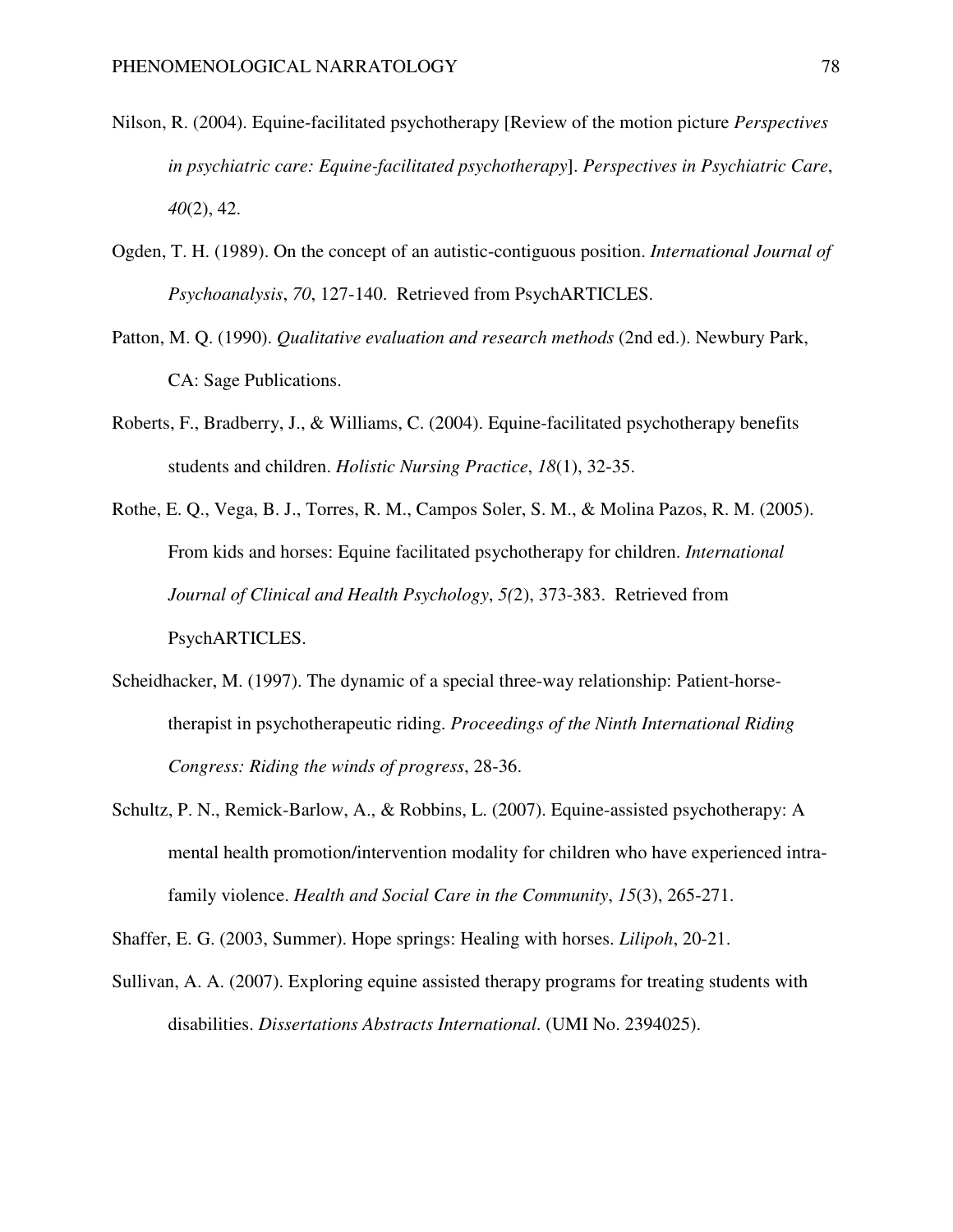- Taylor, S. (2001). *Equine facilitated psychotherapy: An emerging field*. Unpublished master's thesis, St. Michael's College, Burlington, Vermont, USA.
- ThinkExist.comQuotations (n.d.). *Experience Quotes*. Retrieved February 28th, 2010, from http://thinkexist.com/quotations/experience/2.html
- Unknown, (n.d.). *Where the horses go*. Retrieved May 14, 2009, from http://www.thepastwhispers.com/Horses.html
- Vidrine, M., Owen-Smith, P., & Faulkner, P. (2002). Equine-facilitated group psychotherapy: Applications for therapeutic vaulting. *Issues in Mental Health Nursing*, *23*, 587-603.
- Williams, C. (2004). Equine-facilitated psychotherapy benefits students and children. *Holistic Nursing Practice*, *18*, 32-35.
- Yeckley, K. A. (2009). Sensory integration theory as applied through equine facilitated psychotherapy with a child diagnosed with autistic spectrum disorder. *Dissertations Abstracts International*, *3356857*, 1-151. (UMI No. 3356857).
- Yorke, J., Adams, C., & Coady, N. (2008). Therapeutic value of equine-human bonding in recovery from trauma. *Anthrozoos*, *21*(1), 17-30.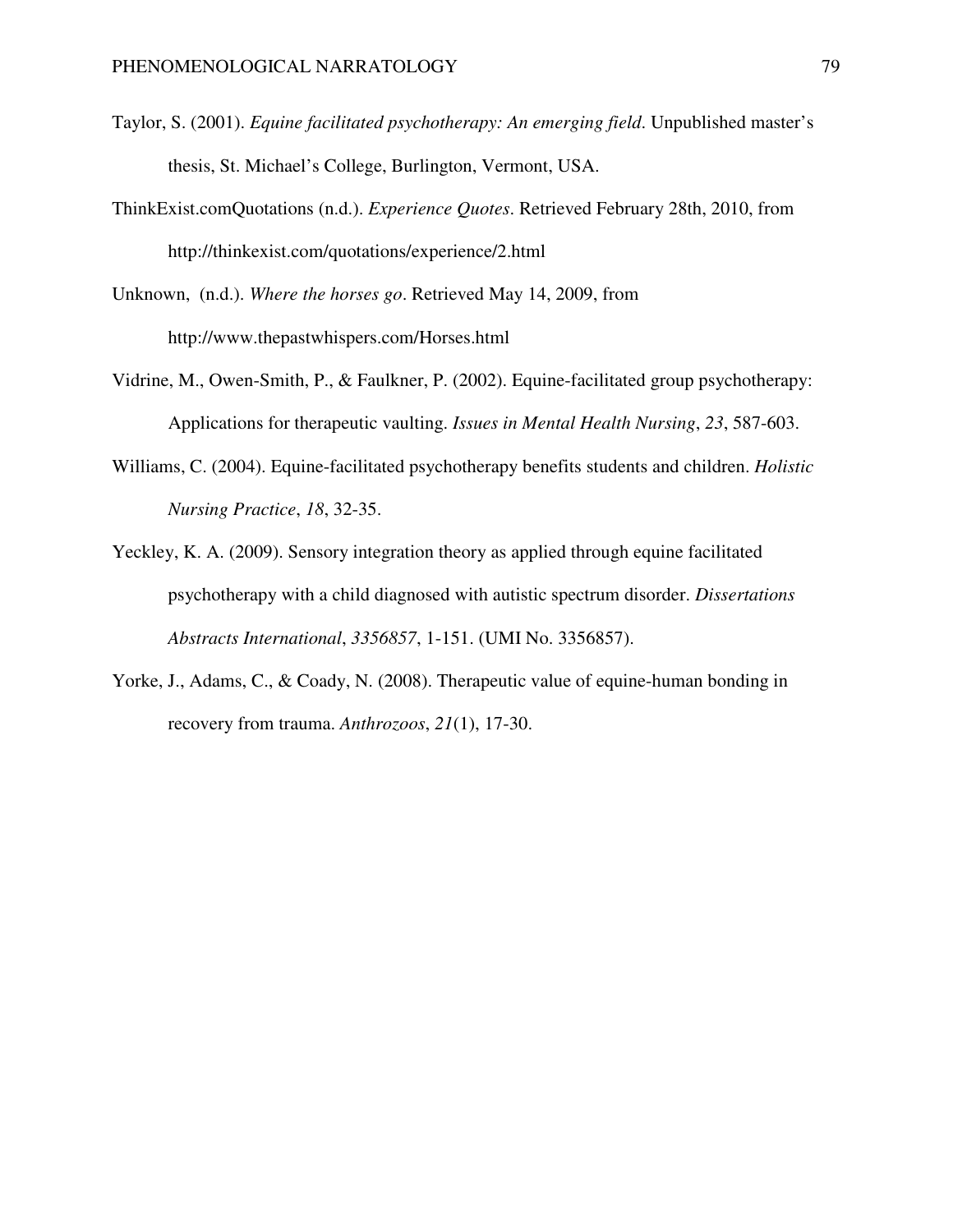# Appendix A:

### NIH

Protecting Human Subject Research Participants



Page 1 c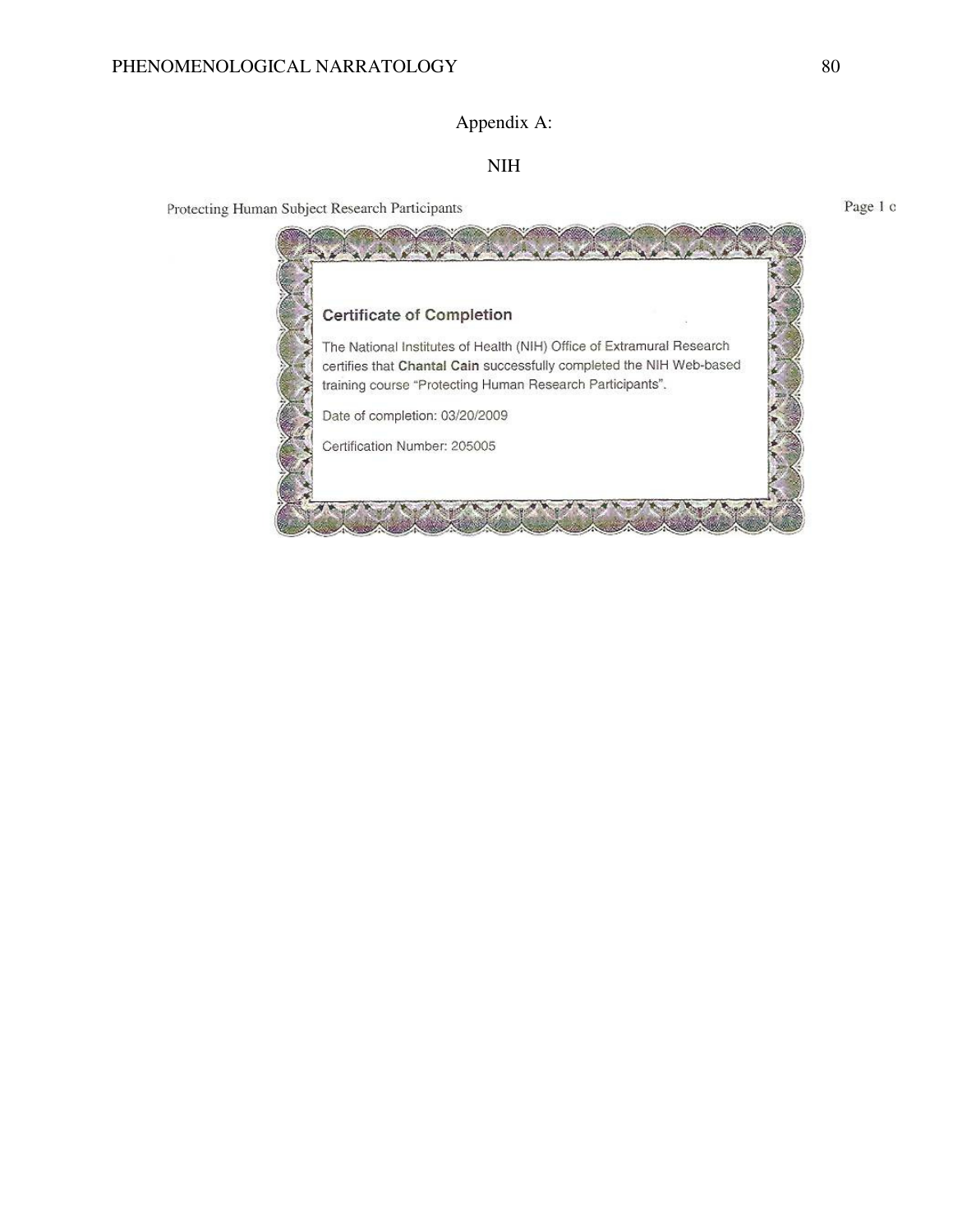Appendix B



### Memorandum

TO: **Chantal Cain Peterson** Lorri White, IRB Chair FROM: DATE: **January 19, 2010** 

A Phenomenological Narratology Understanding of a Client's Experiences RE: and Their Perceptions of Equine Facilitated Psychotherapy  $(IRB \#09-021)$ 

Thank you for submitting your Request for IRB Review. The above-referenced study has been approved until 1-19-11. You will have one year to complete your study. Should you need time beyond that date, you will need to submit a Request for Renewal.

Please use University of the Rockies on your consent form.

#### NOTE: Please include the IRB number and expiration date on your informed consent form.

Once human subjects research has been approved, it is the Principal Investigator's (PI) responsibility to report changes in research activity related to the project. The PI must provide the IRB with all protocol and consent form amendments and revisions. IRB must approve these changes prior to their implementation. All advertisements recruiting study subjects must also receive prior approval by the IRB. The PI must promptly inform the IRB of all adverse and serious adverse events to subjects. Failure to comply with these federally mandated responsibilities may result in suspension or termination of the project.

Thank you for your concern about human subject protection issues, and good luck with your research.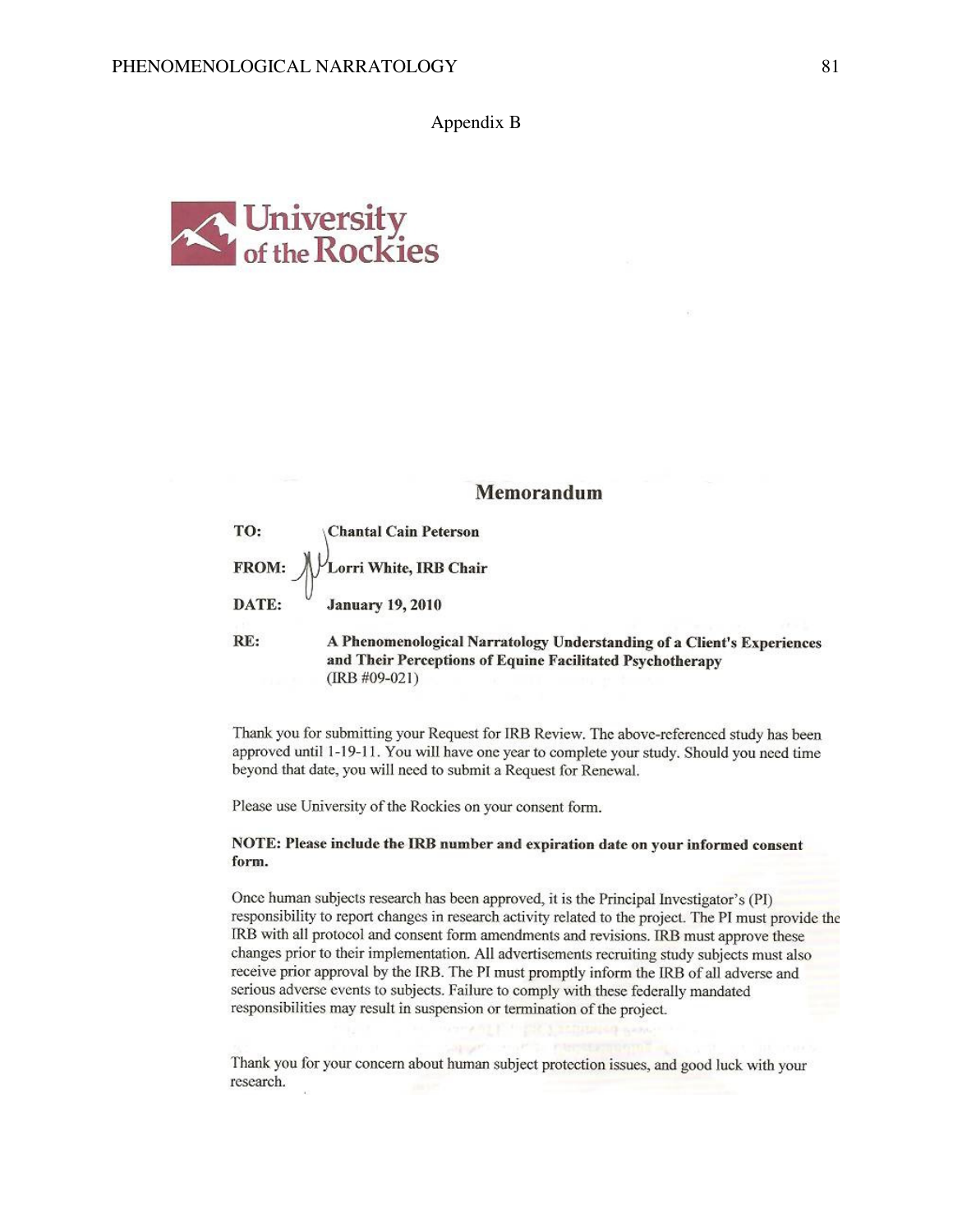### Appendix C:

### Recruitment Letter

Date: 2.28.2010

Chantal m. Peterson, M.A., EAP Certified, EAL Certified 318 Saturn Drive Bismarck, ND. 58503 Cell) 719.235.2302 h/fax)701.751.3118



To Whom It May Concern:

I am a doctoral student at the University of the Rockies studying Clinical Psychology with an emphasis in Neuropsychology and am conducting a qualitative study for my doctoral dissertation titled "A Phenomenological Narratology Understanding of a Client's Experiences and Their Perceptions of Equine Facilitated Psychotherapy". This study aims to provide a stone in the foundation of EFP research. Upon completion of this research there will be a foundation upon which further research in EFP may develop with the insights from this study illuminating possible experiences and perceptions that client's may be having. This foundation is much needed in the field of EFP, as well as in the field of Psychology as a whole; as currently, there is little to no research on EFP nor its process or client's perceptions of the treatment.

Just as a movie is capable of reaching many individuals and impacting them in some manner, the deep and true story of an individual's experiences and perceptions of EFP may be capable of reaching and impacting numerous individuals; while expanding the understanding of EFP for the Equine Therapy Community as well as the field of Psychology as a whole.

As there is currently very little research completed in the field of EFP, and almost no research completed on the client's perceptions of EFP, I believe that your client's stories will be an invaluable asset to the field of psychology.

I am seeking 5 individuals that fall between 13 years to 30 years of age that would like to participate in a semi-structured open-ended interview about their experiences in EFP. These individuals will be people that an Equine Assisted Psychotherapist believes has excelled in treatment, and who has been undergoing/ or completed EFP treatments for a month. There are eight questions in the interview, and the duration will be approximately an hour, depending upon how much the participant would like to share.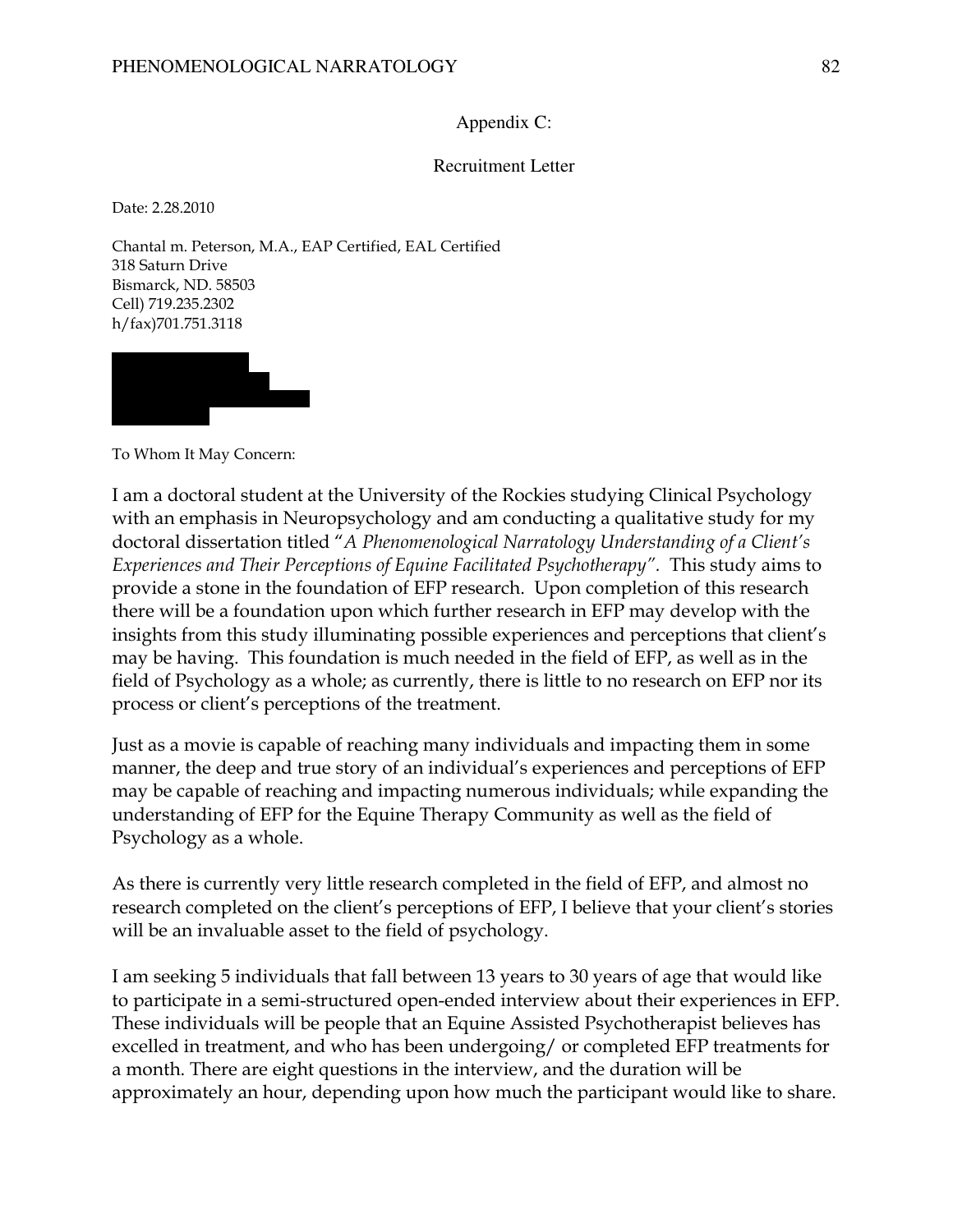All interview questions have been designed in such a way as to be non-specific to event. Thus, allowing the participant to share their story as they wish to tell it. Giving them the ability to control the depth in which they share there story to minimize any invasiveness or discomfort they may feel from participating. Names and identities of clients will not be discussed, after receiving all consent/assent forms from willing participants, numbers will be ascribed to each participant for documentation purposes, and the facility will be coded and securely kept in a separate location.

All interviews will be audio recorded to ensure the accuracy and dignity of the participant's story during transcription. These recordings will be ascribed a corresponding number and locked in a safe, until they are destroyed seven years after the completion of the dissertation process. I will be the only individual with access to this information, and it will not be released or discussed. All identifying information will be de-identified. Participation in this study is strictly voluntary. Participants may withdraw at any time, or participate and choose to omit certain information.

This study has been approved by the University of the Rockies Institutional Review Board (approval number 09-021) to ensure that presents minimal risk to participants, and follows all ethical guidelines for working with human participants.

If you have any client's who would be willing to participate in this research or if you have any further questions about this study you may contact me at 719.235.2302, 318 Saturn Drive, Bismarck, ND. 58503. You may also e-mail me at Peterson.Research@hotmail.com.

I would be much obliged if you would contact me if you are willing to allow your site to participate in this research, have clients willing to participate in the study, or have any questions or concerns that I may answer.

Thank you for your time and consideration in the matter of this research.

Sincerely, Miss Chantal m. Peterson, MA, EAP Certified, EAL Certified Doctoral Student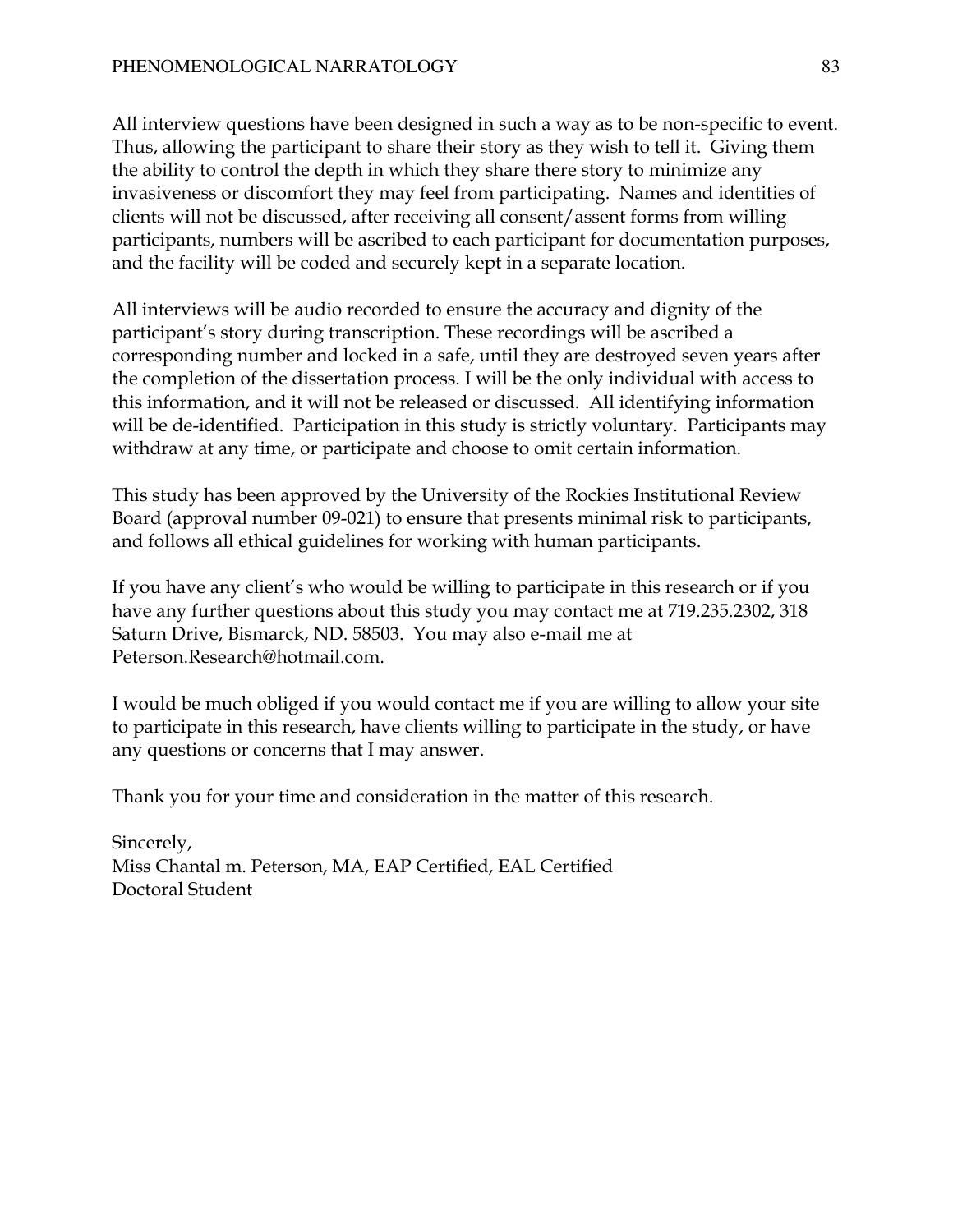#### Appendix D

### Elder Consent

Pending your approval a family in your community is going to be invited to participate in a research project conducted by Chantal Cain, who is a doctoral student at the University of the Rockies currently working on her dissertation. The study is to focus on an adolescent undergoing equine facilitated psychotherapy. The participant will be asked to describe their experiences as well as their perceptions of working with a horse. They will be asked for an interview, or three shorter interviews totaling 3 hours, so that Chantal may gain insight into their experiences. Questions such as

- 1. What lead you to start equine facilitated psychotherapy?
- 2. What have you done/ do you do when you work with your horse?
- 3. What did/do you experience or feel during the equine facilitated psychotherapy process?
- 4. How did/do you interpret your relationship with your horse? Can you describe it to me?
- 5. What aspects of working with your horse do you think have influenced you most? Will you describe the impact to me?
- 6. What aspects of working with your horse do you think have influenced you least? Why do you think these had the least impact on you?
- 7. Have you experienced any changes in you during or after working with your horse? Will you describe them to me?

Upon completion of the interview(s), Chantal may observe the adolescent in treatment. She will not interfere in the process, but will take notes on what is being observed. Following the interview, the participant will be thanked for their time, and the valuable insight they have offered to the researcher.

This study is designed in such a manner as to limit risk experienced by the participant. The participant will undergo interviewing which may become uncomfortable at times, such as when they are answering questions that are emotionally close to them. To ease any discomfort that may arise from questions the participant is able to refuse to answer any question he/she decides without penalty or negative outcome. Thus, allowing the participant to share their story as they wish to tell it. Giving them the ability to control the depth of detail in which they share there story.

The participant may benefit from this study by gaining further insight into their results of working with their horse, and the level to which it may have impacted their life; possibly resulting in their experiences holding deeper meaning for them. Another benefit that the client may experience are the positive feelings associated with participating in research.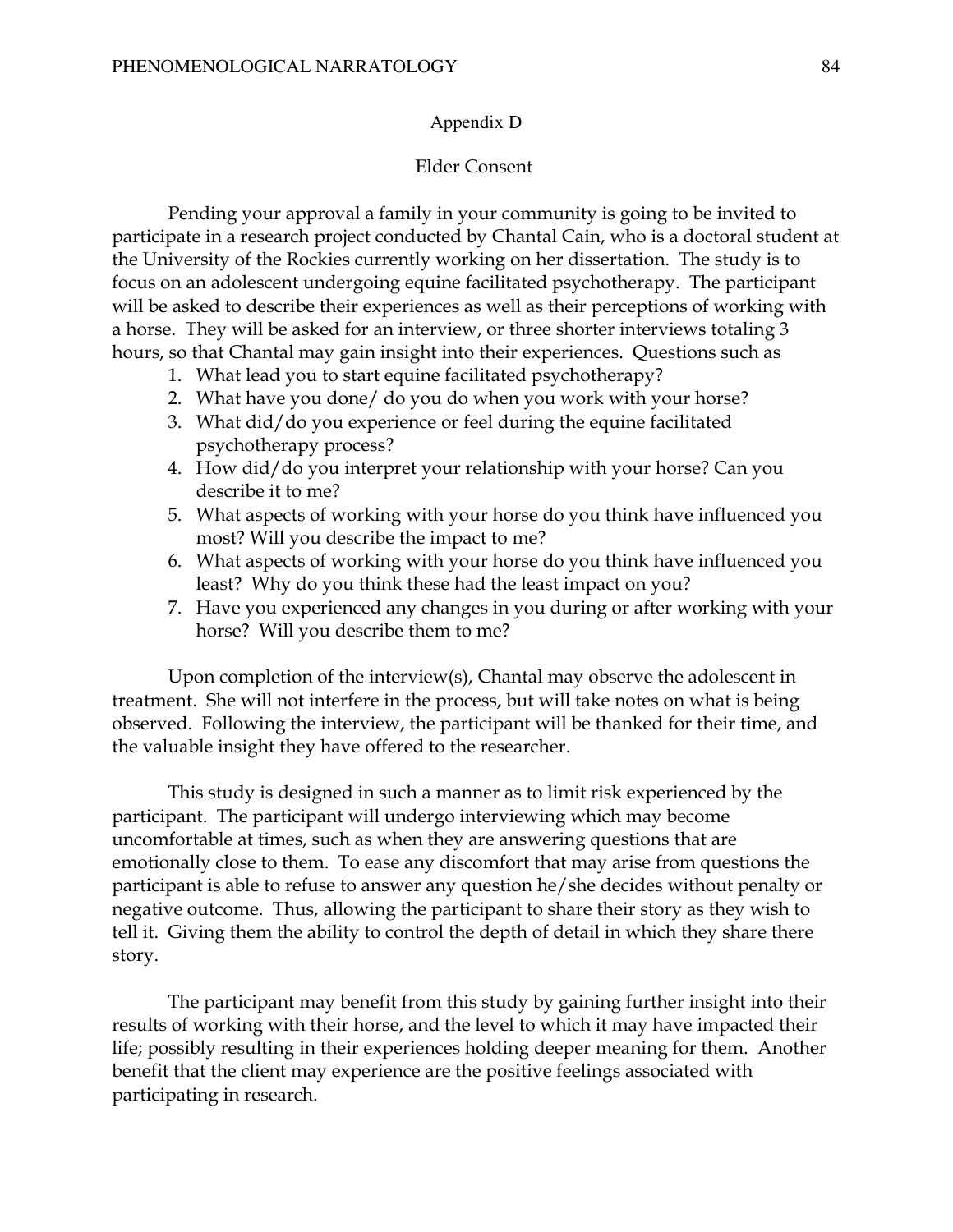This research may benefit the participant by providing them someone to talk to, to share their experiences and new insights. As this study requires the participant to take time and reflect on their experiences, this reflection time may lead to personal growth, as well as a deeper understanding of themselves.

 If you approve of this project, please be assured that the participant is voluntary and has the right to withdraw consent or discontinue participation at any time with no penalty. They will have the right to refuse to answer any question(s) for any reason without penalty. In addition, their privacy will be protected and maintained in all publications or presentations resulting from this research. All identifiable information, including consent forms, tape recordings, and notes from the interview and observation session, will kept in a locked safe for seven years. Upon completion, all identifiable information will be burned to ensure the participants anonymity even upon completion of the research. Thus stated, it is asked that you will assist in keeping the participants information confidential, by not sharing the participants name with anyone.

 If you have questions regarding the project, you may contact Chantal at 719.235.2302. If you have questions regarding your rights as a research participant or any concerns regarding this project, you may report them to the UoR Chairperson of the Institutional Review Board at 719.442.0505.

A copy of this consent form will be provided to you.

## I understand the above information and give consent for the researcher to conduct the study.

| Signature of the Elder:<br>Date: |
|----------------------------------|
|                                  |

IRB Approval Number: IRB Expiration Date: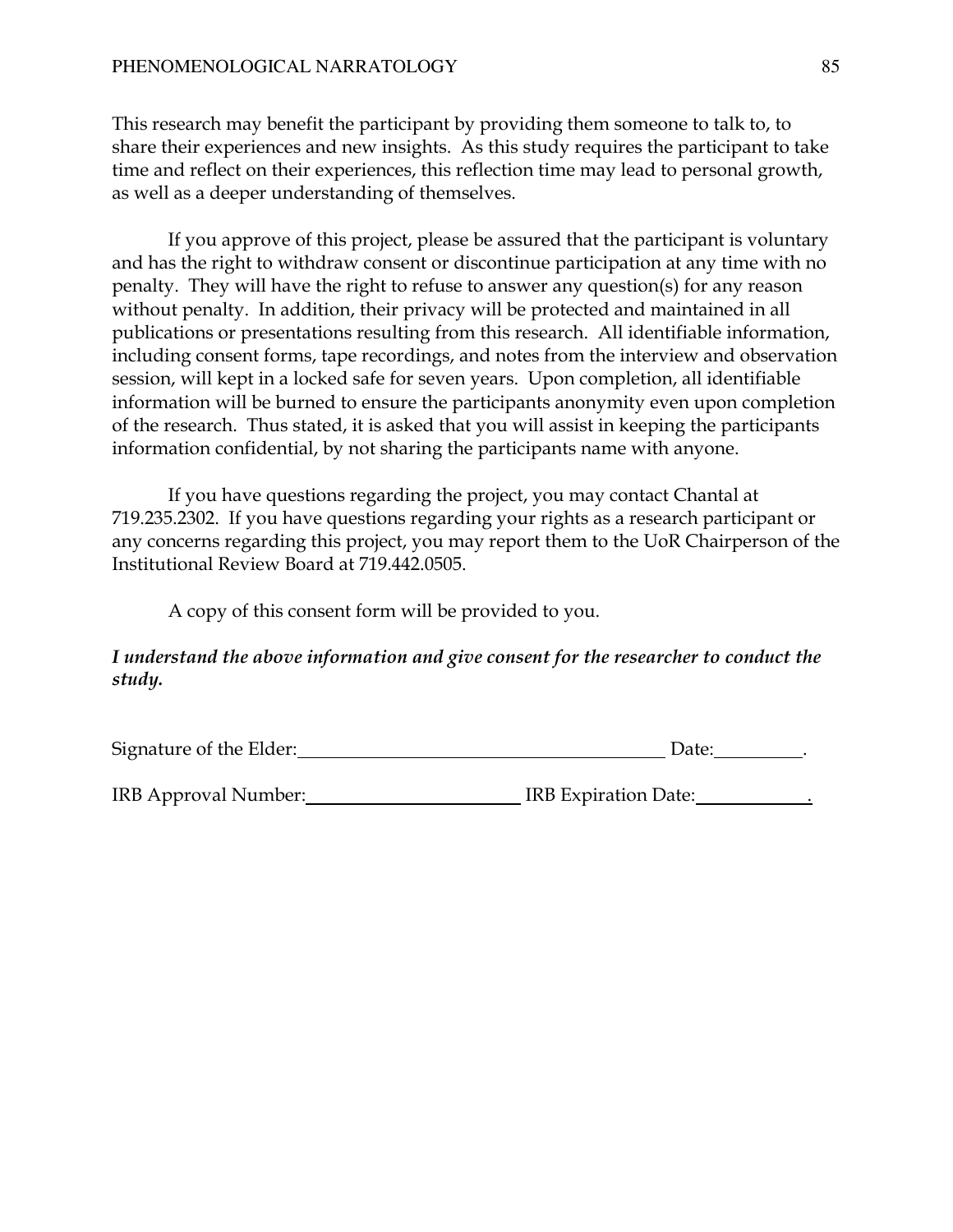## Appendix E

## Parent/Legal Guardian Consent Form

Your child is being invited to participate in a research project conducted by Chantal, who is a doctoral student at the University of the Rockies. The purpose of this project is to gain insight into their experiences and perceptions of equine facilitated psychotherapy.

Your child will be asked to describe their experiences, their feelings related to those experiences, and their perceptions of working with a horse. The questions that will be asked are :

- 1. What lead the client to EFP? (Why did you start EFP?)
- 2. How does the client describe EFP? (Could you please describe EFP to me in your own words?)
- 3. What did/does the client experience during the EFP process? (What did you experience when you first started the EFP Process? What do you experience now?)
- 4. How did/does the client interpret their relationship with their horse? (Have you and your horse built a relationship? Would you please tell me about that relationship? What is it like?)
- 5. What aspects of EFP most influenced the client? (What areas of EFP would you say most influenced you? What areas of EFP will you remember?)
- 6. What aspects of EFP did the client least like? (Were there any parts of EFP that you did not like? Would you please tell me about those?)
- 7. What changes does the client perceive occurred during EFP? (Did you notice any changes during EFP, anything you felt, thought, and saw, heard differently? Have you noticed any changes from the first time you participated in EFP and now?)
- 8. What effects, if any, do you perceive that EFP has had on \_\_\_\_ (the reason they  $begin EFP$  ?

These questions will be asked during an interview that may take up to three hours, the interview may be broken into smaller segments of time if it is preferred, to help make scheduling easier. Upon completion of the interview, Chantal may observe your child while they are working with their horse. She will not interfere with this process, she will watch and take notes.

The observation phase will complete the participation requested of your child.

 This study is designed in such a manner as to limit risk experienced by the participant. The participant will undergo interviewing which may become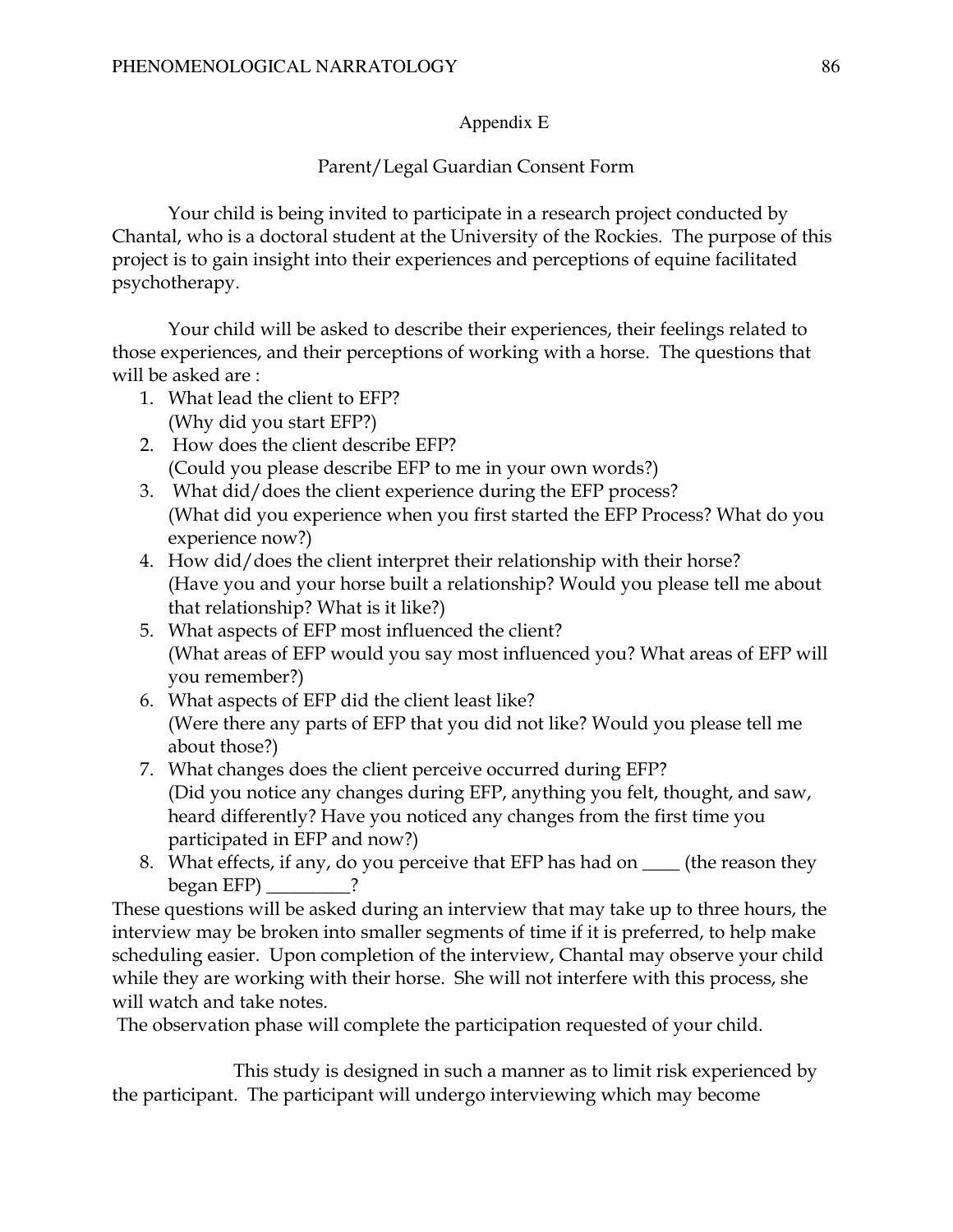uncomfortable at times, such as when they are answering questions that are emotionally close to them. To ease any discomfort that may arise from questions the participant is able to refuse to answer any question he/she decides without penalty or negative outcome. Thus, allowing the participant to share their story as they wish to tell it. Giving them the ability to control the depth of detail in which they share there story.

The participant may benefit from this study by gaining further insight into their results of working with their horse, and the level to which it may have impacted their life; possibly resulting in their experiences holding deeper meaning for them. Another benefit that the client may experience are the positive feelings associated with participating in research.

This research may benefit the participant by providing them someone to talk to, to share their experiences and new insights. As this study requires the participant to take time and reflect on their experiences, this reflection time may lead to personal growth, as well as a deeper understanding of themselves.

 If you approve of your child's participation, please be assured that your child is a voluntary participant and has the right to withdraw consent or discontinue participation at any time with no penalty. They will have the right to refuse to answer any question(s) for any reason without penalty. In addition, their privacy will be protected and maintained in all publications or presentations resulting from this research.

All identifiable information, including consent forms, tape recordings, and notes from the interview and observation session, will kept in a locked safe for seven years. Upon completion, all identifiable information will be burned to ensure your child's anonymity even upon completion of the research.

If you have any questions regarding this project, you may contact Chantal at 719.235.2302. If you have questions regarding your or your child's rights as a research participant or any concerns regarding this project, you may contact the UoR Chairperson of the Institutional Review Board at 719.443.0505. A copy of this consent form will be provided to you.

I understand the above information and voluntarily consent to have my child participate in the research.

| Name of Child:                      |  |
|-------------------------------------|--|
| Signature of Parent/Legal Guardian: |  |
| Date:                               |  |

| <b>IRB</b> Approval Number: | 09-021 | IRB Expiration Date: 1.19.11 |
|-----------------------------|--------|------------------------------|
|-----------------------------|--------|------------------------------|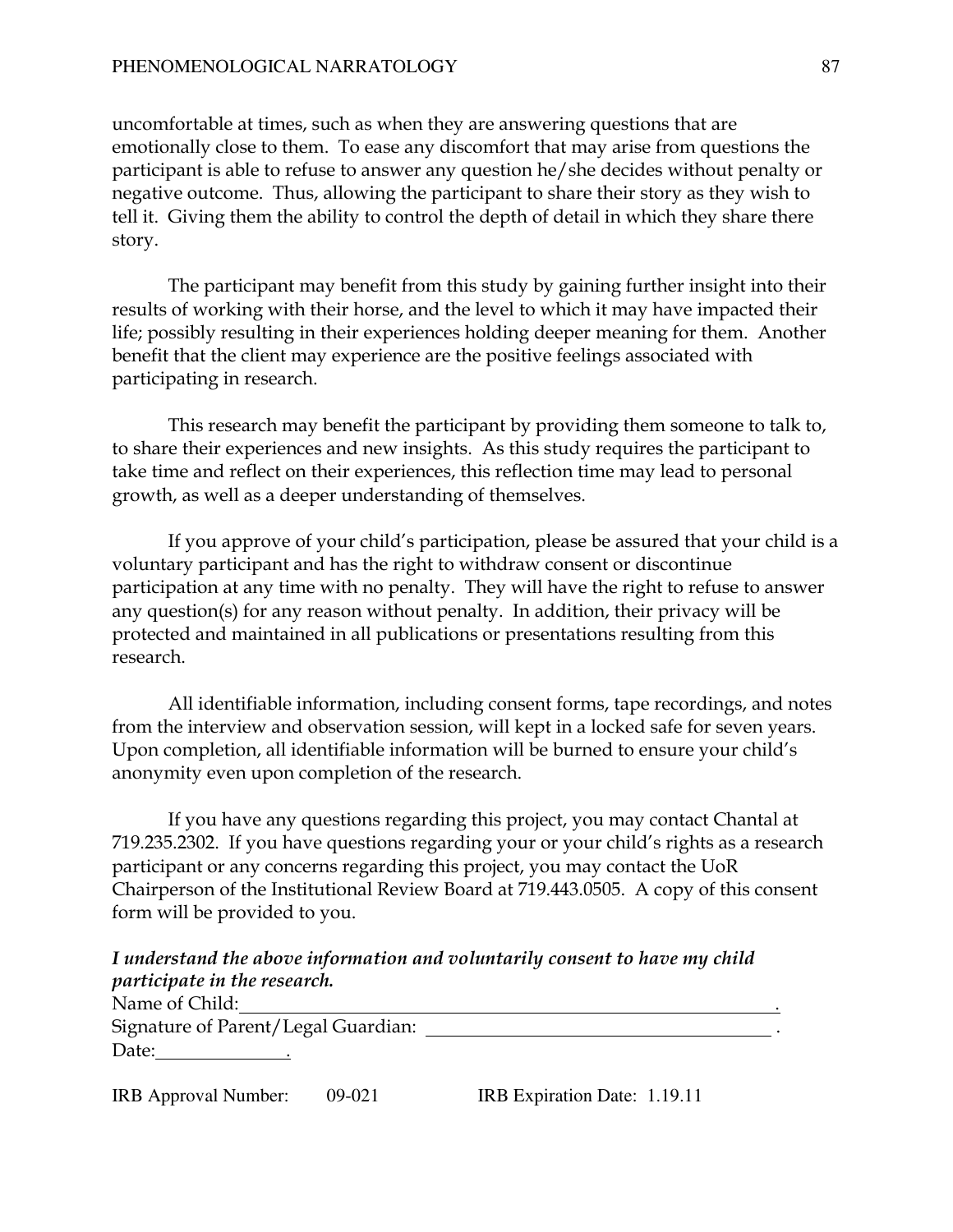### Appendix E.2

### Adult Participant Consent

My name is Chantal, and I am a doctoral student at the University of the Rockies. I am conducting research on one's experiences and perceptions (opinions) of equine facilitated psychotherapy. I would like to learn what it is like for you to work with a horse; your thoughts, your feelings, what you experience, what you are doing when you experience those thoughts, or feelings. I would also like to learn what you think about working with horses, and if it influences you and how it influences you.

If you agree to be in this study, you will be asked to take part in an interview, where I will ask you some questions. You will be asked to share your story and experiences with me. If we need to we can always do 2 or 3 short interviews, to help make your participation as non-conflicting with your schedule as possible. I will ask questions such as:

- 1. What lead the client to EFP? (Why did you start EFP?)
- 2. How does the client describe EFP? (Could you please describe EFP to me in your own words?)
- 3. What did/does the client experience during the EFP process? (What did you experience when you first started the EFP Process? What do you experience now?)
- 4. How did/does the client interpret their relationship with their horse? (Have you and your horse built a relationship? Would you please tell me about that relationship? What is it like?)
- 5. What aspects of EFP most influenced the client? (What areas of EFP would you say most influenced you? What areas of EFP will you remember?)
- 6. What aspects of EFP did the client least like? (Were there any parts of EFP that you did not like? Would you please tell me about those?)
- 7. What changes does the client perceive occurred during EFP? (Did you notice any changes during EFP, anything you felt, thought, and saw, heard differently? Have you noticed any changes from the first time you participated in EFP and now?)
- 8. What effects, if any, do you perceive that EFP has had on  $\_\_\_\$  (the reason they began EFP) \_\_\_\_\_\_\_\_\_?

When we finish the interview (it may be a total of 3 hours when finished) I would like to observe you while you work with your horse. I will not interfere, I will just be there to watch.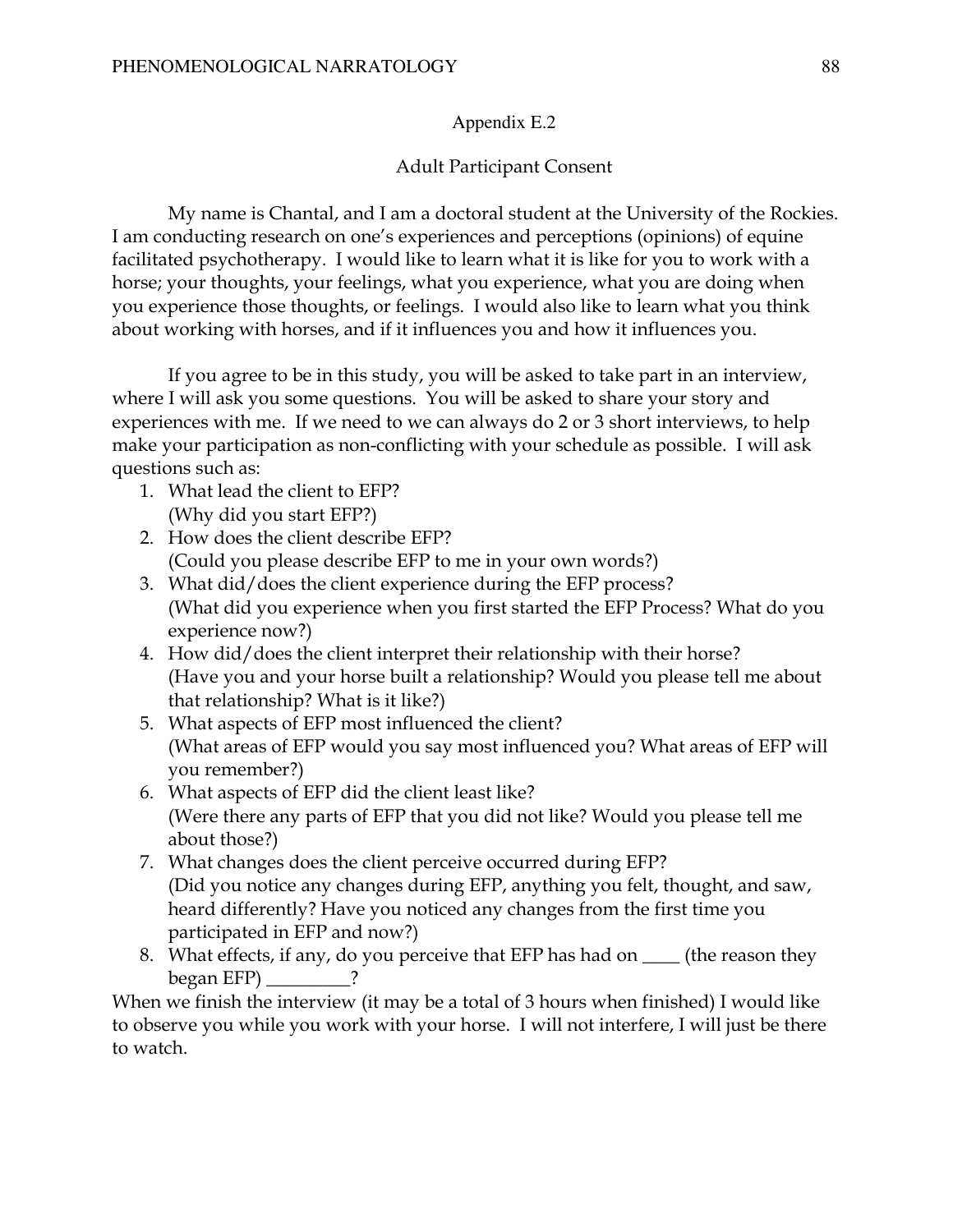### PHENOMENOLOGICAL NARRATOLOGY 89

 Some of these questions may be close to you, and you may feel uncomfortable sharing that part of your story. You are able, at any, time to stop answering a question. You may also choose to share something in less detail, sharing your story but at the same time keeping yourself comfortable. Both of these choices will be honored and respected.

 Some of the benefits of this study include the positive feeling of being able to share your insight and experience with someone else. By participating, you may gain more insight into yourself and how working with a horse has influenced your life. As you reflect on your personal experiences, you may find yourself going through a transition of personal growth, as well as a deeper understanding of yourself. This study may help the field of psychology and the field of equine facilitated psychotherapy, by providing insight; thus, helping the fields to have a better understanding of what occurs from the client's point of view.

 I want to assure you that your identity will remain anonymous. All information that could identify you (such as the consent forms and the tape used to record the interview) will be locked in a safe for seven years. Once the research is finished, all of this information will be burned, to protect your identity after the even after the research is completed.

 If you have any questions about the study, at any time, you may ask them and I will try to answer them for you. If you have questions that you think of later, you may call me at: 719.235.2302.

 The decision to take part in this study is up to you. You do not have to be in the study, and should you decide later that you do not wish to participate, you can stop at any time. Your information will still remain confidential, and there is no consequence for not participating in the study.

Please mark one of the choices below to indicate what you would like to do:

- o No, I do not want to be in this study
- o Yes, I want to be in this study

| Write your name here: |        | Date:                        |  |
|-----------------------|--------|------------------------------|--|
| Signature:            |        | Date:                        |  |
| IRB Approval Number:  | 09-021 | IRB Expiration Date: 1.19.11 |  |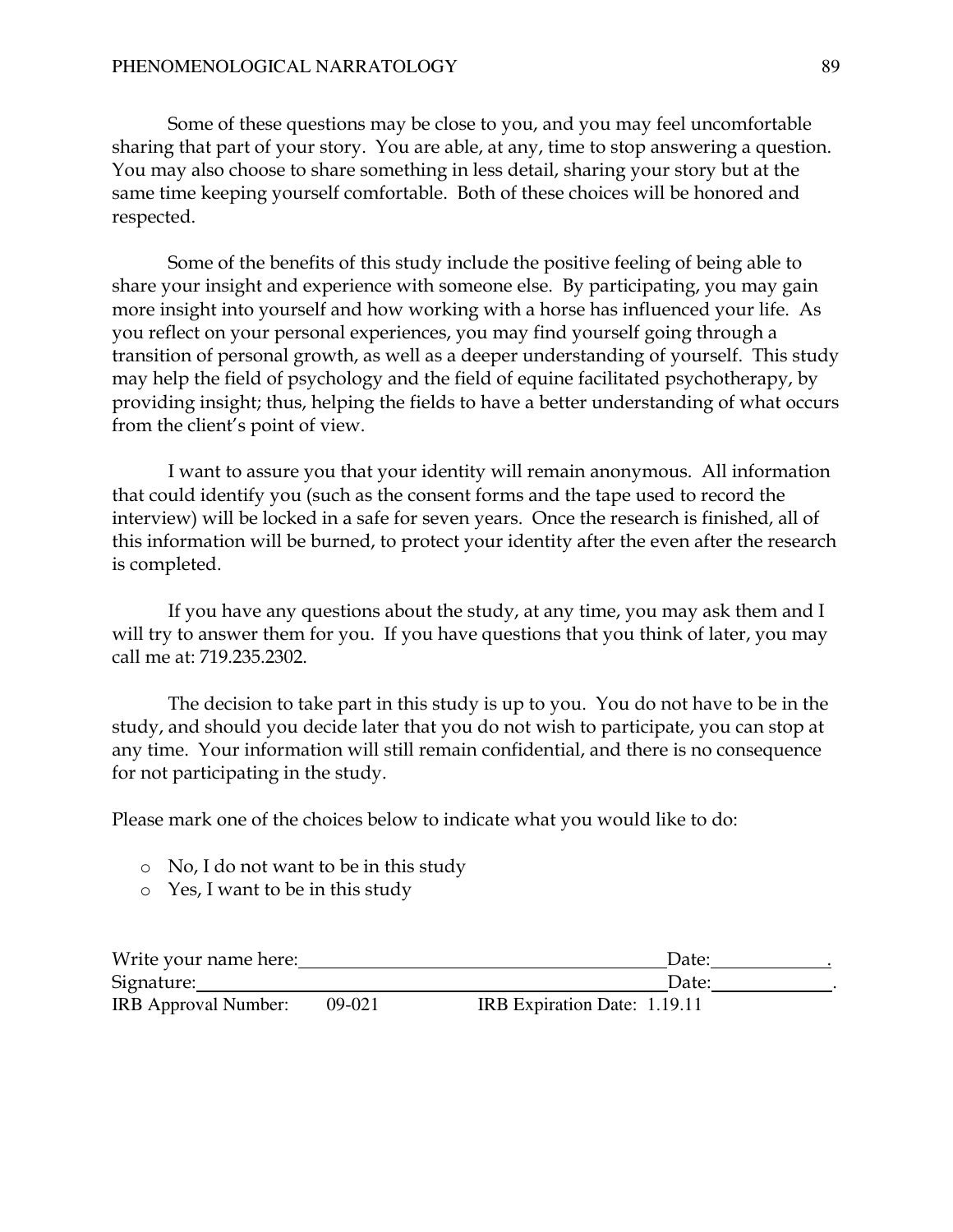## Appendix F

## Child Assent Form

My name is Chantal, and I am a doctoral student at the University of the Rockies. I am conducting research on one's experiences and perceptions (opinions) of equine facilitated psychotherapy. I would like to learn what it is like for you to work with a horse; your thoughts, your feelings, what you experience, what you are doing when you experience those thoughts, or feelings. I would also like to learn what you think about working with horses, and if it influences you and how it influences you.

If you agree to be in this study, you will be asked to take part in an interview, where I will ask you some questions. You will be asked to share your story and experiences with me. If we need to we can always do 2 or 3 short interviews, to help make your participation as non-conflicting with your schedule as possible. I will ask questions such as:

- 1. What lead the client to EFP? (Why did you start EFP?)
- 2. How does the client describe EFP? (Could you please describe EFP to me in your own words?)
- 3. What did/does the client experience during the EFP process? (What did you experience when you first started the EFP Process? What do you experience now?)
- 4. How did/does the client interpret their relationship with their horse? (Have you and your horse built a relationship? Would you please tell me about that relationship? What is it like?)
- 5. What aspects of EFP most influenced the client? (What areas of EFP would you say most influenced you? What areas of EFP will you remember?)
- 6. What aspects of EFP did the client least like? (Were there any parts of EFP that you did not like? Would you please tell me about those?)
- 7. What changes does the client perceive occurred during EFP? (Did you notice any changes during EFP, anything you felt, thought, and saw, heard differently? Have you noticed any changes from the first time you participated in EFP and now?)
- 8. What effects, if any, do you perceive that EFP has had on \_\_\_\_ (the reason they began EFP) \_\_\_\_\_\_\_\_\_?

When we finish the interview (it may be a total of 3 hours when finished) I would like to observe you while you work with your horse. I will not interfere, I will just be there to watch.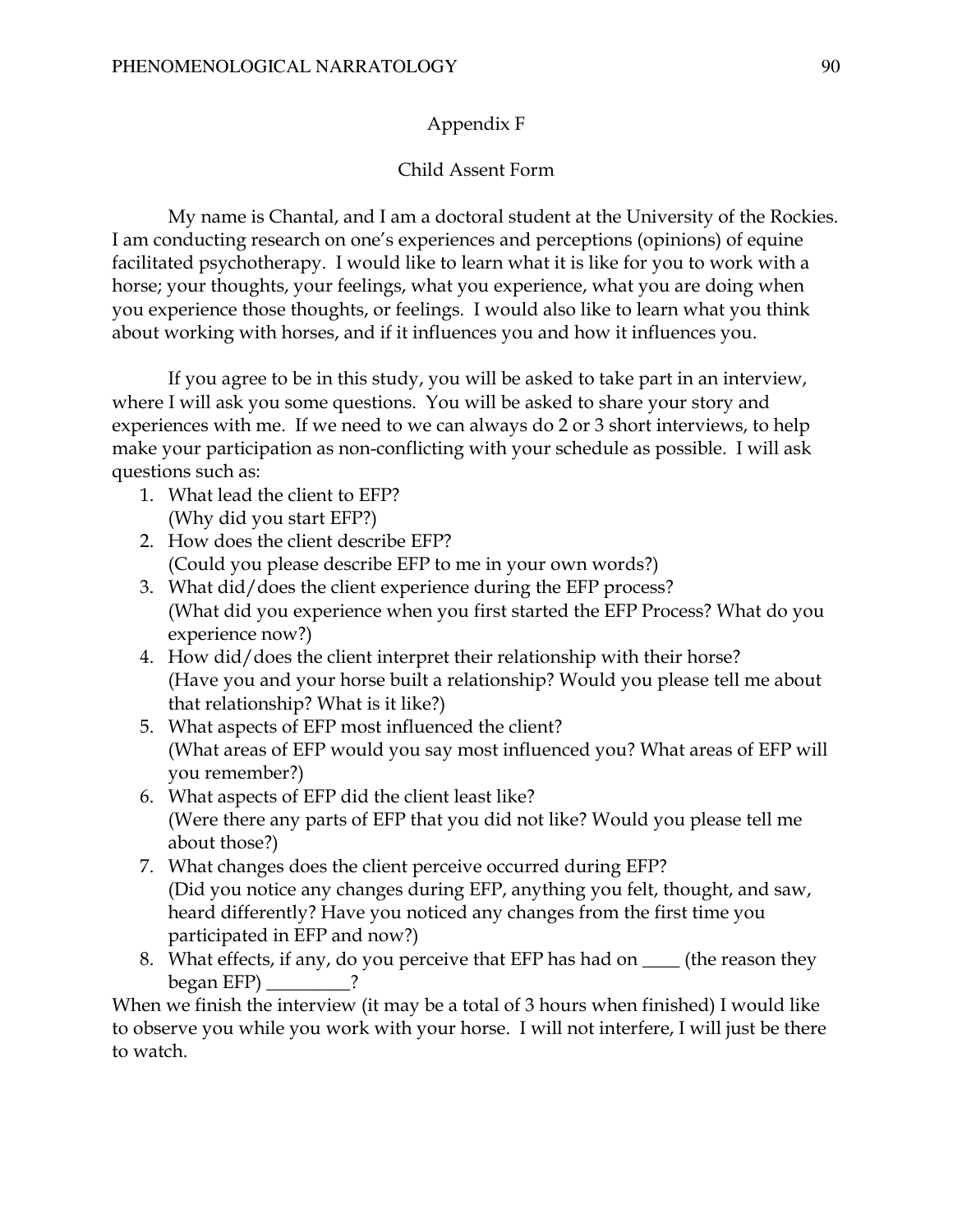Some of these questions may be close to you, and you may feel uncomfortable sharing that part of your story. You are able, at any, time to stop answering a question. You may also choose to share something in less detail, sharing your story but at the same time keeping yourself comfortable. Both of these choices will be honored and respected.

 Some of the benefits of this study include the positive feeling of being able to share your insight and experience with someone else. By participating, you may gain more insight into yourself and how working with a horse has influenced your life. As you reflect on your personal experiences, you may find yourself going through a transition of personal growth, as well as a deeper understanding of yourself. This study may help the field of psychology and the field of equine facilitated psychotherapy, by providing insight; thus, helping the fields to have a better understanding of what occurs from the client's point of view.

 I want to assure you that your identity will remain anonymous. All information that could identify you (such as the consent forms and the tape used to record the interview) will be locked in a safe for seven years. Once the research is finished, all of this information will be burned, to protect your identity after the even after the research is completed.

Please talk to your parents about this study before you decide whether to participate. I will also speak with your parent(s) to make sure it is all right with them for you to take part in this study. If your parent(s) say that you can be in the study, you can still decide not to participate. If you and your parent(s) decide that you will participate, and you later change your mind and decide not to, your decision will be honored and respected.

 If you have any questions about the study, at any time, you may ask them and I will try to answer them for you. If you have questions that you think of later, you may call me at: 719.235.2302.

 The decision to take part in this study is up to you. You do not have to be in the study, and no one will be mad at you if you do not want to do this. If you want to be in the study, you can say yes. If you say yes, but change your mind later, you can stop at any time you want.

Please mark one of the choices below to tell me what you would like to do:

- o No, I do not want to be in this study
- o Yes, I want to be in this study

Write your name here: Date: IRB Approval Number: 09-021 IRB Expiration Date: 1.19.11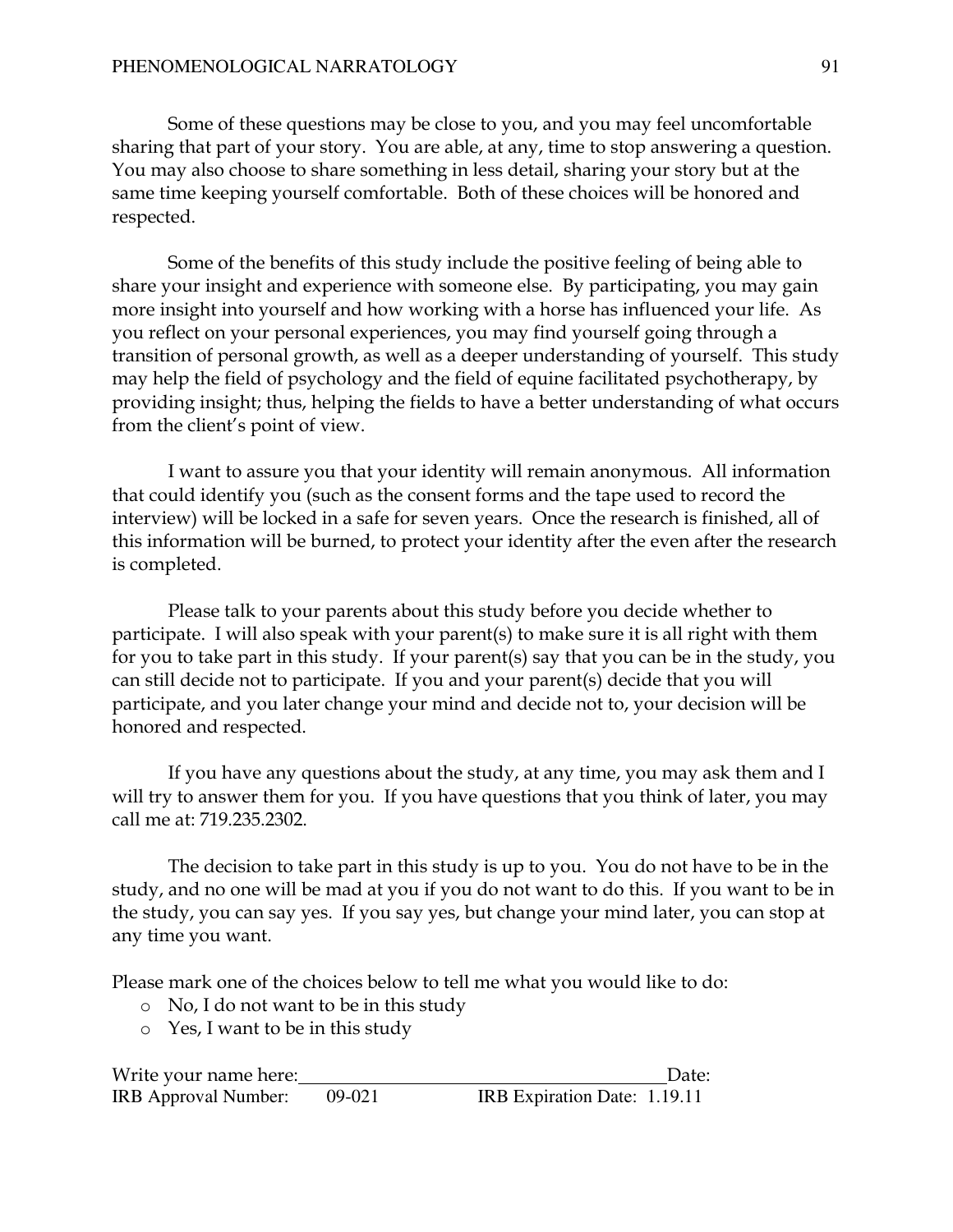#### Appendix G: Semi-Structured Interview

Interview Questions:

- 1. What led the client to EFP? (Why did you start EFP?)
- 2. How does the client describe EFP?

(Could you please describe EFP to me in your own words?)

- 3. What did/does the client experience during the EFP process? (What did you experience when you first started the EFP Process? What do you experience now?)
- 4. How did/does the client interpret their relationship with their horse?

(Have you and your horse built a relationship? Would you please tell me about that relationship? What is it like?)

- 5. What aspects of EFP most influenced the client? (What areas of EFP would you say most influenced you? What areas of EFP will you remember?)
- 6. What aspects of EFP did the client least like? (Were there any parts of EFP that you did not like? Would you please tell me about those?)
- 7. What changes does the client perceive to have occurred during EFP?

(Did you notice any changes during EFP, anything you felt, thought, and saw, heard differently? Have you noticed any